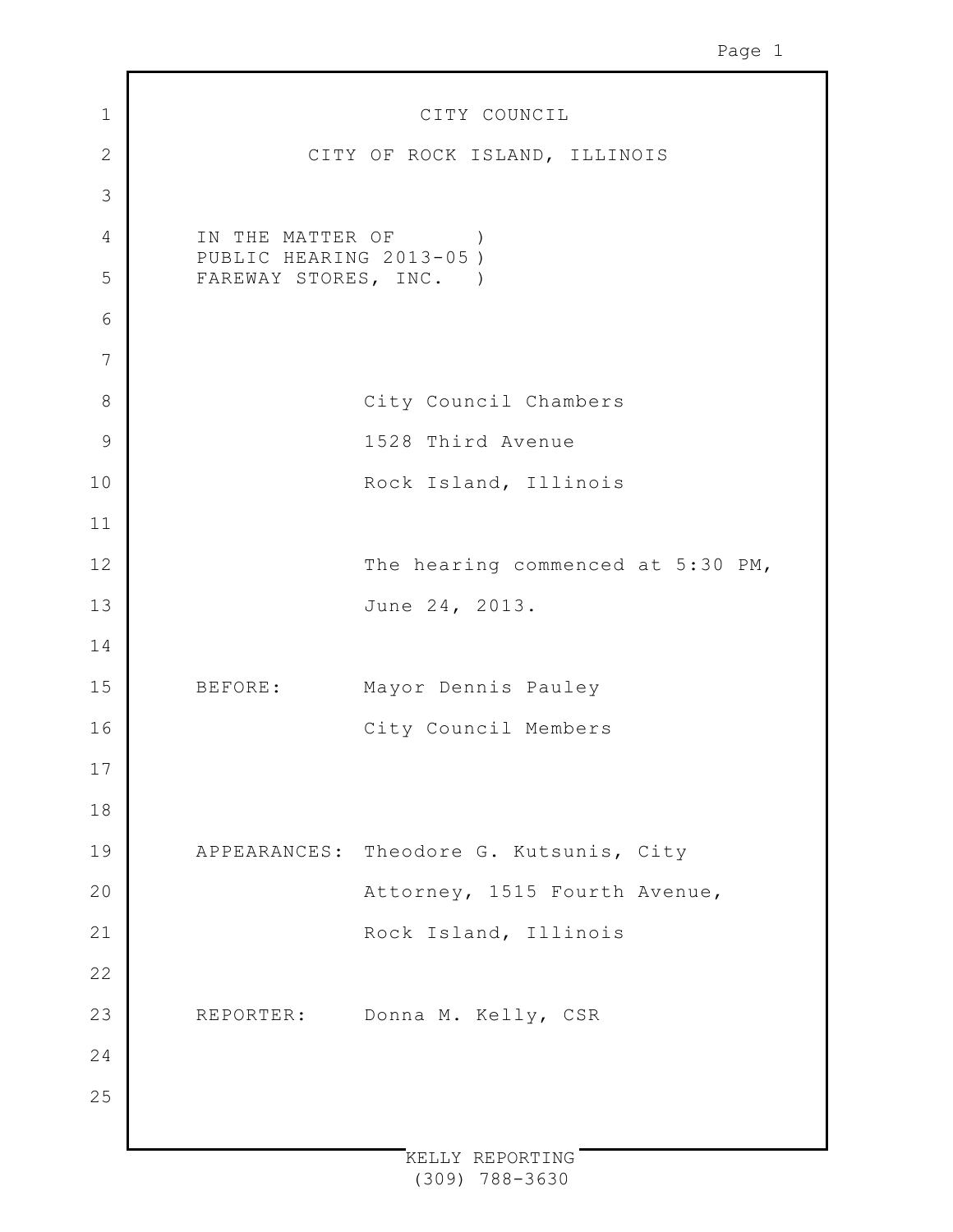| $\mathbf 1$    | MAYOR PAULEY: Before we get started            |
|----------------|------------------------------------------------|
| $\mathbf{2}$   | here, I've taken the sheets of the people that |
| $\mathcal{S}$  | have signed in. Anybody else that wants to     |
| 4              | speak is going to have to sign in. The chief   |
| 5              | has the sign-in sheet in the back if you       |
| 6              | haven't signed up yet, so he will allow you to |
| $\overline{7}$ | sign up back there. We have four sheets here,  |
| $8\,$          | so we have plenty to start with.               |
| $\mathsf 9$    | We are going to start this. This is a          |
| 10             | regular council -- a special council meeting,  |
| 11             | but we will run it just like a regular council |
| 12             | meeting. I call the meeting to order. Roll     |
| 13             | call.                                          |
| 14             | MS. RUTTEN: Alderman Conroy?                   |
| 15             | MR. CONROY: Here.                              |
| 16             | MS. RUTTEN: Alderman Foley?                    |
| 17             | MR. FOLEY: Here.                               |
| 18             | MS. RUTTEN: Alderman Tollenaer?                |
| 19             | MR. TOLLENAER: Here.                           |
| 20             | MS. RUTTEN: Hotle?                             |
| 21             | MS. HOTLE:<br>Here.                            |
| 22             | MS. RUTTEN: Murphy?                            |
| 23             | MS. MURPHY:<br>Here.                           |
| 24             | Austin?<br>MS. RUTTEN:                         |
| 25             | MR. AUSTIN:<br>Here.                           |
|                |                                                |

 $\mathbf l$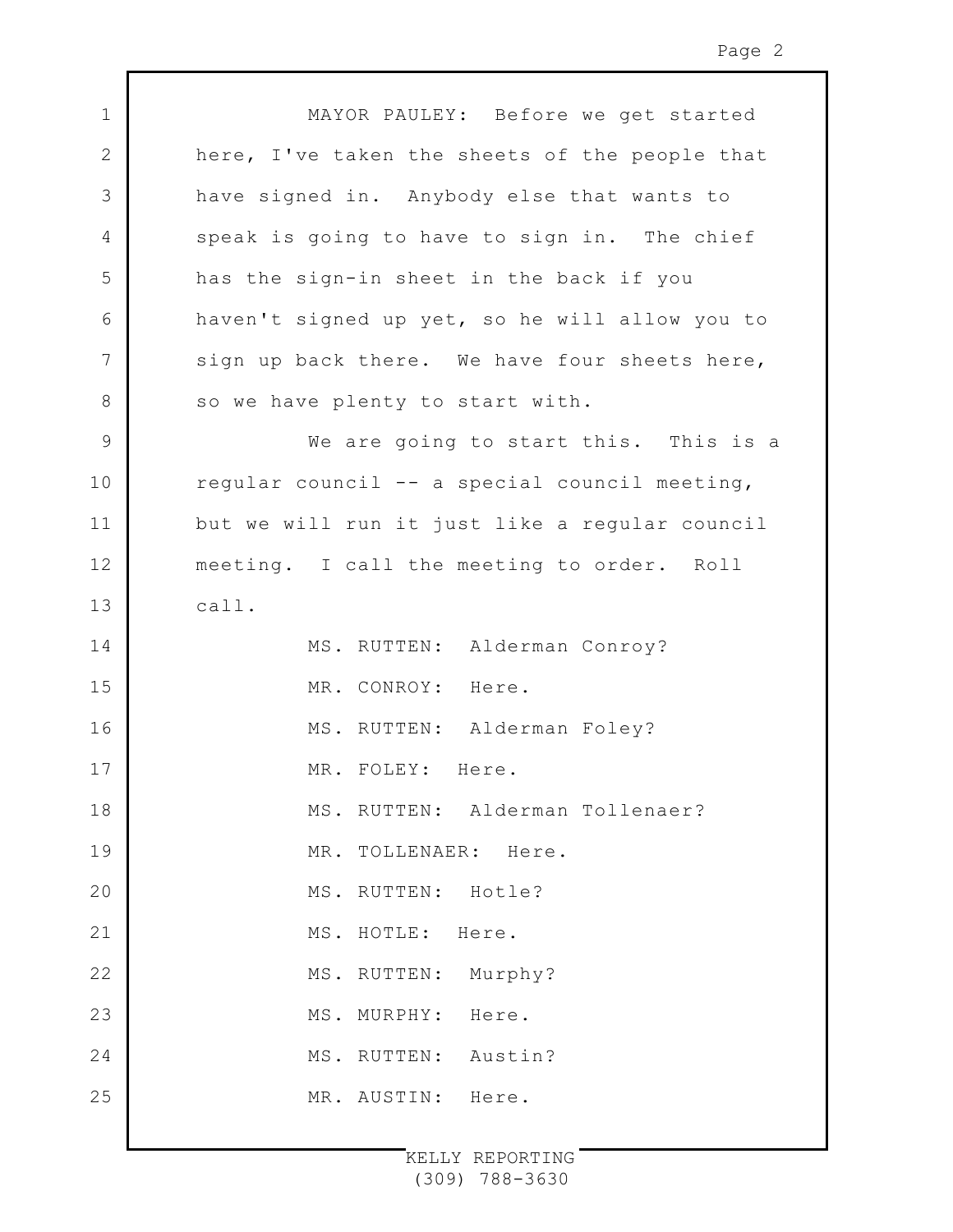| $\mathbf 1$    | MS. RUTTEN: Clark?                              |
|----------------|-------------------------------------------------|
| $\mathbf{2}$   | MAYOR PAULEY: Next we are going to              |
| 3              | have the Pledge of Allegiance.                  |
| $\overline{4}$ | (Pledge of Allegiance.)                         |
| 5              | MAYOR PAULEY: Next we will have Ben             |
| 6              | Griffith come up and give us an overview of the |
| 7              | project. Ben.                                   |
| 8              | MR. GRIFFITH: Thank you, Mayor and              |
| 9              | Aldermen.                                       |
| 10             | Case No. 2013-05 is a request from              |
| 11             | Fareway Stores, Inc., to change the zoning from |
| 12             | R-3, one and two family residences, to a PUD,   |
| 13             | planned unit development, district and approve  |
| 14             | a final site plan at 2617 - 18th Avenue.        |
| 15             | The subject property includes the               |
| 16             | parcels at 2617 and 2711 - 18th Avenue. The     |
| 17             | property is bounded by 26th Street to the west, |
| 18             | 17th Avenue to the north, and an alley behind   |
| 19             | the houses facing 28th Street to the east.      |
| 20             | The subject property is approximately           |
| 21             | 3.08 acres in size and includes the former      |
| 22             | Audubon School and a single-family residence of |
| 23             | wood-frame construction at the southeastern     |
| 24             | corner of the site.                             |
| 25             | The applicant, Mr. Jeff Johnson of              |
|                |                                                 |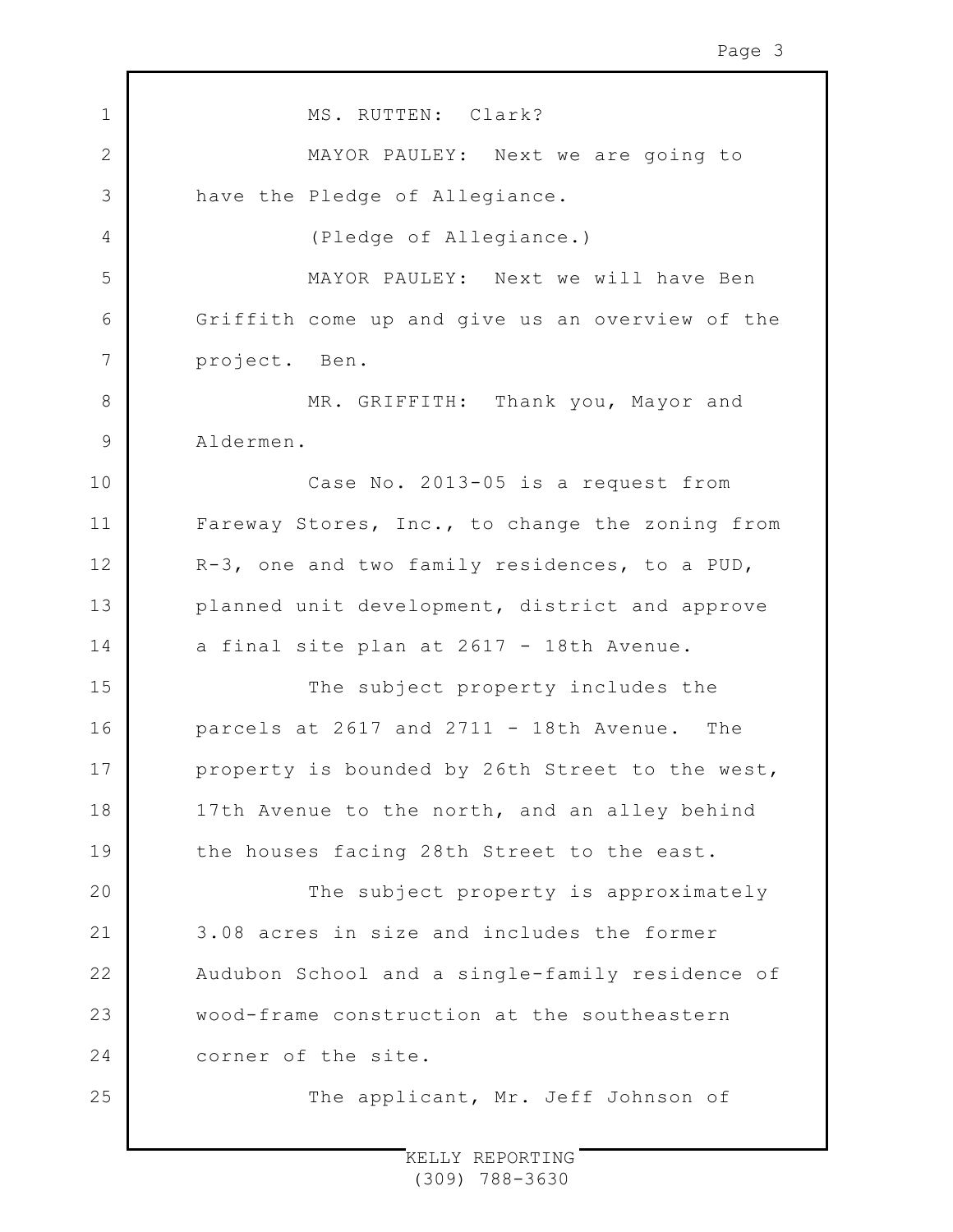Fareway Stores, Inc., is requesting to rezone the subject properties from R-3, one and two family residence district, to PUD, planned unit development district. Fareway proposes to demolish the house and former school and construct a 30,147 square foot grocery store at the site.

1

2

3

4

5

6

7

16

17

18

19

20

21

22

23

24

25

8 9 10 11 12 13 14 15 The applicant has submitted a photometric plan which complies with the City's lighting ordinance. The proposed poles and lighting fixtures will not cause or create any light trespass onto adjacent properties, and at some points along the property boundaries, the lighting photometric measurements are actually zero.

There will be no lights located at the rear of the proposed building along 17th Avenue, so this area will only be illuminated by the ambient light from existing streetlights.

Fareway's hours of operation are from 7 AM to 9 PM, Monday through Saturday, closed on Sunday. The applicant states that the parking lot lights will remain on until 10 PM for the safety and convenience of employees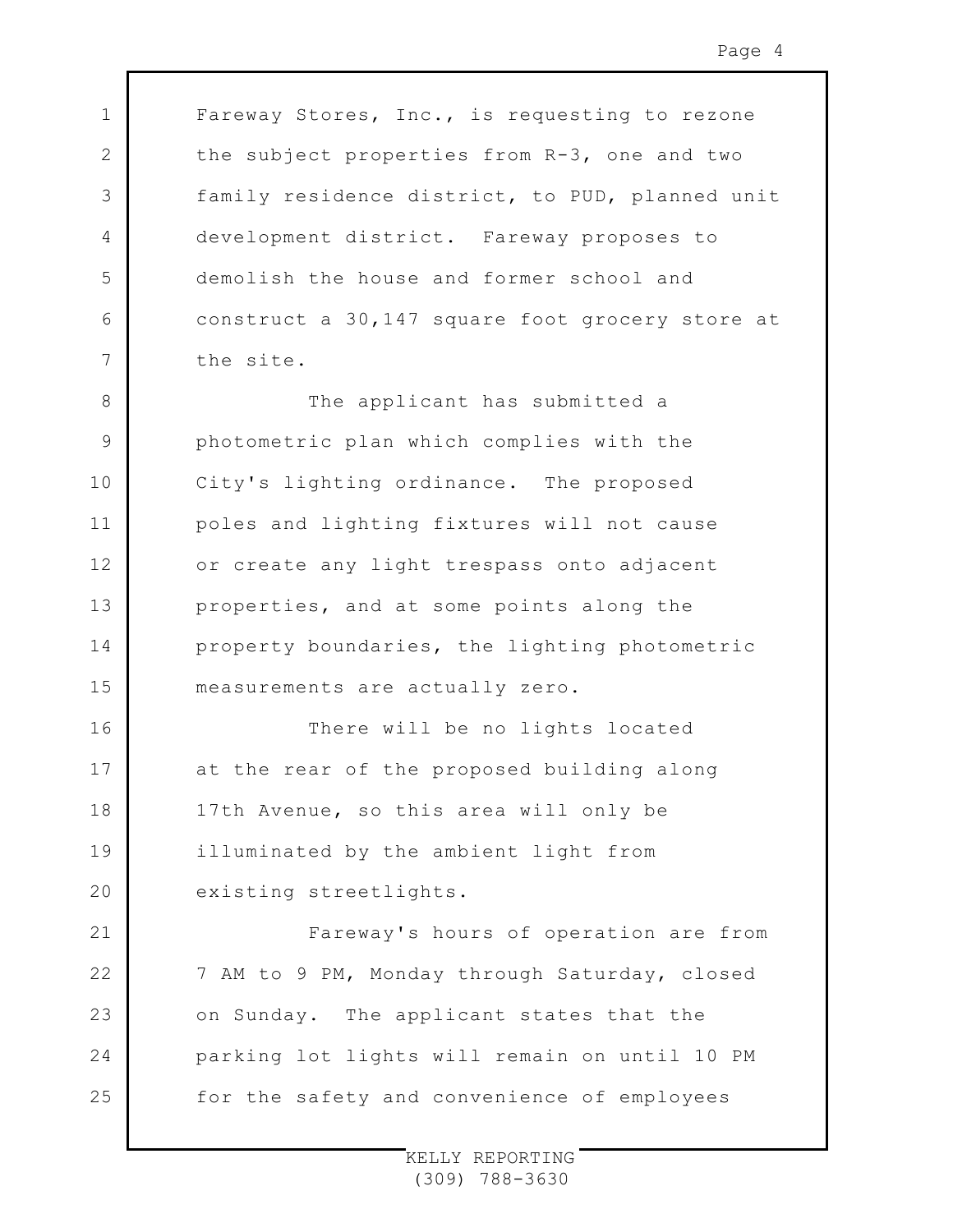who are closing the store, and that they are then automatically turned off.

1

2

3

4

5

6

7

8

9

10

11

12

13

14

15

The applicant has provided photos of a similar grocery store recently built by Fareway showing the facade elevations. The height of the proposed building shall not exceed 15 feet above the finished grade.

Fareway places its compressors for air conditioning, coolers and freezers in an underground utility tunnel beneath the store where they will not be seen or heard by adjacent neighbors. The heat generated by this equipment is used to heat the building in cooler weather and otherwise is vented through the roof.

16 17 18 19  $20$ 21 22 23 24 25 The applicant is proposing a total of four curb cuts for the site. The major access point for the site will be at the traffic signal located on 18th Avenue, just north of 27th Street. Two curb cuts proposed in the southwest area along 26th Street and 18th Avenue are designed to provide access for delivery trucks. The curb cut to the north on 17th Avenue is intended to accommodate traffic from the surrounding neighborhood.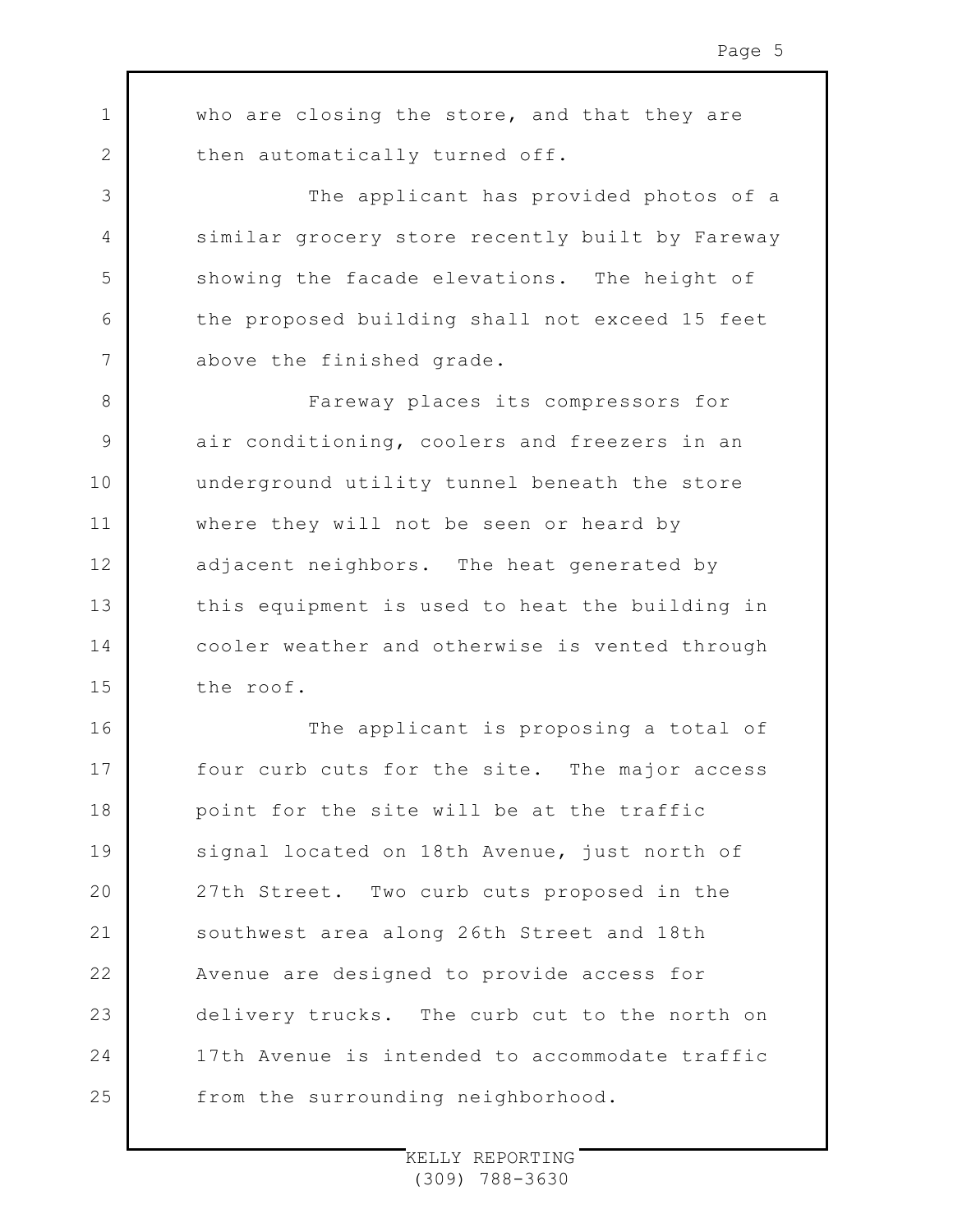Both the City Engineer and the school superintendent have stated that when the former Audubon School was in operation, they regularly received numerous traffic complaints from area residents from as far as two blocks away.

1

2

3

4

5

6

7

8

9

10

11

12

13

The City Engineer indicated that two-way traffic was converted to one-way only during the morning and afternoon peak hours to accommodate the volume of traffic. Fareway is not requesting any such traffic changes other than re-signalization of the existing traffic light at 18th Avenue and 27th Street to allow easy ingress and egress for the site.

14 15 16 17 18 Based on the size of the building and the number of employees, the minimum parking requirements would be 161 parking spaces. The applicant is proposing 144, requesting a variance of 17 parking spaces.

19  $20$ 21 22 23 24 25 The applicant is proposing oversized parking spaces, 10 feet in width in lieu of the 8 1/2 foot minimum, and wider access drive aisles, 22 and 26 feet wide instead of the 18 1/2 foot minimum. Fareway recognizes that their elderly customers appreciate the ease of parking and maneuvering through the lot.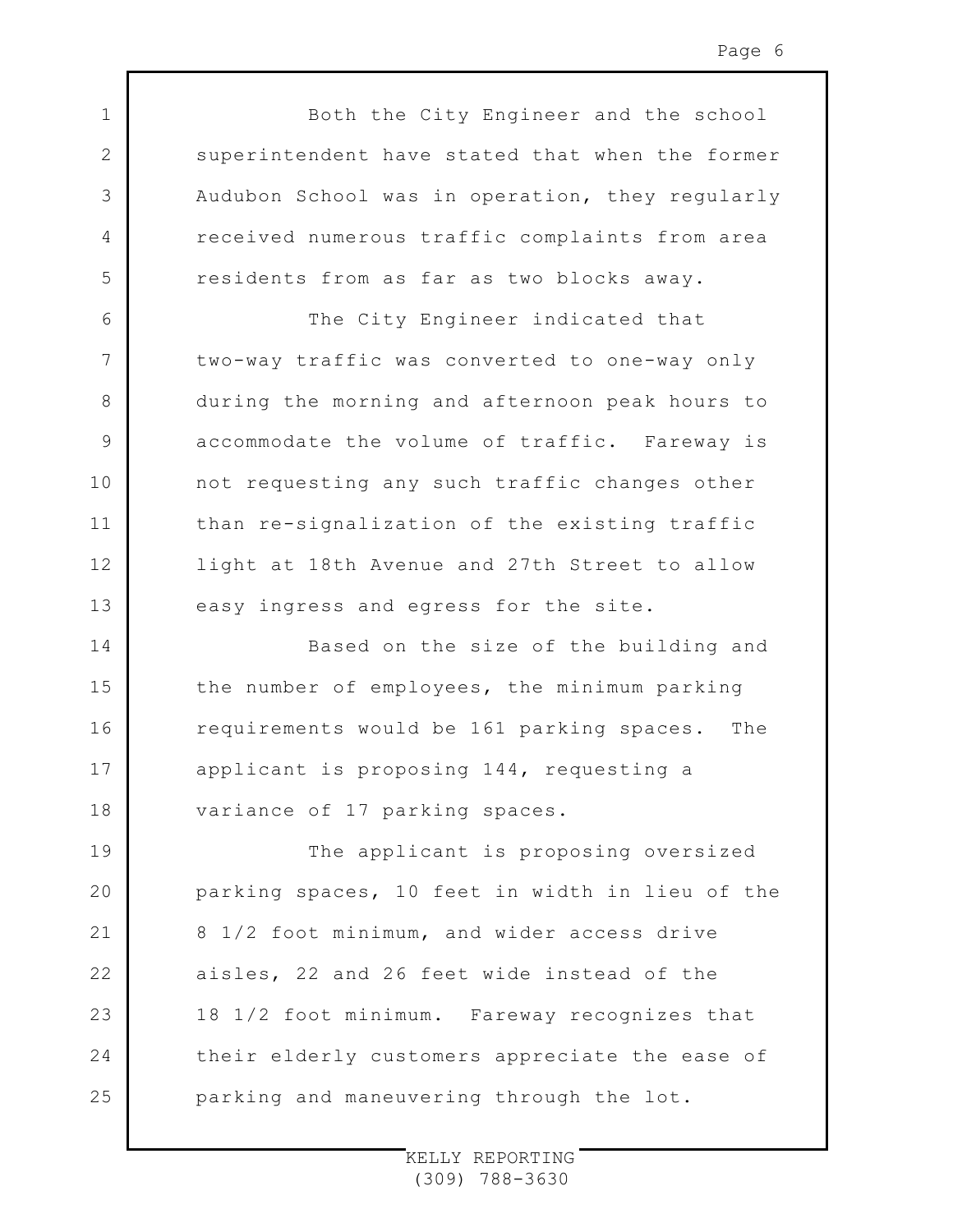Fareway is also providing 16 handicapped-accessible parking spaces in lieu of the five required and is also proposing a designated pedestrian walkway from the sidewalk along 18th Avenue to the entrance, which effectively removes three parking spaces in order to accommodate this pedestrian safety feature.

1

2

3

4

5

6

7

8

16

17

18

19

 $20$ 

21

22

9 10 11 12 13 14 15 Sidewalk improvements to ADA-compliance are proposed for three sides of the site, and the applicant is in discussions with Metrolink about the possibility of locating a transit shelter at the site along 18th Avenue, which may take the place of two or three additional parking spaces.

The applicant is proposing to locate the loading dock area along the western side of the building that includes a pit to accommodate larger trucks, as well as a lower height dock for deliveries by smaller trucks, such as those used for bread, snacks and drinks.

23 24 25 The enclosed dumpster is located in this loading dock area, where a six-foot high wooden fence is to be constructed to provide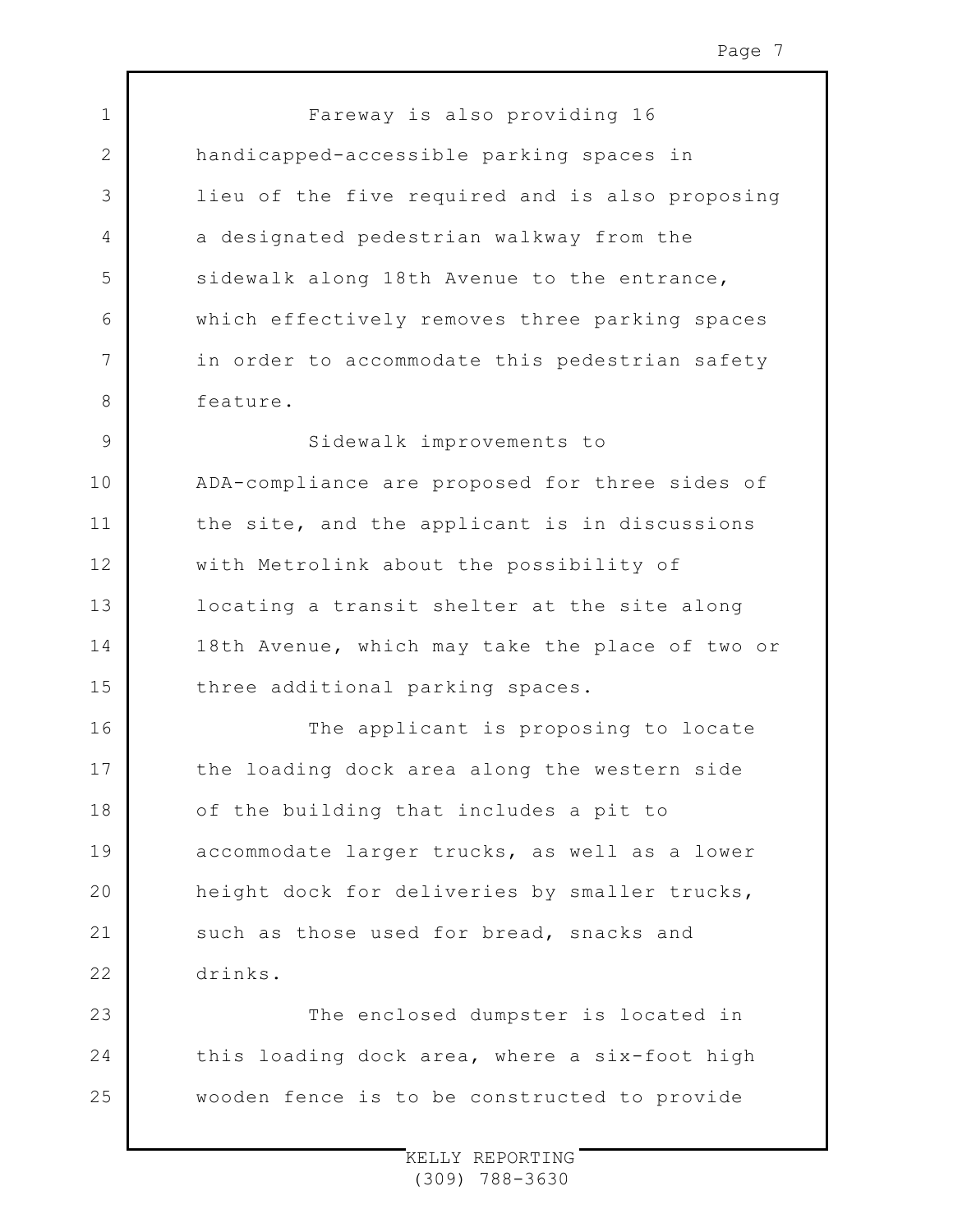screening from the neighbors to the west along 26th Street.

1

2

3

4

5

6

7

8

The loading dock area would be located in the west front yard building setback instead of the rear yard area where loading areas are normally required. A variance allowing the loading dock area to be located in the west front yard area will be required.

9 10 11 12 13 14 15 16 17 The applicant has stated that part of the reason to locate the loading dock on the west side of the proposed building is to keep it close to the two driveways along 18th Avenue at the southwestern corner of the site, where trucks can maneuver into the parking lot and into the loading dock, and to keep this heavy truck traffic off 17th Avenue at the rear of the site.

18 19  $20$ 21 22 The proposed landscaping is minimal for the redeveloped site. A significant number of the existing trees located on the site will need to be removed in order to construct the building and parking lot.

23 24 25 A letter from a local arborist states that the three existing trees along the northern property line can remain, but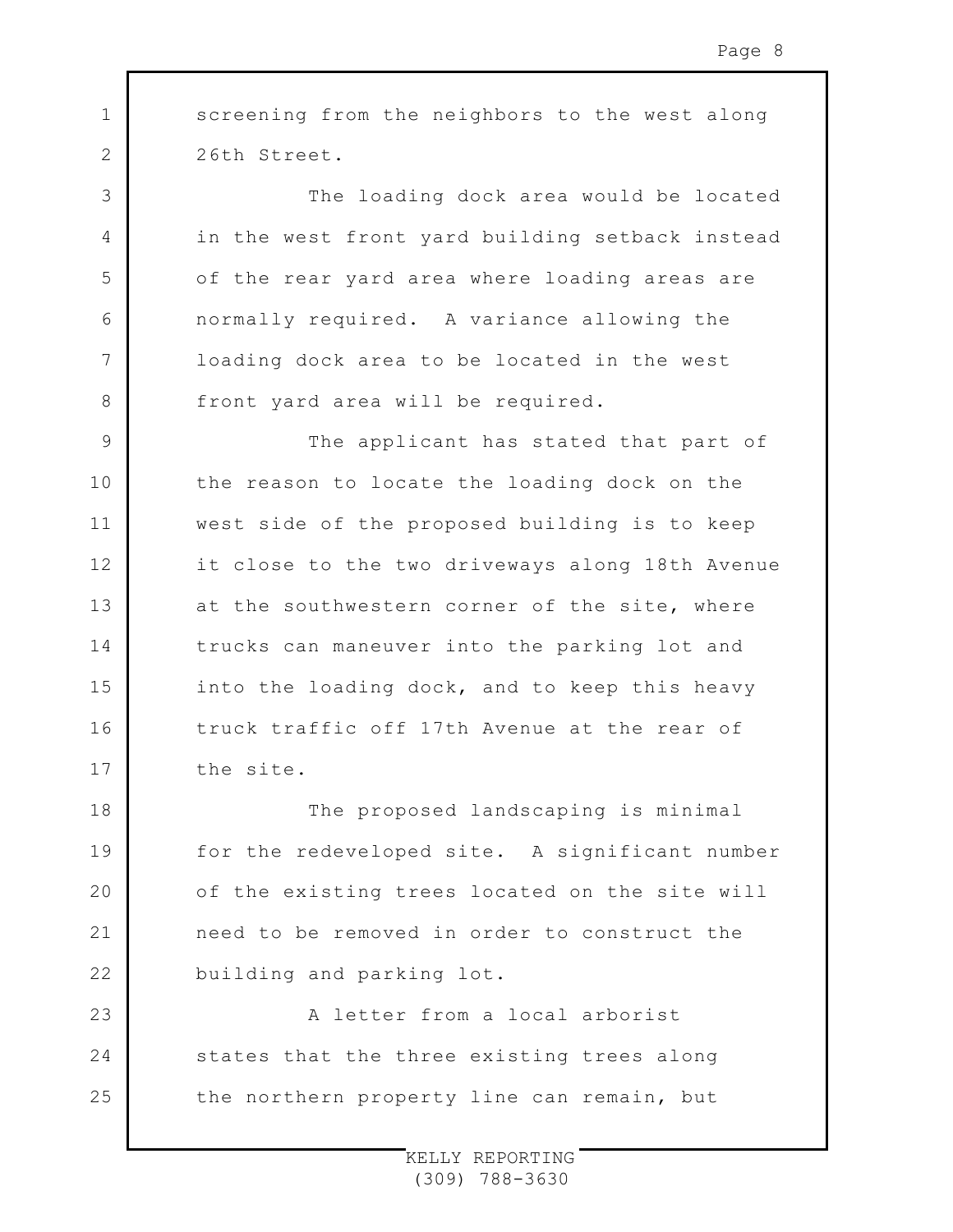3 4 5 6 7 9 10 protection of those trees and, more importantly, of their critical root zones, must be completed. Although some of the existing trees along the northern property are not located in the footprint of the building, their root systems would be severely damaged during construction, and if allowed to remain would begin a slow and steady decline, resulting in their death and eventual removal in two to five years.

1

2

8

11

12

13

14

The rear or northern side of the building presents challenges to install landscape materials which will grow to provide screening of the rear building facade.

15 16 17 18 19  $20$ 21 22 23 24 25 While often compared to the Hy-Vee store to the east, the Fareway store would be half the size of the Hy-Vee store, would be lower in height and has no mechanical equipment located in setback yards. The detention area is proposed to be a dry pond, meaning that when water is not standing after a rain event, the grass can be mowed. No landscape other than grass has been proposed for this detention area.

Three variances to bufferyard width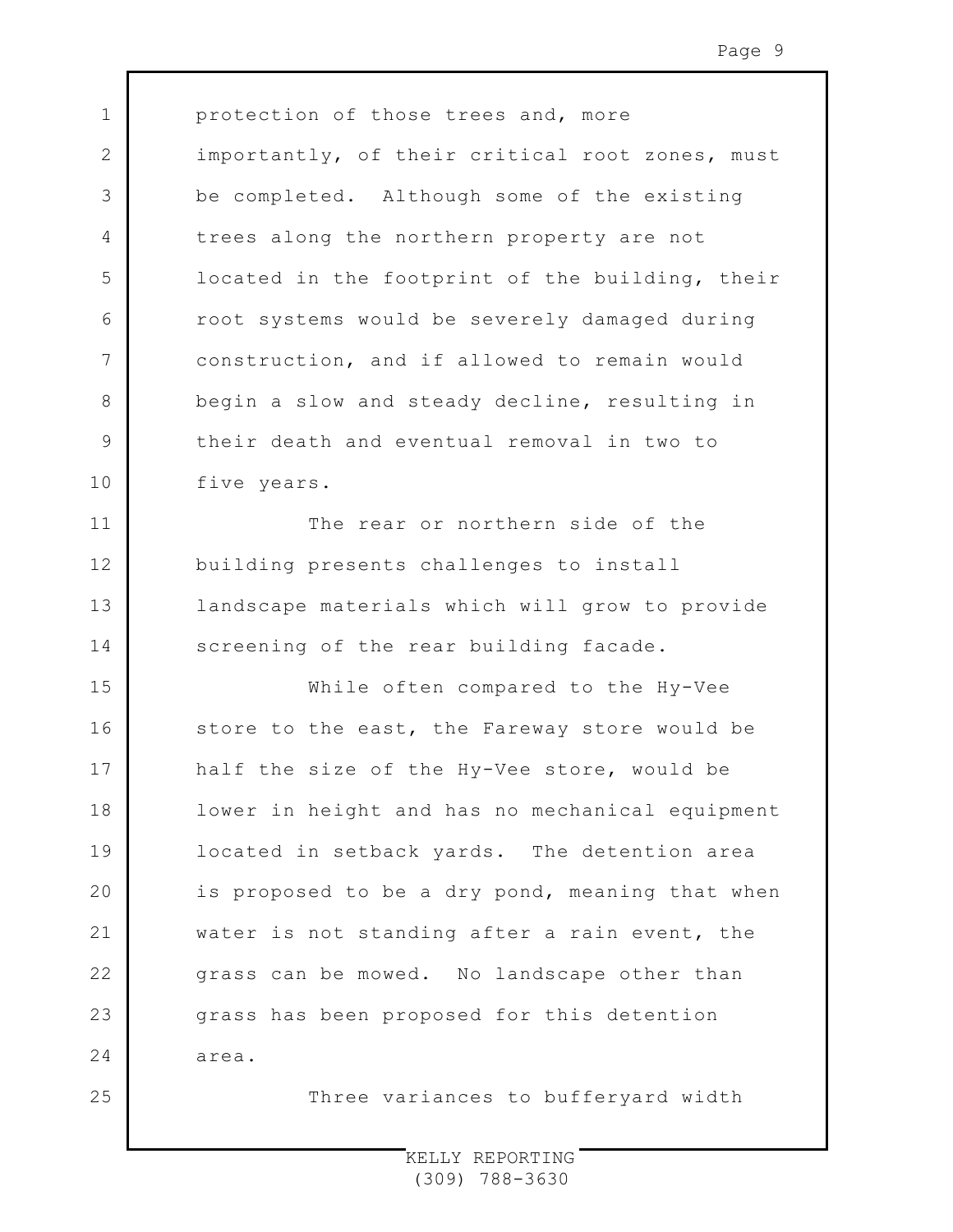requirements are being requested, as well as variances to landscape materials requirements. They include the following:

1

2

3

4

5

6

7

8

9

10

11

No. 1, a parking lot landscaping area of at least 10 feet in width is required along the southern property line along 18th Avenue. The site plan identifies a width of 5 feet with no landscaping other than sod provided, in lieu of the 10 feet required. A variance of 5 feet and to the landscaping materials for the required bufferyard will be required.

12 13 14 15 16 17 18 19  $20$ 21 No. 2, a bufferyard setback of 15 feet would be required along the eastern property line since it is adjacent to R-3 zoning abutting the existing alley serving the residences along 27th Street. The site plan identifies a 48.36-foot stormwater detention area to be sodded and no other landscaping provided. A variance to the landscaping materials for the required bufferyard will also be required.

22 23 24 25 No. 3, parking lot landscaping requires one canopy tree for every five parking spaces. The site plan identifies 144 parking spaces, which would require 29 canopy trees on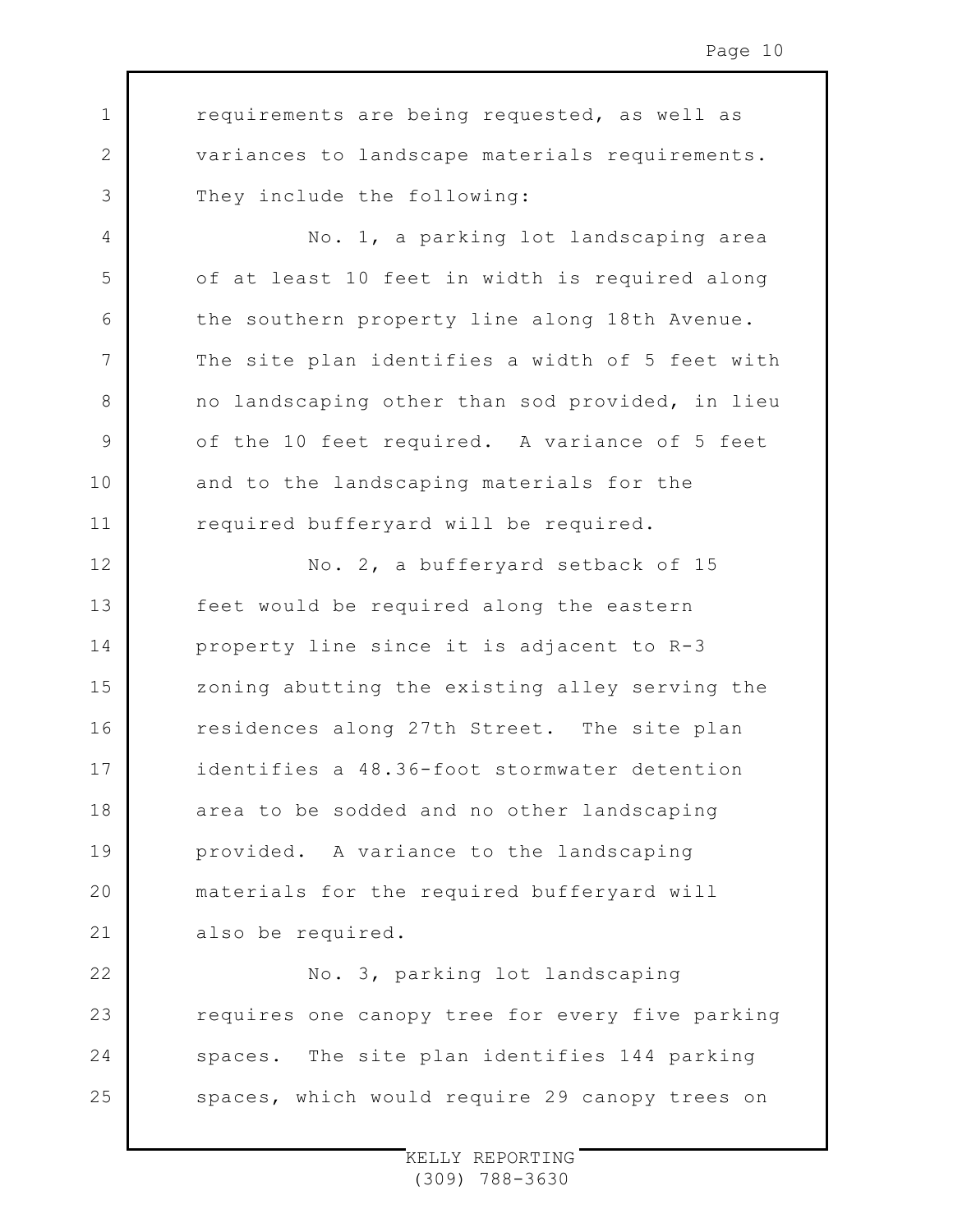the site, excluding trees located in the public boulevard. A total of eight trees are identified in the site plan. A variance of 21 canopy trees will be required.

1

2

3

4

5 6 7 8 9 10 11 12 13 14 The site is served by the City of Rock Island's potable water and sanitary sewer utilities. Adequate water pressure is available to meet fire sprinklering requirements for the proposed building. A utility easement with water and sanitary sewer running north and south is located approximately 120 feet from the eastern property line in a 60-foot wide vacated public right of way.

15 16 17 18 19  $20$ 21 22 No stormwater drainage improvements are currently located on the subject property since it was developed as a school site decades before the City's adoption of any stormwater regulations. This would perhaps explain reports by area neighbors of water running off the site during rain events in its present condition.

23 24 25 The applicant has indicated on the site plan that an open stormwater detention area is to be constructed along the eastern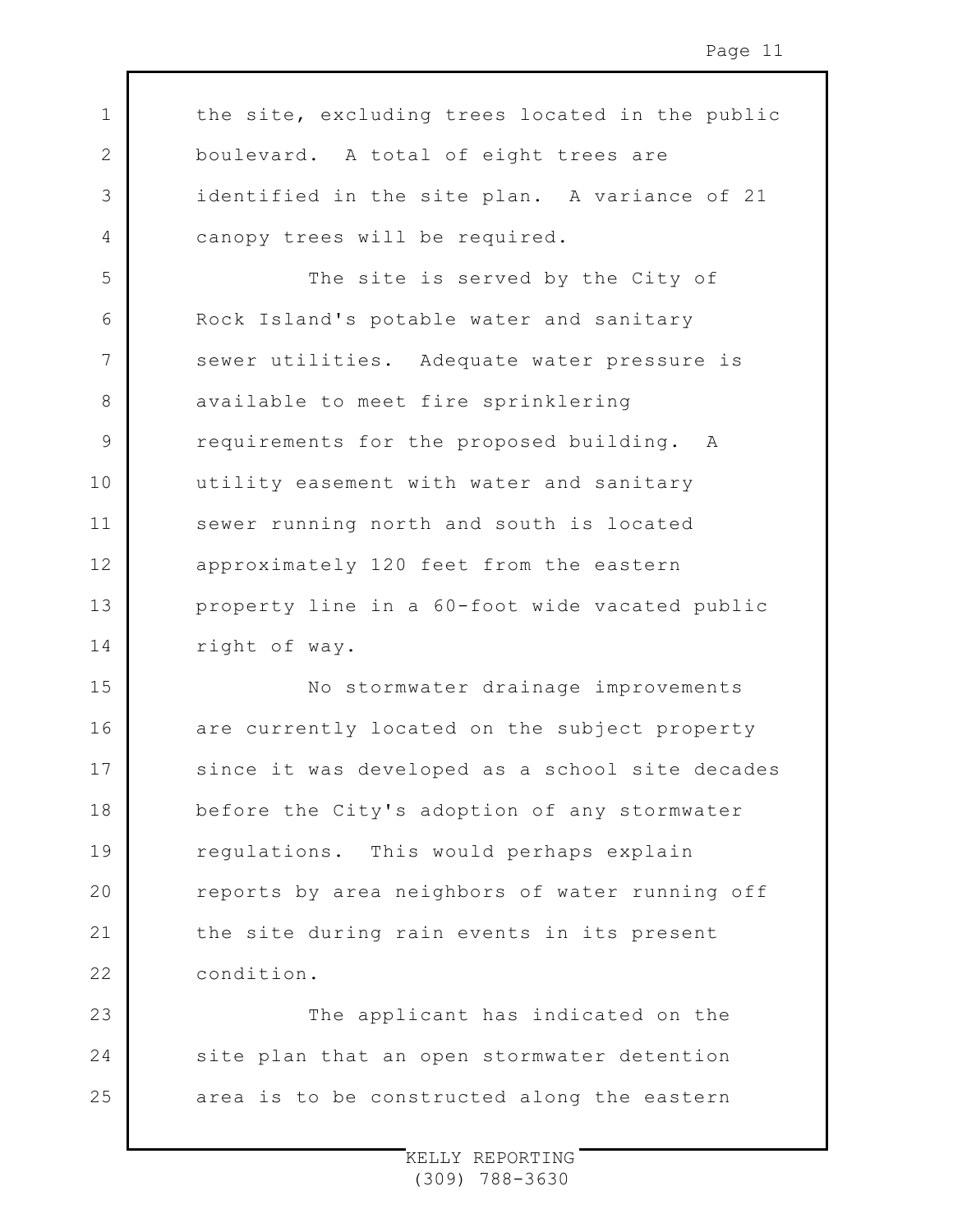boundary of the site, along the adjacent alley, and has stated that the site will fully comply with the City's stormwater ordinance.

1

2

3

4

5

6

7

8

9

10

11

12

13

It has been indicated that the former school building contains significant quantities of asbestos and lead paint, which will require remediation per state and federal regulations when the building is demolished. At the present time it is not know whether there are any other environmental issues at the site, but it is possible that heating oil and/or other petro-chemical contaminants may also be present.

14 15 16 17 18 19 These, too, would require clean-up and remediation per state and federal regulations when the building is demolished and the site prepared for construction. As of this time, no environmental reports have been provided to the City.

 $20$ 21 22 23 24 25 The City's Comprehensive Plan Future Land Use Map designates the subject property as public/semi-public. Adjacent designations include Low Density Residential and General Commercial. In 1998 the City Council adopted Ordinance No. 98-28, which revised the 1986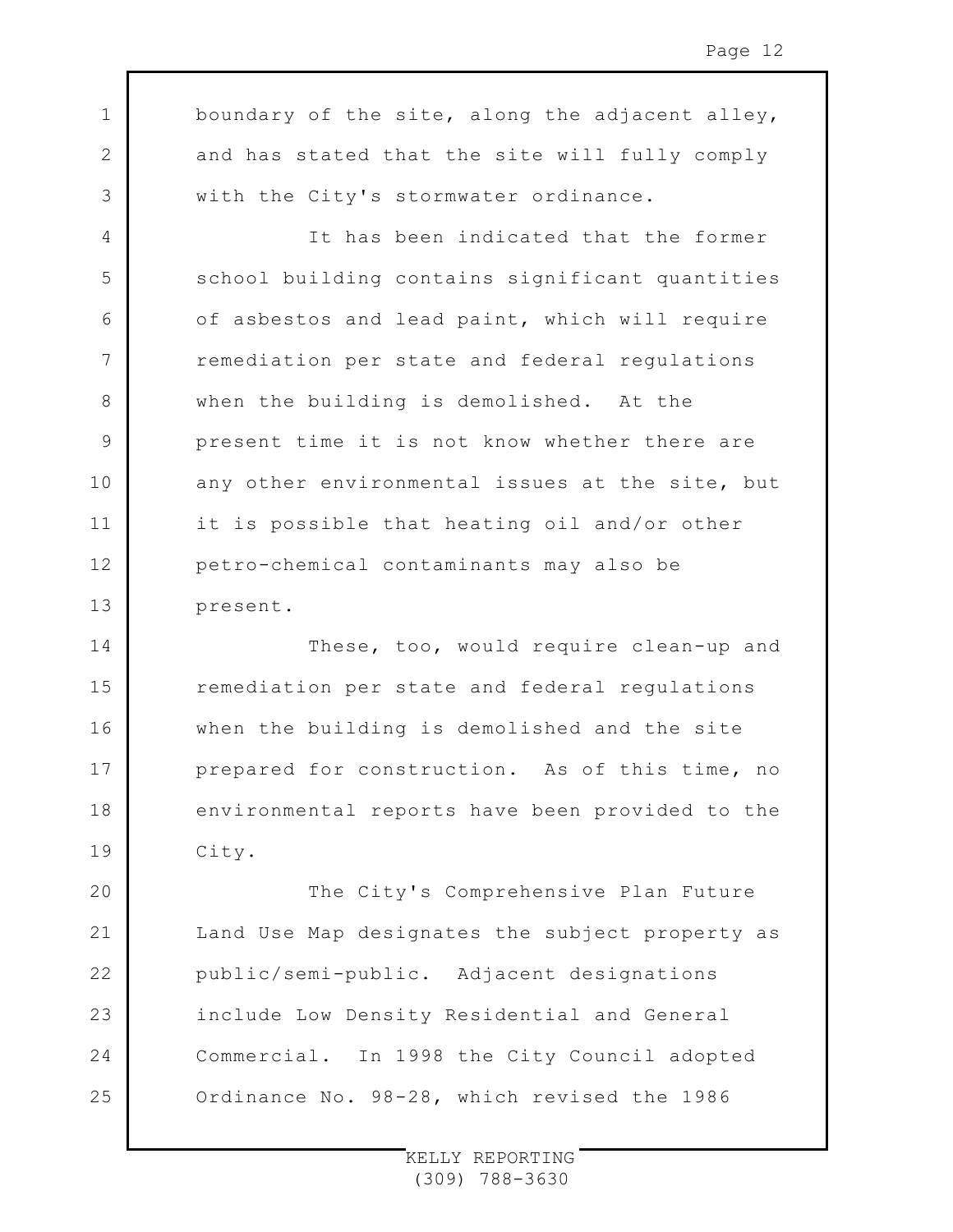3 proposed future land use map and established a commercial development policy statement, which reads as follows:

1

2

4

5

6

7

8

9

10

11

12

13

14

24

25

"Reasonable expansions or additions of commercial future land use map designations may be considered by the City on a case-by-case basis when the proposed rezoning and/or site plan involves a development of significant size, such as those taking up to a full block, that is well designed with adequate buffers from remaining residential areas. The proposal should be located in proximity to major intersection and also be adjacent to existing commercial uses and/or zoning."

15 16 17 18 19  $20$ 21 22 23 Fareway conducted an informational meeting on Wednesday, May 29th, for the adjacent property owners to present the proposed site plan and discuss the site. This is not required by the City zoning ordinances, although planning staff often suggests meeting with the area property owners to present their proposals in a casual, informal setting prior to the actual public hearing.

71 property owners of record within 150 feet of the subject property were notified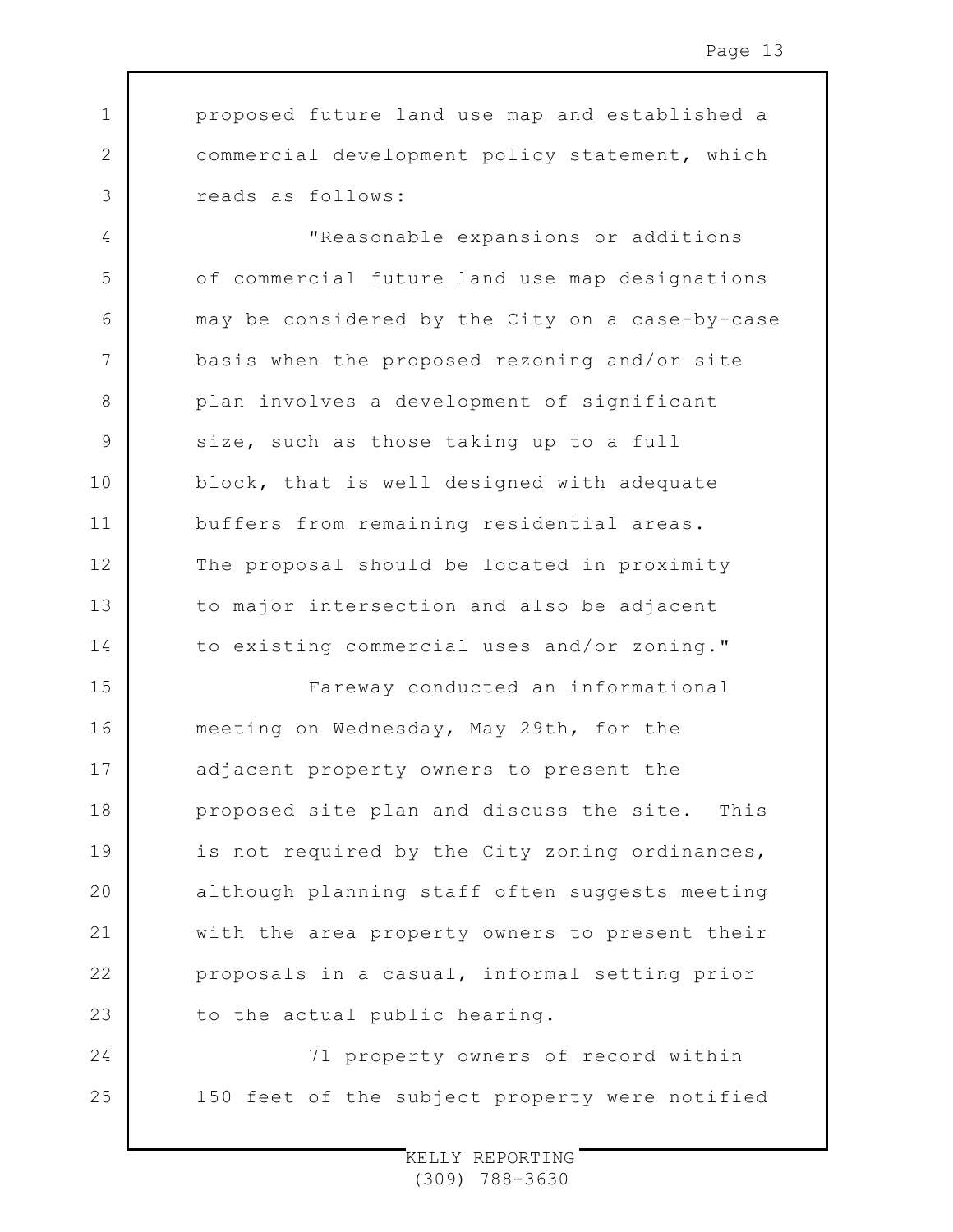1 2 3 4 5 6 7 8 9 10 11 12 13 14 15 16 17 18 19  $20$ 21 22 23 24 25 directly by mail of the PUD request on May 20, 2013. A public hearing notice was published in the newspaper on Saturday, May 18, 2013. Per the City's Zoning Ordinance, petitions and letters of objection are required to be submitted via certified mail to both the City Clerk and to either the applicant or his attorney of record. This information was included in the notification letters which were mailed several days earlier than usual in order to communicate this information to the surrounding property owners. Since protestors were given until May 31st, 2013, to submit certified petitions and letters of protest, copies of the petitions and letters of opposition not provided with the Planning Commission packet were provided to the Planning Commission at their seats prior to the public hearing. The staff report packet included letters received after the notification was sent out, which were labeled Certified Letters. Letters received after the packets were distributed and prior to the public hearing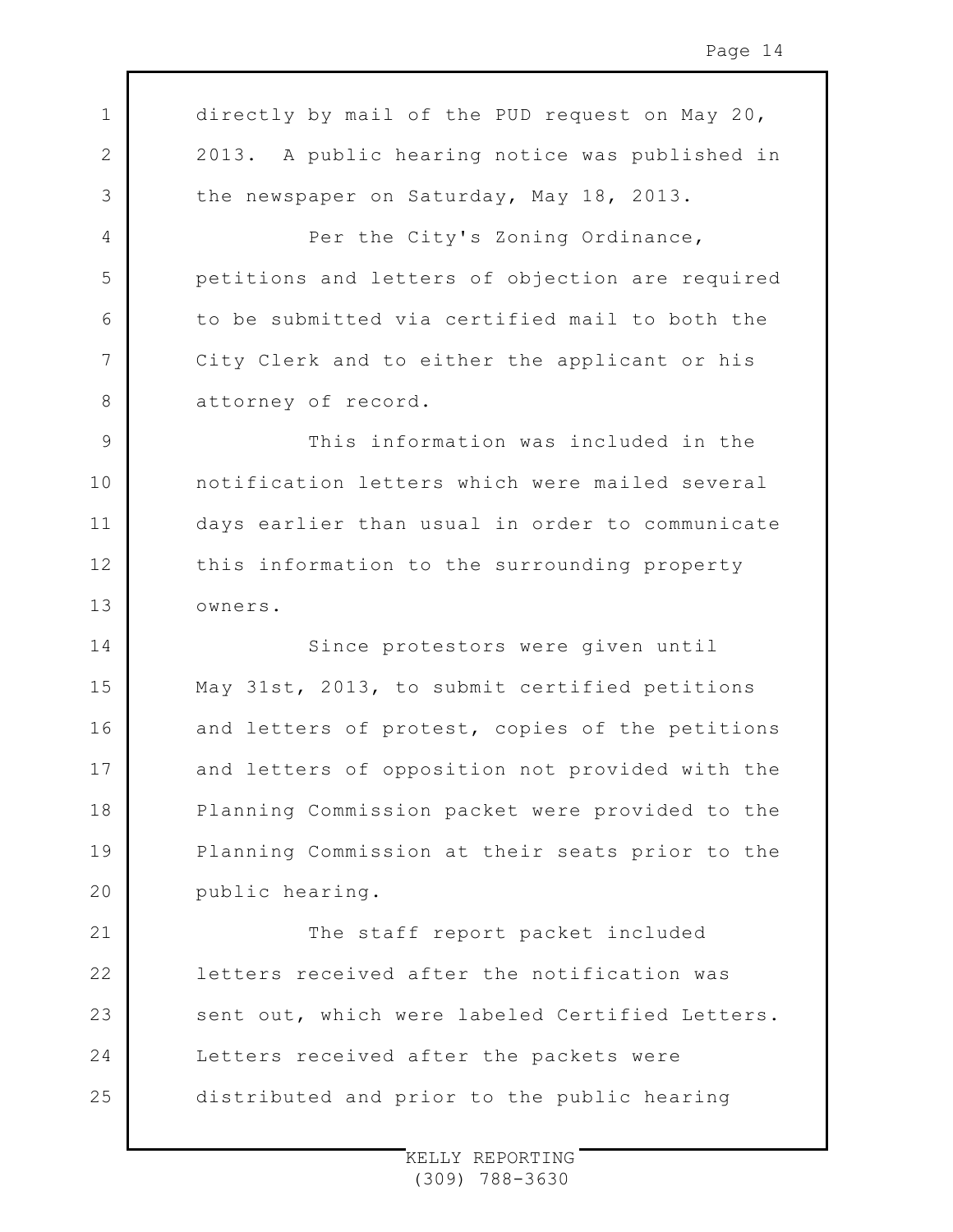1 2 3 4 5 6 7 8 9 10 11 12 13 14 15 16 17 18 19  $20$ 21 22 23 24 25 were labeled as such. Going a step further to include everyone, I included all the letters and petitions that the Planning Division has been receiving since February of this year, well before the submittal of Fareway's rezoning application. These were labeled Pre-Certified Letters and were included in the packet to the Planning Commission, as well as the packet provided to the Aldermen this evening. Last but not least, the Aldermen's packets included the exhibits presented to the Planning Commission at the June 4th public hearing. Article VI, Section 6.1, of the City's Zoning Ordinance states that if more than 20 percent of the property owners immediately adjoining and/or adjacent to the subject property provide written protest against the zoning change, a favorable vote of two-thirds of all the members of the City Council, or five affirmative votes, will be required to approve the rezoning request. The public hearing was conducted by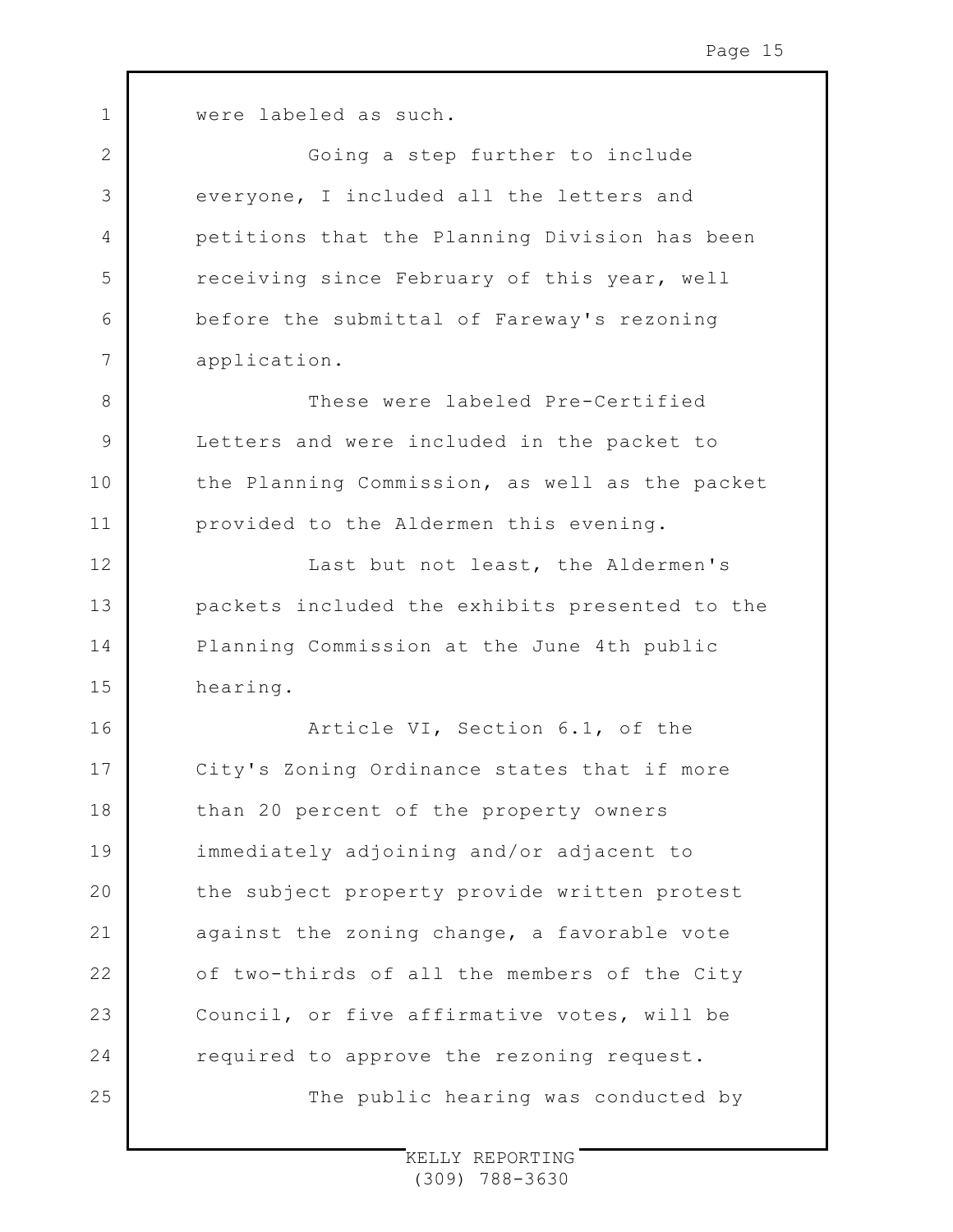the Planning Commission on Tuesday, June 4, 2013. A large number of citizens attended the public hearing, and many of them spoke, several more than once. The cross-examination of witnesses by interested parties was also allowed.

1

2

3

4

5

6

7 8 9 10 11 12 13 14 The City Attorney attended the public hearing, and an official court reporter was also present to prepare a verbatim transcript of the proceeding. The public hearing lasted nearly three and a half hours, and a transcript of that hearing has now been provided to the City Council and posted onto the City's website.

15 16 17 18 19  $20$ 21 Fareway has stated their research indicates that the proposed store with a bakery would do very well in the selected location. Many statements have been made regarding the location so close to Hy-Vee and even Aldi, but Fareway is aware of their locations and very conscious of their decision.

22 23 24 25 Many statements have made comparing the proposed Fareway to the Hy-Vee located further to the east on 18th Avenue. Traffic concerns are one of the chief complaints of the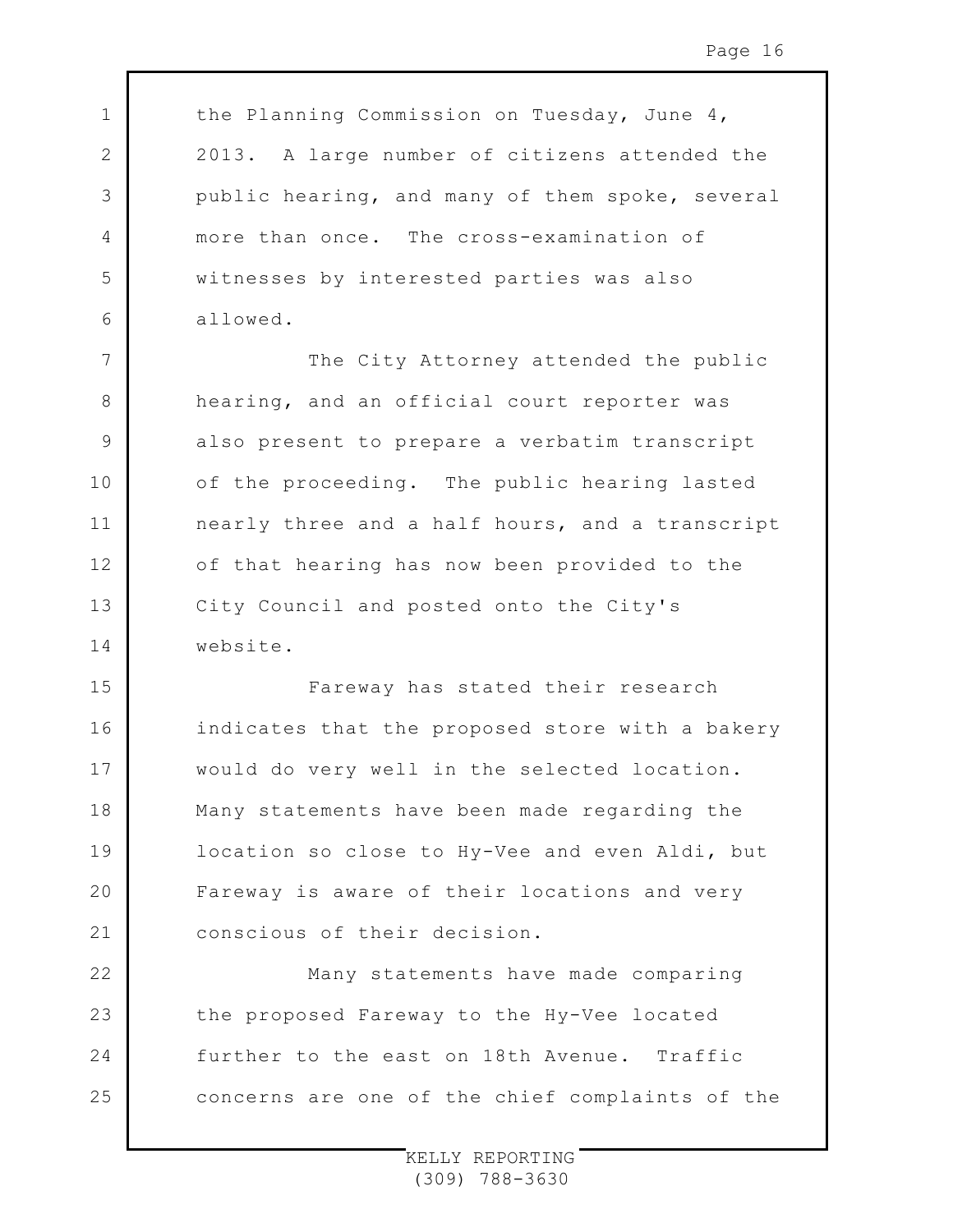area neighbors. Fareway believes that most of their customers will enter and exit the site from 18th Avenue, especially using the traffic signal which Hy-Vee does not have.

1

2

3

4

5

8

9

11

12

14

16

25

6 7 10 13 15 It is believed that not having a signalized entrance at the Hy-Vee causes traffic to enter and exit the parking lot at various locations, such as the rear of the site onto 20th Avenue at the rear of the site into the adjacent neighborhood. The Hy-Vee site includes a portion of 29th Street which was vacated for their expansion. The vacated portion of 27th Street on the subject property has never been utilized as a roadway. The Hy-Vee building is also significantly taller than the proposed 15-foot Fareway building.

17 18 19  $20$ 21 22 23 24 The conversion of the former school into a neighborhood grocery store would provide convenient shopping alternatives to area neighbors, as well as provide approximately 80 to 100 employees, including teenagers as young as 14 years old. Fareway hires these younger teenagers primarily to sack groceries and carry them out for their customers.

There are two benefits to this: No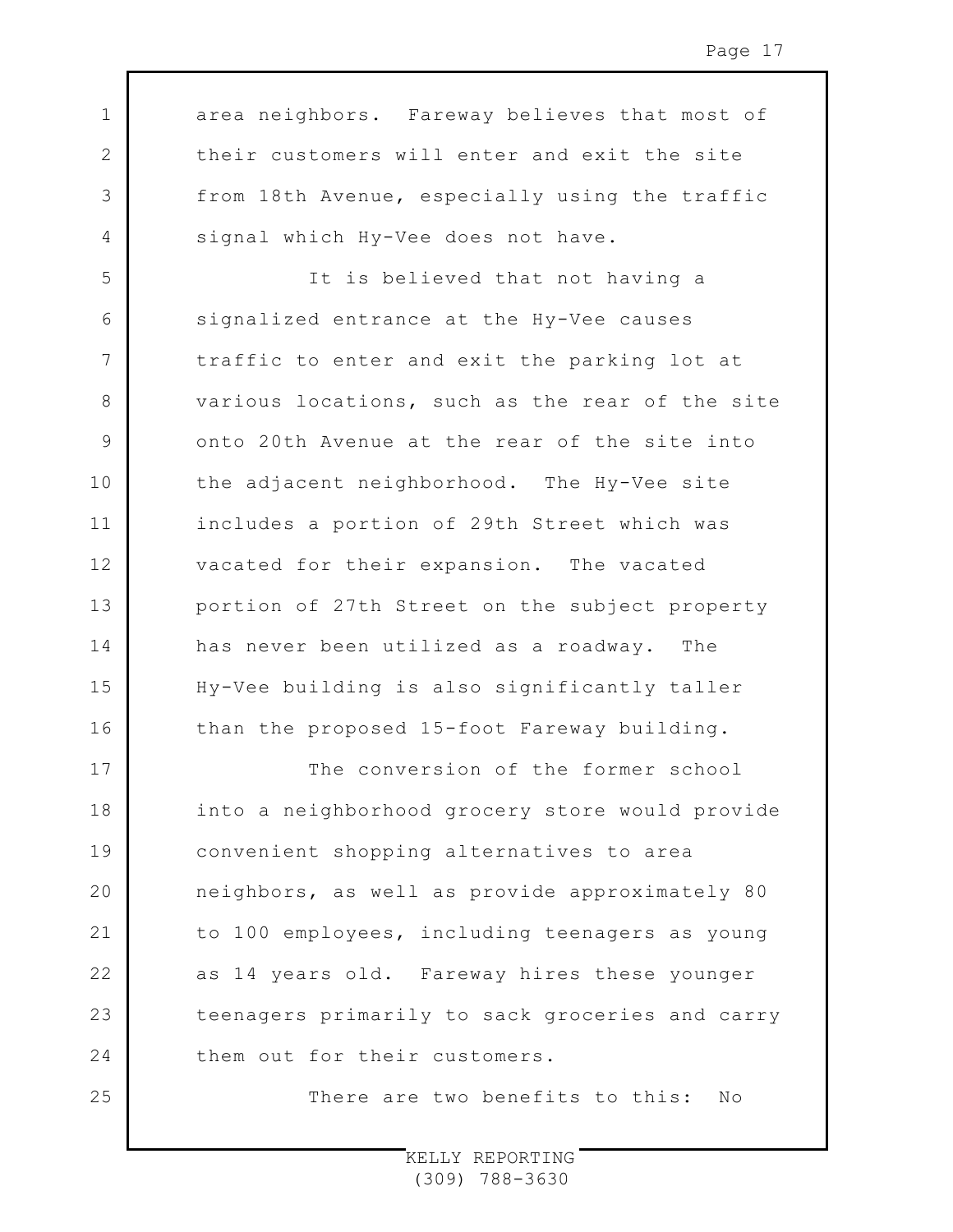shopping carts in the parking lot or adjacent roadways and first-time job experience for younger teenagers.

1

2

3

4

5

6

7

8

9

10

The proposed redevelopment of the former Audubon School site makes for an efficient use of the property and will provide a much needed increase in the City's property tax base. Public utilities are already in place, and for the first time stormwater runoff will be treated and managed on the site.

11 12 13 14 15 16 17 18 19  $20$ 21 22 Traffic impacts through the adjacent neighborhood are expected to be minimal and much less than when the former school was in operation, chiefly due to the inclusion of a traffic signal at the primary customer entrance. The proposed development meets the intent of Ordinance No. 98-28 regarding commercial future land use map designation of properties in the 18th Avenue corridor. The proposed Fareway is a good example of an urban infill project on a redeveloped, single-purpose site.

23 24 25 So in conclusion and to provide a brief review, the variances requested are as follows: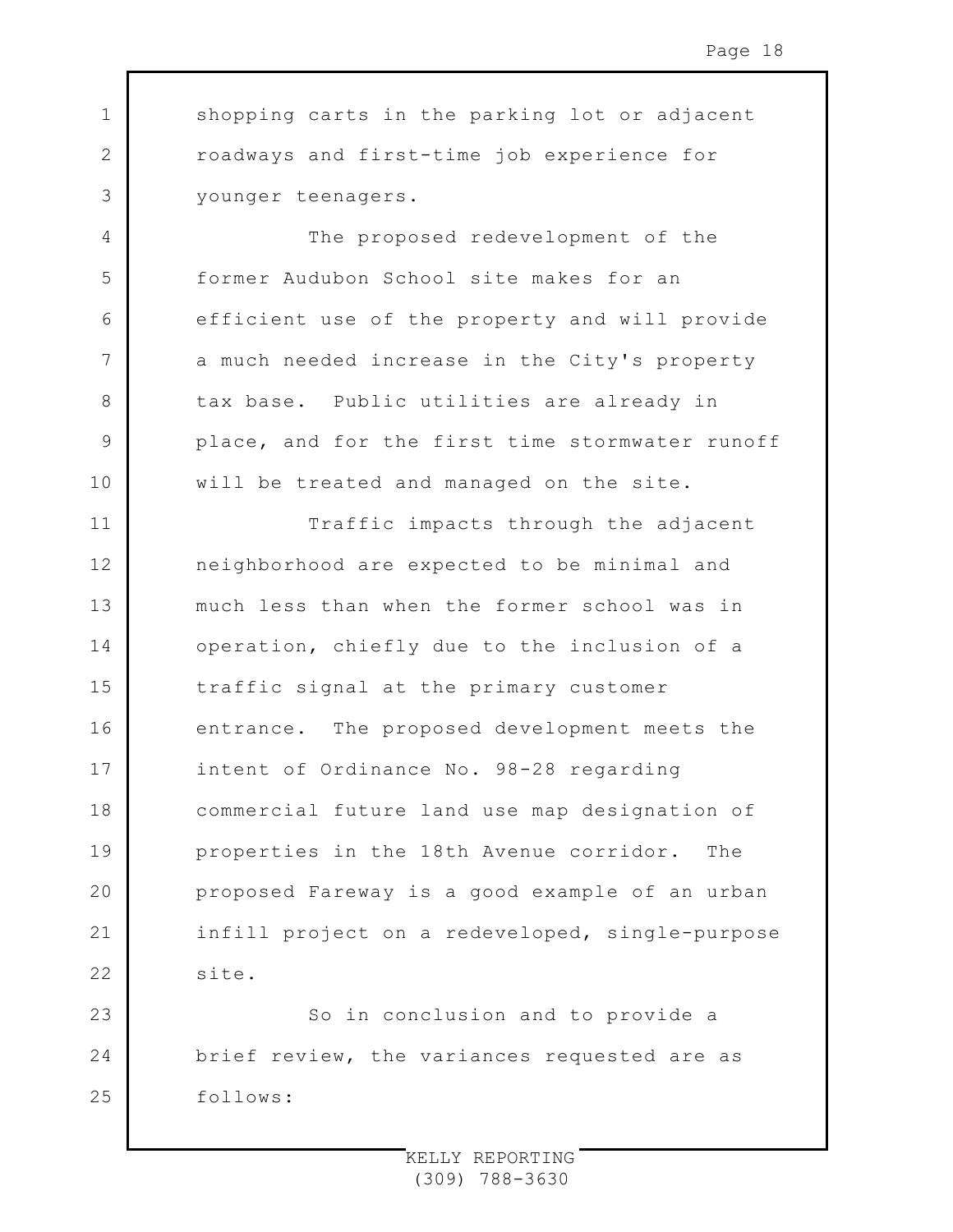1 2 3 4 5 6 7 8 9 10 11 12 13 14 15 16 17 18 19 20 21 22 23 24 25 No. 1: A variance of 8.86 feet will be required for the north front yard building setback, creating a 16.14-foot building setback in lieu of the 25 feet required. No. 2: A variance of 6.14 feet will be required for the bufferyard setback along the northern property line along 17th Avenue, creating an 8.86 bufferyard in lieu of the 15 feet required. No. 3: A variance of 8.55 feet will be required for the west front yard building setback, creating a 16.45-foot setback in lieu of the 25 feet required. No. 4: A variance of 5 feet will be required for the parking lot landscape area along the southern property line along 18th Avenue, creating a 5-foot wide landscape area in lieu of the 10-foot wide area required. No. 5: A variance allowing only sod in the southern and eastern bufferyards would be required in lieu of the landscape materials required. No. 6: A variance of 21 canopy trees will be required in lieu of the 29 required for the site.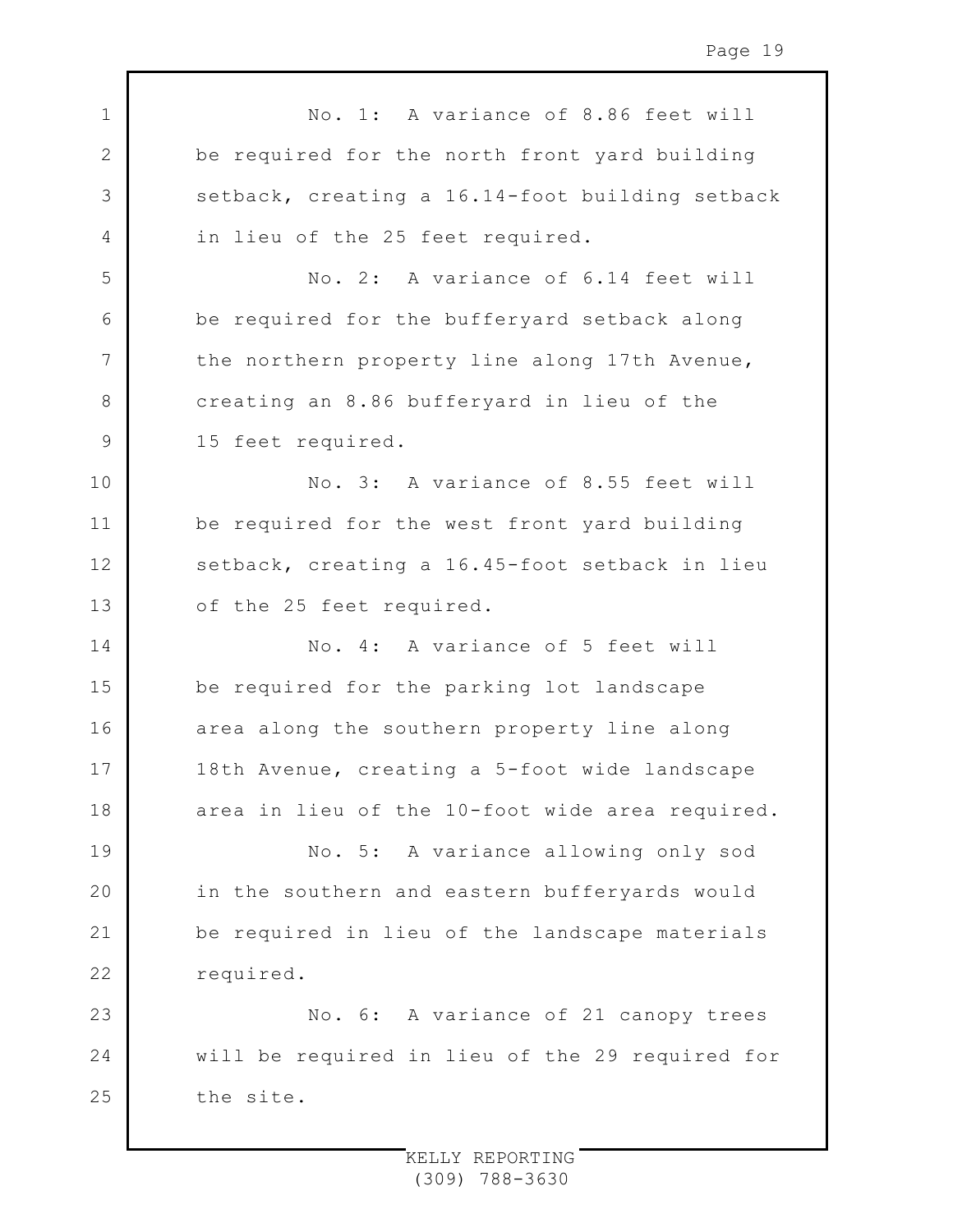| $\mathbf 1$  | No. 7: A variance of 17 parking                 |
|--------------|-------------------------------------------------|
| $\mathbf{2}$ | spaces will be required in order to allow the   |
| 3            | 144 spaces proposed in lieu of the 161          |
| 4            | required.                                       |
| 5            | And No. 8: A variance allowing the              |
| 6            | loading dock area to be located in the western  |
| 7            | front yard area will be required.               |
| 8            | At this time I would be happy to                |
| $\mathsf 9$  | answer any questions that the Mayor and         |
| 10           | Aldermen may have regarding the Fareway         |
| 11           | request.                                        |
| 12           | MAYOR PAULEY: Council Members, any              |
| 13           | questions? Hearing none, thank you.             |
| 14           | Randy Tweet, you now have something             |
| 15           | for us on the traffic report; correct?          |
| 16           | MR. TWEET: Dave, can you bring that             |
| 17           | up?                                             |
| 18           | We looked at a couple of things.                |
| 19           | The first thing is the condition                |
| 20           | of the roadways surrounding the proposed        |
| 21           | development. Eventually we will bring a map     |
| 22           | up here, and you can see the different ratings, |
| 23           | and we looked at the maintenance that was       |
| 24           | done.                                           |
| 25           | In other words, there were some                 |
|              |                                                 |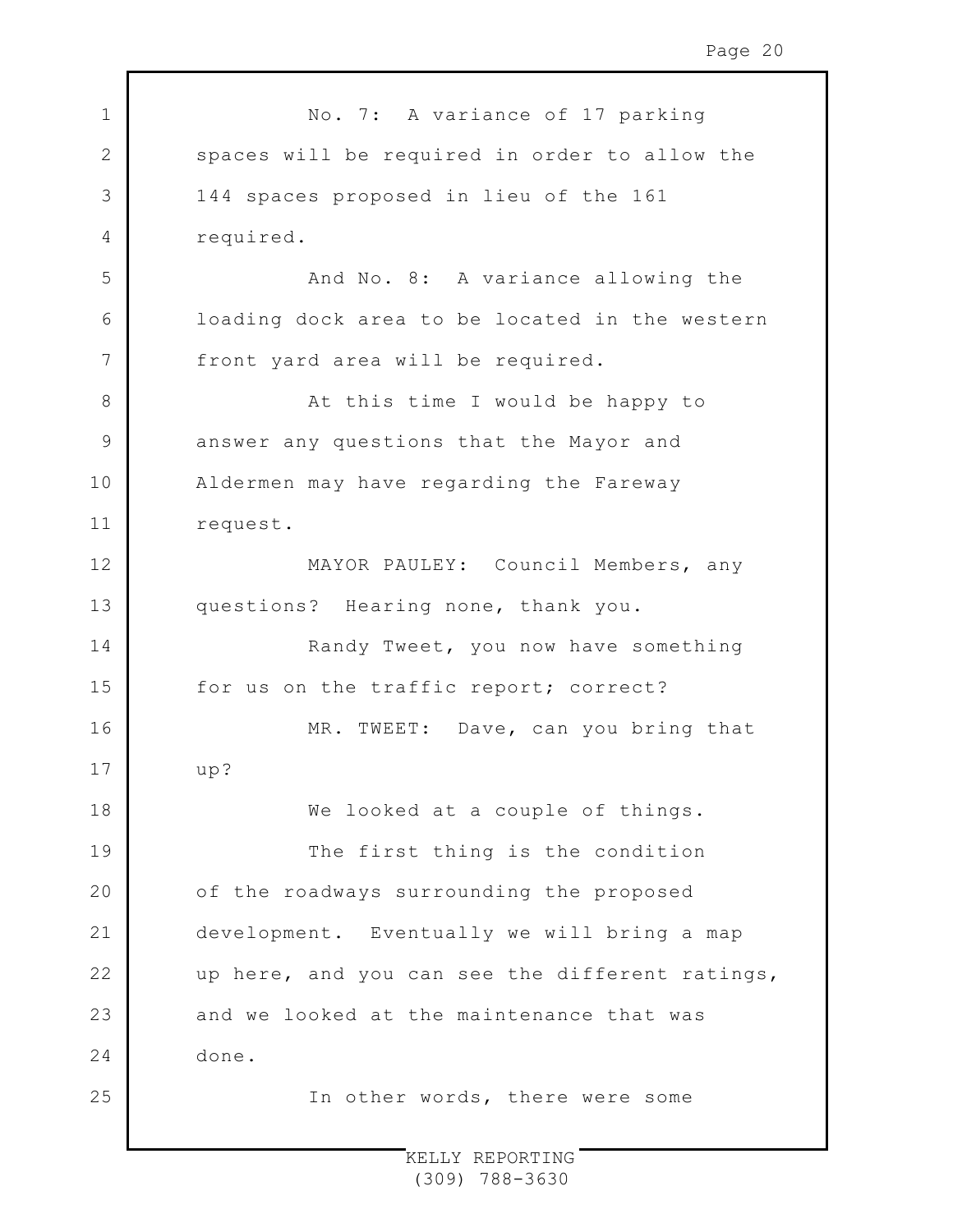concerns about 17th Avenue itself and the condition of 17th Avenue. We just finished a grinding program over on 16th Avenue and a little bit on 17th where we mill away some pavement and then put an inch and a half of new asphalt, and there are a number of those locations just directly around the Fareway site that are planned for next year once the construction is complete.

1

2

3

4

5

6

7

8

9

10 11 12 So we will get a map up here, and I can show that to you. We did look at the anticipated traffic also.

13 14 15 16 17 18 So we looked at the existing traffic, particularly on 17th. The westbound traffic on 17th today is 233 cars a day. Eastbound is 251 cars a day, and the study was taken last Tuesday and Wednesday. We do it for a 24-hour period.

19 20 21 22 So we looked at the traffic before Audubon, when Audubon was still a school, and then the anticipated traffic once the Fareway is opened, if the Fareway is opened.

23 24 25 So westbound traffic prior to the Audubon School closing was 417 cars a day. The estimated with the Fareway would be 499 cars a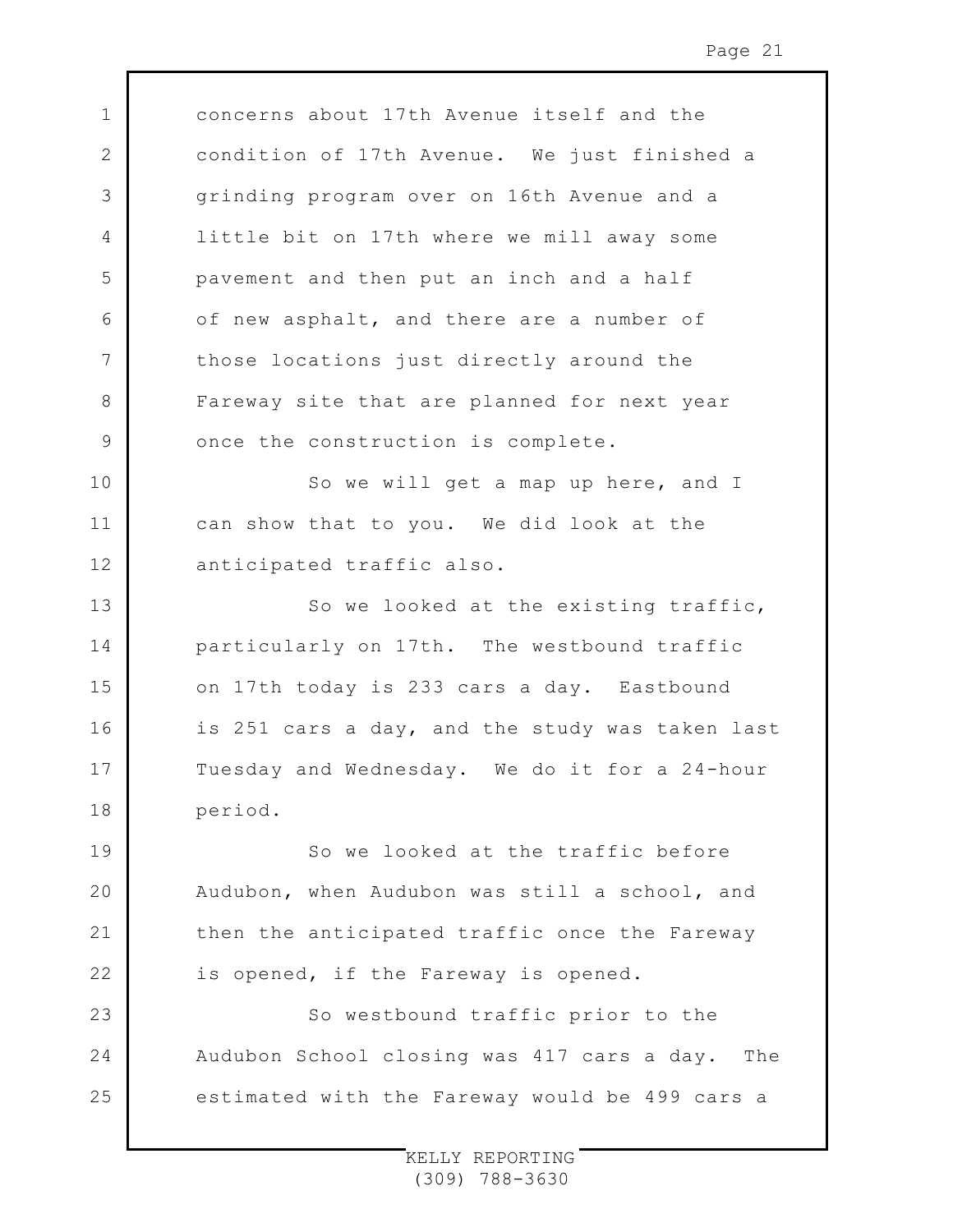1 2 3 4 5 6 7 8 9 10 11 12 13 14 15 16 17 18 19 20 21 22 23 24 25 day. Eastbound traffic was 524 cars a day, and the estimated after Fareway would be in place would be 529 cars a day. So the traffic is similar to as it was when Audubon was a school, but it will not be as concentrated. When it was the school you saw traffic mainly in the morning and then in the afternoon, and this will be spread out throughout the day, so a similar amount of traffic, and this is just an estimate based on stores of similar size. MAYOR PAULEY: Anything else? MR. TWEET: If we get the map up here, it will be easier to look at. MAYOR PAULEY: Go on. MR. TWEET: On 18th Avenue we are anticipating 2,500 cars using that entrance. That's not based on any market study. That's based on stores of this size. The typical traffic on 18th Avenue right now is around 13,200 cars a day. MAYOR PAULEY: Is that study on the website? MR. TWEET: It is on the website. If you go to the agenda, that will be the second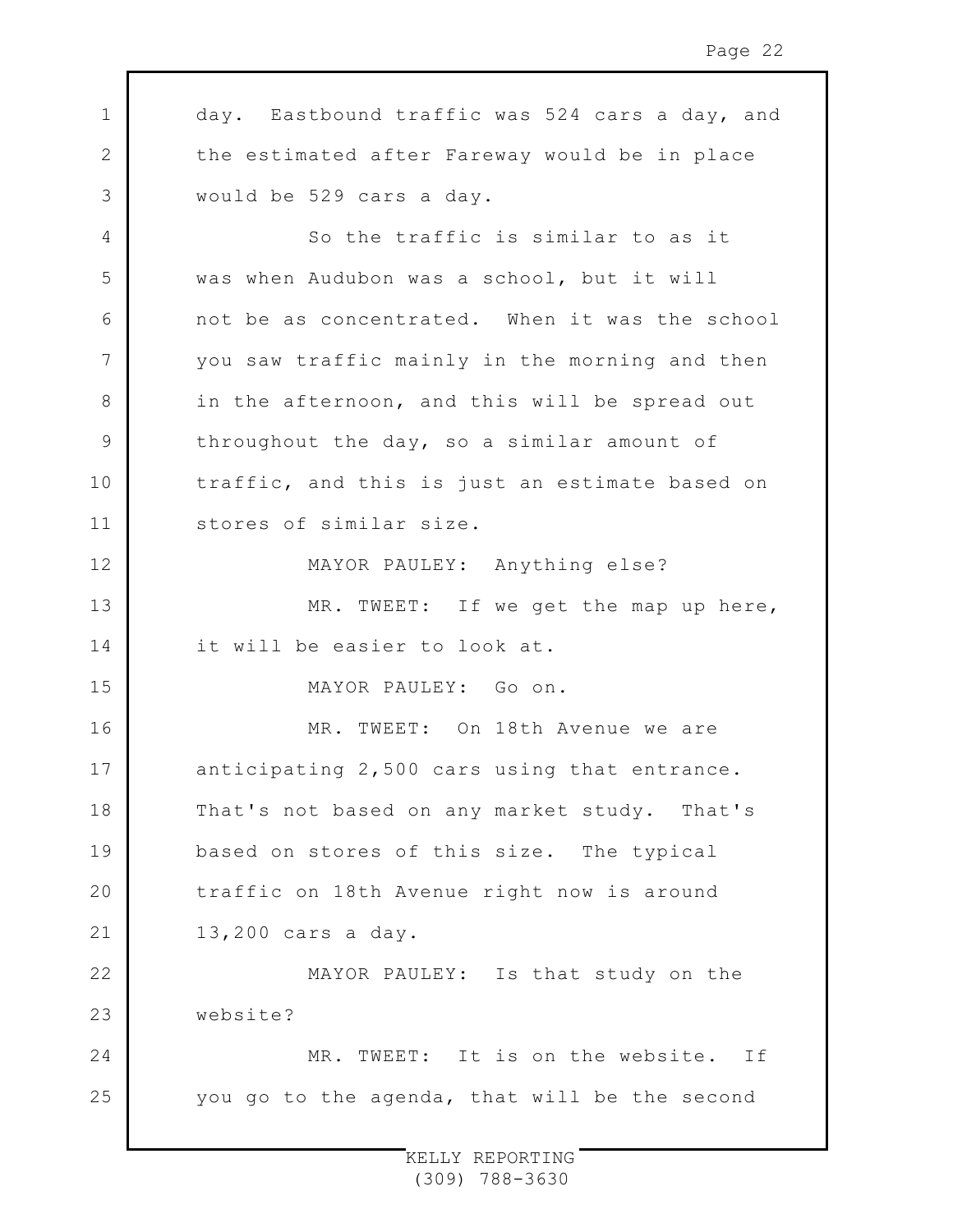1 2 3 4 5 6 7 8 9 10 11 12 13 14 15 16 17 18 19  $20$ 21 22 23 24 25 item there. MAYOR PAULEY: Any other comments? Any questions from Council? Thank you. Okay, we are going start the public portion now. You need to be signed up in order to speak. If you haven't signed up and you want to, there is a sign-up sheet in the back. Please come to the podium, and first give your name and the address of your residence, and then for our reporter we need to have you spell your name so she can get it correctly. Each person that wants to speak will have a maximum of five minutes plus any questions from Council members. Each person will have one opportunity to speak. We are here to take comments on the Fareway project, whether the Council should override the Planning Commission and grant the requested variances. We are not here to discuss the future of Audubon School or other suggested projects on that property, or any other projects at any other location in the City. Everyone is entitled to their opinion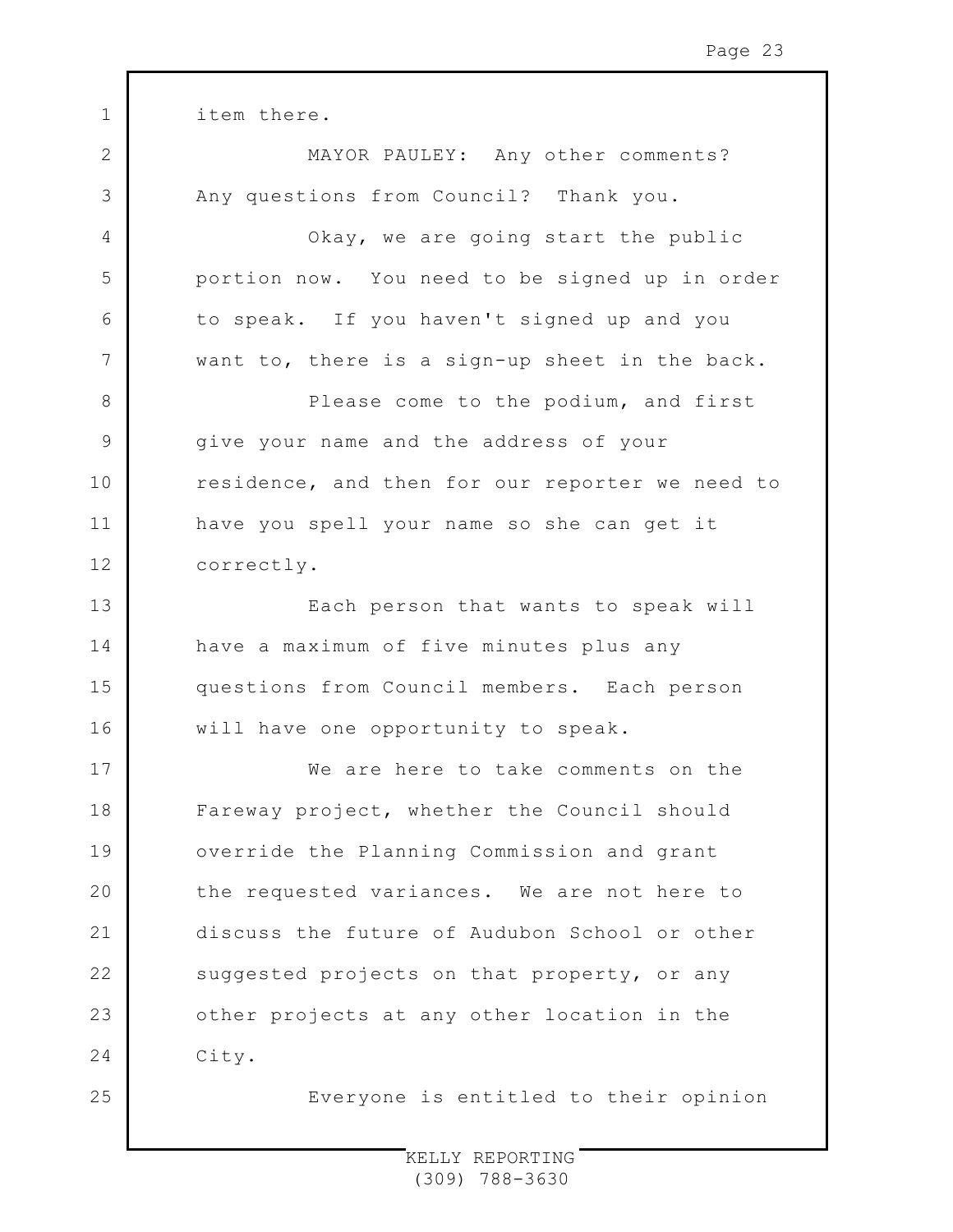1 2 3 4 5 6 7 8 9 10 11 12 13 14 15 16 17 18 19  $20$ 21 22 23 24 25 and should be treated respectfully. Any outbreaks could prematurely end this meeting. No Council vote will take place at this meeting. The issue will be addressed in the future at a regularly-scheduled Council meeting. So at that our first speaker is John Cady. John? MR. CADY: My name is John Cady, C-A-D-Y. I live at 1203 Second Avenue. First of all, I would like to thank you, the Council people and the Mayor and our great City of Rock Island. Mr. Thomas is doing a heck of a job. I'm briefly here to support the Fareway, and why I'm here is to say keep our money in Rock Island and shop Rock Island. Thank you. MAYOR PAULEY: Thank you, John. Scott Newberg. MR. NEWBERG: My name is Scott Newberg, and I live at 2812 - 36th Street. I used to live in Hampton for 30 years, and I just moved to your community. I've got some investment property, and I'm here to urge the Council to override the Planning Commission,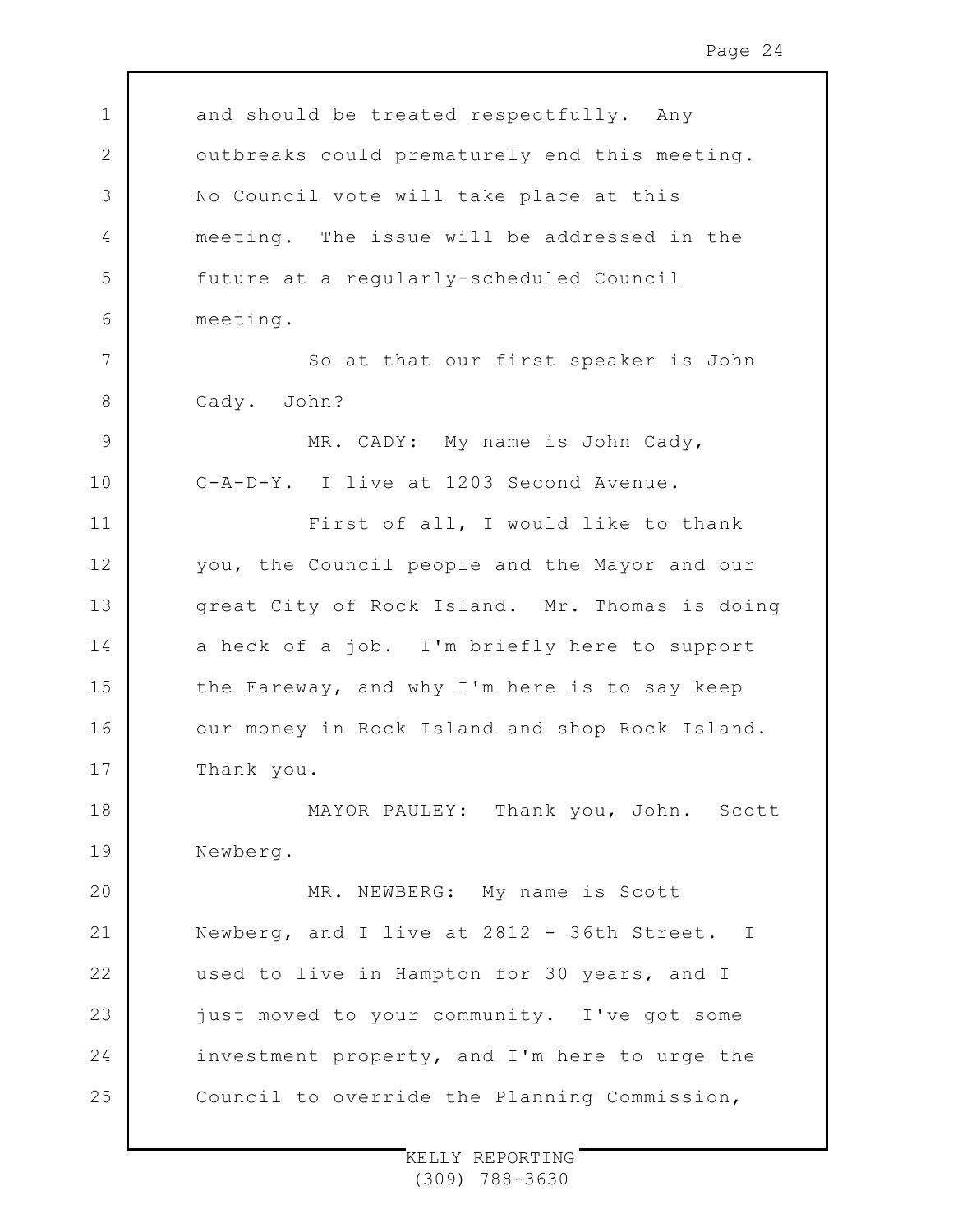1 2 3 4 5 6 7 8 9 10 11 12 13 14 15 16 17 18 19  $20$ 21 22 23 24 25 and please let Fareway come to this community to provide the jobs and economic development. I think it's important. You have what? Two grocery stores here now. I think a third would be competition. I know Fareway is a class act store, and I think it would be a great asset to this City. I would encourage the Council to override the Commission. MAYOR PAULEY: Any questions from Council? Hearing none, thank you. Steven Klien. MR. KLIEN: My name is Steven Klien, K-L-I-E-N, and I live at 1818 - 27th Street. Mr. Mayor, ladies and gentlemen of the City Council, thank you for providing this opportunity for public deliberation. I teach at Augustana College. I'm also a husband and father of two young kids who attend Longfellow School. I rise an objection to this rezoning proposal as a citizen of Rock Island's Fourth Ward, as your neighbor. My family, who lives in close proximity to the school, feels strongly about this proposal, so I brought my kids, Allie and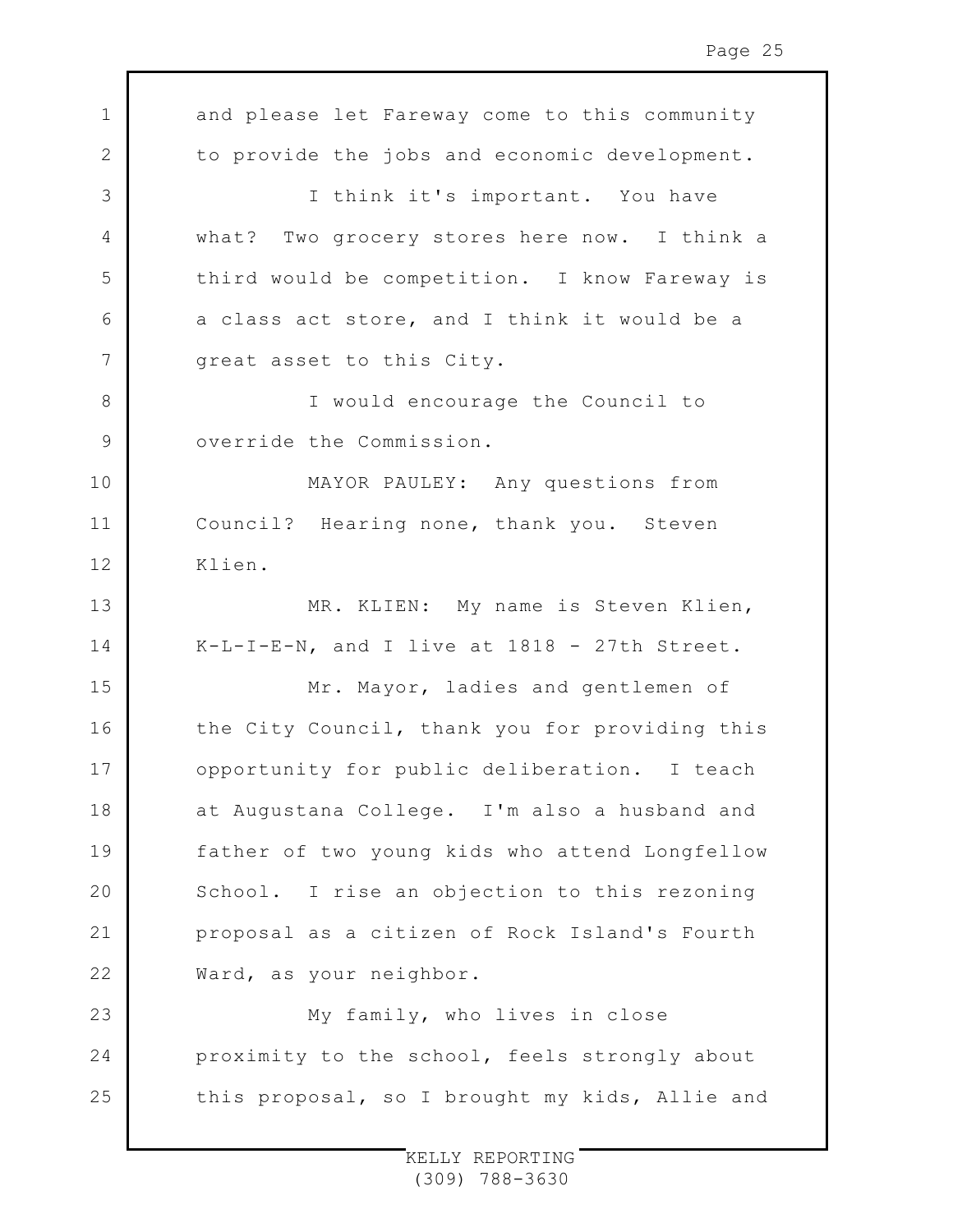1 2 3 4 5 6 7 8 9 10 11 12 13 14 15 16 17 18 19  $20$ 21 22 23 24 25 Zach, to the open forum meeting held by Fareway to learn more and to express our concerns. I brought them to the Planning Commission meeting, because I wanted them to see how citizens could use their voices to a make a difference. I strongly considered bringing my family to this meeting to see our neighbors interacting with those we elected to represent and protect our interests and because the stakes are so important, but I didn't. I didn't because I'm, frankly, a bit nervous right now. My family, our neighbors and the broader community might well bear witness to a severe abrogation of duty on the part of our elected representatives. I speak tonight because I still believe that reasoned deliberation in a democratic forum can result in positive change. But I don't mind telling you that I'm worried about how I might have to explain a decision to approve Fareway's proposal to my kids. Mayor Pauley spoke of the Fareway project as a fait accompli in the State of the City address nearly five months before the Planning Commission would even get to review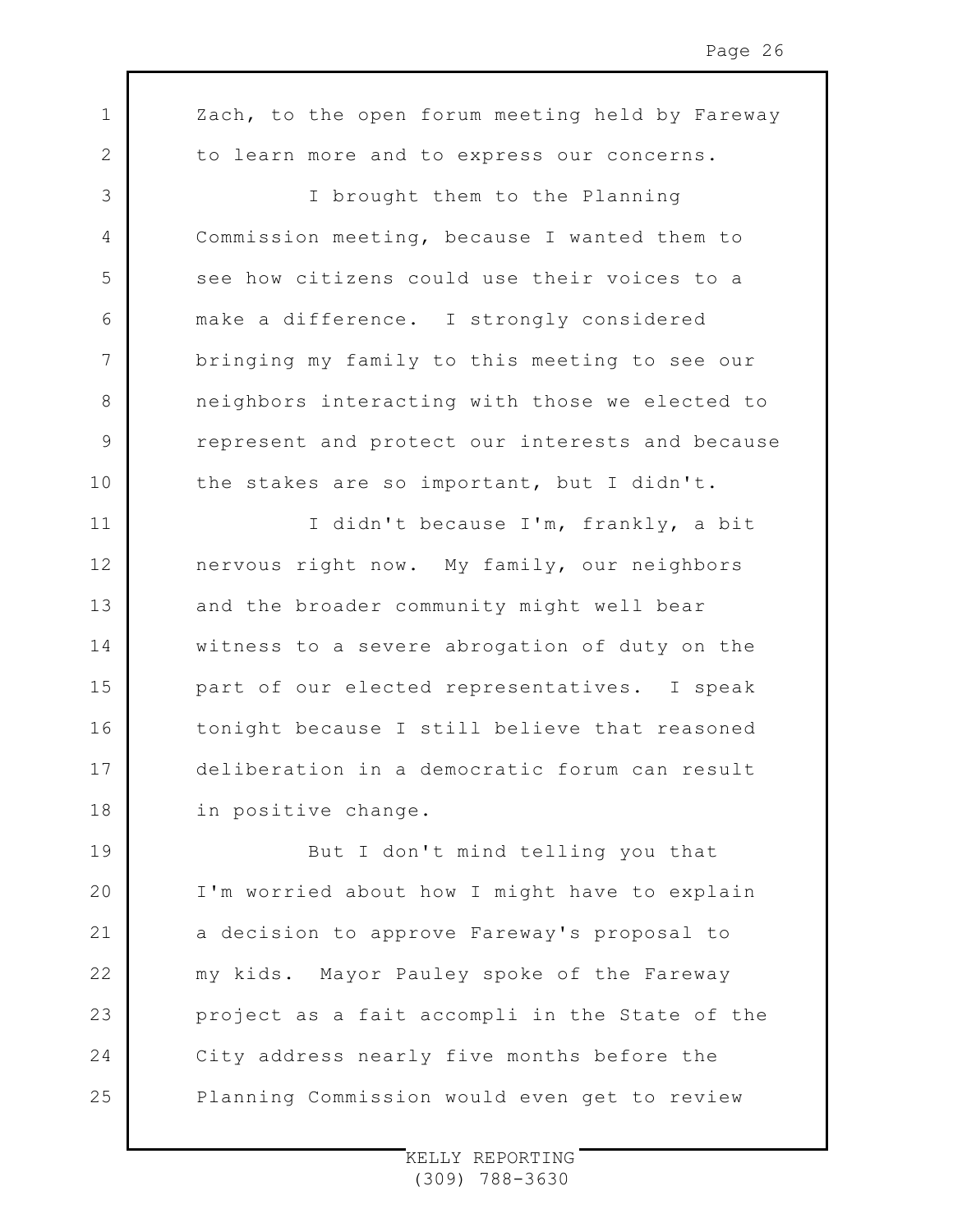the plan and citizens could have a chance to join the discussion.

1

2

3

4

5

6

7

8

9

We have heard that the City Council has already decided prior to this meeting to vote unanimously in support of Fareway without hearing from the public first. The media have reported how objections to the proposal have been dismissed by City leaders as a NIMBY, a not-in-my-back-yard, minority fringe.

10 11 12 13 14 15 16 17 This characterization saddens me, not just because I don't believe it's true, but because the decision dismisses in one fell swoop a myriad of principal reasons why this proposal is bad idea, reasons well beyond that my new friends on 17th Avenue may have to learn to enjoy viewing the back side of a brick store from their living room windows.

18 19  $20$ 21 22 23 24 25 Such a position betrays the citizens who rely on our mayor and aldermen to protect all our interests, not solely our financial interests. Residential back yards and front yards and neighborhood gathering spaces are important. They are why we choose to buy homes, pay property taxes, live, work, and shop where we do. They are a core component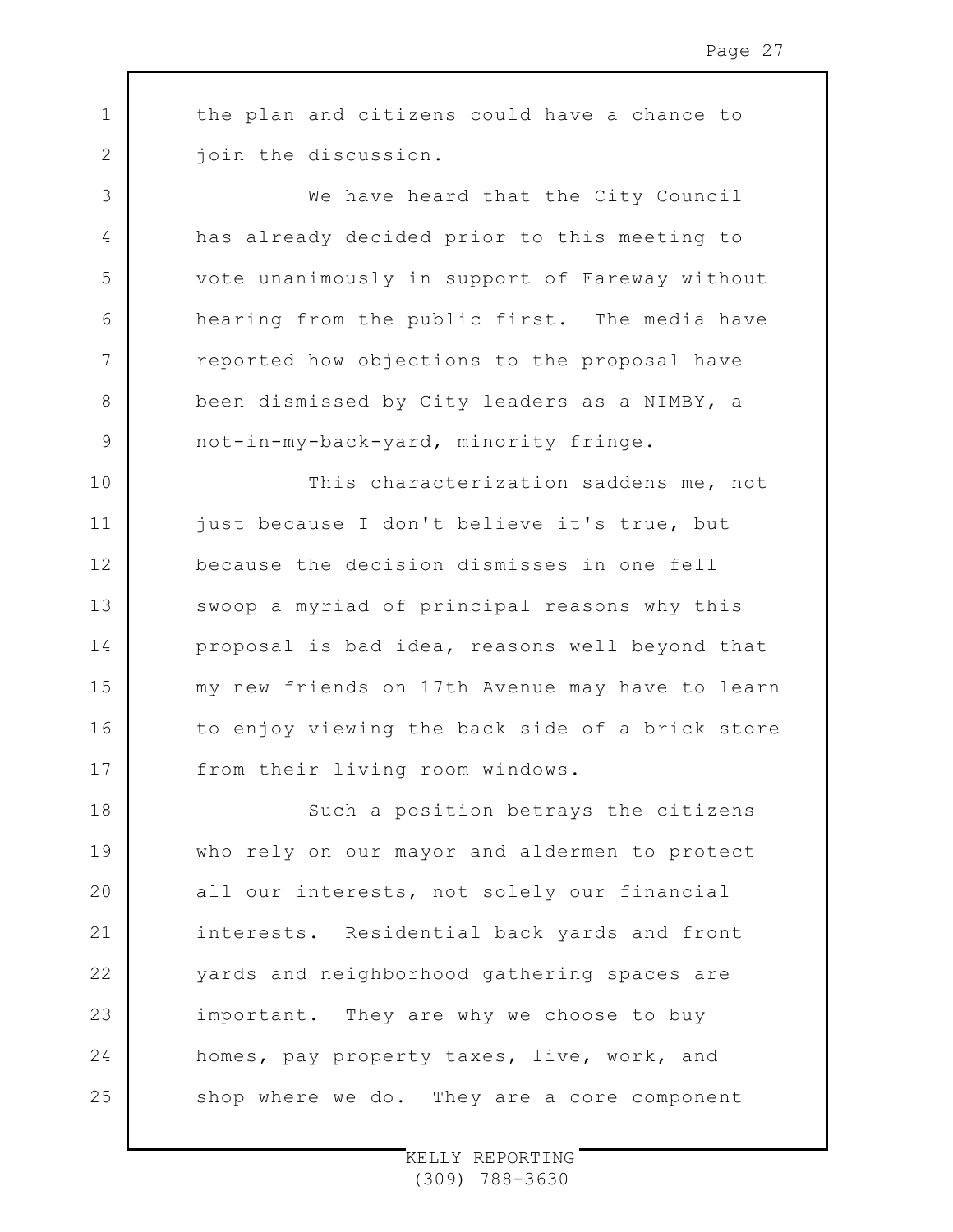of raising our children who grow up to attend schools we support and work in the community we share. They are the reason residential zoning laws exist in the first place.

1

2

3

4

25

5 6 7 8 9 10 11 12 13 14 15 16 17 18 In the landmark 1926 Supreme Court decision Village of Euclid versus Ambler Realty, Justice Sutherland wrote: "Thus, the question whether the power exists to forbid the erection of a building of a particular kind or for a particular use, like the question whether a particular thing is a nuisance, is to be determined not by an abstract consideration of the building or of the thing considered apart, but by considering it in connection with the circumstances and the locality. A nuisance may be merely a right thing in the wrong place, like a pig in a parlor instead of a barnyard."

19  $20$ 21 22 23 24 All of us here agree with Justice Sutherland that commercial interests are, indeed, important, but need to be located so as to balance the interests of residents, what Sutherland called "the health, moral safety and general welfare of the community."

Fareway would provide definite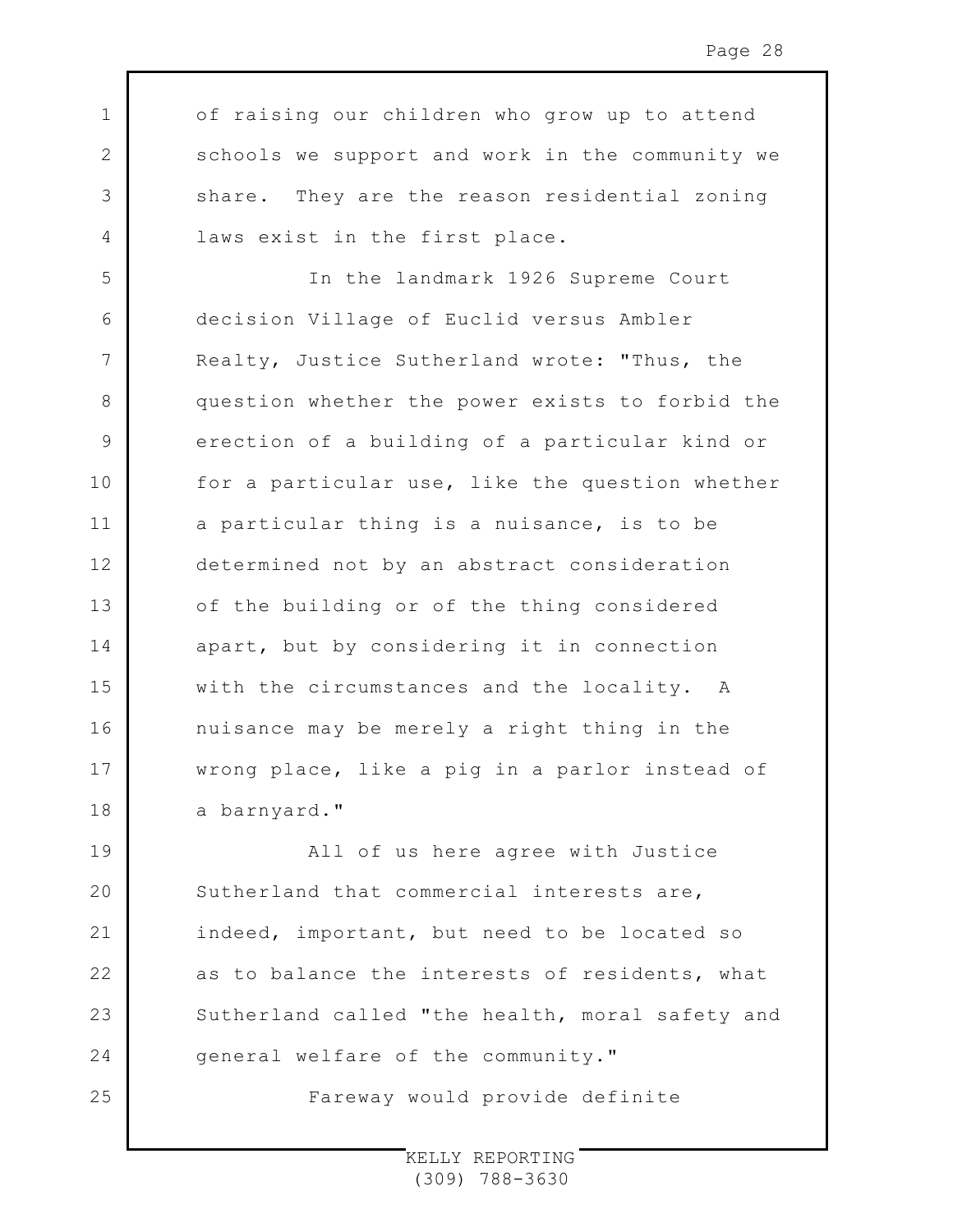1 2 3 4 5 6 7 8 9 10 11 12 13 14 15 16 17 18 19  $20$ 21 22 23 24 25 benefits to Rock Island. I don't question that. But for the parlor they have selected with the assistance of the City, they're the wrong pig. How do I know we have a pig in the parlor here? Because my City's Planning Commission told me so in a decisive six to three vote that was not summarized in the report we just received; because my Augustana colleague, Dr. Norm Moline, planning commissioner, told us all of us. Norm and I have participated in numerous discussions of Augustana policy decisions. Sometimes we have disagreed strongly; sometimes not, but no matter the position, I knew that Norm's positions came from experience, expertise and a passionate commitment to his community. I also know that he's a widely-recognized expert in the areas of urban planning and cultural geography, as well as land use law, so I listen closely when he discusses matters like this. In the interests of time I won't repeat his objections here. You're going to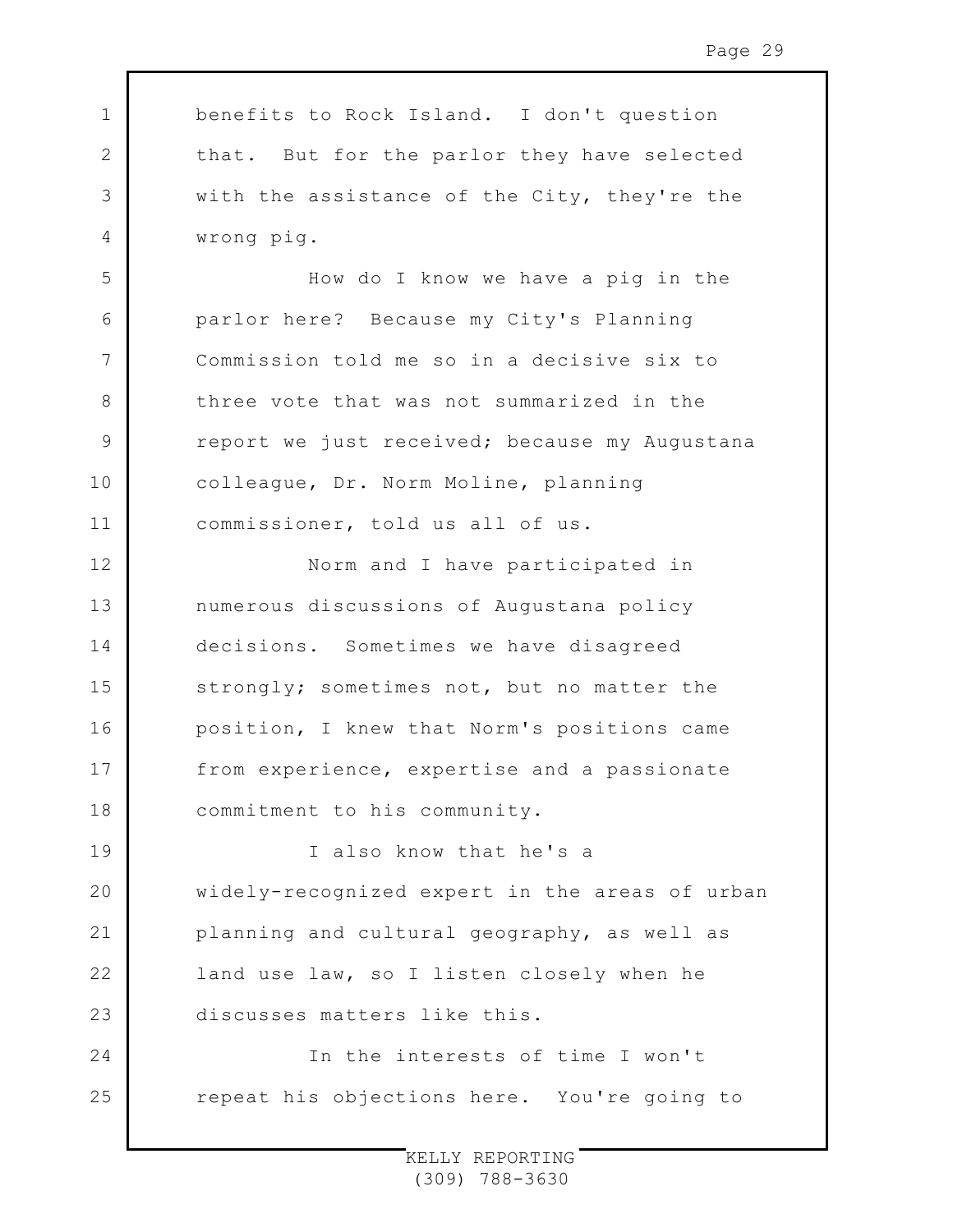hear many of them tonight, and I trust that Norm will speak tonight.

1

2

3

4

5

6

7

8

9

10

11

12

13

14

25

Following the compelling and detailed argument presented in that meeting, to conclude that one heard nothing that would lead to a change in a position supporting Fareway strains the bounds of reason. To utterly reject the thoughtful, evidence-based recommendations of the Preservation and Planning Commission solely for economic consideration opens the basic question of why we bother to have such bodies as city government in the first place.

What gives me hope is that I am confident you know the answer to that question.

15 16 17 18 19  $20$ 21 22 23 24 Please understand I have the utmost respect for those who have devoted much of their lives to public service. Public policy decisions are difficult, but I urge you as your neighbor in the spirit of community not to make this decision based on money alone or, even worse, based on the inertia stemming from a premature commitment to now what proves to be an imprudent option and a dangerous precedent.

Your neighbors are watching this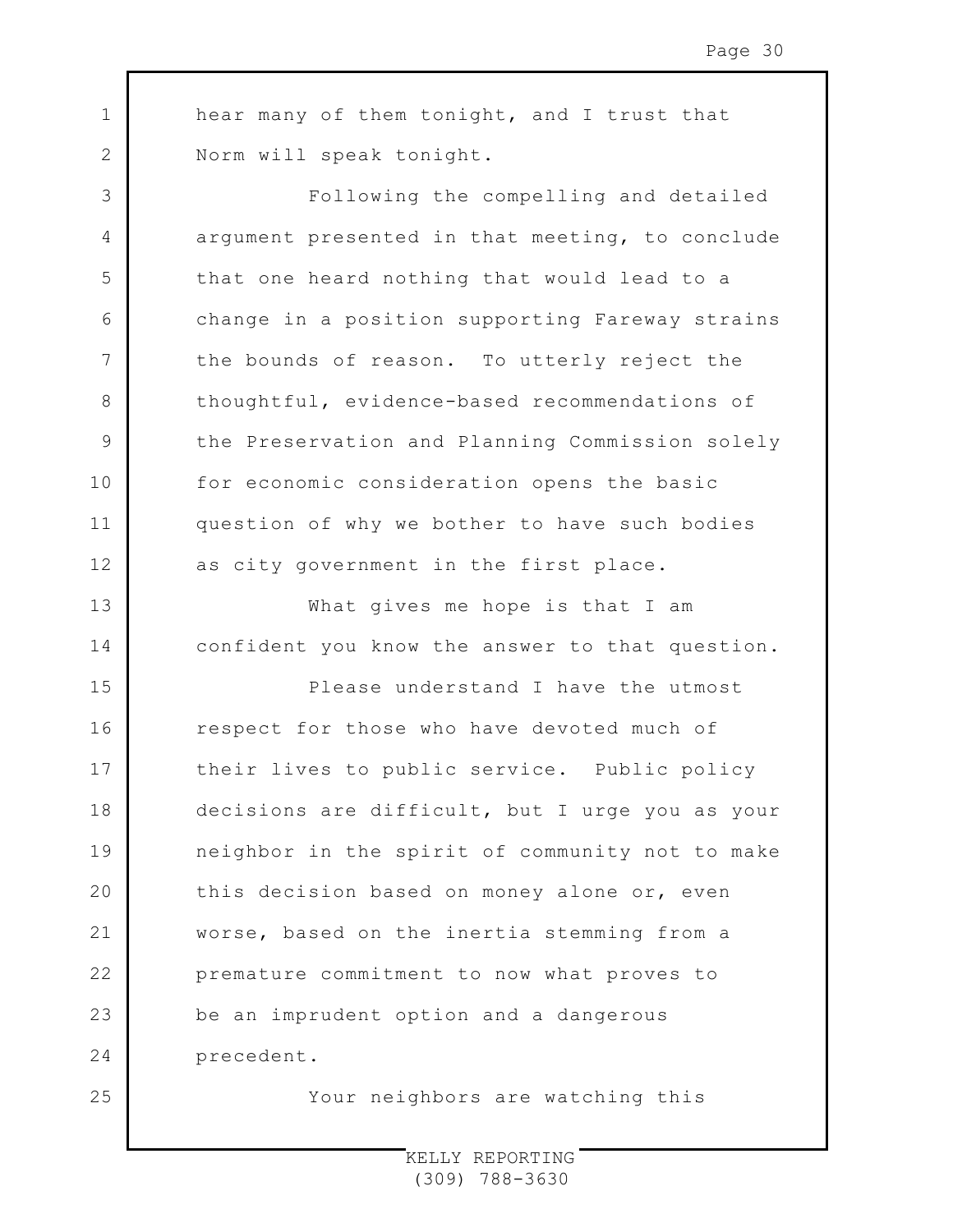1 2 3 4 5 6 7 8 9 10 11 12 13 14 15 16 17 18 19  $20$ 21 22 23 24 25 moment. We are counting on you. Thank you. (Applause.) MAYOR PAULEY: If you want the meeting ended, keep that up, and we will end the meeting. Everybody gets respect. Everybody gets their word, but we have a timeline. We have to keep going. Any questions for Mr. Klien? Hearing none, thank you. Next up is Mr. Hotle. MR. HOTLE: Bob Hotle, 2914 Sixth Avenue, H-O-T-L-E. I have friends that live near it, and they have been mostly charged about the whole issue, and I can understand why they would feel how they feel. Using the word that the professor just used, we have the inertia of no development in our community for the last 25 years, from when Case and Farmall closed. We flat-lined, and it's painful to have change and tear down buildings, but if we are going to move forward as a city I think we have to have some development, so I'm definitely in favor of a hundred plus jobs. That's all I have to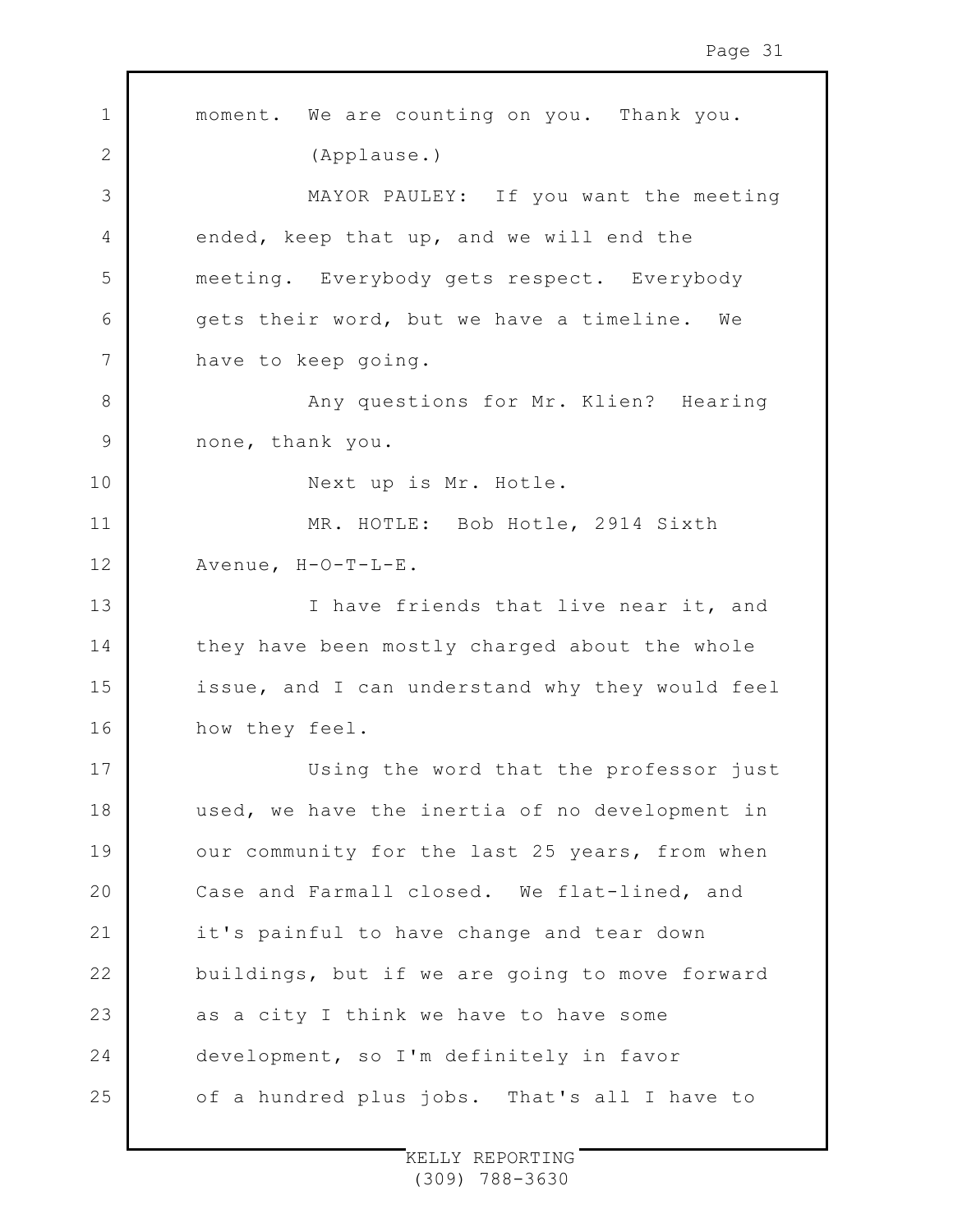1 2 3 4 5 6 7 8 9 10 11 12 13 14 15 16 17 18 19  $20$ 21 22 23 24 25 say. MAYOR PAULEY: Any questions? Hearing none, thank you. Mr. Strohbehn? MR. STROHBEHN: Thank you, I'm Lee Strohbehn, S-T-R-O-H-B-E-H-N, and I live at 2821 46th Street, Rock Island. First of all, I sent Mr. Pauley an e-mail. MAYOR PAULEY: We sent it out to everybody. MR. STROHBEHN: And I appreciate that, because I figured that was longer than five minutes. I'm for the Fareway project for a couple reasons. One, Fareway is a great supermarket chain. I've shopped there off and on for about 30 years, and they'll compete with Hy-Vee up on 18th Avenue quite well. They are a great store and will be a great neighbor. They employ great people from 14 years old, as Mr. Griffith told us. He said a lot of what I was going to say as far as what they do and so forth. As I mentioned, I have dealt with them for quite a few years, and they are quite civic-minded, too. They will do a lot for the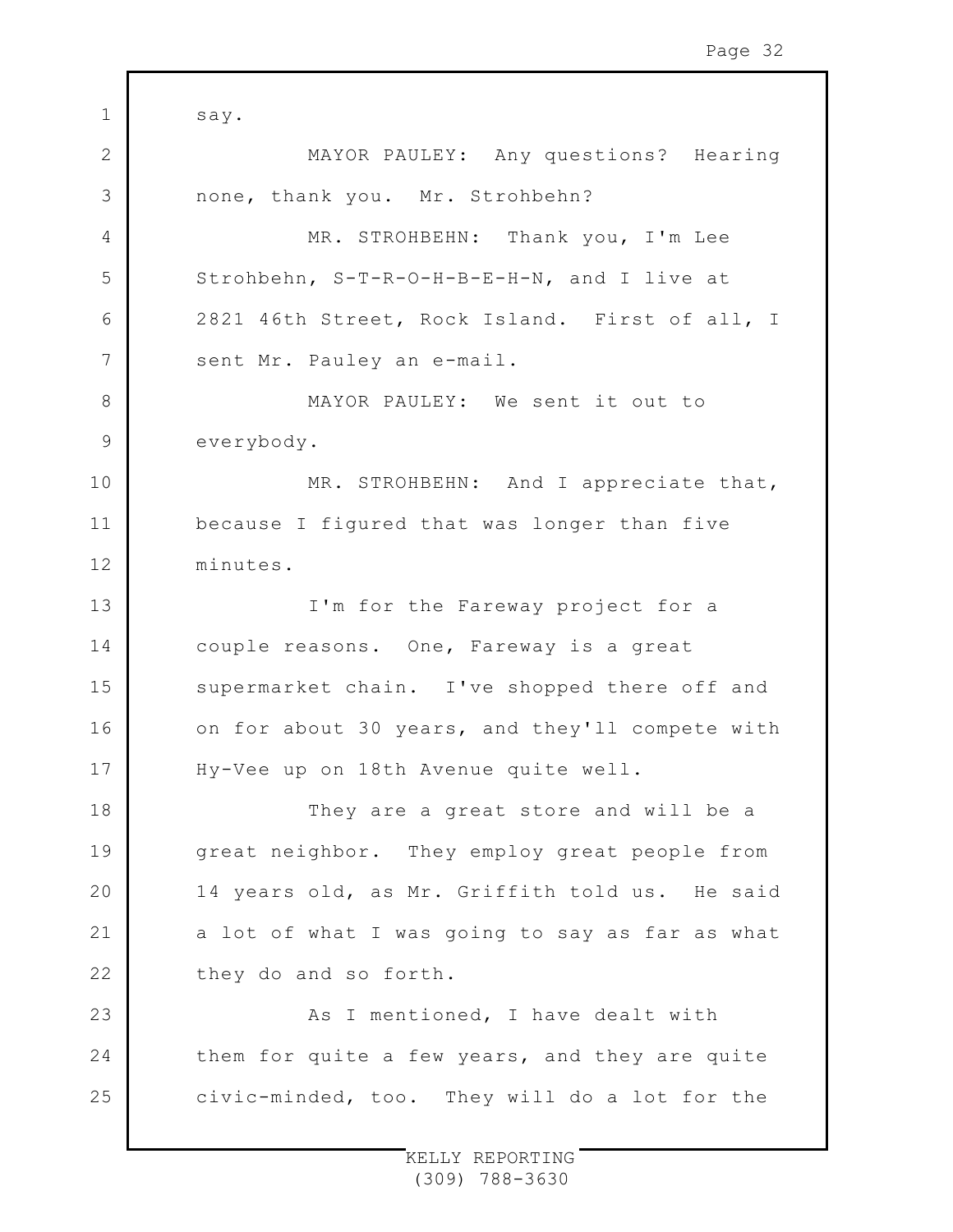1 2 3 4 5 6 7 8 9 10 11 12 13 14 15 16 17 18 19 20 21 22 23 24 25 city as far as charities, so that's something to keep in mind. 18th Avenue has always been a commercial area, and that's one of the things about three years ago the Council designated that area to expand, and that kind of, as Bob said, it kind of flat-lined for some reason, partly because of Farmall, partly because of other things. I think it's important that we get that type of business back, and I think it's important that we have it. MAYOR PAULEY: Any questions? Hearing none, thank you. Ellen Martin? MS. MARTIN: I'm Ellen Martin, M-A-R-T-I-N, and I live at 1626 - 27th Street. I know it's not sunny out right now, but imagine it is, and imagine you're sitting in your sunroom looking out the window. Over there you see birds. You see a hawk fly by. Now all of a sudden you have a Fareway there, because that's how close Fareway will be to our house. And, yes, I am a neighbor, and, yes, I am complaining, because I think it's the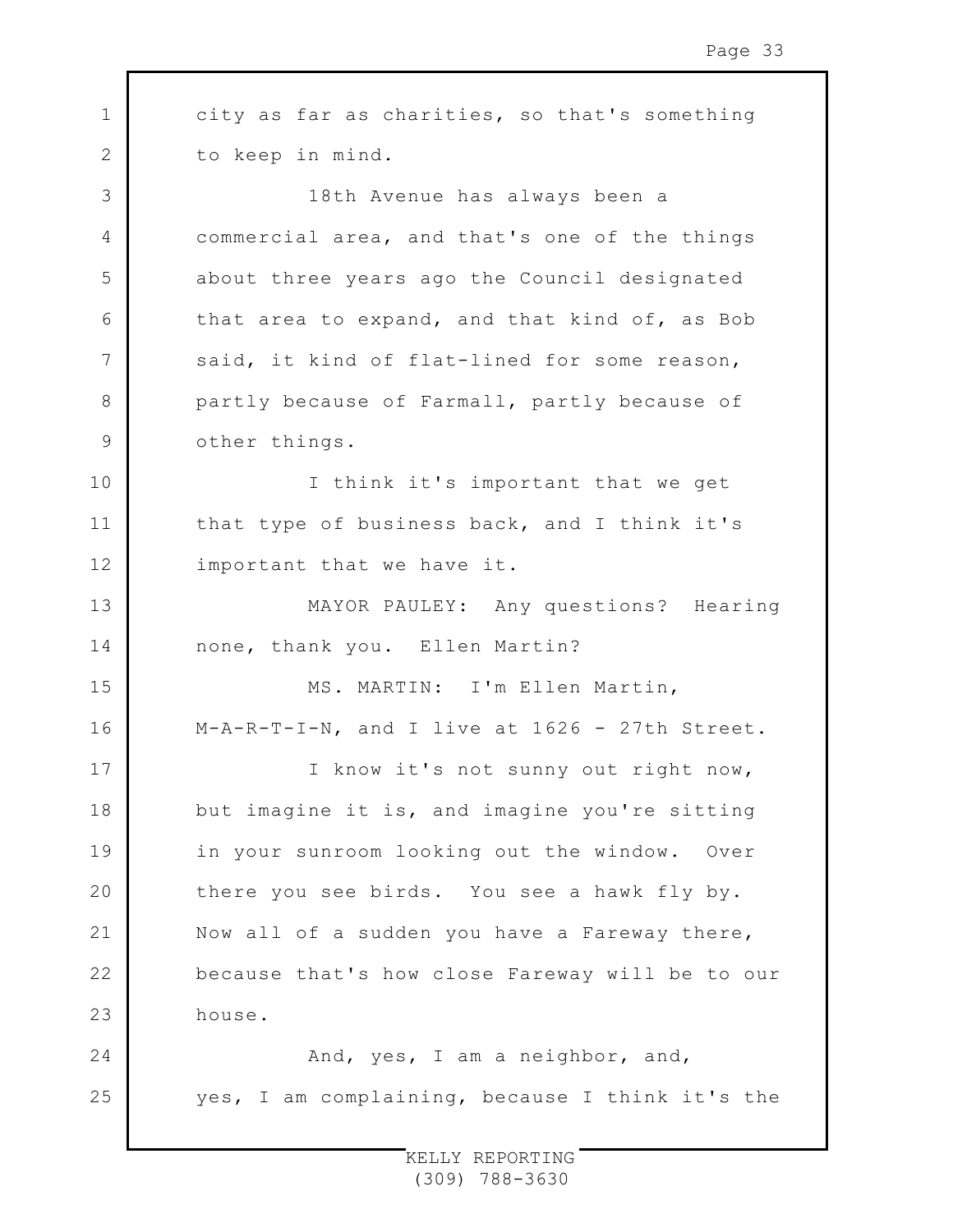1 2 3 4 5 6 7 8 9 10 11 12 13 14 15 16 17 18 19  $20$ 21 22 23 24 Council's job to protect every citizen of Rock Island. In 2008 you passed a leaf burning ban, and that was to protect people's health, I assume. I assume there were people in the City, a lot of people, who would choose to burn their leaves, but you want to protect every citizen of Rock Island, which I think is one of your major jobs. If you looked at the website for Rock Island, people that want to move to Rock Island will read things like this. They will read that Rock Island is known for strong historic neighbors. Rock Island's downtown is the most walkable in the Quad Cities. Many historic buildings remain intact. Broadway has grand neighborhoods. It's the premier of the historic area, where old houses are regarded as treasures. Highland Park is an architectural gem. Again, the website says Rock Island is known for strong historic neighborhoods, which we live in a strong historic neighborhood, and that is what brings people to Rock Island.

That's what sets us apart from the rest of the

25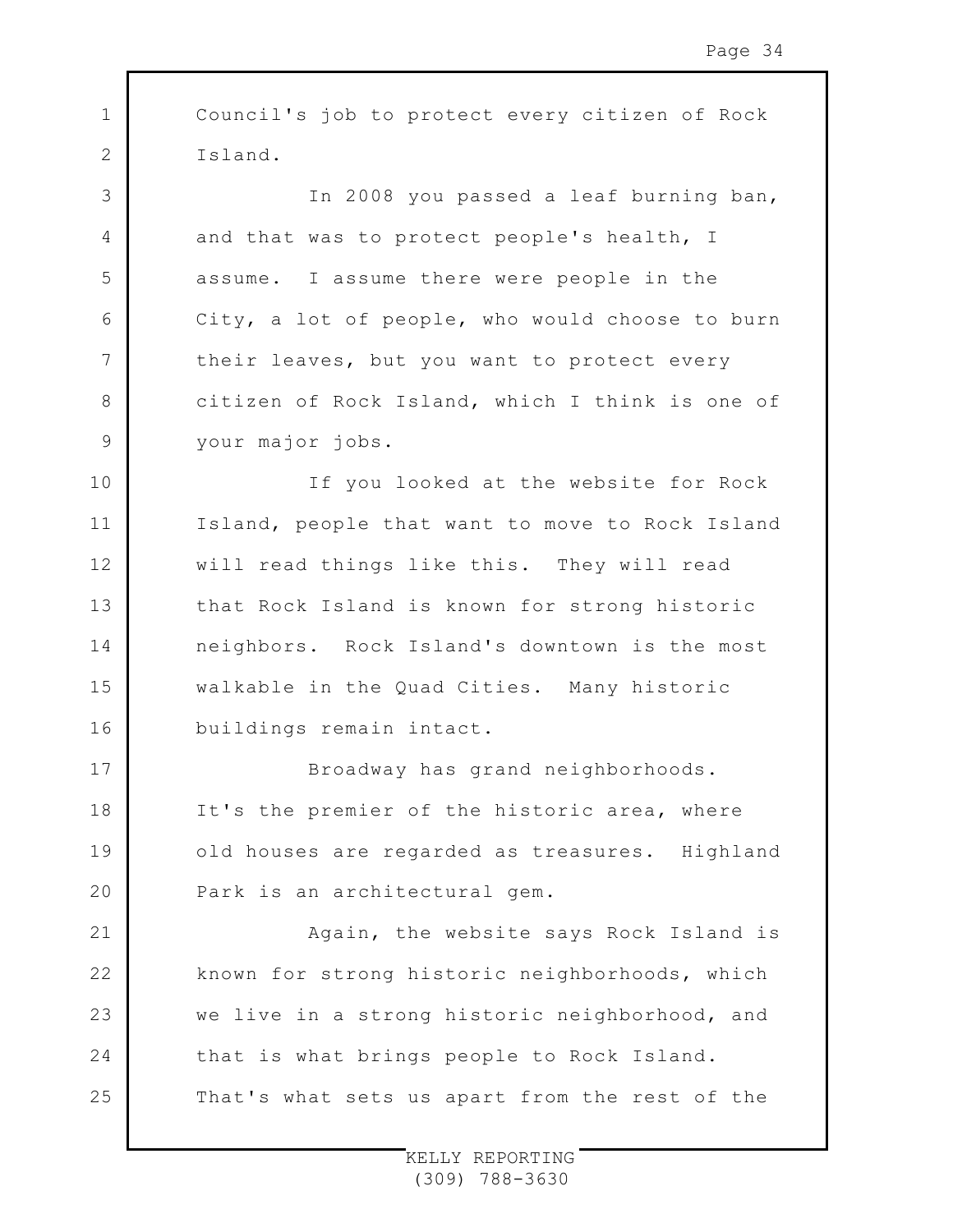Quad Cities.

1

2

8

11

12

13

14

15

16

3 4 5 6 7 9 10 A few years ago you made what? A hundred most unprotected structures, historic, and on that is Audubon. On that is a home in the neighborhood where a family moved out once they found a Fareway was moving in. They were going to buy the house. A young family with children were going to buy that house. They moved away. They didn't want to be that close to a Fareway.

By the way, this isn't a major street. You're going to come all the way in. It's not a business that you want to put on 18th Avenue. This is a business that you're going to put on 17th Avenue. It's seven houses in on one side, six houses in on the other side.

17 18 19  $20$ 21 22 That wasn't your proposal. Your proposal was for major intersections. This is not a major intersection, so I think we should just take a little Fareway here, and let's put it on our poster, and that's what we have for Rock Island now.

23 24 25 Instead of historic buildings, we have got big-box stores, and we're not set apart from the rest of the Quad Cities. Thank you.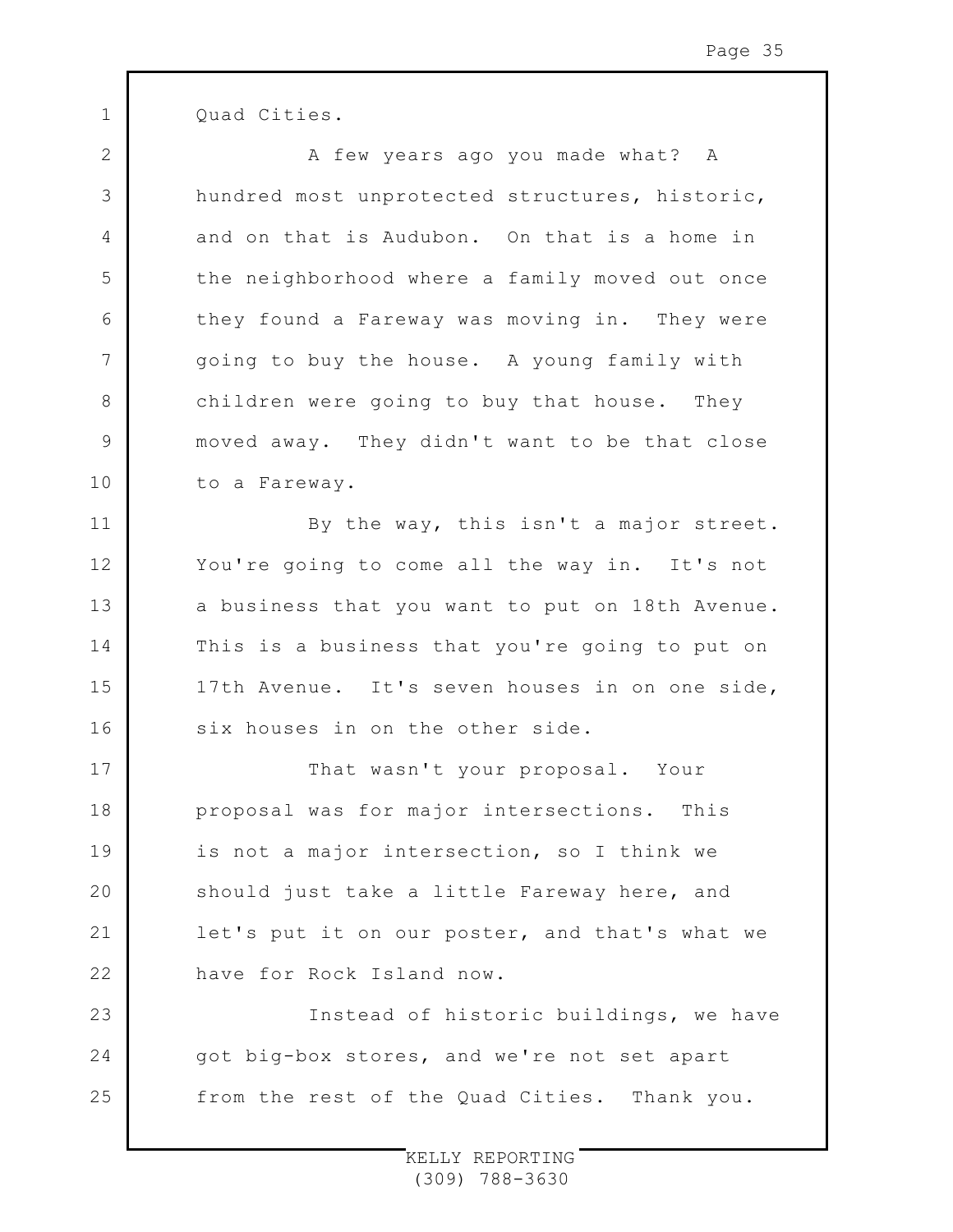1 2 3 4 5 6 7 8 9 10 11 12 13 14 15 16 17 18 19  $20$ 21 22 23 24 25 MAYOR PAULEY: Any questions? Hearing none, thank you. David Martin. MR. MARTIN: David Martin, 1626 -27th Street, basically in the middle third of the proposed Fareway store. I'm here as a homeowner, begging you to protect my zoning rights. Our area is zoned R-3 for family zoning. Part of the zoning ordinance in the City of Rock Island says that residential zoning is done to protect residential areas against fire, explosions, noxious fumes, offensive noise, smoke, vibration, dust, heat, glare. It's to protect our areas against congestion and heavy motor traffic. We have got a great vehicle from which we can protect our property, and that's this ordinance, and yet it has been proposed that we change this to a commercial PUD. So instead of having a good residential neighborhood with open spaces near it, we are going to end up being in a commercial neighborhood. We asked Fareway to not put an entryway onto 17th Avenue to keep our traffic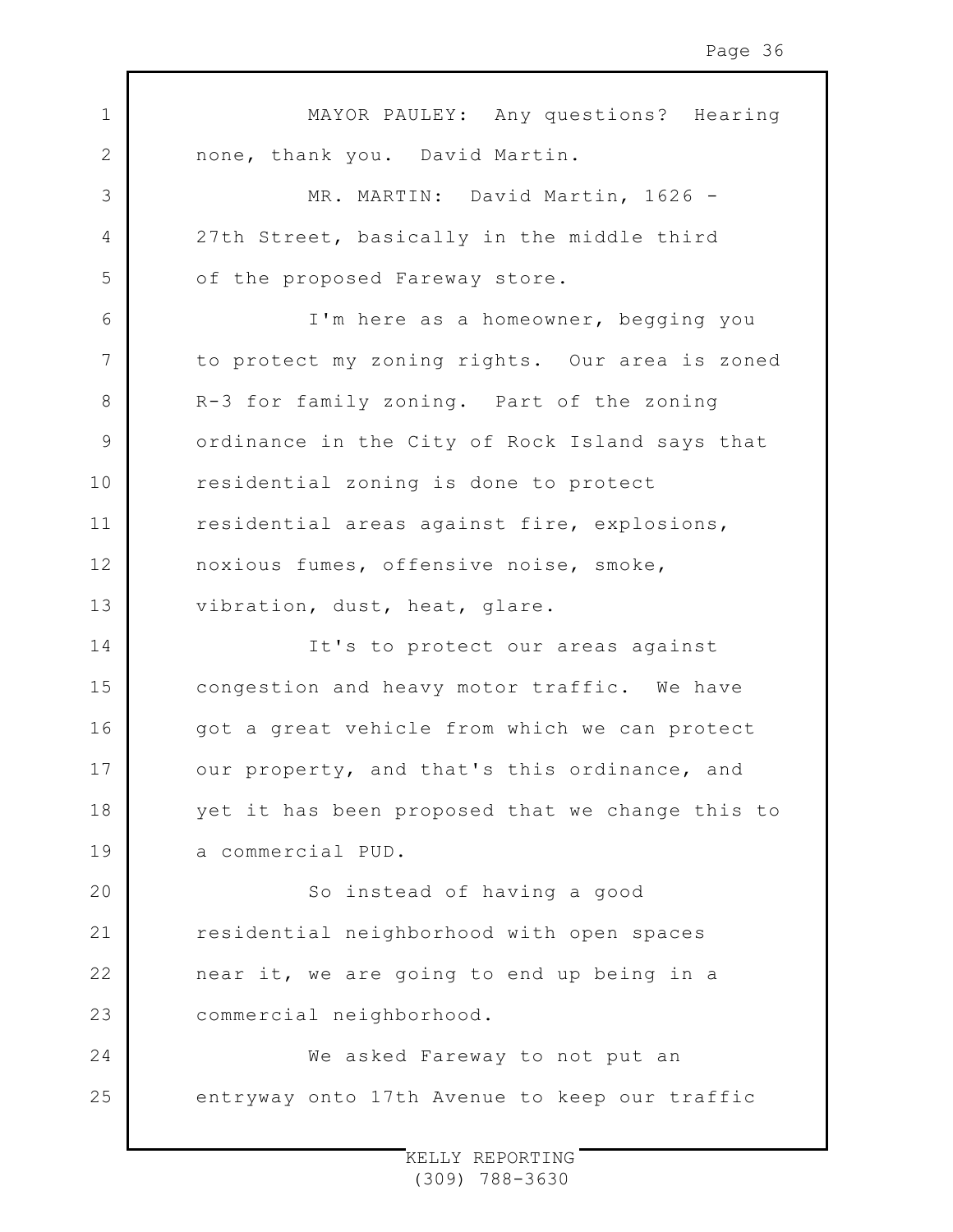down. They said if they were not allowed to have that, that it would be a killer for the deal. That tells me that they are expecting a lot of traffic on 17th Avenue or else it wouldn't be a killer for the deal, it wouldn't hurt their base.

1

2

3

4

5

6

7

8

9

10

11

12

21

22

23

I guess I'm just simply urging you to protect my property rights and to protect my neighborhood. Besides that, they are not even asking for a B-3 commercial. They are asking for a PUD, and if you go through the listing of what a PUD requires, it's almost anti-PUD.

13 14 15 16 17 18 19  $20$ They are supposed to preserve open spaces. They are supposed to  $-$ - within a PUD, and they are supposed to keep the character of the neighborhood intact. That's the whole reason to have them, so they can supply these areas and produce an area that strengthens the neighborhood and strengthens the area of the City.

I'm not sure why they picked PUD and not a B-3, but I guess I just urge you to uphold the Planning Commission.

24 25 MAYOR PAULEY: Any questions for Mr. Martin? Hearing none, thank you.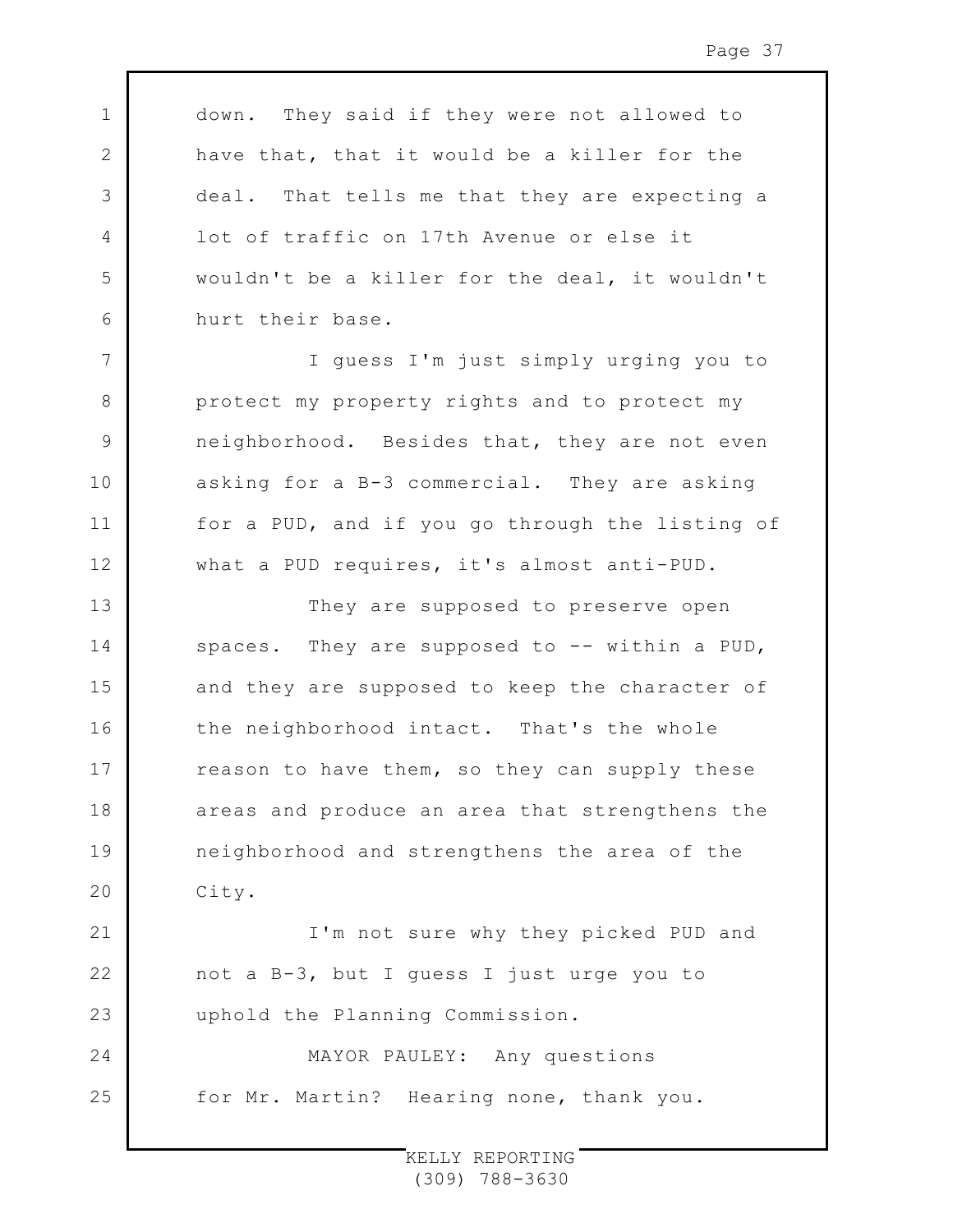1 2 3 4 5 6 7 8 9 10 11 12 13 14 15 16 17 18 19  $20$ 21 22 23 24 25 Elizabeth DeLong? MS. DeLONG: My name is Elizabeth Ann DeLong, D-e-L-O-N-G, and I reside at 1627 - 27th Street. My family was proud to have called Rock Island our home for over 150 years, a community and school district that was heavy invested in by the Potter and DeLong families, real estate, employment, new businesses, donations, and enormous property taxes. It appears that the Council is looking for excuses to allow the signature meat counter from an out-of-state business not only to demolish a 90-year-old viable building, but to obliterate a neighborhood, the surrounding streets and the green space that has never in the history of the world ever had an established structure on it. Sorry. One, the only time that eastern parcel was ever disturbed was over 70 plus years ago to provide a sewer system, one that undoubtedly will be unable to withstand the concrete parking lot, automobile traffic, and the high systematic water usage of a 30,000-square foot store will require.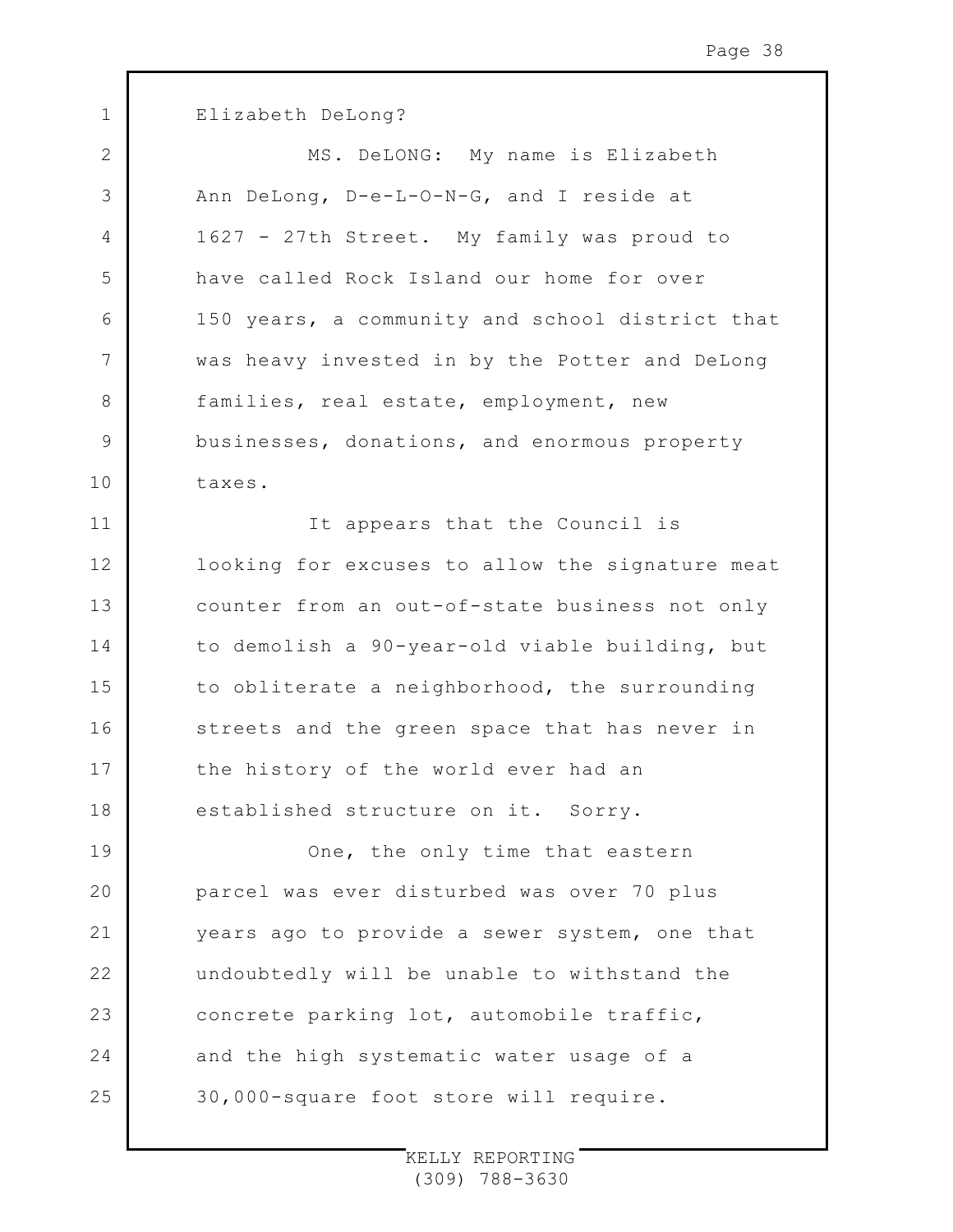1 2 3 4 5 6 7 8 9 10 11 12 13 14 15 16 17 18 19 20 21 22 23 24 25 Will all of us have to pay to replace the sewer when Fareway crushes it or backs up sewage into my home? Who would like to volunteer to answer that? Council and the Mayor's new besties will also be allowed to influence a portion of 1,000 to 3,000 now estimated vehicles into my driveway and the yard where my children play. 17th Avenue is only 25 feet. How can this be a sound place to have incoming and outgoing traffic turning corners without damaging a car parked on the street, damaging an already-damaged curb, damaging the crumbling sewer or the eroding streets? They will be also allowed to endlessly parade their heavy equipment, earth movers, and concrete trucks, eventually finishing us off with the daily ins and outs of running semi-tractor trailers filled with dairy products, potato chips, and, oh, yes, their signature private label meat products. So all day and all night my family will be subjected to noise, air pollution, toxins, noxious fumes, and headlights shining right into our den and my daughter's room. I'm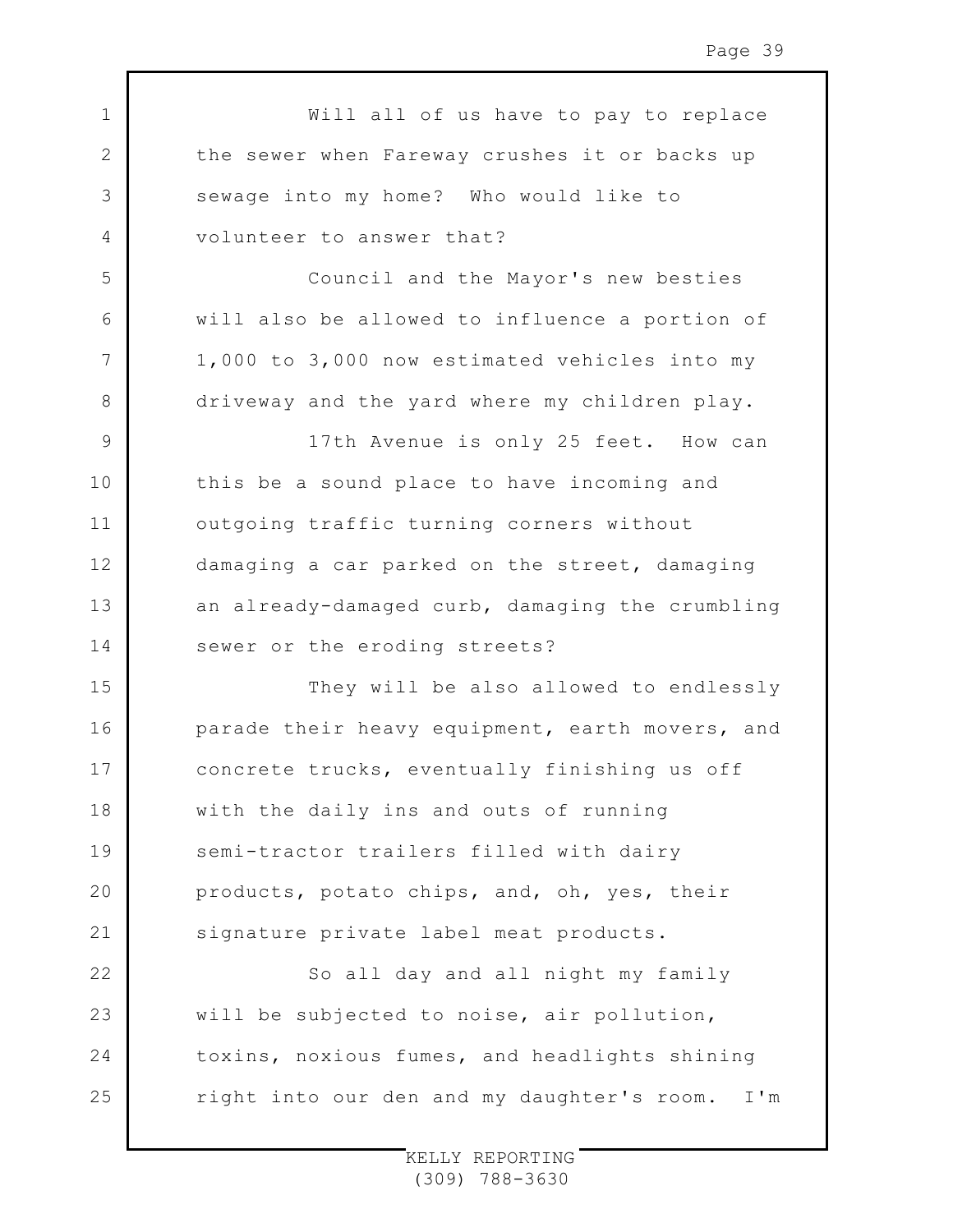1 2 3 4 5 6 7 8 9 10 11 12 13 14 15 16 17 18 19  $20$ 21 22 23 24 25 sure all of you would appreciate me standing out there with a flashlight outside of your child's windows. For the proponents, ask yourself a question, why would I want to fight traffic to food shop? Isn't it easier to go to Moline Hy-Vee, Aldi, Jewel? This store will forever change the landscape and be an overly-congested street which, sadly, cannot be widened, or widened properly, or will you become one of those people cutting out the back onto 27th Street southbound through residential streets to make your escape from the store you so desperately need in this exact spot. If you want it so badly, buy four acres in your neighborhood and enjoy your meat. I have been called a whiney neighbor and a minority by some of our City Council members, and I certainly never would have had -- well, I'm not going to say that line. So let's get down to it, shall we, respected Council? Have you familiarized yourself with the PUD application that was discussed earlier tonight? Are you familiar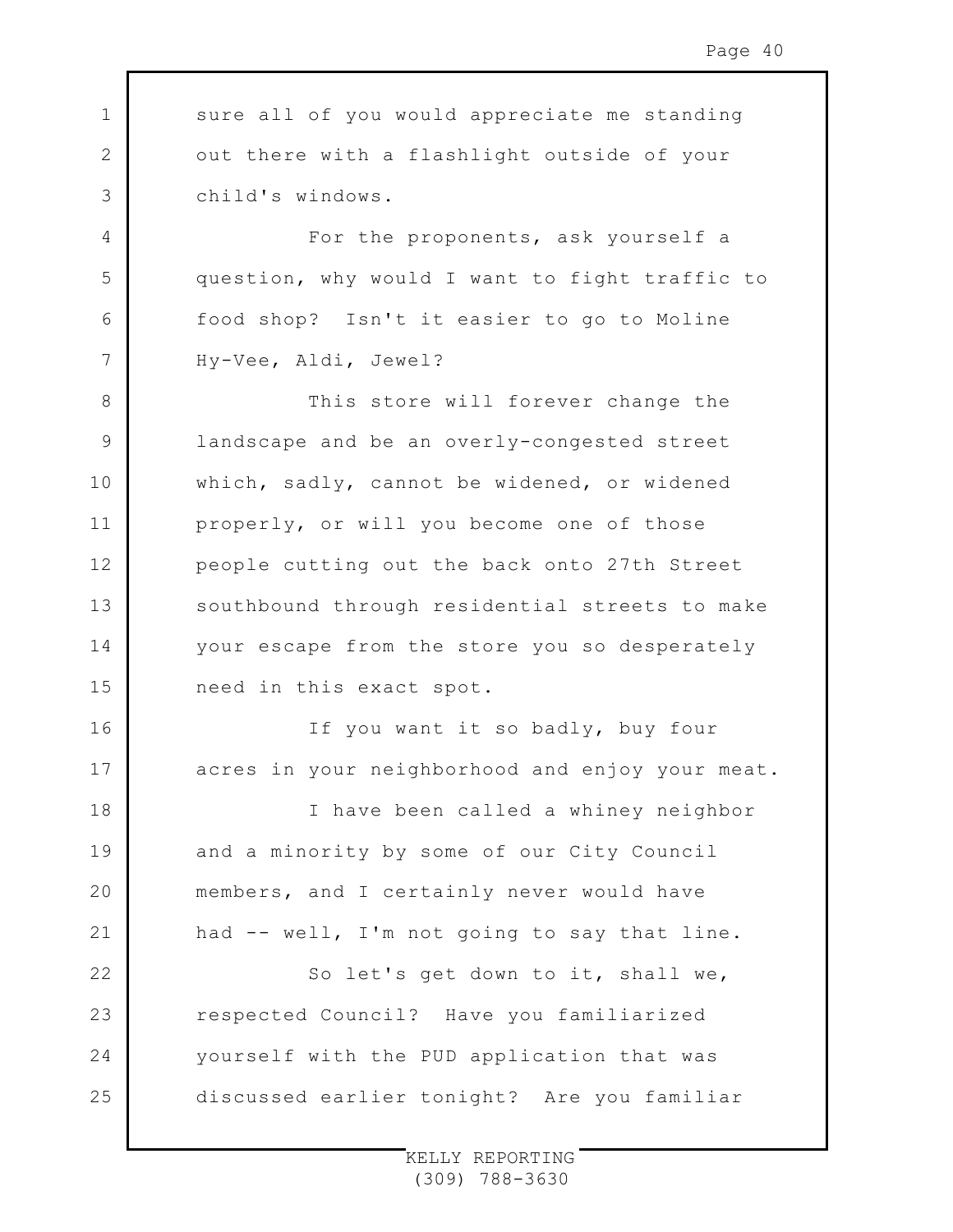| 1            | with the differences between PUD, B-1, B-3 and |
|--------------|------------------------------------------------|
| $\mathbf{2}$ | low-intensity commercial districts?            |
| 3            | Are you familiar with residential              |
| 4            | zoning and general land use laws?              |
| 5            | Have you read all 170 pages of the             |
| 6            | Planning Commission transcript? I'm looking    |
| 7            | for nods, people.                              |
| 8            | MAYOR PAULEY: We are here to hear              |
| $\mathsf 9$  | your comments. For the record, one more        |
| 10           | minute.                                        |
| 11           | MS. DeLONG: Ask yourself, am I an              |
| 12           | experienced city planner? Am I a land use      |
| 13           | attorney? Am I a tax expert? Listen to the     |
| 14           | professionals who actually are. The experts    |
| 15           | denied the application.                        |
| 16           | Or am I an elected or appointed city           |
| 17           | official who has the responsibility to show    |
| 18           | progress in all areas of the city? Because I   |
| 19           | think that's what this is all about, all areas |
| 20           | of the City.                                   |
| 21           | Don't fret. I will be done soon                |
| 22           | enough, and we will be waiting to see how each |
| 23           | of you vote. Beware of the precedent that you  |
| 24           | set, and please don't take any of this         |
| 25           | personally. It's wildly different from you     |

 $\Gamma$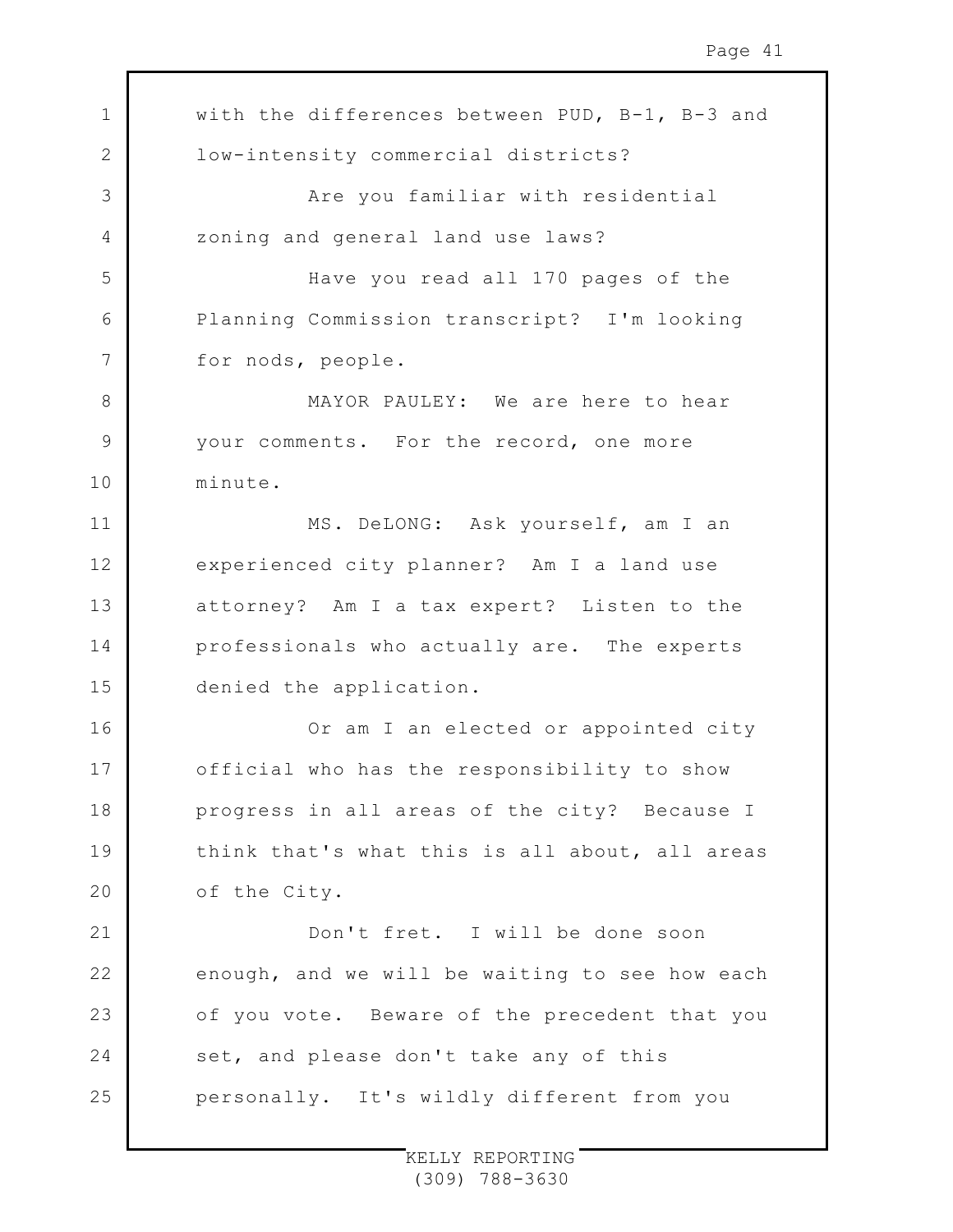expecting me not to take it personally when you single-handedly allow some interloper to destroy my home value, raise my taxes, and be a daily ruination of my quiet and peaceable family home. Thank you, City Council.

1

2

3

4

5

6

7

8

9

10

11

MAYOR PAULEY: Any questions? Hearing none, Victor Panegos.

MR. PANEGOS: Victor Panegos, P-A-N-E-G-O-S. It sounds like this proposal is making my wife a little angry, and that's never a good idea, trust me.

12 13 14 15 16 17 I'm sure you have all read the 170-page Planning Commission transcript, so I'm going to try to be as brief as possible. We have testimony there. Everyone spoke under oath. We have all the evidence there that you can review from that.

18 19  $20$ 21 22 23 But one thing that you will notice as you look at it, the city land use plans were repeatedly brought up. The 18th Avenue corridor was targeted for light commercial B-1 zoning except at the 30th Street and 38th Street intersections.

24 25 B-3 heavy commercial would be allowed there. The long-range plan for Audubon was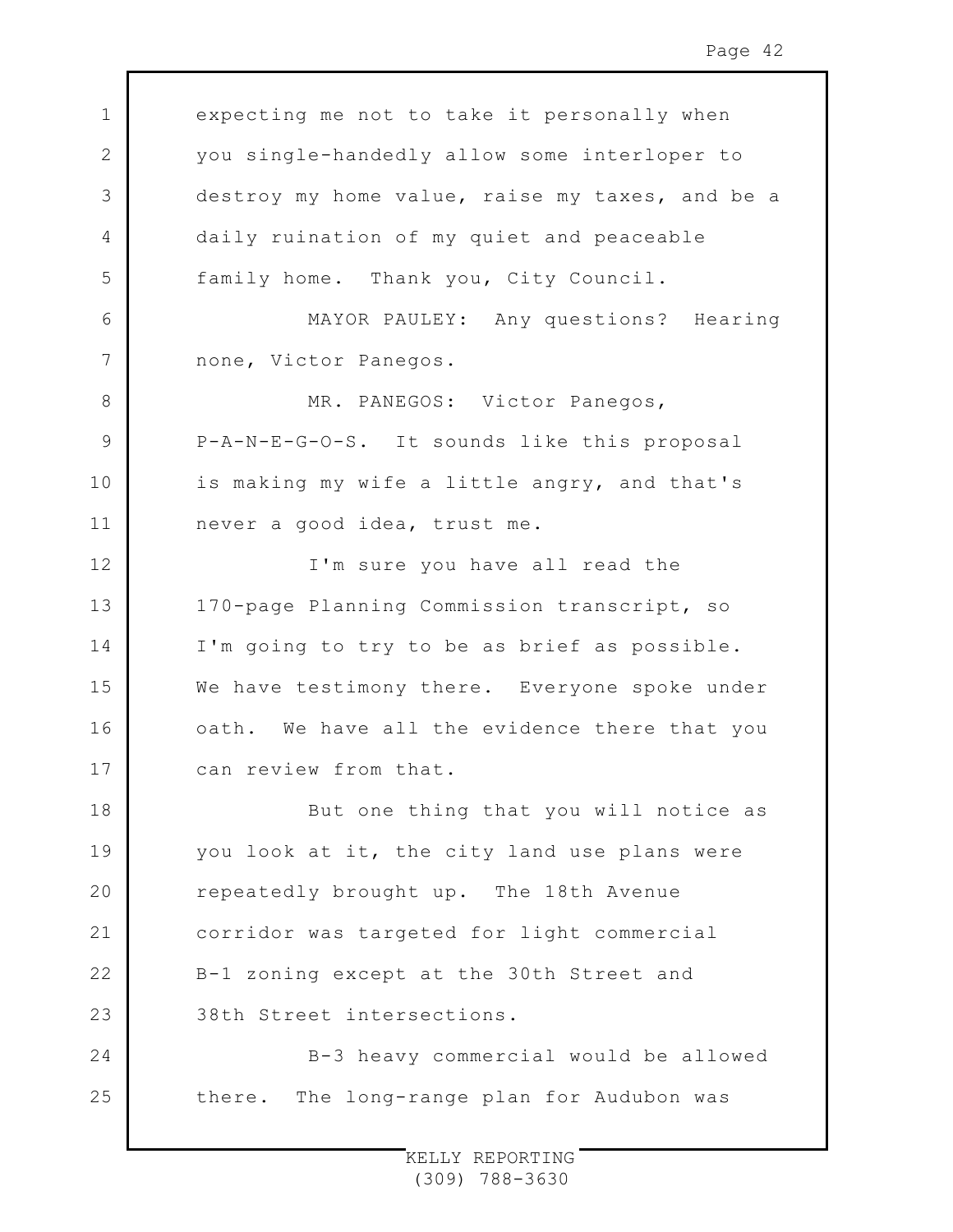mixed public/private use. Accordingly, when we were looking for a home in Rock Island, looking throughout Rock Island, we decided to acquire the property where my wife's mother and grandfather resided. We were very much and are looking forward to growing old there and contributing to this community.

1

2

3

4

5

6

7

8

9

10

11

25

You will agree when you review the Planning Commission that there is no basis that the Planning Commission vowed to shoehorn heavy commercial PUD zoning at the Audubon site.

12 13 14 15 16 17 18 You will see in there that Fareway's own minimum -- their self-stated minimum property requirements for a thirty some thousand square foot store are much bigger than the property that we have there, and so then you see why they are asking for all these variances.

19  $20$ 21 22 23 24 And to put it in perspective, they are talking about building this 31,000 square foot store closer to my neighbor's historic home - my next-door neighborhood will actually be closer to a 31,000-square foot home than they will be to us.

So you can see our house was built a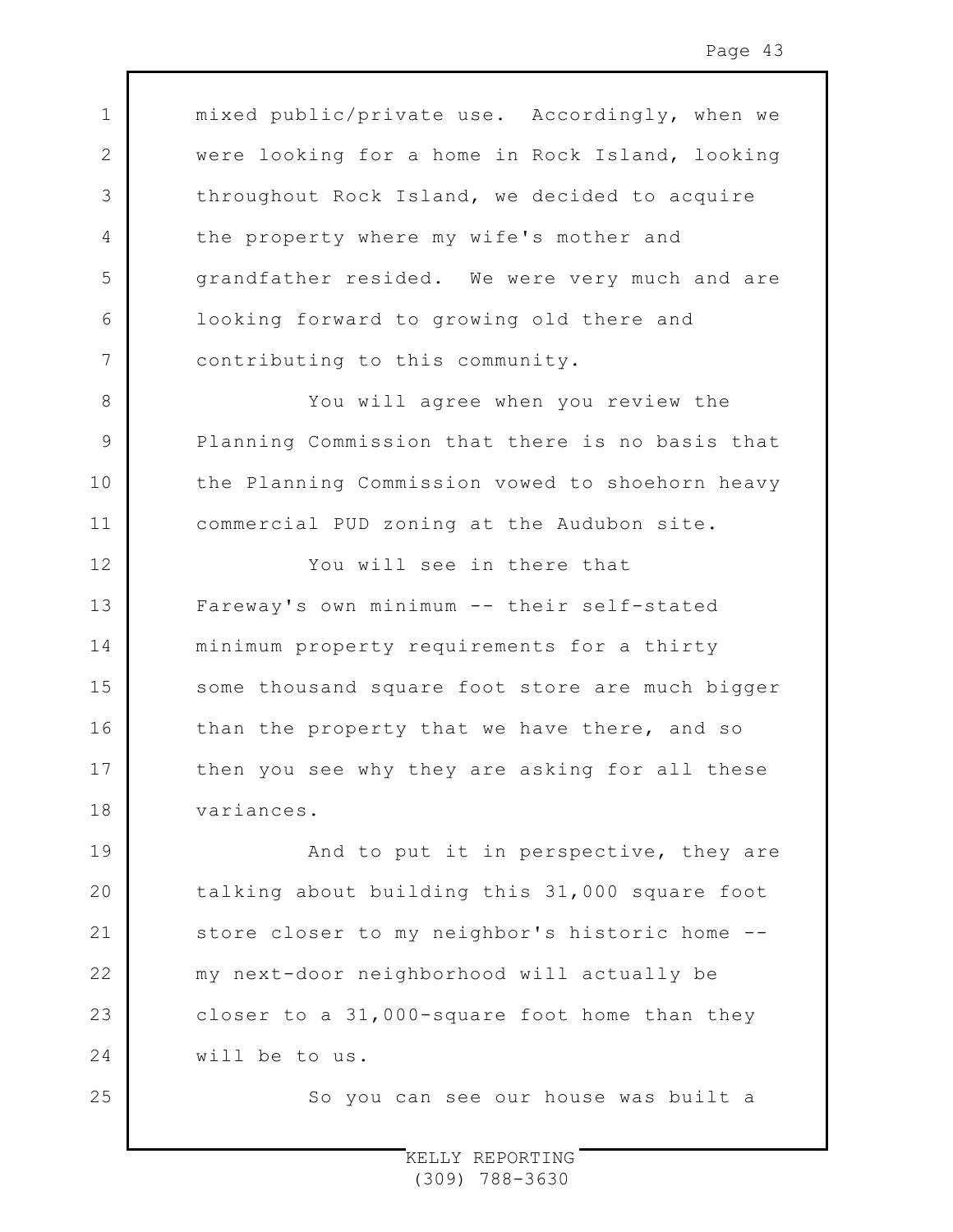hundred years ago, and, obviously, we had zoning laws a hundred years ago because our houses have a certain space between them, but what I would like to do, you guys have such an amazing opportunity now.

1

2

3

4

5

6

7

8

9

10

11

12

13

14

21

22

23

24

25

You have an opportunity to develop the property responsibly with respect to the neighborhood, and we can bring Fareway to another location. I mean, none of us here that oppose you putting a Fareway in the heart of our neighborhood are opposed to Fareway in Rock Island. We would love to have a Fareway in Rock Island, but there are so many more suitable locations.

15 16 17 18 19  $20$ The Country Market, for openers, obviously Fareway was this close to closing that deal before these environmental issues came up, and now that we have looked into it, these issues can be remedied easily with federal funds.

If Fareway wants to be in a PUD, well, we have a big, big, big PUD that's costing a lot of money to create where Wal-Mart is going, and Wal-Mart is only going to pay a fraction of the money that you are investing in that PUD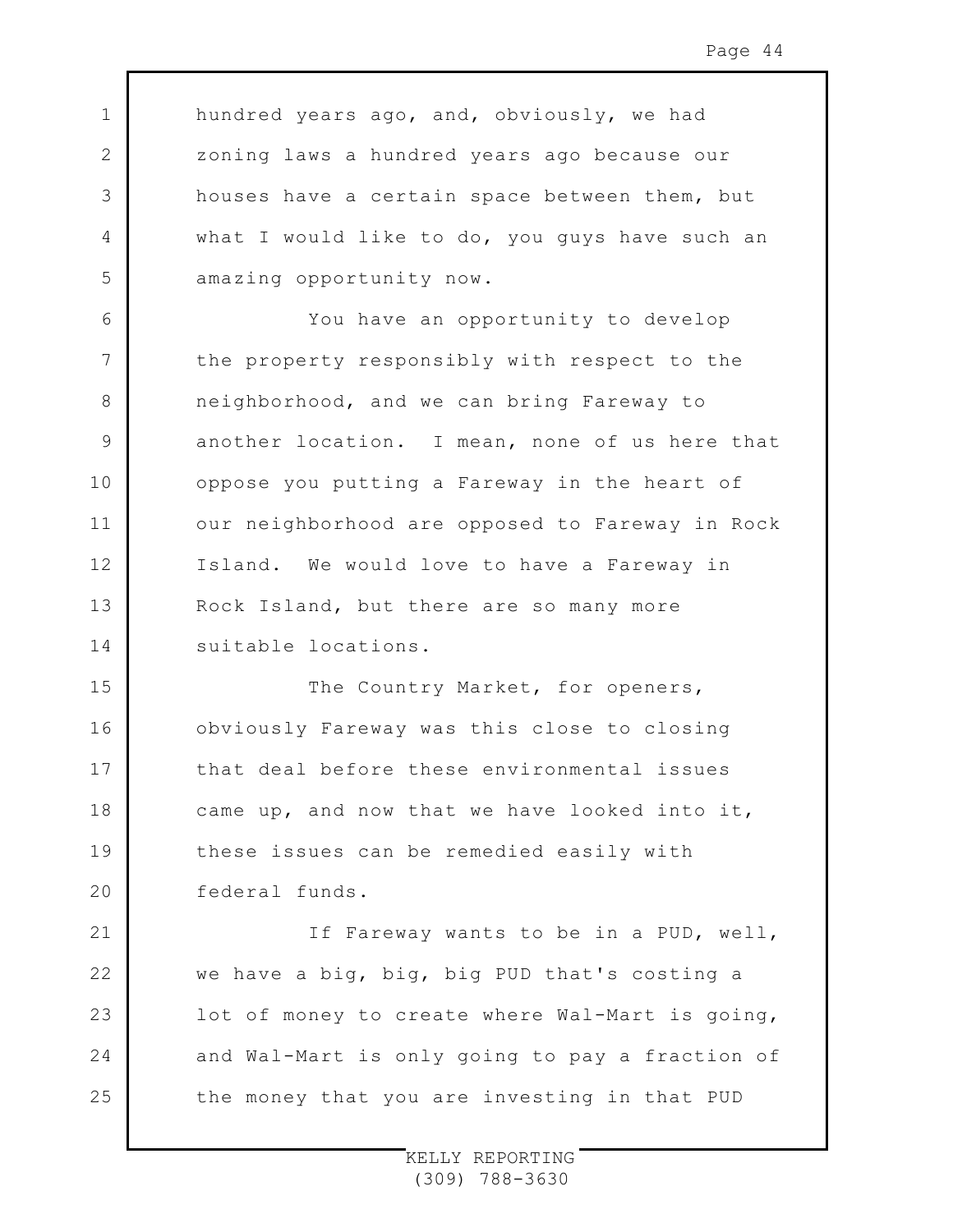1 2 3 4 5 6 7 8 9 10 11 12 13 14 15 16 17 18 19  $20$ 21 22 23 24 25 space. Why not put Fareway in that PUD? Why not put Fareway downtown where we are building all this wonderful housing and people don't have a place to shop and get pharmacy goods? MAYOR PAULEY: One minute. MR. PANEGOS: So overturning the Planning Commission would be arbitrary and capricious. We can't always chose our neighbors, but we can expect that they follow the same laws that we do. Finally, I would like to invite each and every of you to come to our home and walk the property. When you see on the screen 10 feet, 60 feet, 5 feet, I would very much like to show each of you exactly how close 55-foot tractor-trailers will be to the front of our home. And one of the things in that traffic study, it talks about vehicles, but we are talking about heavy vehicles each and every day on the streets where our children walk to school and ride their bikes. I mean, what this entire process has brought us to, though, is a place where the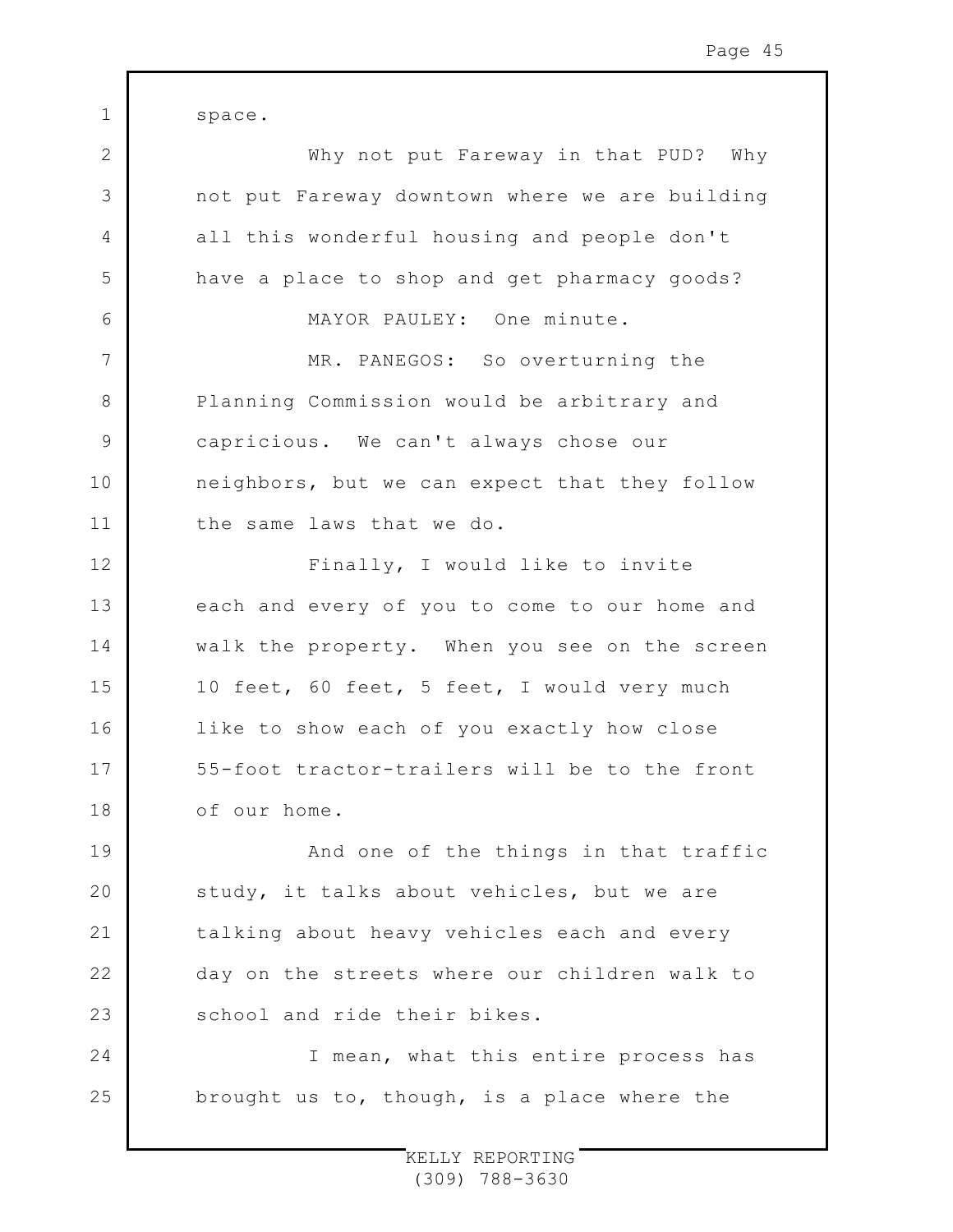1 2 3 4 5 6 7 8 9 10 11 12 13 14 15 16 17 18 19  $20$ 21 22 23 24 25 City Council can affirm the zoning laws, and there is still lots of room for Fareway in Rock Island. MAYOR PAULEY: Time. Thank you. Any questions? Hearing none, Edward DeLong? MR. DeLONG: My name is Edward DeLong, 3410 32nd Street Court in Rock Island. So I turned in my blue Air Force uniform, came to town in 1966. One of the things that I left behind in the Air Force was the management leadership advice from General Curtis LeMay. He said that it's extremely difficult to judge between the unfortunate and the incompetent. I think we have a little bit of that going on in this whole project. I will start with the school system. We gave District 41, \$26 million recently to build a huge complex in the old Villa site. What did we get out of it? We got a whole big building. Now the results. What were the results of all of that? 775 districts were rated by the schooldigger.com, and Rock Island ranks 728, and, in other words, District 41 is in the bottom 10 percent of the school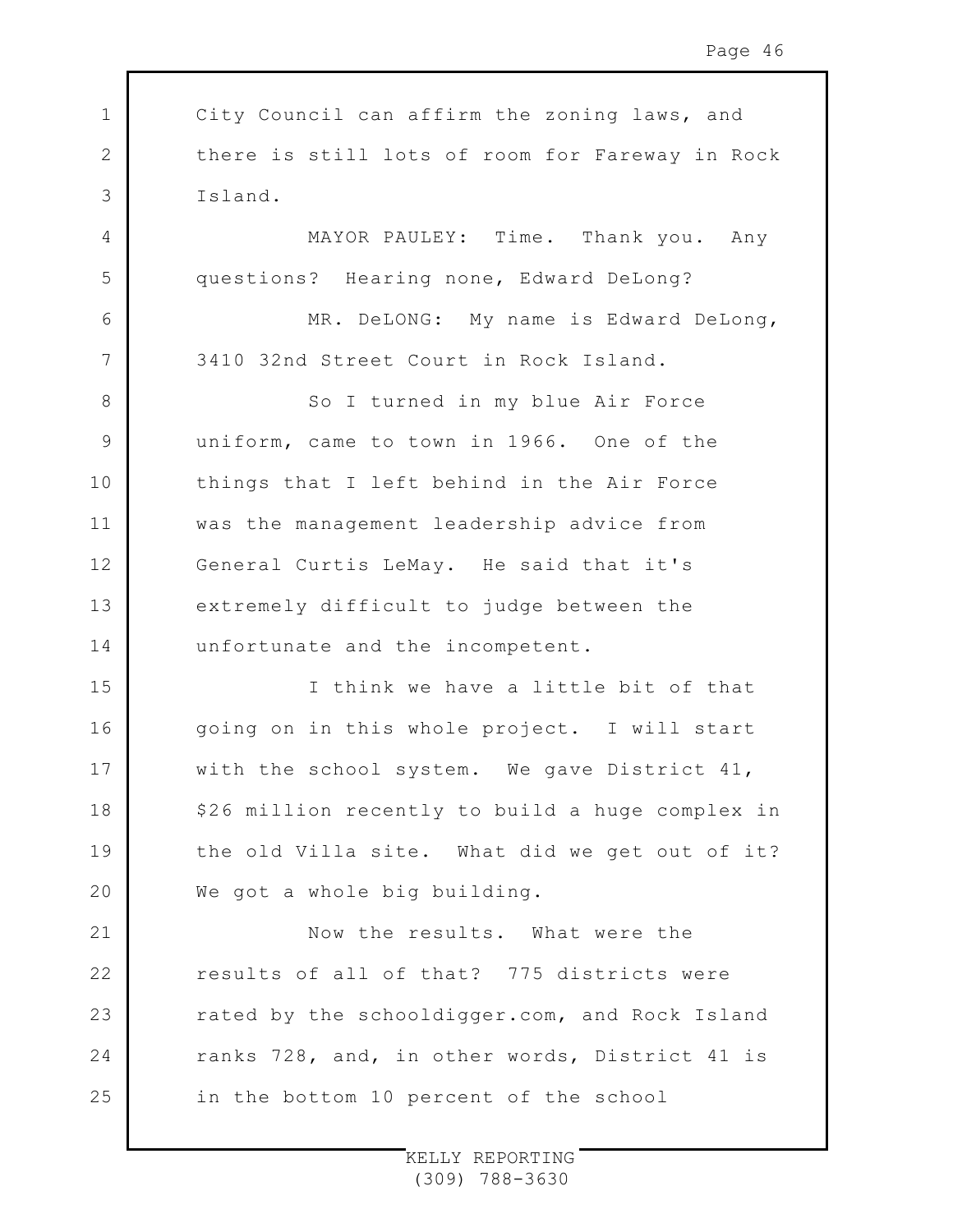1 2 3 4 5 6 7 8 9 10 11 12 13 14 15 16 17 18 19  $20$ 21 22 23 24 25 districts in Illinois, and I just got further good news. We got a \$6 million grant after qualifying as a district with three consecutive years of low test scores, ranking among the lower-achieving districts in Illinois. I know some of the councilmen have lots of buddies on the school board, and they feel they are going to be very supportive to take this old, monstrous, tired beat-up school and convert it to new purpose. But given the statistics of how good our school board is, why would you expect a good job refurbishing Audubon for new purposes? I know we are going to contribute some big money to make (inaudible) down in the 11th Street area for their teaching programs, but did the school board ever sit down and say, This is what we ought to do, whether it's another language school, whether it's theater people that want to come in. Maybe it's high income housing. Did they ever do that? I didn't see any discussion on that. Now, for nearly two years the availability wasn't even known in the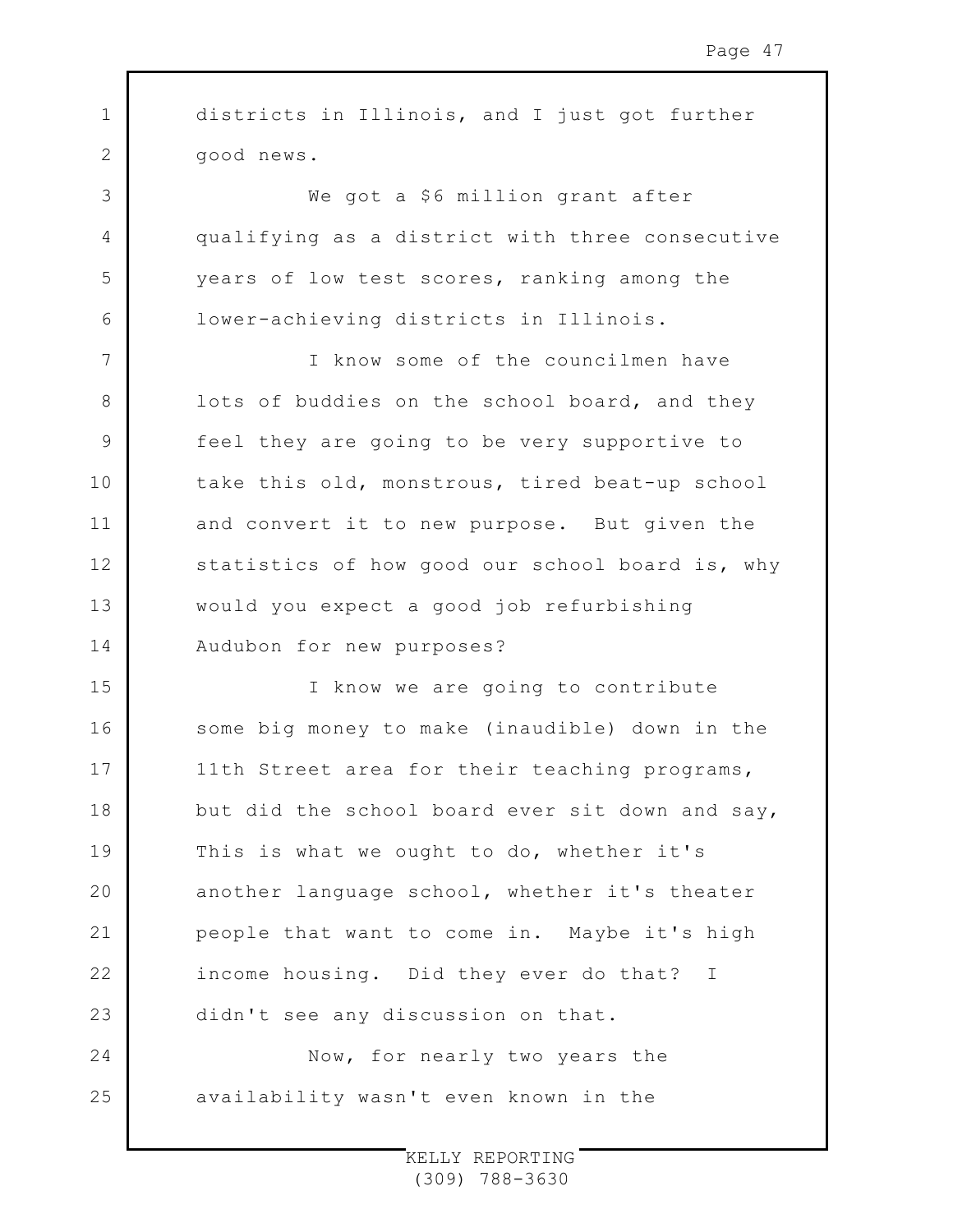1 2 3 4 5 6 7 8 9 10 11 12 13 14 15 16 17 18 19  $20$ 21 22 23 24 25 community. All of a sudden the campaign steamrolled into our vision and we've got to do this now. We have got to throw away years of zoning regulations because we are going to do this now. Let's talk about the sales job that was done by the school. You have got to hire somebody to market the school. Are you going to market the school, or is all of a sudden it's a big surprise when it erupts on the horizon that we have a client that comes in? The City and the school maintained for a while you can't sell that school, because that's under contract, which is against the state law for real estate. It's a total outrage. Let's talk about the zoning. The last time I saw a mess like this in my 57 years in town was when Ray Botch decided that he was going to follow the City of Chicago and build a Rock Island version of Cabrini Green, a high-density housing. The money flows in from the government, and everybody's happy. So like all of those high-density housing things in major cities, they found out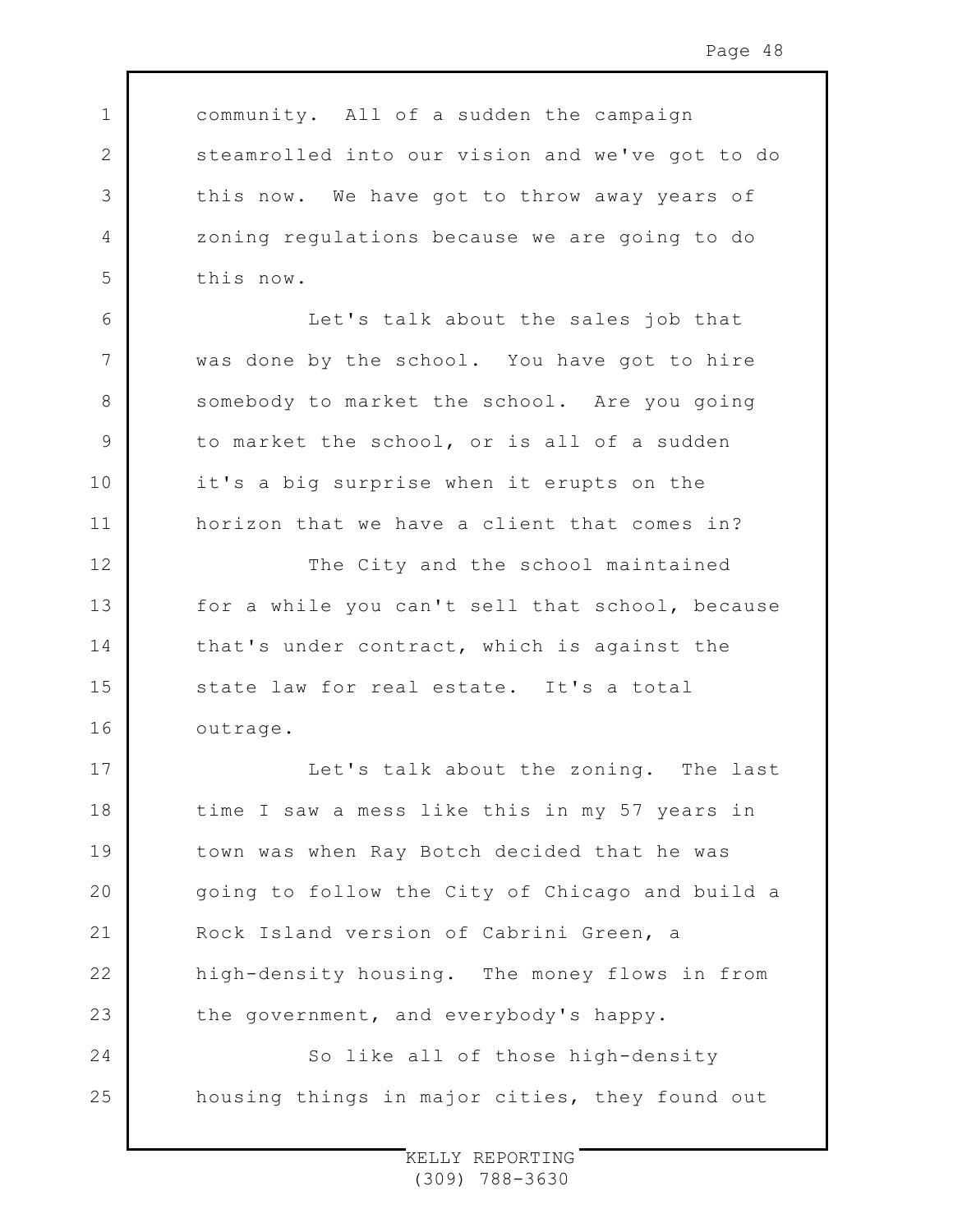1 2 3 4 5 6 7 8 9 10 11 12 13 14 15 16 17 18 19 20 21 22 23 24 25 they don't work. Huge problems. So Chicago tore those down, and you remember the excitement of all the hearings and the zonings and the neighbors objecting up there, so our project, guess what, is now also leveled. MAYOR PAULEY: One minute. MR. DeLONG: So take a drive by 27th Street and Ninth Avenue and look over there, and you will find the great project remains. It's probably the biggest vegetable garden in the City. Now, Rock Island in around 1960 reached a population of a little over 50,000. Now we are down to 39,000. The question is, if we are all this good as we think we are, what's happening to us? We are shrinking and shrinking and shrinking, and dying and dying. My question is when you overturn the experts of your own Planning Commission, every potential future project that comes to town says, Well, I will get around that. I've got a bunch of suckers sitting on that Council. So the bottom line is if we want to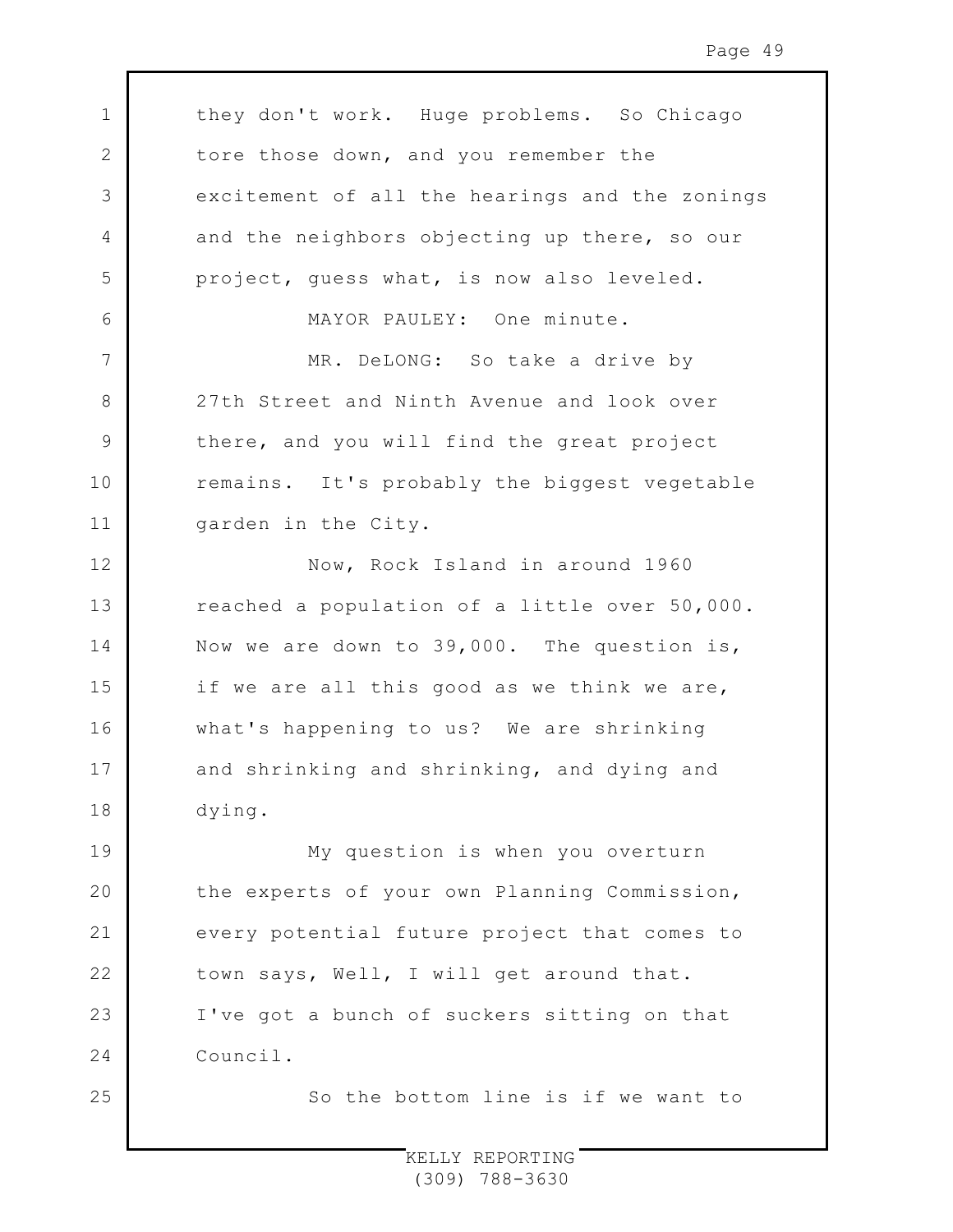1 2 3 4 5 6 7 8 9 10 11 12 13 14 15 16 17 18 19 20 21 22 23 24 25 get back to good government, we ought to do two things. One, we have got to vote to support the Planning Commission to deny Fareway. The next thing is quickly turn right around and develop a plan to bring Fareway into town, but this time using the proper procedures. MAYOR PAULEY: Time. MR. DeLONG: And done right from the start. Thank you. MAYOR PAULEY: Any questions for Mr. DeLong? Hearing none, thank you. Elizabeth Blaska? MS. BLASKA: My name is Elizabeth Blaska, B-L-A-S-K-A, 2147 Stadium Drive, Rock Island. Fareway Foods would be a wonderful addition to our neighborhood. I live just one block from the old Country Market, and it was a sad time in our neighborhood when that market left. So many people lost their neighborhood grocery store, and those that walked or took the bus now have to go a considerably farther distance. So it would be an asset, and here we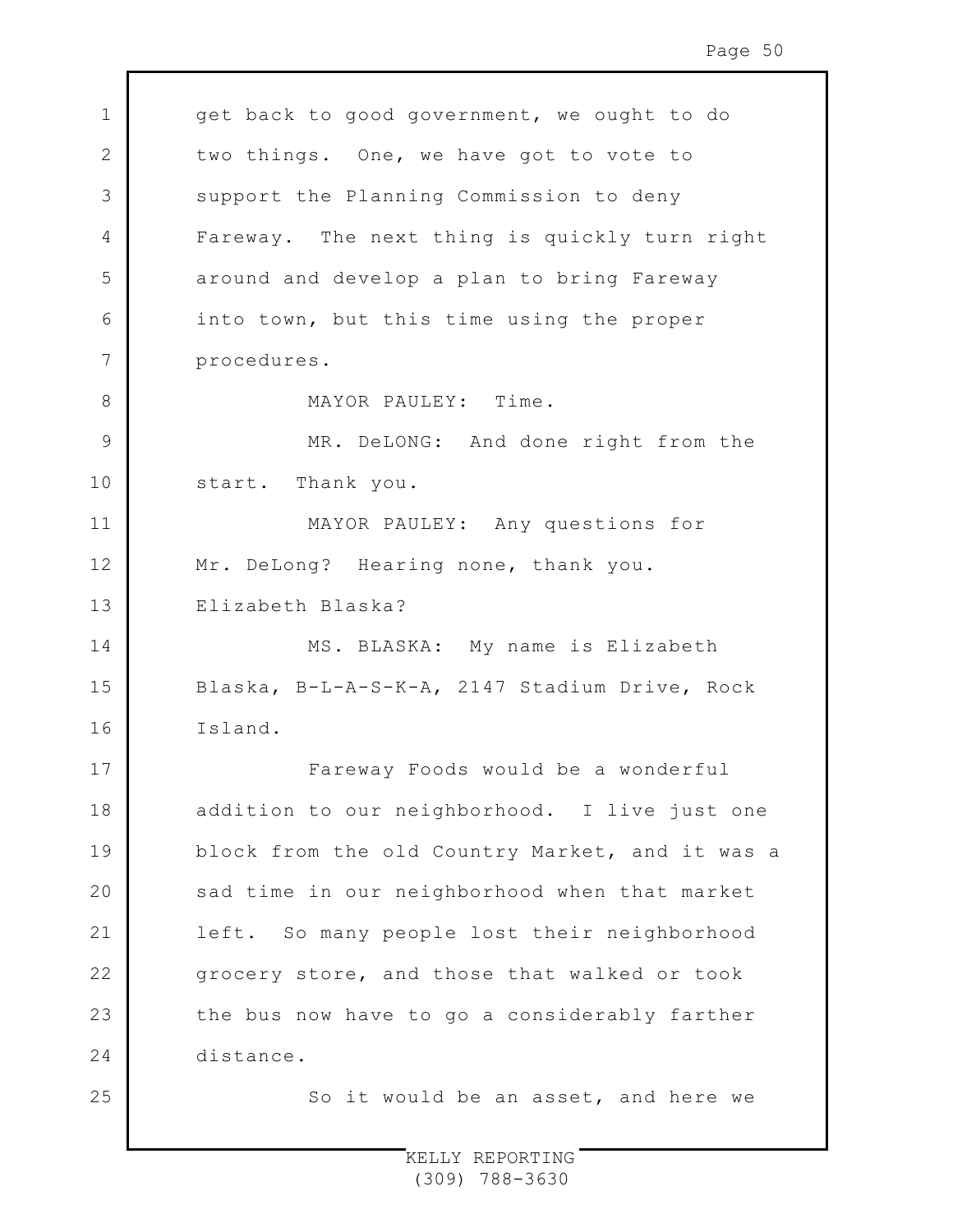have a building now that has little use other than a grocery store, and we have a wonderful opportunity to fill that, to complete the neighborhood, to fill the building, but even more importantly, to me, is the idea of putting up a big-box building on 18th Avenue.

1

2

3

4

5

6

7

8

9

10

11

25

18th Avenue's not meant for a huge big-box building, other than on the 30th Street and 38th Street corners. This city is unique. We have all the beautiful, historic neighborhoods.

12 13 14 15 16 17 18 I returned to Rock Island after being gone 42 years, and it was just a pleasure to bring family and friends here to tour these wonderful little neighborhoods. They just can't believe how precious and beautiful they are, how well it has been maintained, and we are going to lose so much of that.

19 20 21 22 23 24 So often you put up a new commercial building like that, and eventually the individual homeowners leave, and we end up with apartments or rentals that aren't as well cared for, and we know we have a lot of that already in our neighborhood.

I ask you to please stay in line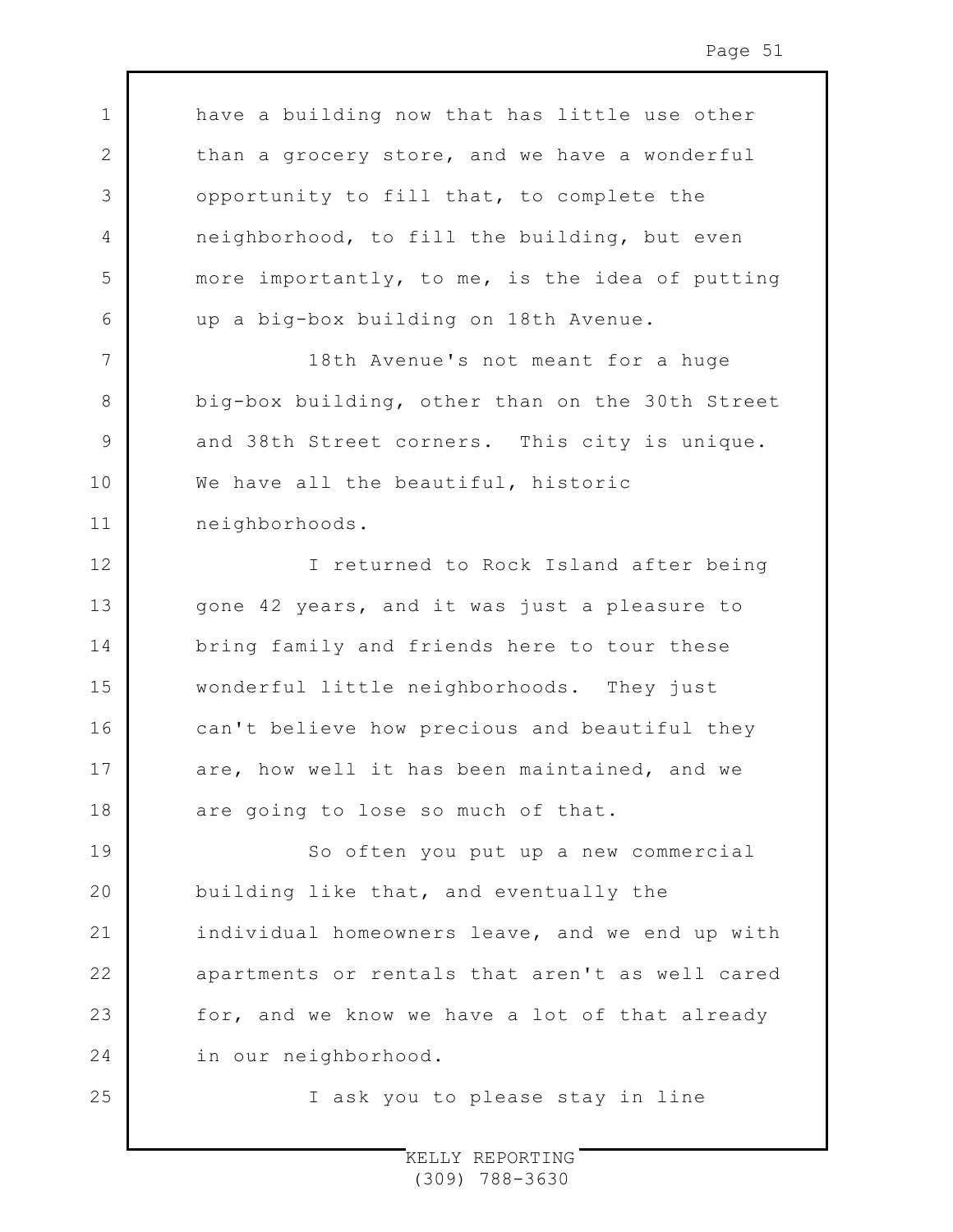1 2 3 4 5 6 7 8 9 10 11 12 13 14 15 16 17 18 19 20 21 22 23 24 25 with what the Planning Commission has decided. They know what is the best for the city, and I would ask you to please follow that, but do everything that you can to help Fareway get back into our neighborhood at the old Country Market. Thank you. MAYOR PAULEY: Any questions? Hearing none, thank you. The next one is David, and I can't make out the last name, at 2112 - 22nd Street. MR. HENN: My name is David Henn, H-E-N-N, and I live at 2112 - 22nd Street, and, City Council, I'm in favor of the Fareway. I have been down to the one in Moline many times. They will match anybody's prices, K-Mart's, anybody's, as long as you bring the sheet of paper in. And I've been down there watching them, and the other day they took an old lady ahead of me with a walker, took her through the store, helped her get groceries, walked out with her, walked over to the bus stop, helped her tie her groceries up, and the bus come, and helped her on the bus, and then they bring the cart back.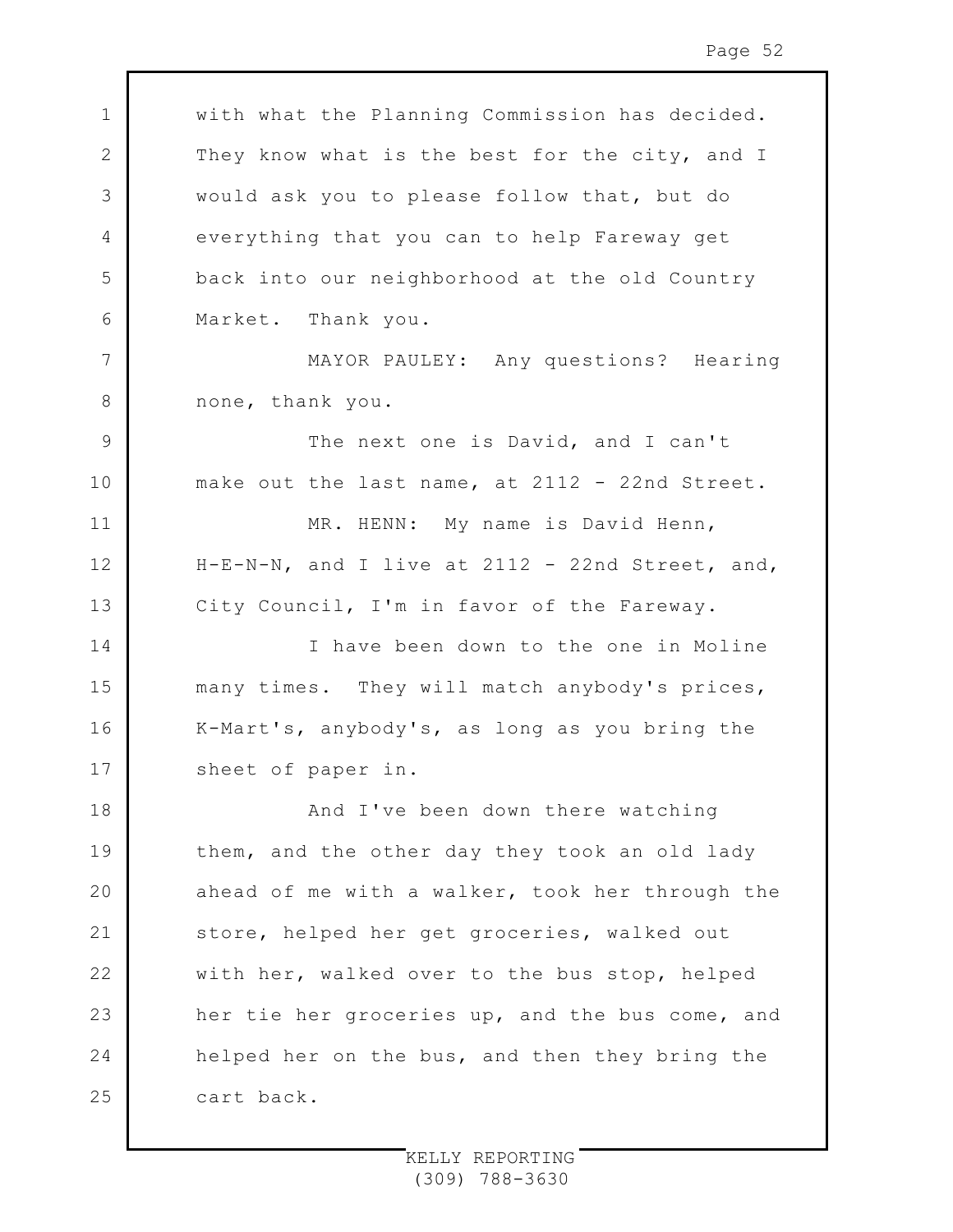| $\mathbf 1$    | They clean up the parking lot. I                |
|----------------|-------------------------------------------------|
| $\overline{2}$ | seen it many times. They are the most gracious  |
| 3              | people and are really good with the elderly. I  |
| 4              | have talked to six of my neighbors. They are    |
| 5              | all behind it because they don't like driving   |
| 6              | clear to Moline all the time to get their meat  |
| 7              | and stuff. They want to get it where it's       |
| 8              | closer. Thank you very much.                    |
| $\mathcal{G}$  | MAYOR PAULEY: Thank you. Any                    |
| 10             | questions? Hearing none, Jay Stanley.           |
| 11             | MR. STANLEY: My name is Jay Stanley.            |
| 12             | I own property at 2605 - 17th Avenue.           |
| 13             | MAYOR PAULEY: We need your residence            |
| 14             | address, sir.                                   |
| 15             | MR. STANLEY: My residence right now             |
| 16             | is 2400 - 29th Avenue Court, Moline.            |
| 17             | I speak from my personal experience             |
| 18             | tonight, how your decisions would affect the    |
| 19             | value of my property.                           |
| 20             | Our property is directly across from            |
| 21             | the rear of the Fareway store, so close that it |
| 22             | blocks any view forward to the south and the    |
| 23             | front door. There is no reason to repeat the    |
| 24             | list of grievances that we have and other       |
| 25             | taxpayers have in Rock Island against you,      |

 $\mathsf{L}$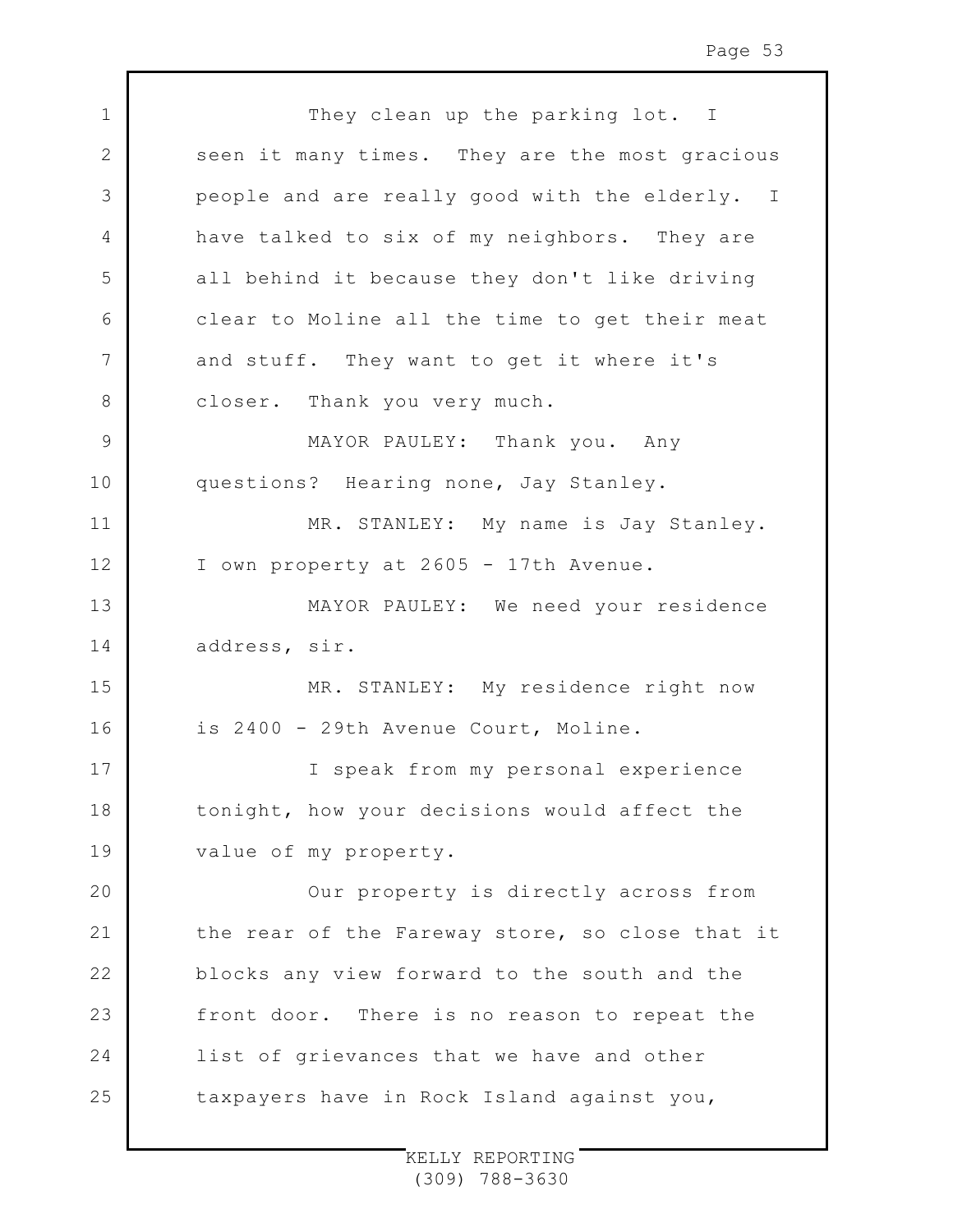1 2 3 4 5 6 7 8 9 10 11 12 13 14 15 16 17 18 19  $20$ 21 22 23 24 as you have compromised your laws and rules that are a part of the Rock Island zoning document. But the zoning document that you and Fareway have so casually ignored is what the citizens of Rock Island depend upon to make decisions on buying property and staying within city-zoned area, which you easily enforce when it suits you. In this case you are suggesting by your actions that the zoning document has little or no value, and that can't happen. Your non-public dealings with Fareway and your claims to gut a B-3 residential neighborhood's property values, as well as your support of destroying an historic landmarked building, are simply unacceptable in my view. In our case, in the event that Fareway would succeed in securing the Audubon property, I would expect the value of that property to drop by one third or more, and all the neighbors around Audubon face the same problem. The most basic rule of city government

is that if you're going to do something that

25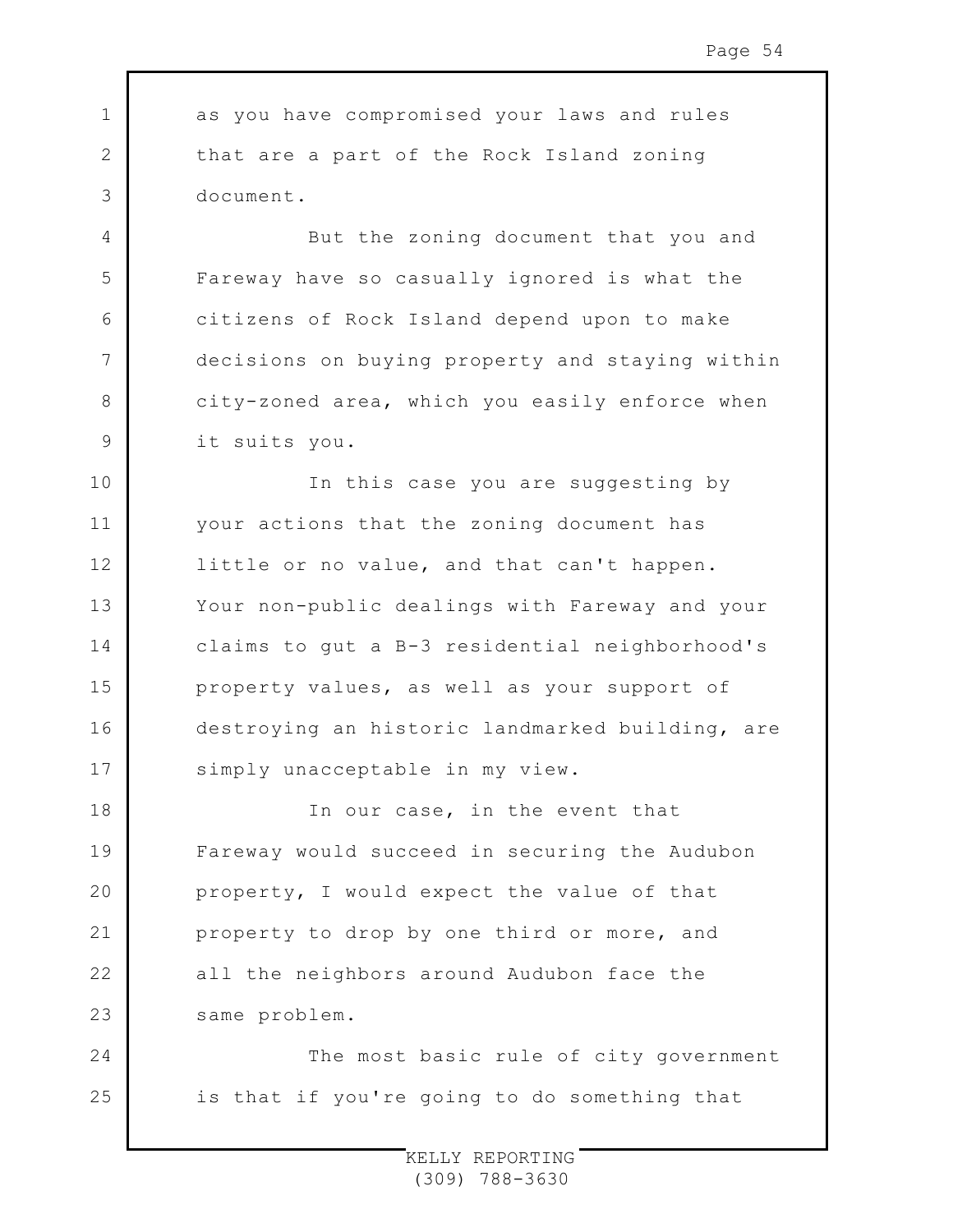1 2 3 4 5 6 7 8 9 10 11 12 13 14 15 16 17 18 19  $20$ 21 22 23 24 25 will negatively affect your taxpayers and property owners, you just don't do it. You don't try to hide it. Mr. Thomas, as City Manager, and members of this Council have done exactly the opposite of that rule. It should be very clear to the property owners in Rock Island that they are of little importance to you when there is money involved. Your lack of transparency and arbitrary actions against the property owners around Audubon are a sign that you must believe your positions allow you to do whatever you wish regardless of the damage that it does to those taxpayers and property owners, who, by the way, helped elect you and help pay your salary. I would further remind you that you are charged with running this city to the benefit and best interests of its taxpayers. It appears that you have so far failed in all the aspects of that charge when it comes to the Audubon property. Now, for all the Fareway representatives in attendance, the people of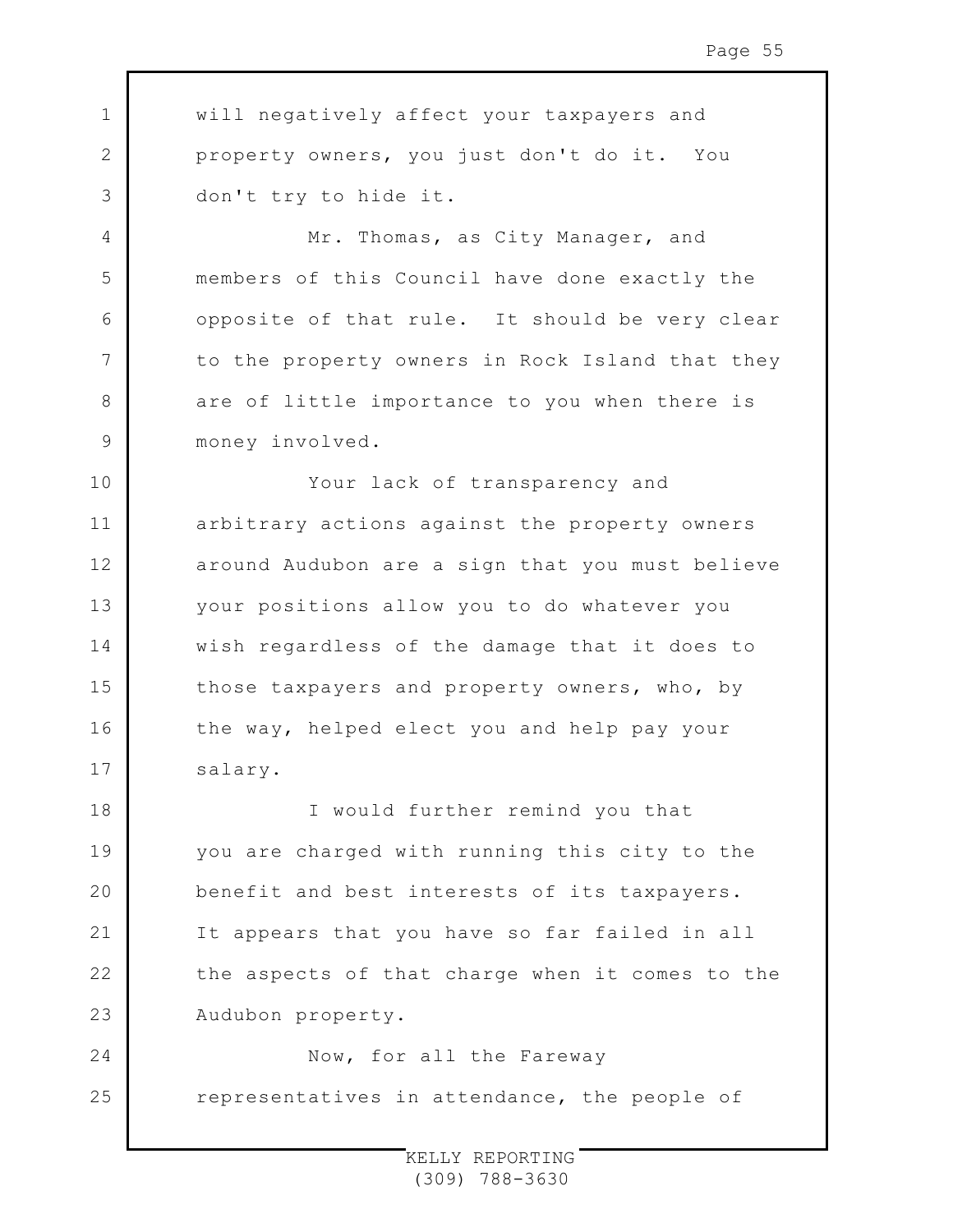this whole area want you to come to Rock Island, but, understand, there is no magic in the Audubon property for you. You're entering a contentious situation with property owners, the City Council and the school administration, but the blame will eventually fall back on you if you should decide to push the sale, in my view. It would not be forgotten. I said about Fareway, you build it,

1

2

3

4

5

6

7

8

9

10

11

12

13

14

16

and we will come. In this case, I would suggest that you go back and talk to the owner of the 24th Street site once again. We want a good neighbor in Fareway, and it is to your benefit to be one. Thank you.

15 17 MAYOR PAULEY: Any questions of Mr. Stanley? Hearing none, thank you. Dorothy Hotle?

18 19 MRS. HOTLE: My name is Dorothy Hotle, and I live at 1706 - 28th Street, Rock Island.

 $20$ 21 22 23 24 25 I have lived in this house for 51 years, and Audubon School was our neighbor for 48, and they were good neighbors. We enjoyed them, but they are gone. They aren't coming back, and I would support a Fareway store as opposed to a question mark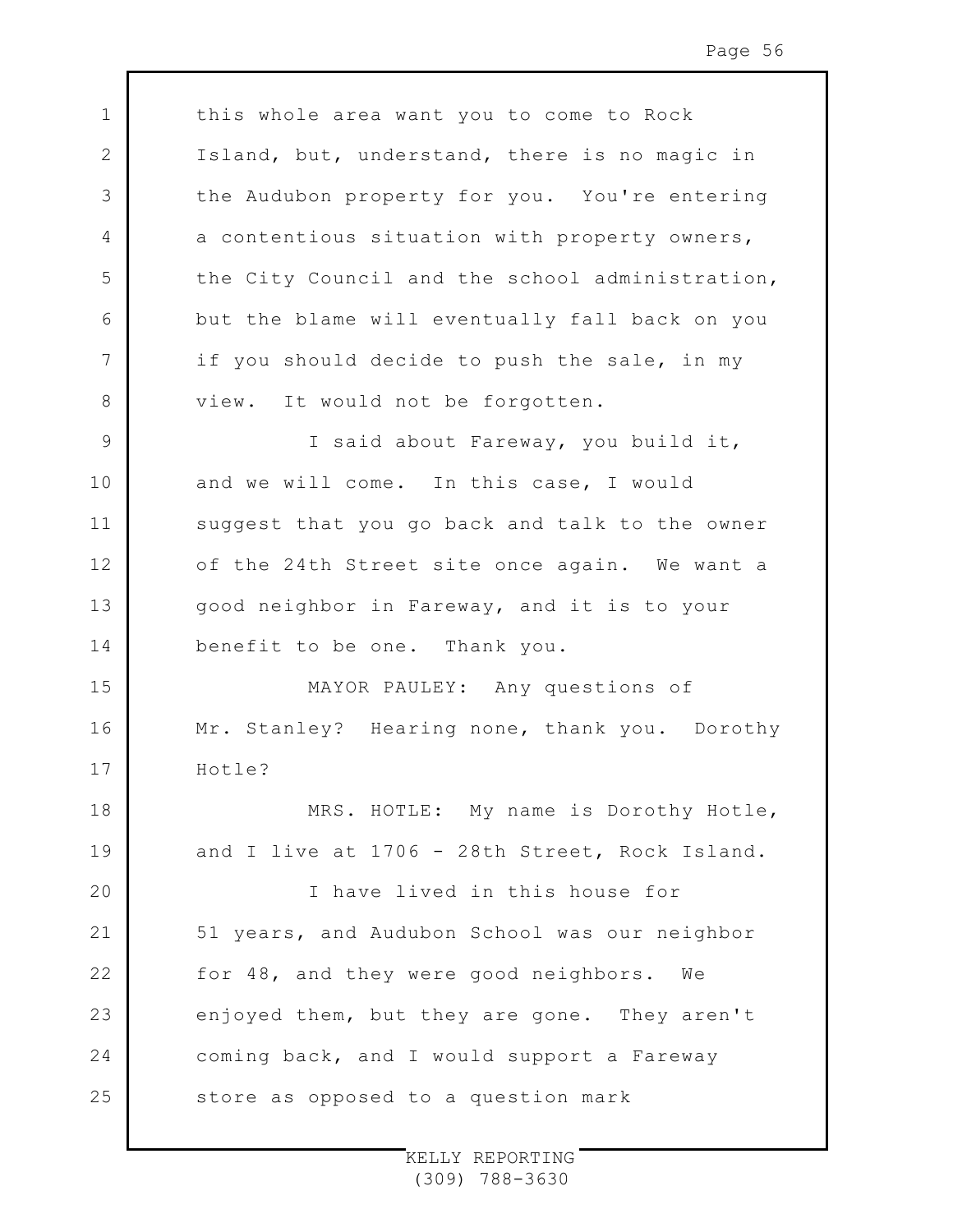1 2 3 4 5 6 7 8 9 10 11 12 13 14 15 16 17 18 19 20 21 22 23 24 25 development. MAYOR PAULEY: Any questions? Hearing none, next is Nancy Hass. MRS. HASS: Nancy Hass, H-A-S-S. I live at 22 Foxwood Court, Rock Island. Rock Island, it's true, is known for its historic areas. It's truly remarkable for that, but, unfortunately, I think Rock Island has also not been known for progress, and this is a chance for Rock Island to do something good, to bring jobs. I spend our food dollars at the Milan Hy-Vee because it is the closest to my home, but I also shop at the Moline Fareway because Fareway does some things better than Hy-Vee. I begrudge every dollar that I spend in Moline. I would like to see a Fareway brought to Rock Island. MAYOR PAULEY: Any questions for Nancy? Hearing none, thank you. Sue Swords? MS. SWORDS: Sue Schwarz, S-W-O-R-D-S, 1620 - 22nd street. First of all, I understand the need for new consistent streams of revenue. That's why I shop faithfully in Rock Island. That's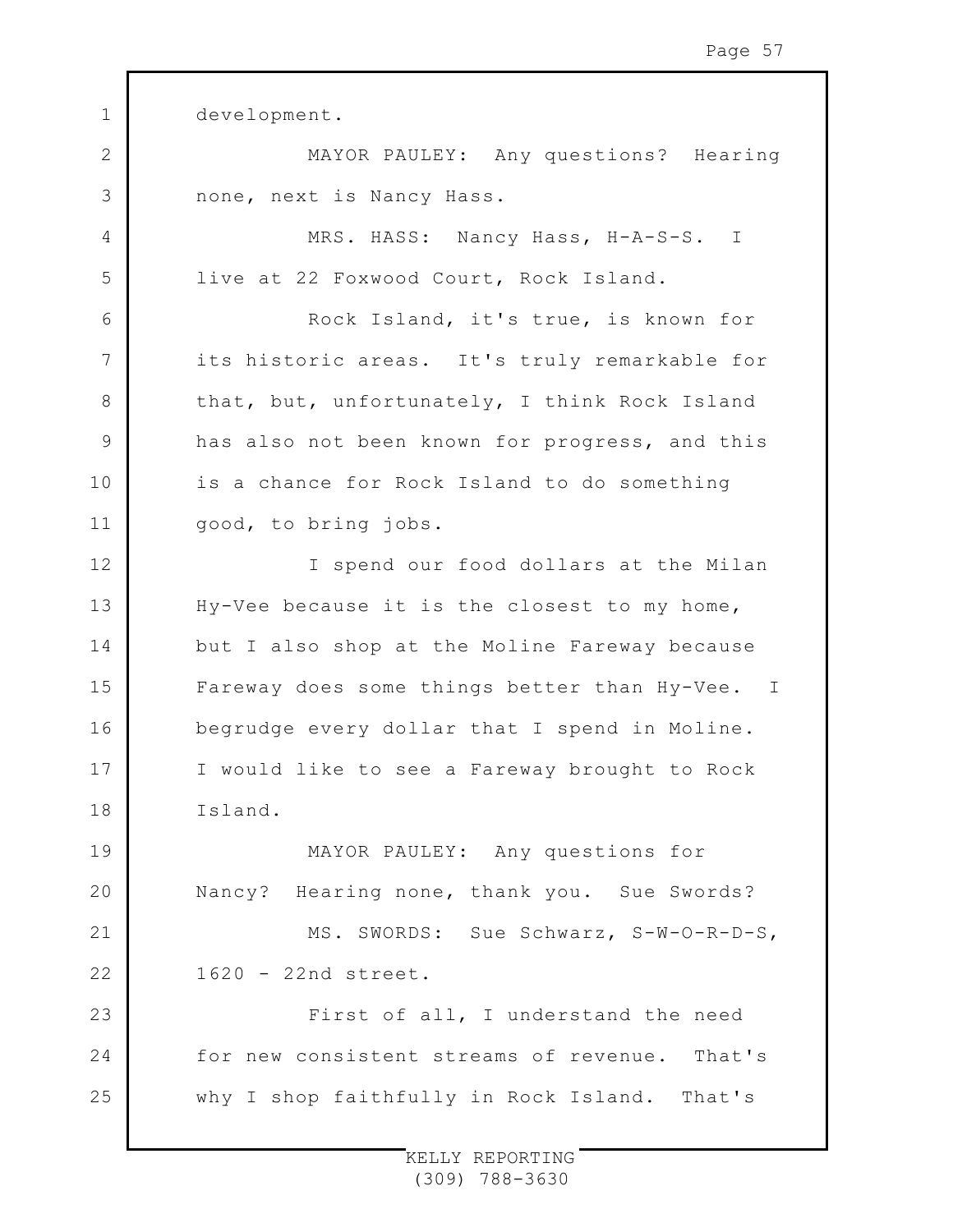1 2 3 why I welcome new business enterprises, but I have some concerns about the Fareway project as it stands now.

4

5

6

7

8

9

10

11

I am concerned with maintaining the integrity of a stable neighborhood. I am concerned with traffic flow on 18th Avenue, which is already problematic, especially with extra truck traffic. I am concerned with the eight variances that Fareway is requesting and the precedent that that will set by agreeing to those eight variances.

12 13 14 15 16 I am concerned about turning a public space into a commercial area, and I am concerned about tearing down an historic school, an architecturally-significant structure.

17 18 19  $20$ 21 22 23 24 25 Fareway, by it's own numbers, needs more space than is available on this site. Council members have told me that there are many Rock Islanders, and Ms. Hass has already said that, who drive to Moline to shop at Fareway. I would think that those same Rock Islanders would drive to a Fareway in Rock Island no matter what it's location. In terms of green-tech terminology,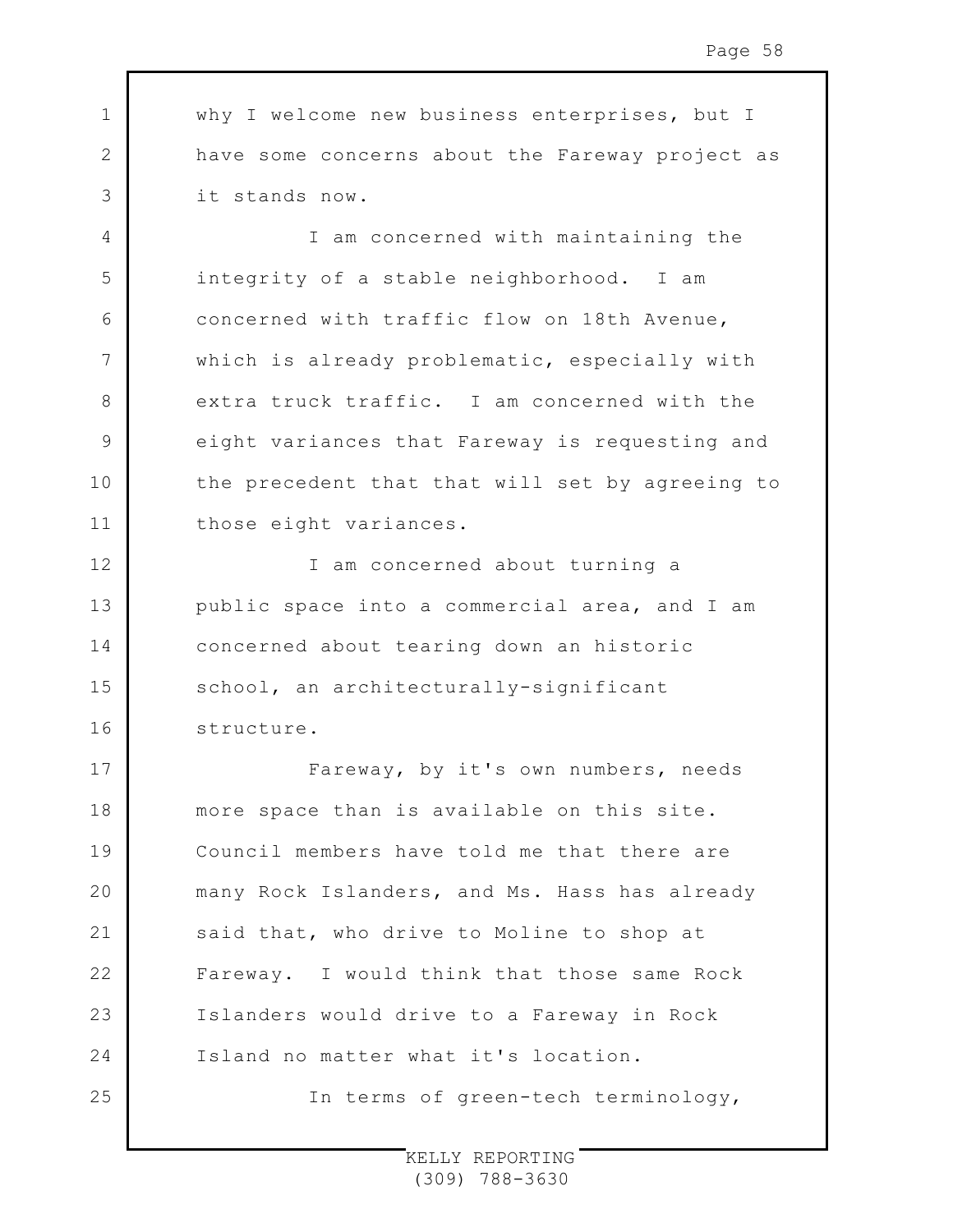putting Fareway on a less problematic site in Rock Island would leave all around less of a footprint. I urge the Council to support the Planning Commission's decision. A larger site for Fareway in Rock Island and the reuse of the Audubon building seems feasible and economic.

1

2

3

4

5

6

7

16

17

8 9 10 11 12 13 It's a very quiet sidelight, but I have got to tell you I am so impressed. This is what democracy is all about. I don't care what side you're on, but it's wonderful seeing this many people here tonight wanting to get involved.

14 15 MAYOR PAULEY: Any questions? Hearing none, Linda Anderson.

> MS. ANDERSON: Linda Anderson, S-O-N, 1718 - 21st Street in Rock Island.

18 19  $20$ 21 22 I wish to thank all of you for allowing me the opportunity to come speak before you tonight. I personally wish to speak in opposition to the requested zoning changes and site plan as presented by Fareway.

23 24 25 On page 2 of the staff report that been read earlier there is a quotation in the City's commercial development policy plan.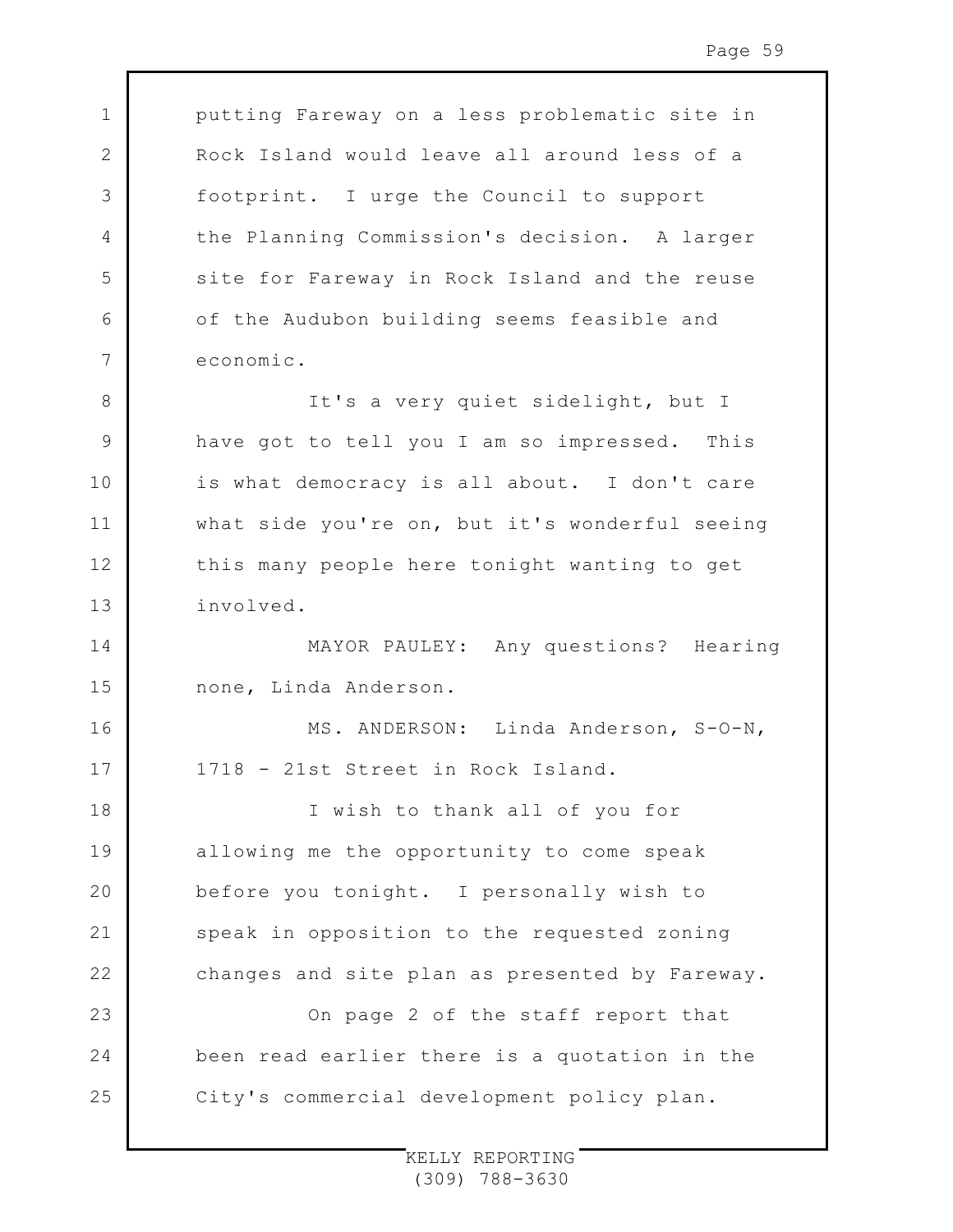1 2 3 4 5 6 7 8 9 10 11 12 13 14 15 16 17 18 19  $20$ 21 22 23 24 25 The policy states that reasonable expansion or addition of commercial land use will be considered when the project is well designed with adequate buffers from remaining residential areas, and the proposal shall be located in proximity to major intersections. I do not believe the site plan which is before you meets any of these criteria. When I first read the proposal myself and realized the application was for a PUD, I went to the City's website to better understand what a PUD was supposed to be. My first introduction to that was when a store was built in my neighborhood, we at that time tried to identify what a PUD was supposed to be, and in my mind and as I read the City ordinances, it is supposed to be a large area of development, and to a layman's eye, it is apparent that this proposal for a single building on a small piece of land does not meet the criteria. As everyone knows, the list of variances requested in this proposal is lengthy. The requirements in our zoning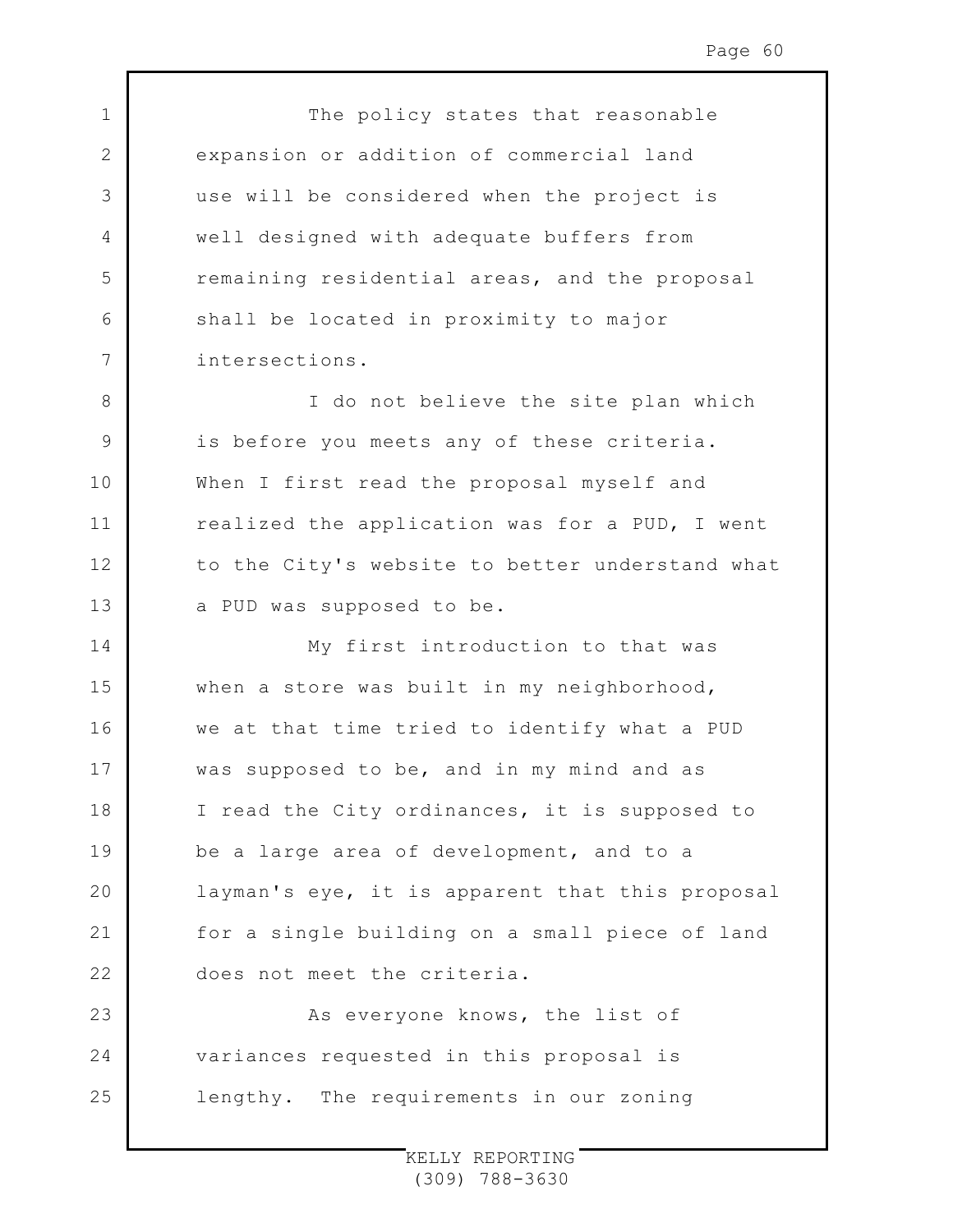1 2 3 4 5 6 7 8 9 10 11 12 13 14 15 16 17 18 19  $20$ 21 22 23 24 25 ordinance are well reasoned, and they are intended to encourage orderly growth in our community. Allowing a variance should be a rarity, and the fact that we allowed up to five variances for Hy-Vee should not be a reason to do so again. Instead, it should be a lesson learned. The setback variance requested here cannot help but have a very negative impact on the adjacent neighbors and the property value of those in the neighborhood. The minimal landscaping included appears to indicate either a lack of space or that landscaping is a low priority to Fareway or both. In addition, this project is not adjacent to a major intersection. It does not meet the criteria of a low-impact business, and it extends more than three lots deep along 18th Avenue. Indeed, it is a high-impact business that we would expect to see near a major commercial intersection along 18th Avenue. In short, in my opinion, this development is too large for this site.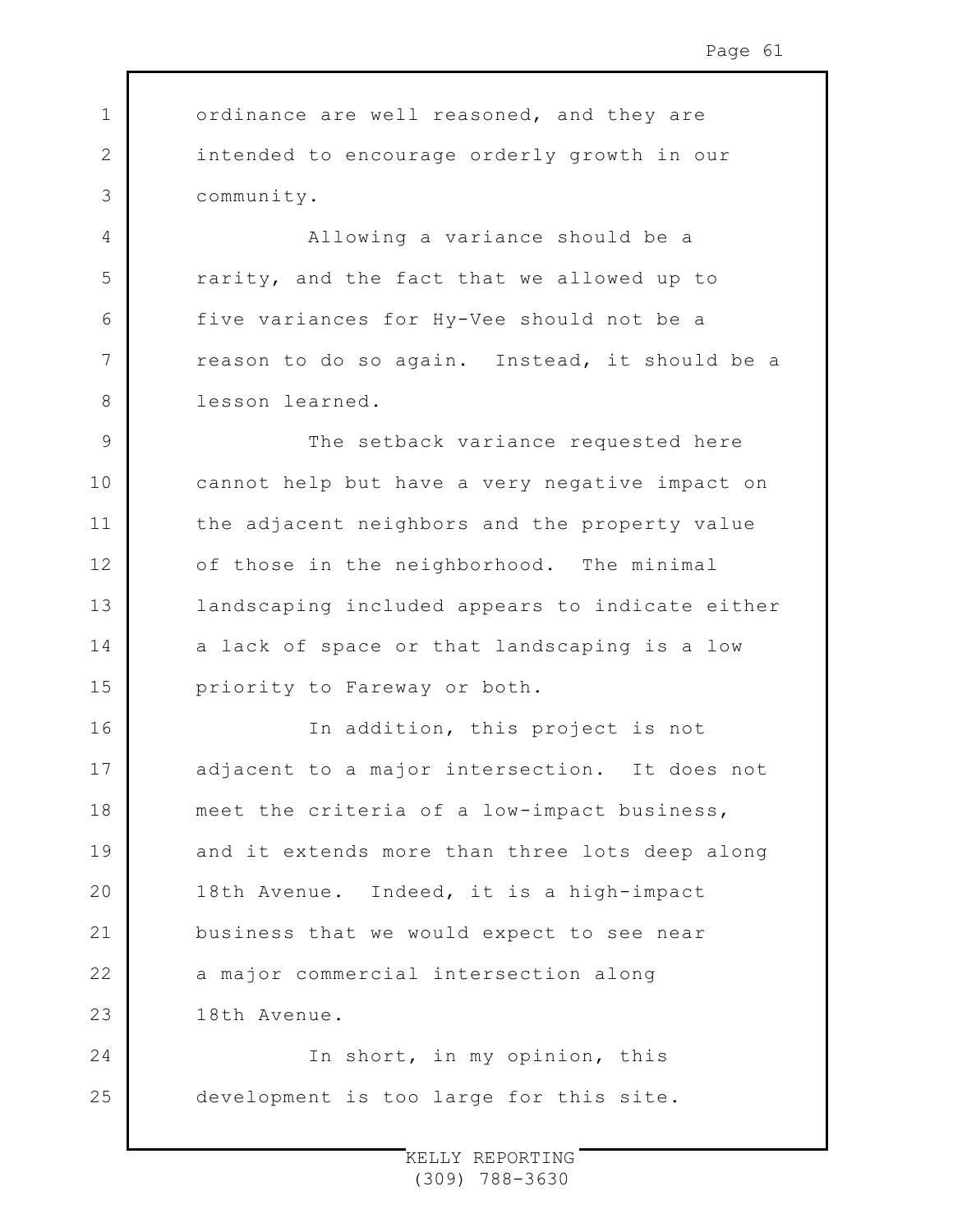| $\mathbf 1$  | I would encourage the City Council             |
|--------------|------------------------------------------------|
| $\mathbf{2}$ | to uphold the Planning Commission's denial.    |
| 3            | It is my hope that this City, my City, has     |
| 4            | enough self-respect to stand behind our        |
| 5            | well-reasoned zoning ordinances, welcoming all |
| 6            | businesses, but at the same time expecting all |
| 7            | businesses to demonstrate respect for our City |
| 8            | and its zoning ordinances. Thank you.          |
| $\mathsf 9$  | MAYOR PAULEY: Any questions? Hearing           |
| 10           | none, Thomas Taylor.                           |
| 11           | MR. TAYLOR: Thomas Taylor,                     |
| 12           | 1625 - 26th Street Rock Island.                |
| 13           | Bear with me. I had throat surgery a           |
| 14           | week ago. It may be hard to understand, but I  |
| 15           | will do the best I can.                        |
| 16           | Fellow Rock Islanders, Mayor, Council          |
| 17           | members, citizens, I support Fareway, just not |
| 18           | at this site. Tonight I hear the merits of     |
| 19           | Fareway, and I think we all look forward to    |
| 20           | that, but that's not what this is about        |
| 21           | tonight, not the merits of Fareway.            |
| 22           | I have lived in Rock Island for                |
| 23           | 70 years, have supported and defended our City |
| 24           | whenever I could. My wife and I were a part of |
| 25           | Keep Rock Island Beautiful for many years.     |
|              |                                                |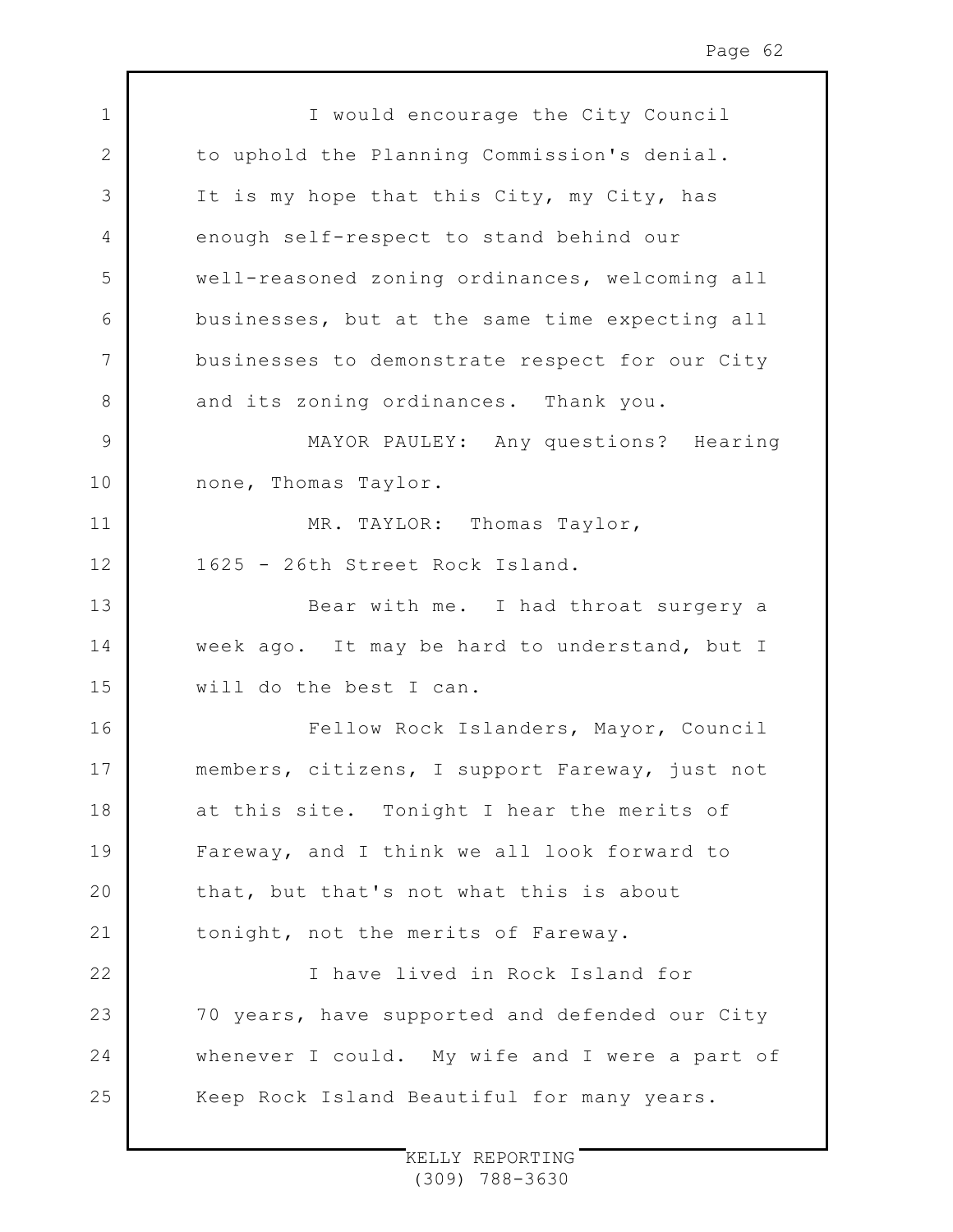My wife is a former teacher, and she still volunteers at the Rock Island Center for Math and Science, helping children's reading groups, running environmental clubs, and writing grants, and performing physical labor which spearheaded the landscaping of the new school, all at no cost to the City or school district.

1

2

3

4

5

6

7

8

9 10 11 12 13 14 We find ourselves perplexed at this situation. We knew as a neighborhood after looking at the news release and then on Fareway's own store requirements for sites that Audubon would be too small and would impact the surrounding properties and streets.

15 16 17 18 19  $20$ 21 Then the site plan and requested zoning and variances were released, but we have heard this before. The site plan does not meet the PUD requirements, anyway. We have been asked to ignore our City ordinances which were set up to protect our neighborhoods and residential citizens.

22 23 24 25 I won't go into this too much. It has been covered. If you can imagine eight-foot setbacks, loading docks within 40 feet of your property, it's unbelievable for a residential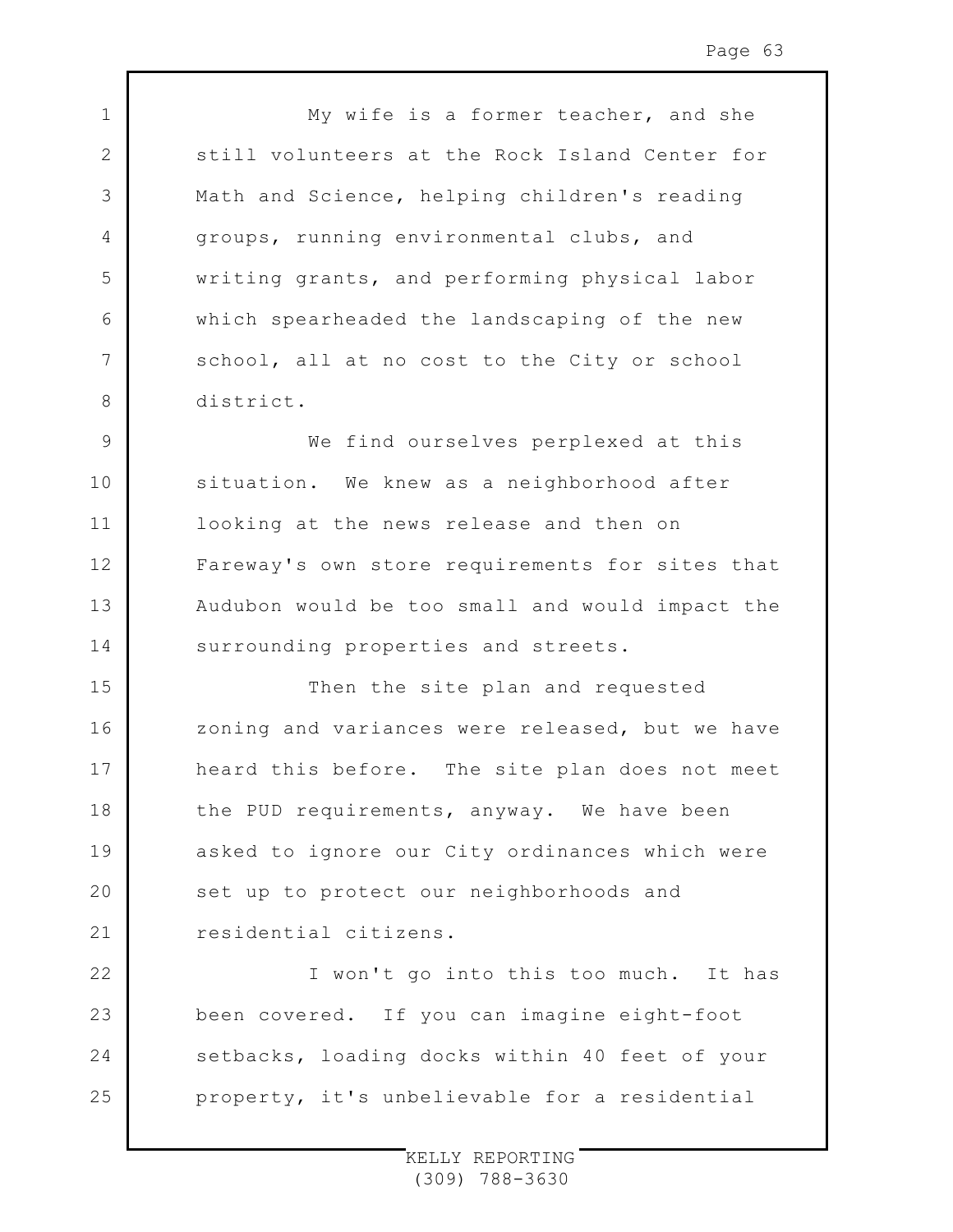1 2 3 4 5 6 7 8 9 10 11 12 13 14 15 16 17 18 19  $20$ 21 22 23 24 25 area. I would not be allowed to build a home with these requested variances in Rock Island. Why should Fareway be allowed to? You have heard and probably will still from the architects, lawyers, urban planners, college professors, and professionals how this plan does not even come close to our ordinances and zoning laws. The Planning Commission voted overwhelmingly to deny the request for so many reasons. Some members stated they had never seen such an attempt to skirt our ordinances and laws. Cities are more than brick and mortar, more than industries. They are neighborhoods, citizens, schools, and ways of life. We are all Rock Islanders. We bleed crimson and gold and perhaps green and white. Are our laws and ordinances worthless? Do they mean nothing? To Fareway, as much as I welcome you to Rock Island, I say shame on you for insulting our neighborhood with this outrageous site plan, with no regards to the rape of the residential community. I hope this was an oversight and does not represent your true business partnership.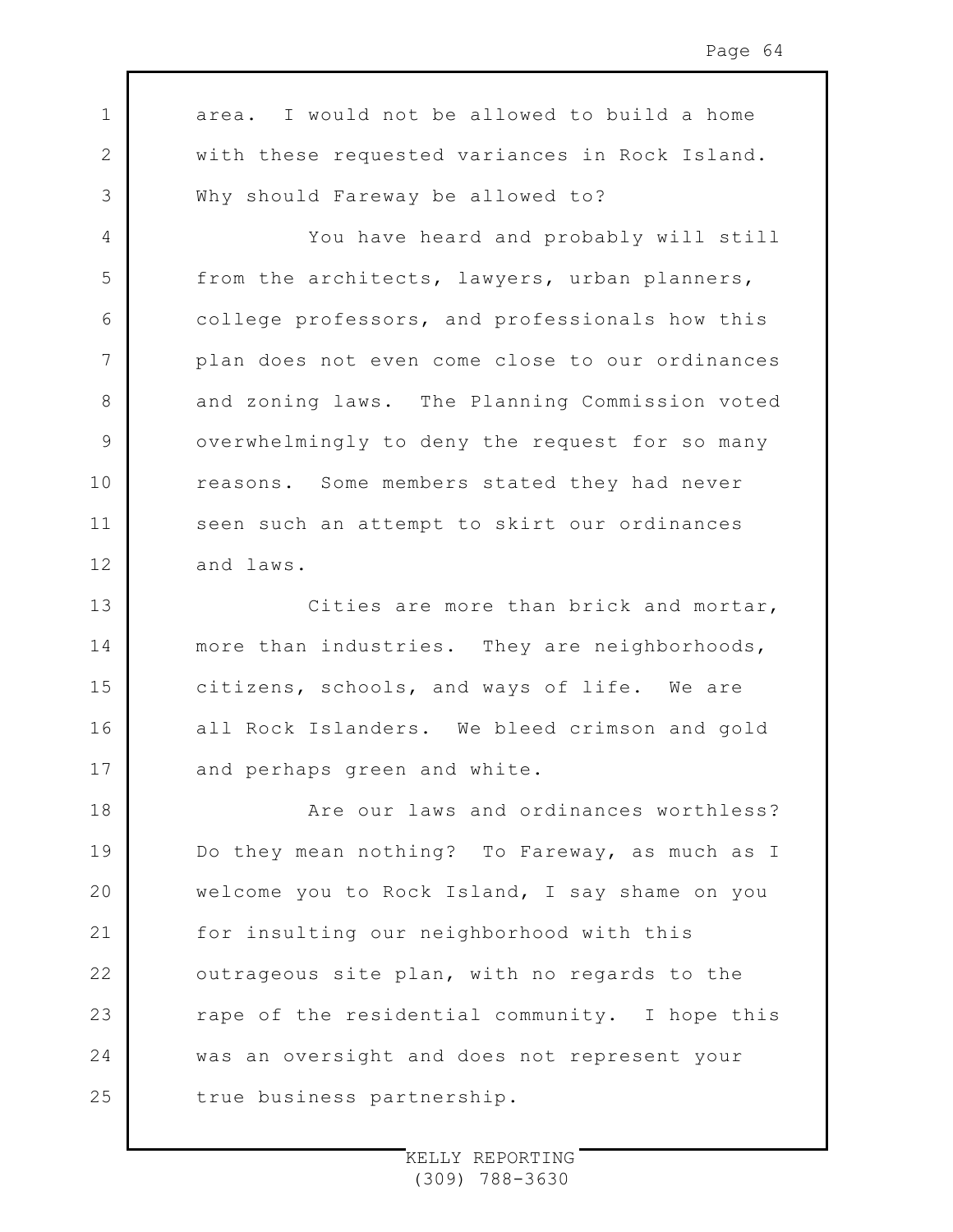1 2 3 4 5 6 7 8 9 10 11 12 13 14 15 16 17 18 19 20 21 22 23 24 25 MAYOR PAULEY: One minute. MR. TAYLOR: It is my hope that the real Fareway stands up and extends a hand as we will extend ours. This is your PR chance, Fareway. Take advantage of it. I will skip to the last part. This upcoming vote will show, and I assume you know many will be watching, what does Rock Island stands for? What are its values? You are the court of law for our City. We depend you on to uphold our ordinances and laws. I hope that we can be proud of what the upcoming vote stands for, to show what we stand for. Stand strong, Rock Island. I hope we are better than this. Our ordinances and laws should mean something. MAYOR PAULEY: Any questions? Next would be Terry Anderson. MR. ANDERSON: Good evening. I was going to -- MAYOR PAULEY: Name and address, please. MR. ANDERSON: Terry Anderson,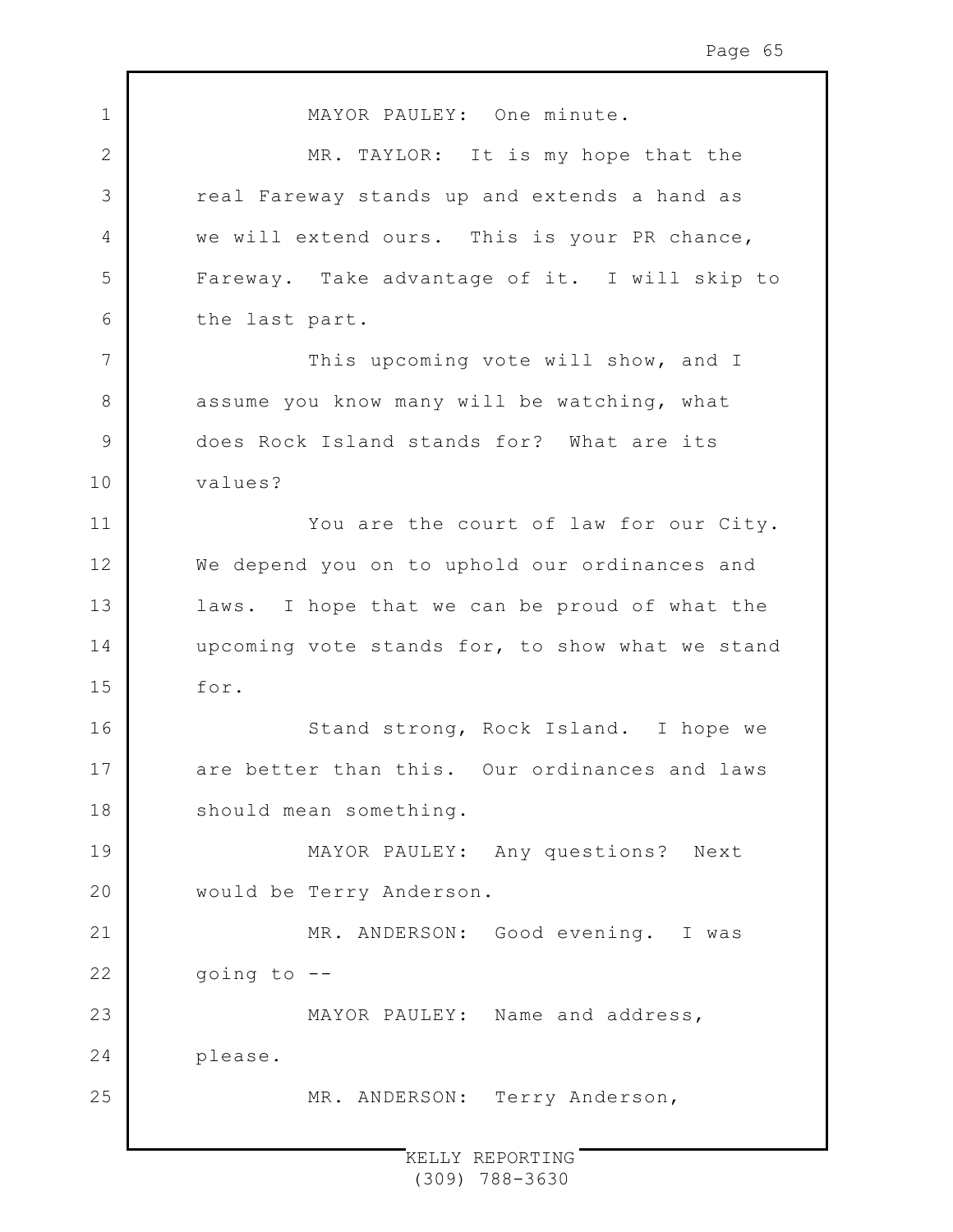1 2 3 4 5 6 7 8 9 10 11 12 13 14 15 16 17 18 19  $20$ 21 22 23 24 25 1704 - 22nd Street, Rock Island. I don't live in the Audubon immediate area, but I support the feelings of the neighborhood. I am so saddened by this whole issue and the Council's, the way the Council has handled this. There is rumors flying all over town, all over the Quad Cities, about underhanded deals between the school, this Council, Fareway, Wal-Mart. I mean, to me, it's gotten completely out of hand, and the extra incentives for a new business coming to town, and what about our existing businesses that have been here for years? We wanted a Hy-Vee to put a larger store in for years. We begged them and begged them, and finally they did, and now what do we do? Turn our back on them? I just -- this whole thing is completely, in my opinion, no common sense. I would hate to think that there is any corruption in our City like the City to the north, but what I would like to do is for you each to look at your own conscience on this vote. We don't tear down a perfectly good building with a new roof, new air conditioning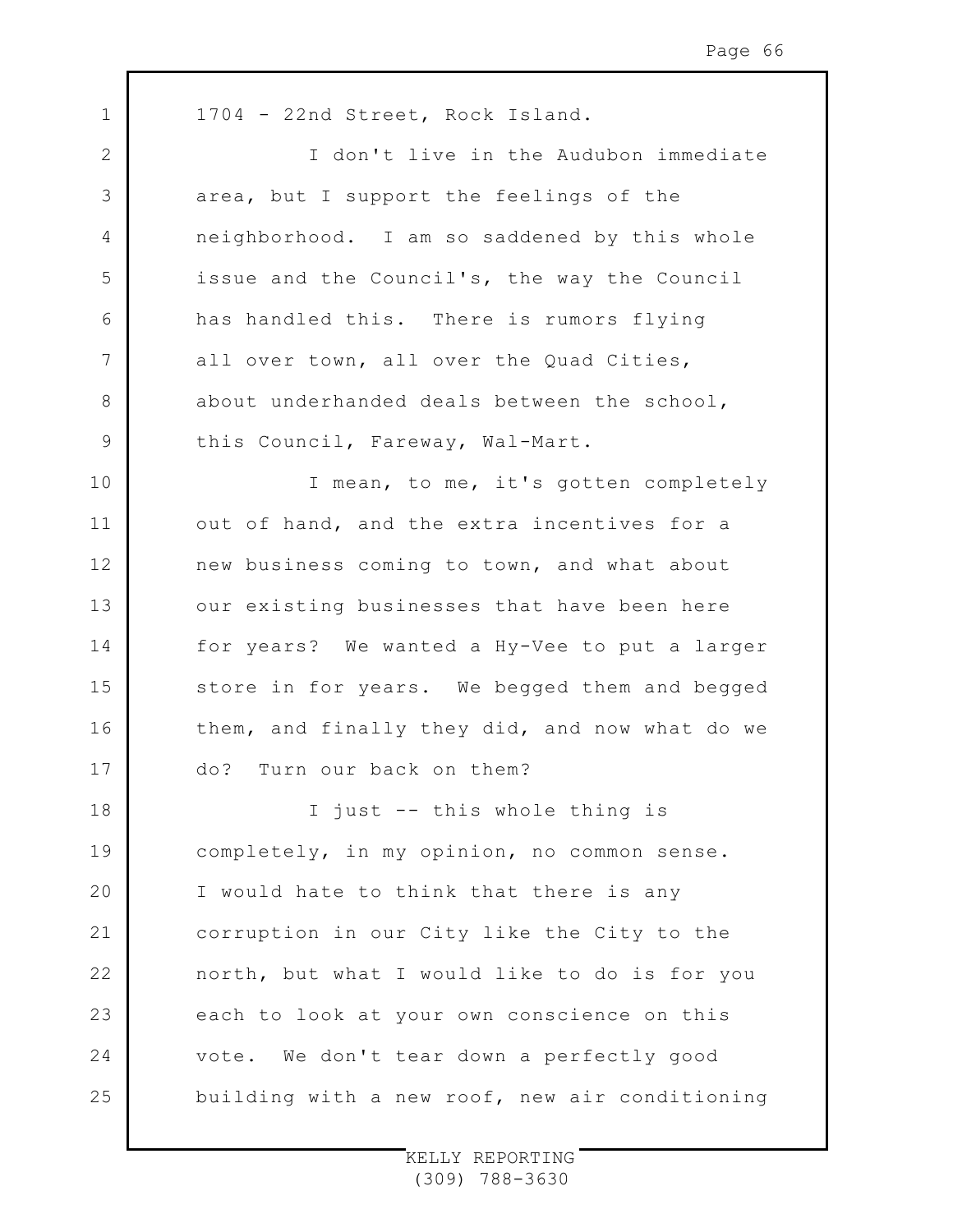1 2 3 4 5 6 7 8 9 10 11 12 13 14 15 16 17 18 19  $20$ 21 22 23 24 25 and heating system, new windows. This building is a beautiful building that can be used for many other things, and I'm ashamed that Fareway would try to go for these variances, also, but I just want to pray for all you Council members and for Fareway that you would make the right decision and not approve -- override this variance. Thank you. MAYOR PAULEY: Any questions? Hearing none, Michael Wahlmann. MR. WAHLMANN: Michael Wahlmann, 1619 28th Street, W-A-H-L-M-A-N-N. Well, we have heard a lot about the issues with zoning, PUD, so I don't need to go into that. I live just around the corner. From my computer desk I can see the property. I watched the kids when it was a school. It was wonderful. I still watch hawks and birds and wildlife, and there's still some wildlife and sneakers running around on the green space, and that's wonderful. So it's easy to talk sentimentally, and that's wonderful, too. I mean, that's what part of living in the city is about. As someone said earlier, it's not just about the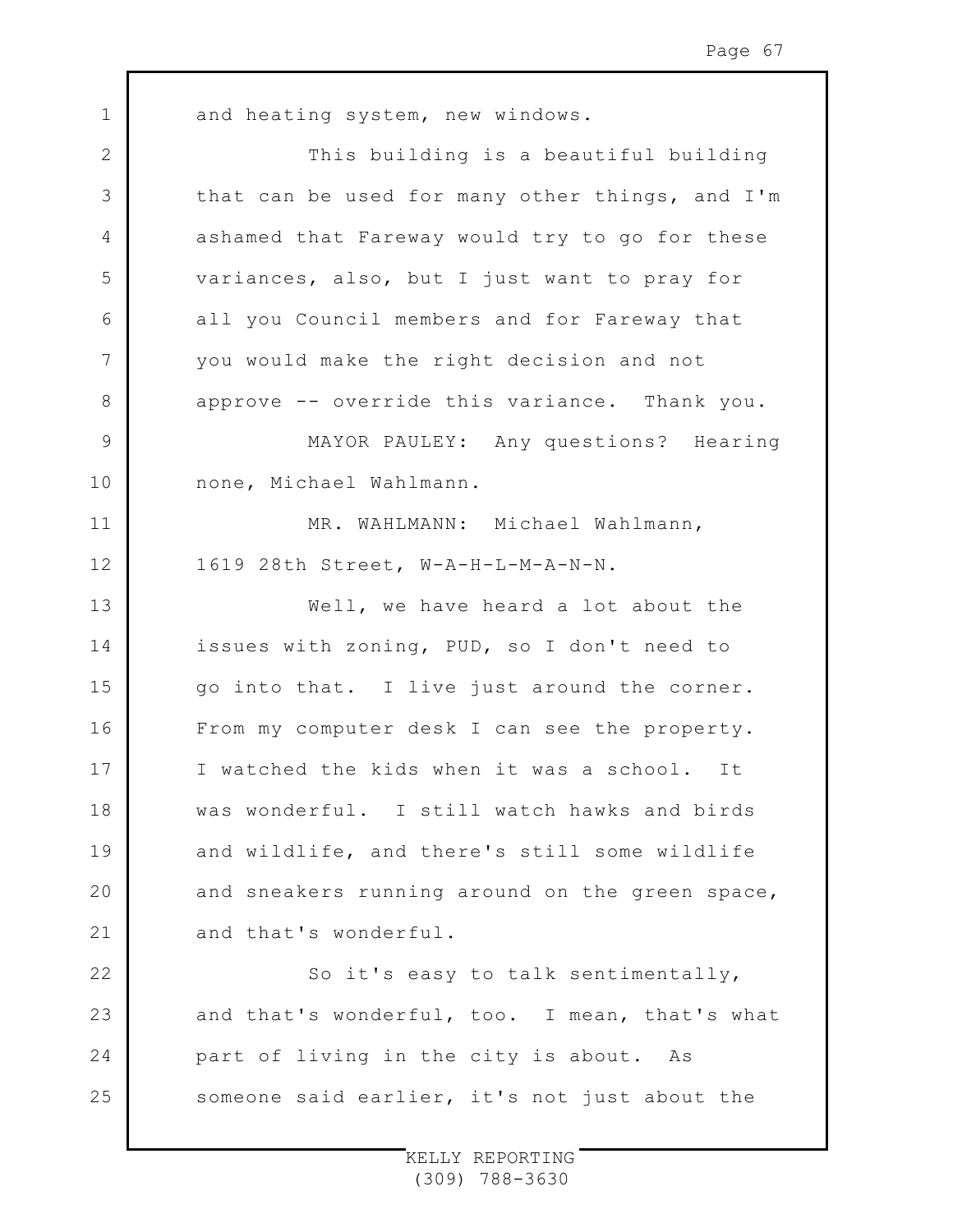1 2 3 4 5 6 7 8 9 10 11 12 13 14 15 16 17 18 19  $20$ 21 dollars and the structures and all of that. It's a beautiful structure, yes, and that's wonderful, too. I shouldn't admit this in front of all of you. I grew up in Quincy. I was blue and white, and I have lived here now 20 years. My wife and I made a concerted effort to settle in Rock Island. We had the option 13 years ago. Where are we going to buy a house? We fell in love with Rock Island. We were students at Augustana then, and we absolutely fell in love with the city because of these wonderful aspects, the beautiful rich architecture, the rich heritage that this city has. The architecture is one of those components that honors that rich heritage, the heritage of who we are, where we all came from, and who our settlers were, the original folks who came to Rock Island. It was also mentioned earlier how

this property, it's quite a unique situation how this piece of land is relatively untouched, actually. There was a building there for 85 years, but it's just an absolute treasure

22

23

24

25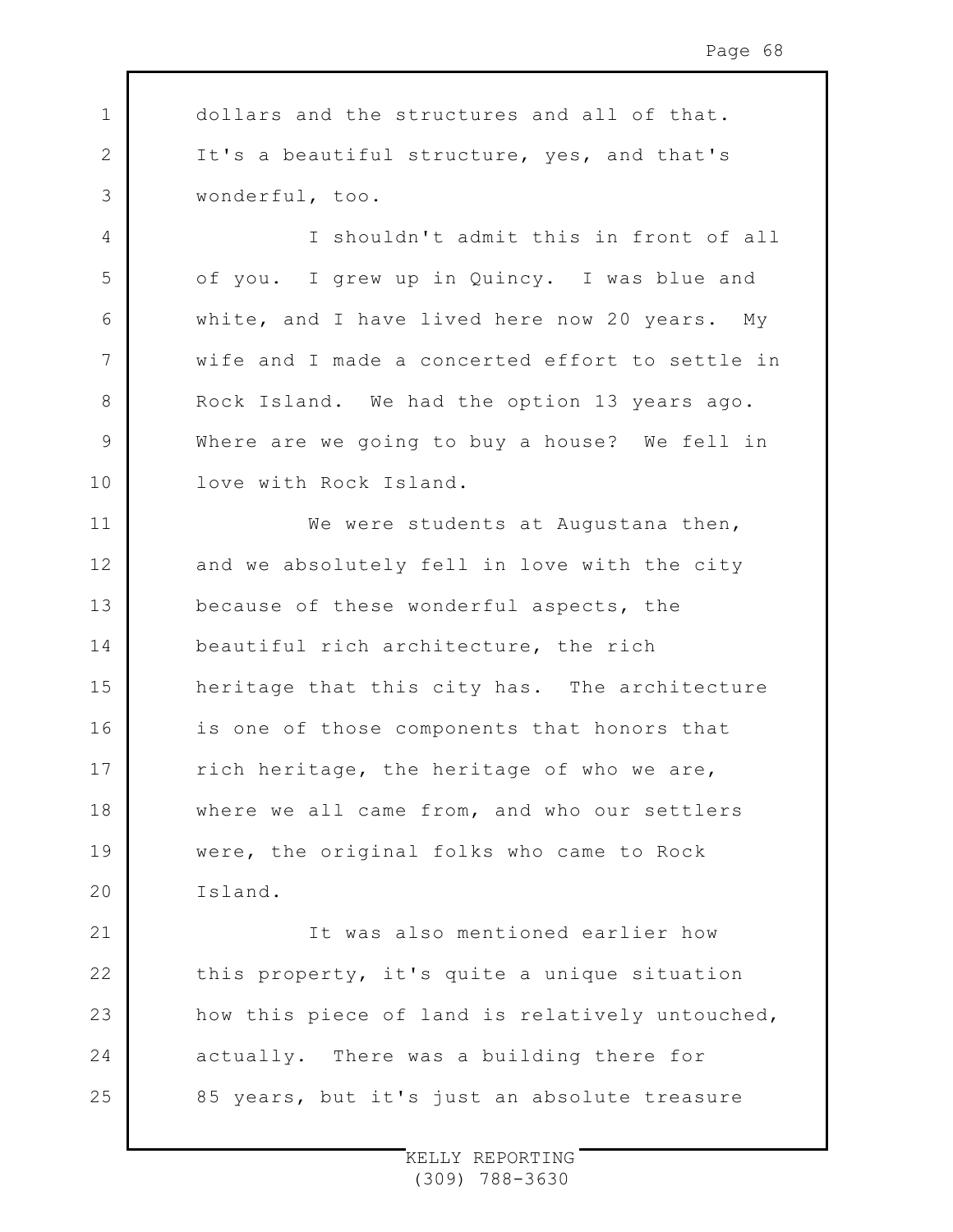1 2 3 4 5 6 7 8 9 10 11 12 13 14 15 16 17 18 19  $20$ 21 22 23 24 25 right in the heart of Rock Island. And one last point about that, what's wonderful about Rock Island is my neighborhood. I love to honor that by saying it's my neighborhood, it's where I live. I tell all my friends who live in Chicago and New York City and all these places what a wonderful place I live in. I can walk -- it's the only neighborhood in the whole Quad Cities where you can walk to a grocery store. We have drugstores, all these wonderful things that I can walk to, but it's because we have homes there that I can walk from those homes. It just makes sense to continue to honor how wonderful this neighborhood is and the possibilities that Rock Island continues to, in my mind, be a creative place. Some people don't like that word, but we are a creative place with the economic cards that were dealt us about 25 years ago. We are still here. We are a very rich and vibrant city. This would be a creative opportunity for Rock Island, and we have folks that would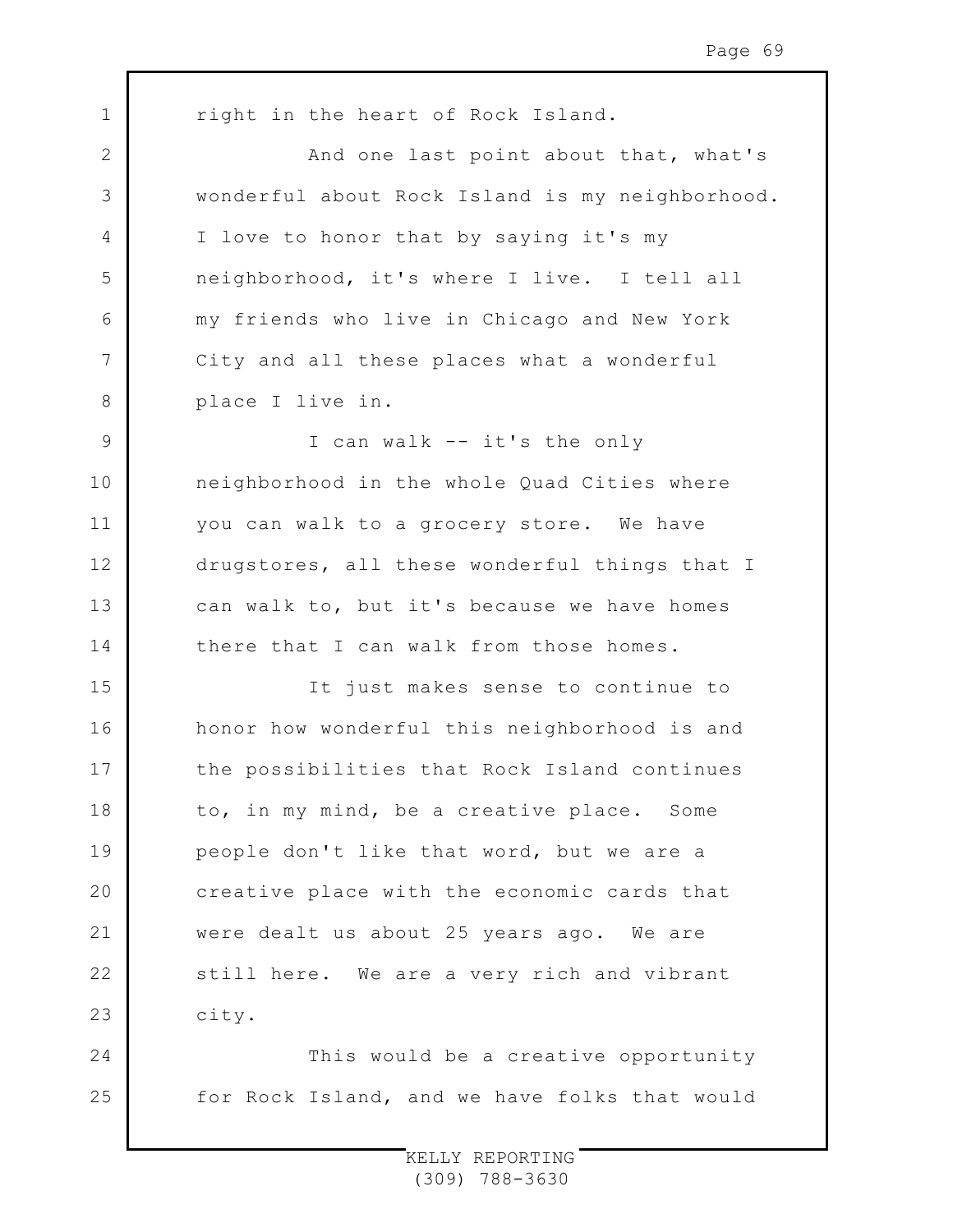1 2 3 4 5 6 7 8 9 10 11 12 13 14 15 16 17 18 19 20 21 22 23 24 25 love to make this a creative opportunity. So I would like the Council members to uphold -- I went to Augustana, so Professor Moline was here, and he was on that committee, the commission, and so much thought and consideration went into that decision, and it should truly go into this decision, beyond just what it would do for the City. I'm a taxpayer, here for 13 plus years and paying taxes, just as we all have. So there are so many reasons, but I guess in summation, let's keep it wonderful. Let's keep moving forward in not sort of just the obvious economic sense of a store, a building. Let's keep this value that we have as Rock Islanders, this wonderful creative community that I chose to live here because of that. I have neighbors, colleagues, who chose to stay in Rock Island when they had the opportunity to leave, and it just really gets to me when I hear -- and it's partly because of this issue going on right now. People are really talking down about Rock Island because they don't live here. They have no idea why we live here because they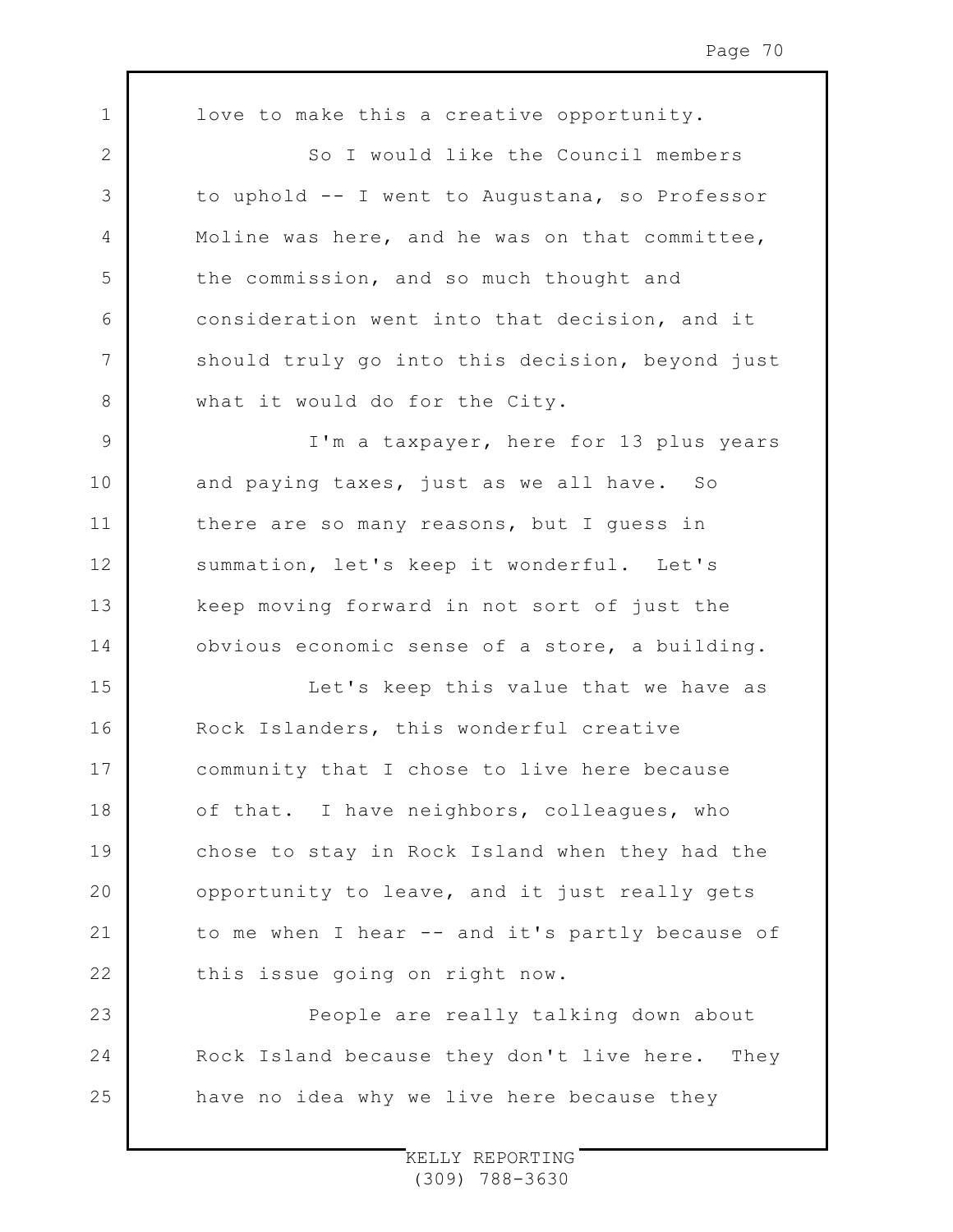1 2 3 4 5 6 7 8 9 10 11 12 13 14 15 16 17 18 19 20 21 22 23 24 25 don't live here. Let's not keep it that way. We want people to come live in Rock Island, and I think it is an opportunity to lift up these values, so that people can see that, that we live these values. We live what we feel makes Rock Island wonderful and special and truly unique. Thank you very much. MAYOR PAULEY: Questions? Hearing none, Wayne Lyter? MR. LYTER: Hello. My name is Wayne Lyter, L-Y-T-E-R. I live at 2616 - 18th Avenue, which is really close to the subject at hand. As a matter of fact, it's right across the street. I have only lived there for nine months, and I'm a renter, so I don't have nearly the amount of investment that probably anybody in this building has. However, I do have an opinion, and I do appreciate everyone allowing me to share it, because I don't understand politics much. I understand what school taught me, but I don't know if I really understand politics, but what I have picked up from this meeting is that you guys are all in charge, so you guys are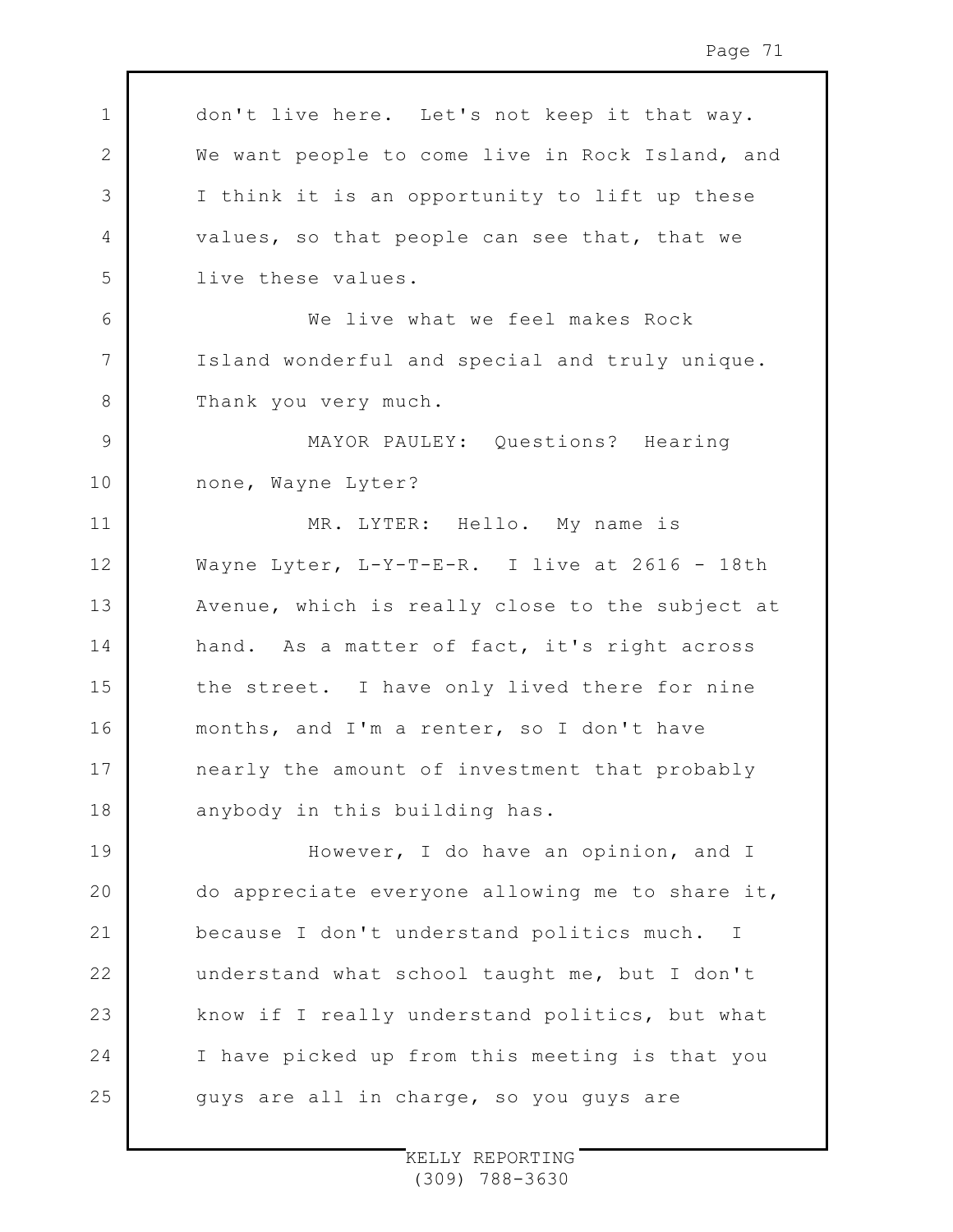1 2 3 4 5 6 7 8 9 10 11 12 13 14 15 16 17 18 19  $20$ 21 22 23 24 25 ultimately going to make this decision. However, I believe the reason you guys are all in charge is because the community put trust in you, so I feel like you owe it to us to really, as cliche as it sounds, dig into your hearts and make the best decision for a community, not an individual, because that's ridiculous. You can't make everybody happy, but I feel that -- sorry, I'm losing my place. I'm nervous. This is my first city meeting. Surprised? I'm sure no one is. However, in the same aspect that I think that we should have trust, that we should show as a community that we do trust you, that no matter what the decision is that's made, that there can be good found it, and we support you all the way, because I feel like a community together is much more powerful than a community torn apart. And no matter what happens in the future, the decision is going to be made, and reality is going to be reality, but I ask, I guess, everyone in the building to support what happens and come together as a community. I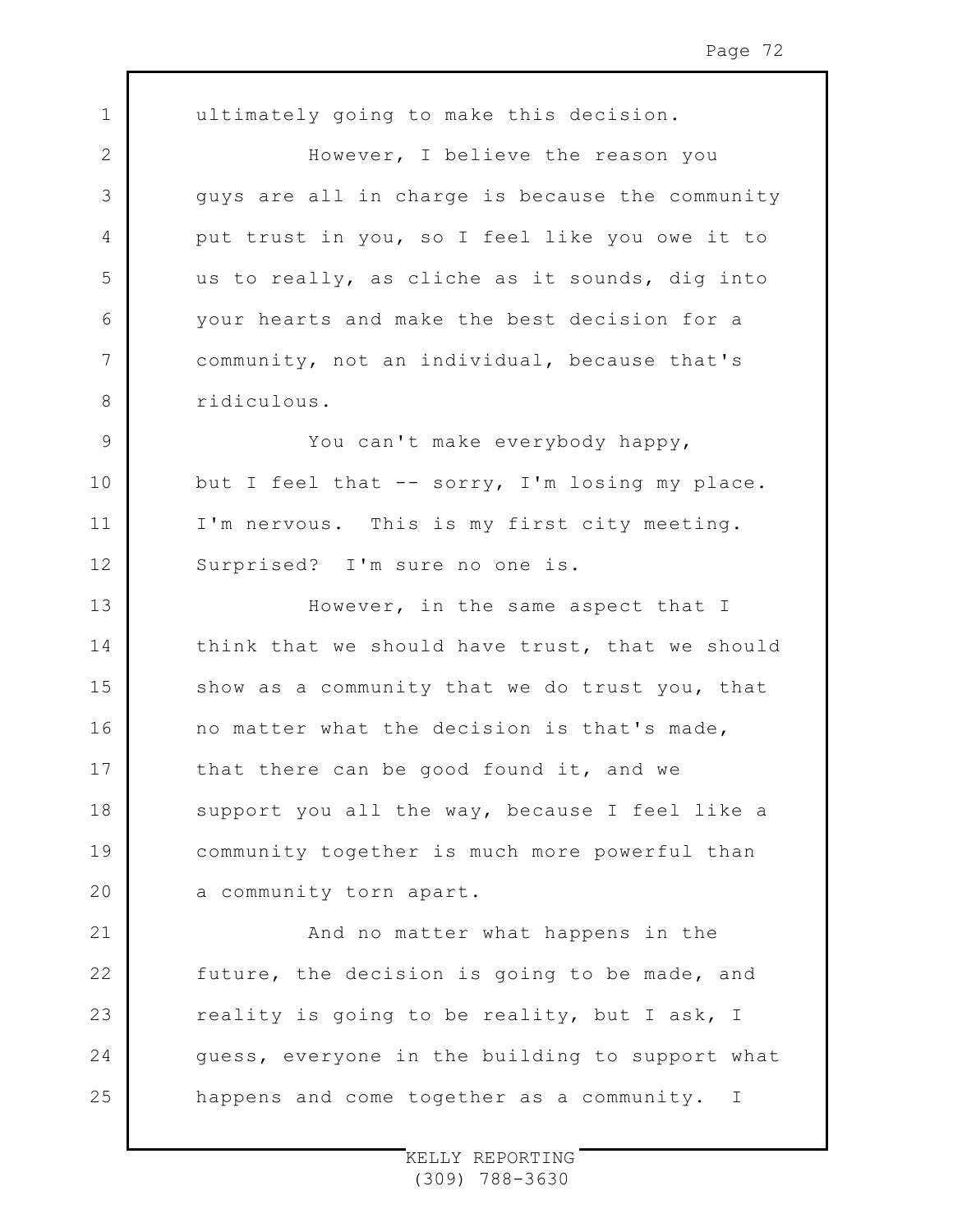1 2 3 4 5 6 7 8 9 10 11 12 13 14 15 16 17 18 19 20 21 22 23 24 25 don't know. That's my opinion. MAYOR PAULEY: Any questions? MR. TOLLENAER: I do have a comment. You're quite wise about politics. MR. LYTER: Thank you. That means a lot. Also, your lack of questions shows disinterest, I feel. Thank you. MAYOR PAULEY: James Spurgetis? One more time, James Spurgetis? MR. SPURGETIS: James Spurgetis, S-P-U-R-G-E-T-I-S, and I live at 2200 - 18th Street Court in Rock Island, currently a Third Ward resident, formerly a Sixth Ward alderman back in the mid to late '90s. And I'm here just to express my support for the Planning Commission and for the neighborhood residents. In this neighborhood and in any other neighborhood that may face a similar situation, I wanted to say that the variances, I think, are inappropriate for this particular area, and that although this isn't about Audubon School, in my mind and in a lot of people's minds, repurposing or trying to repurpose Audubon School is an important issue also.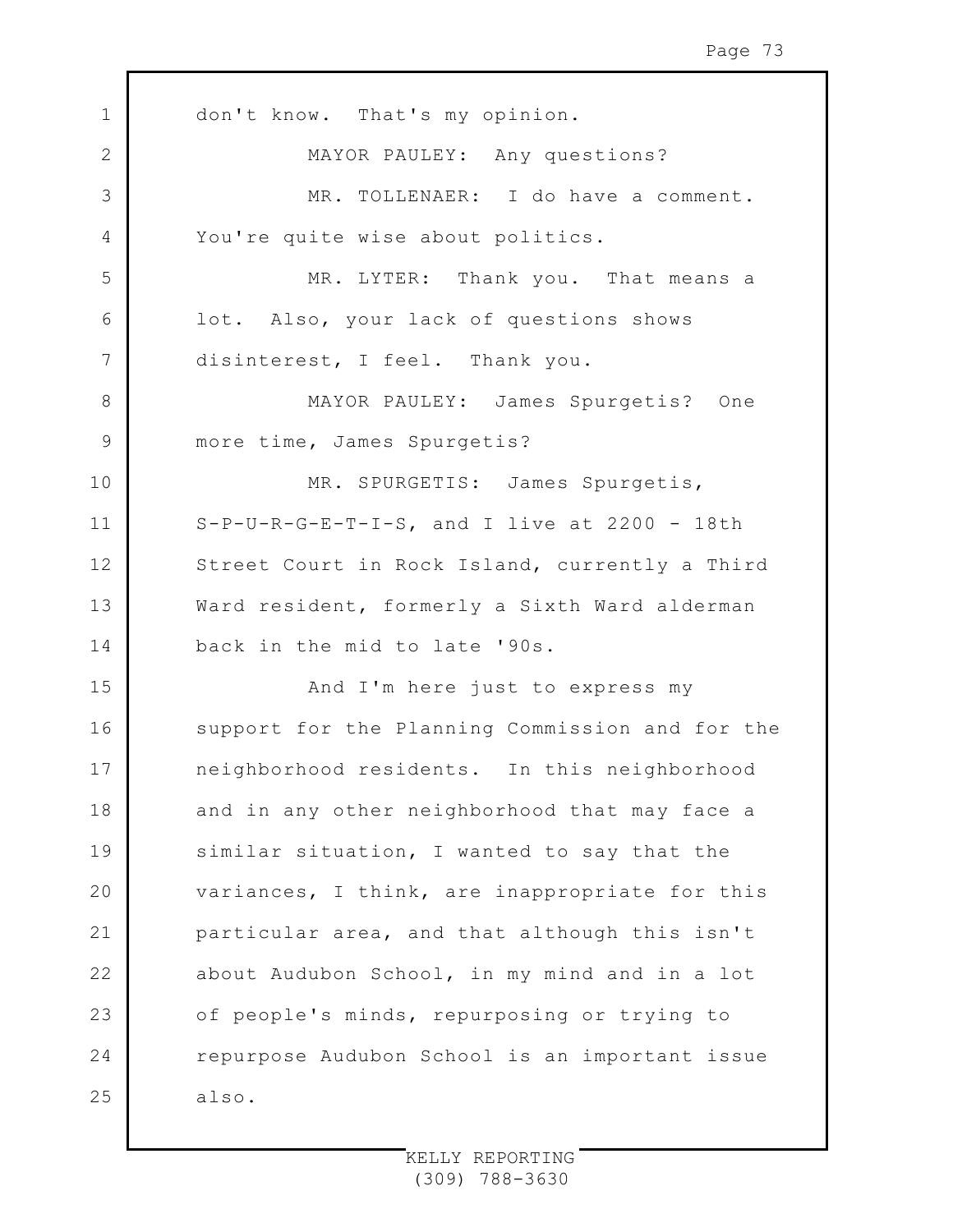1 2 3 4 5 6 7 8 9 10 11 12 13 14 15 16 17 18 19  $20$ 21 And if I could, I just want to relate one incident. When I was the Sixth Ward alderman -- and I respect your having to make these decisions because I've been there. The situation was there was a house on 18th Avenue, and Checkers -- excuse me, not Checkers, but I'm getting ahead of myself. Auto Zone wanted to buy the property, demolish the house and go into this location on 18th Avenue where Checkers is now located. And the footprint we thought, you know, was too big. Maybe the Council wasn't unanimous on this, but I thought that way and several others did, and the Planning Commission did also, so we rejected the plan. Auto Zone did not go onto that piece of property, but we suggested to them and we worked with them to get them to go to the old Lee's Liquor Store property, which was sitting vacant for several years, and that's where Auto Zone is now.

Then very soon after that Checkers came in and took this spot on 18th Avenue, so we got both businesses into the City, and I think that in my mind we could possibly do the

22

23

24

25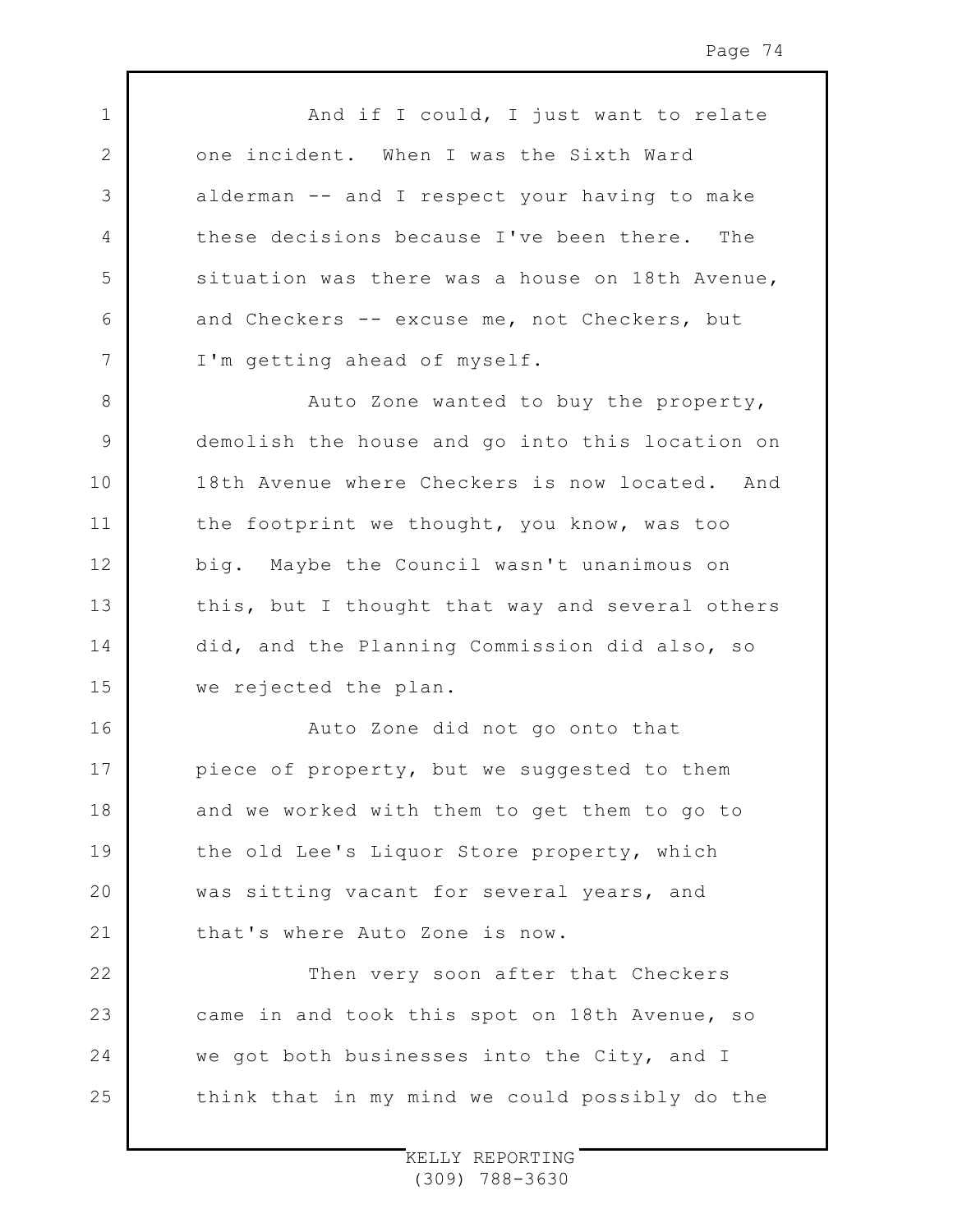1 2 3 4 5 6 7 8 9 10 11 12 13 14 15 16 17 18 19  $20$ 21 22 23 24 25 same thing here. I shop at Fareway and I shop at all of the other grocery stores. Is this cutting in and out a lot? MAYOR PAULEY: You're a little close to it. MR. SPURGETIS: Am I? I think we can get Fareway if we work with them in an alternate location. All the people who have gotten up who have expressed their opinion about Fareway, it's been positive, and we are looking forward to having a Fareway in Rock Island, and hopefully looking forward to repurposing Audubon School to something that we can all use. Any questions at all? Thank you very much. MAYOR PAULEY: Thank you. Michael Markell? MR. MARKELL: Yes, my name is Mike Markell, and I live at 2736 Sixth Avenue,  $M-A-R-K-E-L-L$ . I just want to say that I do support Fareway. I support the taxes they will bring in, the property and sales tax. We need to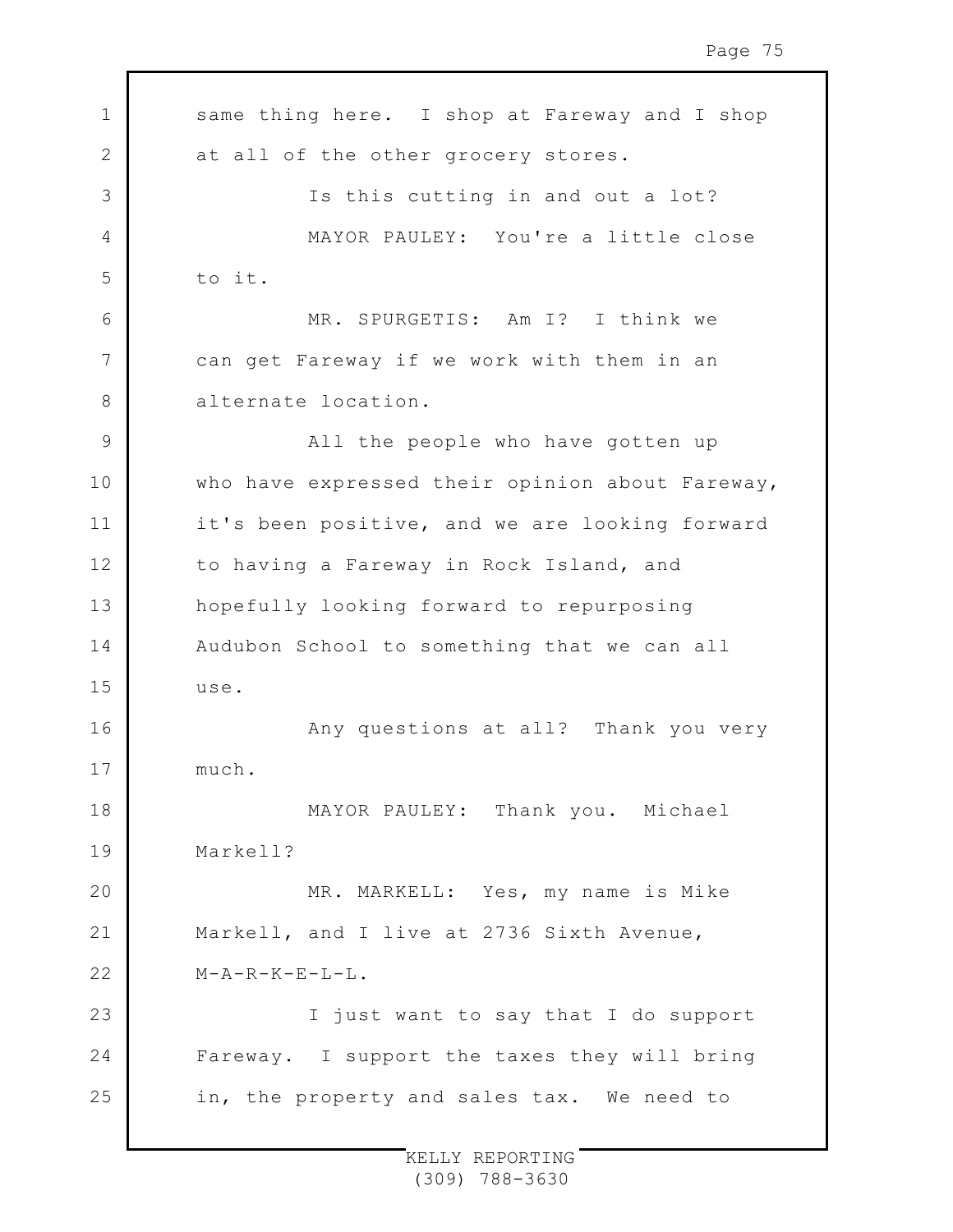think about the number of jobs that they are going to provide for youth in our community that are sorely needed.

1

2

3

4

5

6

7

8

9

10

11

I totally support the school district spending their money on students, not vacant buildings. I would love to see something happen that didn't involve demolition of that school, but I also don't want to wait 30 years like we had to on one for the demolition. We have a good offer from a very good company, and I think we should take that.

12 13 14 15 16 17 18 19  $20$ As for the so-called shoehorn on the lot, I think if you take a look at that, is it really that tight? We had a house fire two years ago. I made a major investment. We had to demolish, and I rebuilt my house on the same lot. When I stand on my front porch, I see the back of Save-A-Lot. I see the loading dock of Save-A-Lot. I'm telling you, it's not a problem with me.

21 22 23 24 25 But I want to thank the City Council. One of the great things about Rock Island is the time and effort you take to hear from citizens, to educate citizens on these issues, and that makes Rock Island really a great place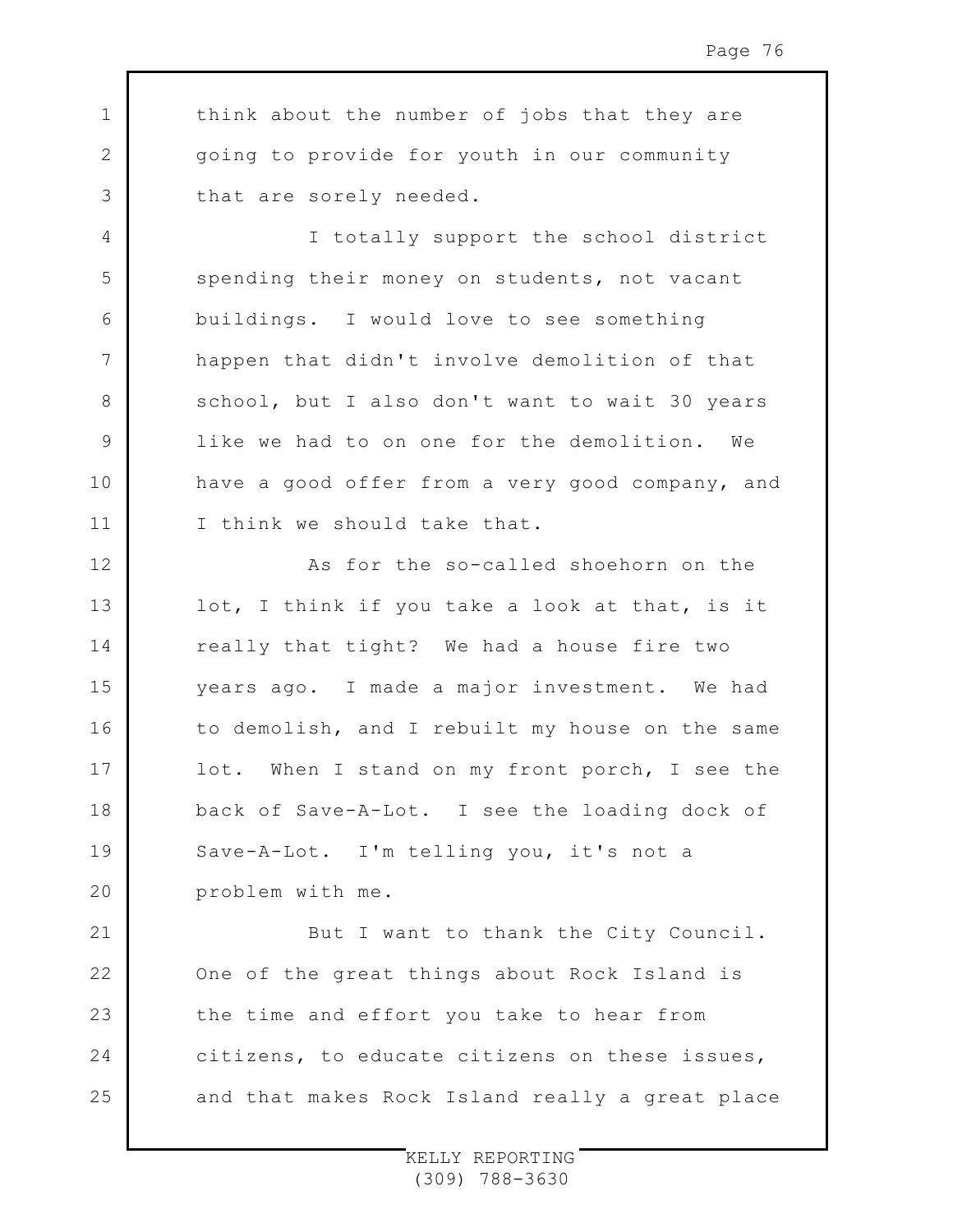1 2 3 4 5 6 7 8 9 10 11 12 13 14 15 16 17 18 19 20 21 22 23 24 25 to live. Whatever your decision, thank you for your service. MAYOR PAULEY: Any questions? Hearing none, Joe Lemon, Jr. MR. LEMON: Joe Lemon, Jr., 3031 Fifth Avenue. MAYOR PAULEY: Is that your residence? MR. LEMON: No, it's 1401 Central Avenue, Bettendorf. When Mr. Markell said that we had a great offer from a great company, I thought perhaps he was thinking about me, because we made an offer, and we have done well by Rock Island. We have invested in this community. We bought the Rock Island train depot. We converted that to Abbey Station. I'm told that we had some dignitaries from the City that attended an event just this last Friday or Saturday. Hopefully, you had a nice time. My father and I are here tonight because this situation just doesn't make any sense to us. We have a beautiful, workable,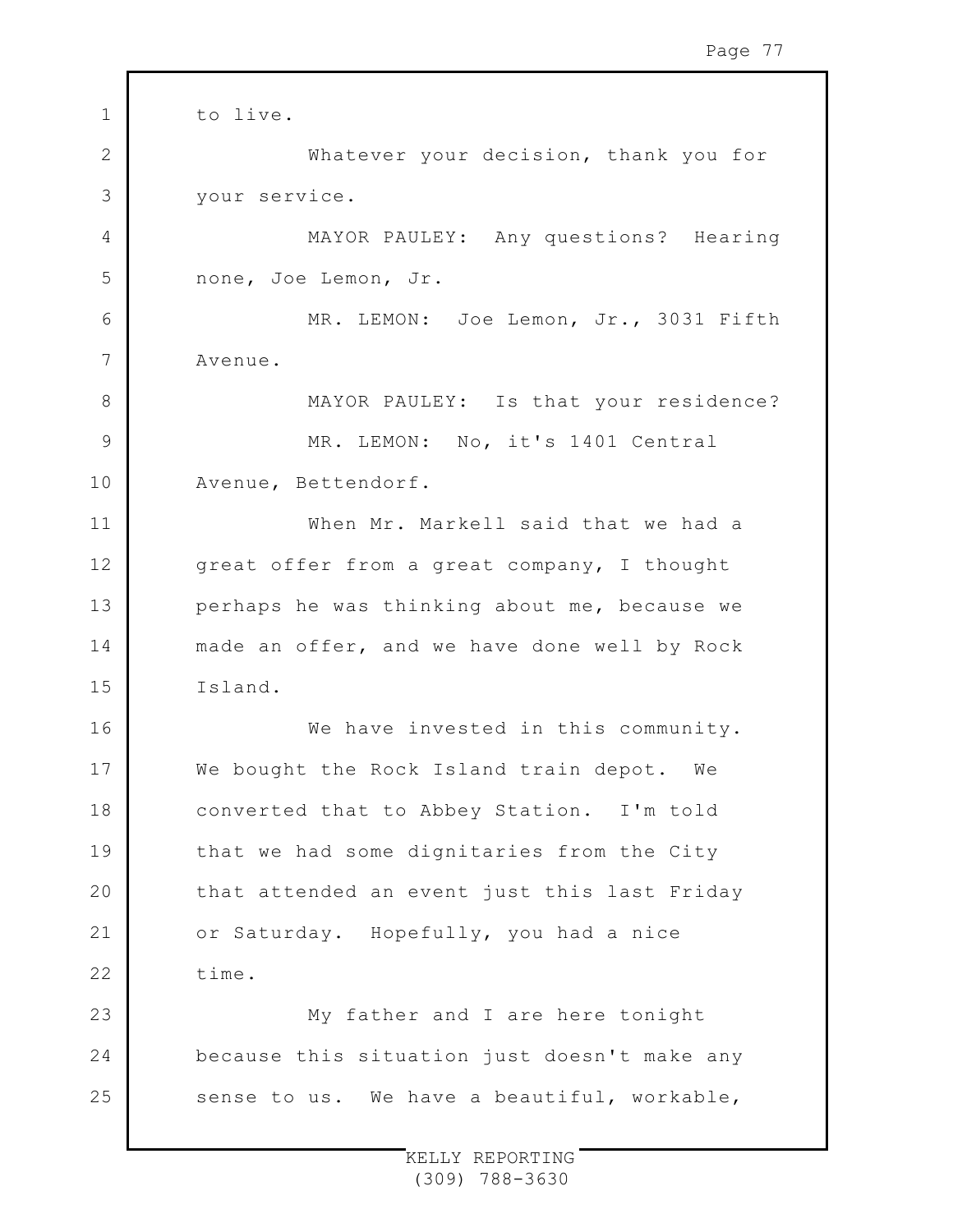1 2 3 4 5 6 7 8 9 10 11 12 13 14 15 16 17 18 19 20 21 22 23 24 25 historic building, and we believe that it can be repurposed. We have sought to communicate with the city about this issue, and we haven't heard any response. We think, as many people pointed out, that Fareway would be a welcome part of our community, but as has been said earlier, just not in this location. So we have the opportunity to press the pause button here to seize victory from the jaws of defeat and say, How can we make this a win/win? How can we welcome Fareway to this community and still preserve this historic landmark and repurpose it for a use that can serve the community? That's what we are prepared to do. Thank you. MAYOR PAULEY: Any questions? Hearing none, Kevin Nolan? MR. NOLAN: Good evening. I'm Kevin Nolan, address 3400 - 20th Street Court, Rock Island. I'm a property owner, a citizen, a business owner in the City of Rock Island. I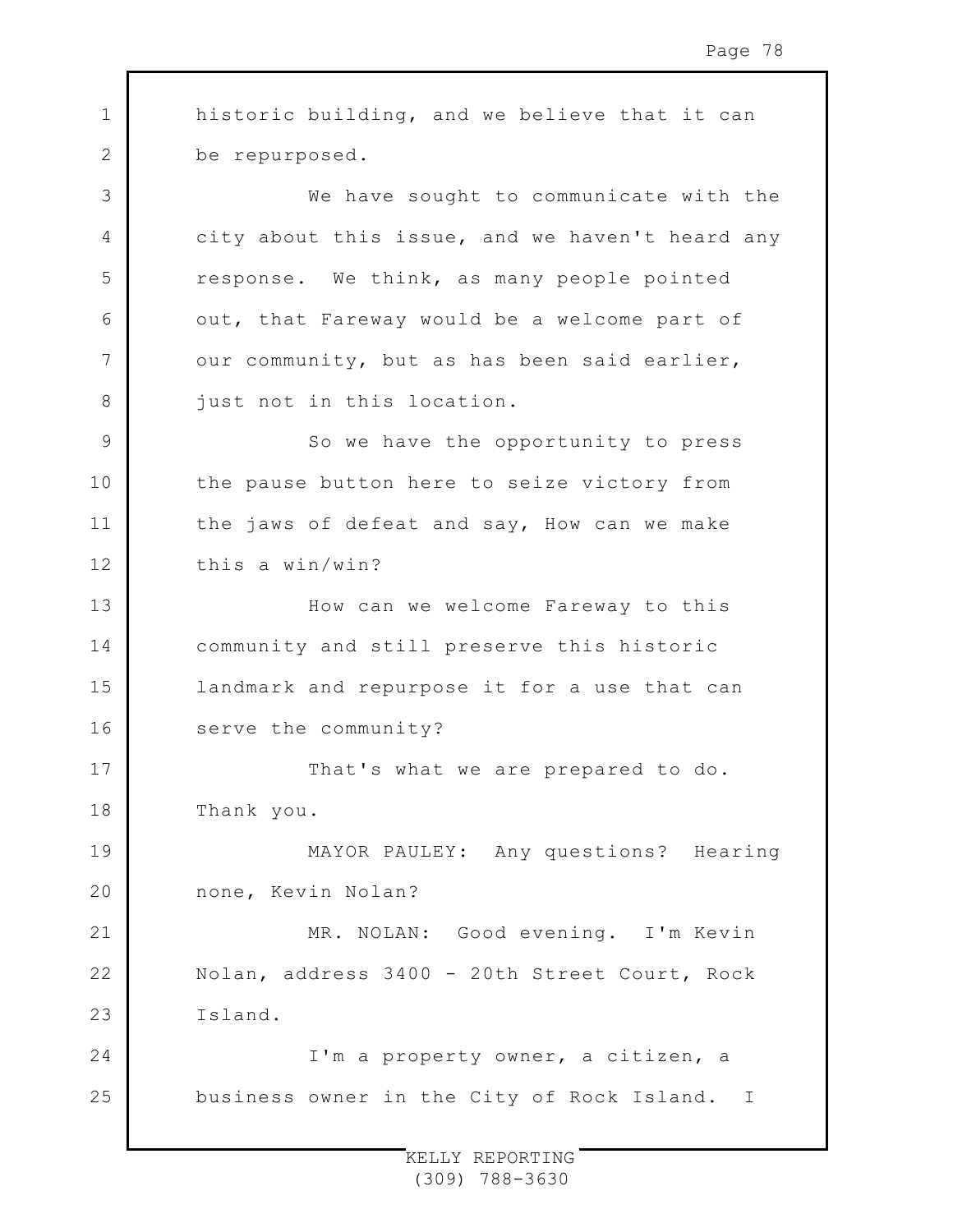| $\mathbf 1$   | have got a few comments, and then I will be    |
|---------------|------------------------------------------------|
| 2             | open for questions.                            |
| $\mathcal{S}$ | Thanks, first of all, for taking               |
| 4             | your time to come out in the fairly tumultuous |
| 5             | weather situation that we have got.            |
| 6             | Thanks to the neighbors of the                 |
| 7             | proposed development site for your impassioned |
| 8             | support for keeping Fareway off that site.     |
| 9             | Thanks to Fareway Stores for                   |
| 10            | considering our great city for your            |
| 11            | development, for your next store.              |
| 12            | I am speaking in support of the                |
| 13            | Fareway development for the following reasons. |
| 14            | It increases the tax base, the property tax    |
| 15            | base, that we certainly need in Rock Island.   |
| 16            | Anyone that has done any research knows full   |
| 17            | well we are in desperate need of money to      |
| 18            | continue our development.                      |
| 19            | The development will also increase the         |
| 20            | retail sales tax base for the city. It will    |
| 21            | increase jobs, as the previous gentleman said, |
| 22            | for many of the younger kids in the area that  |
| 23            | live within the city. It increases competition |
| 24            | with respect to both Hy-Vee and Aldi.          |
| 25            | When Rock Island County Market/Eagle's         |
|               |                                                |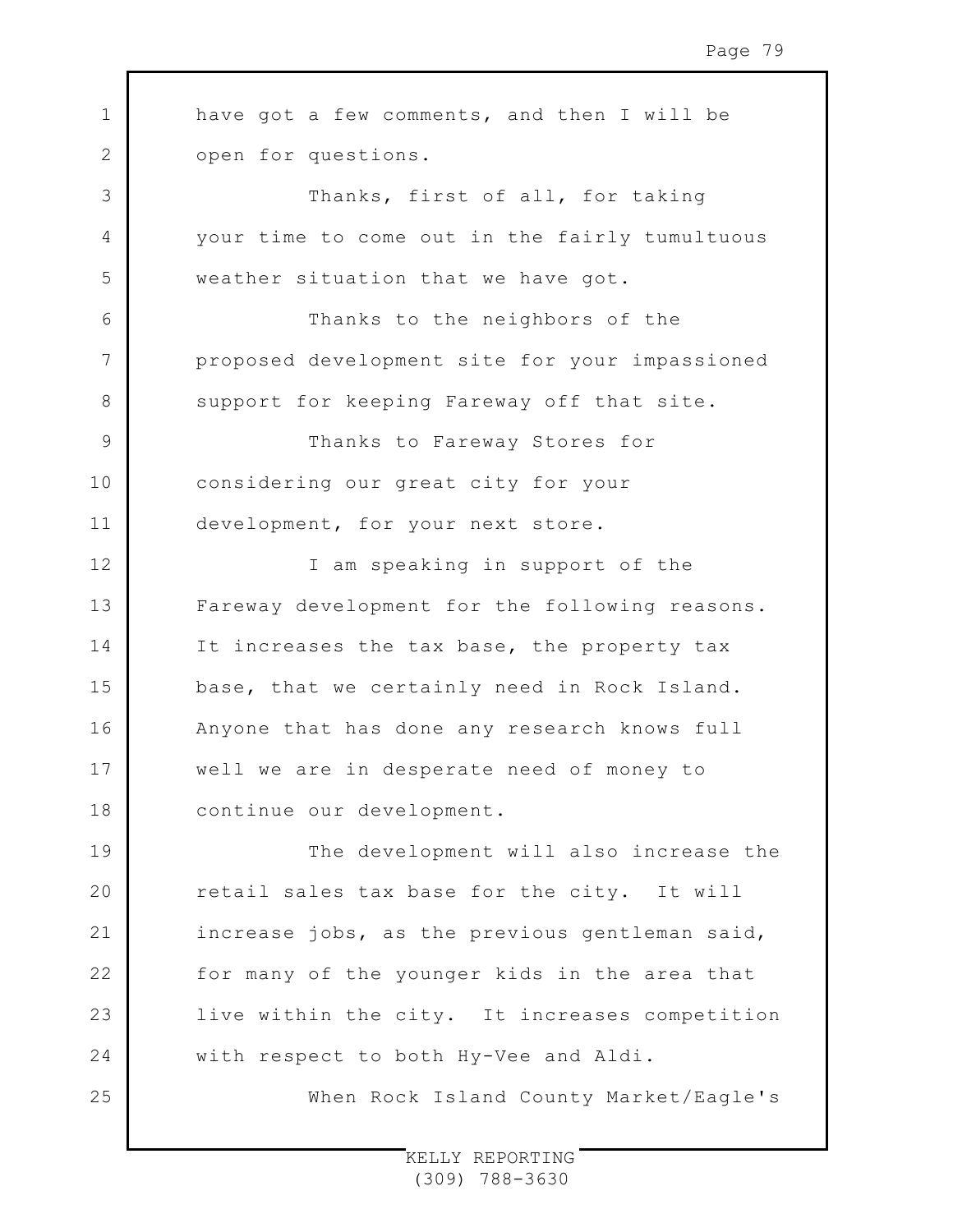left, if anyone was here during that period of time, it should be no surprise to you that prices did go up at Hy-Vee once they closed. It would be great to inspire some additional competition to bring those prices back down, obviously, reducing those prices to the consumers in our city. Last but not least it reduces the

1

2

3

4

5

6

7

8

16

17

18

19

 $20$ 

9 10 11 12 13 14 15 financial strain, not only on our city, but to the public schools, which is currently paying a fairly exorbitant amount of money to keep the property from any further dilapidation, so in short I am in support of the project, and I am in support of growth for the City of Rock Island. Thank you.

MAYOR PAULEY: Any questions? Hearing none, Joel Thompson?

MR. THOMPSON: My name is Joel Thompson, T-H-O-M-P-S-O-N, and I live at 1235 - 37th Avenue.

21 22 23 24 25 I have lived in Rock Island since I was born here in 1956. I love Rock Island. I love Audubon School. I am a graduate of Audubon, I think it was 1968, and people are still shaking their heads how that happened.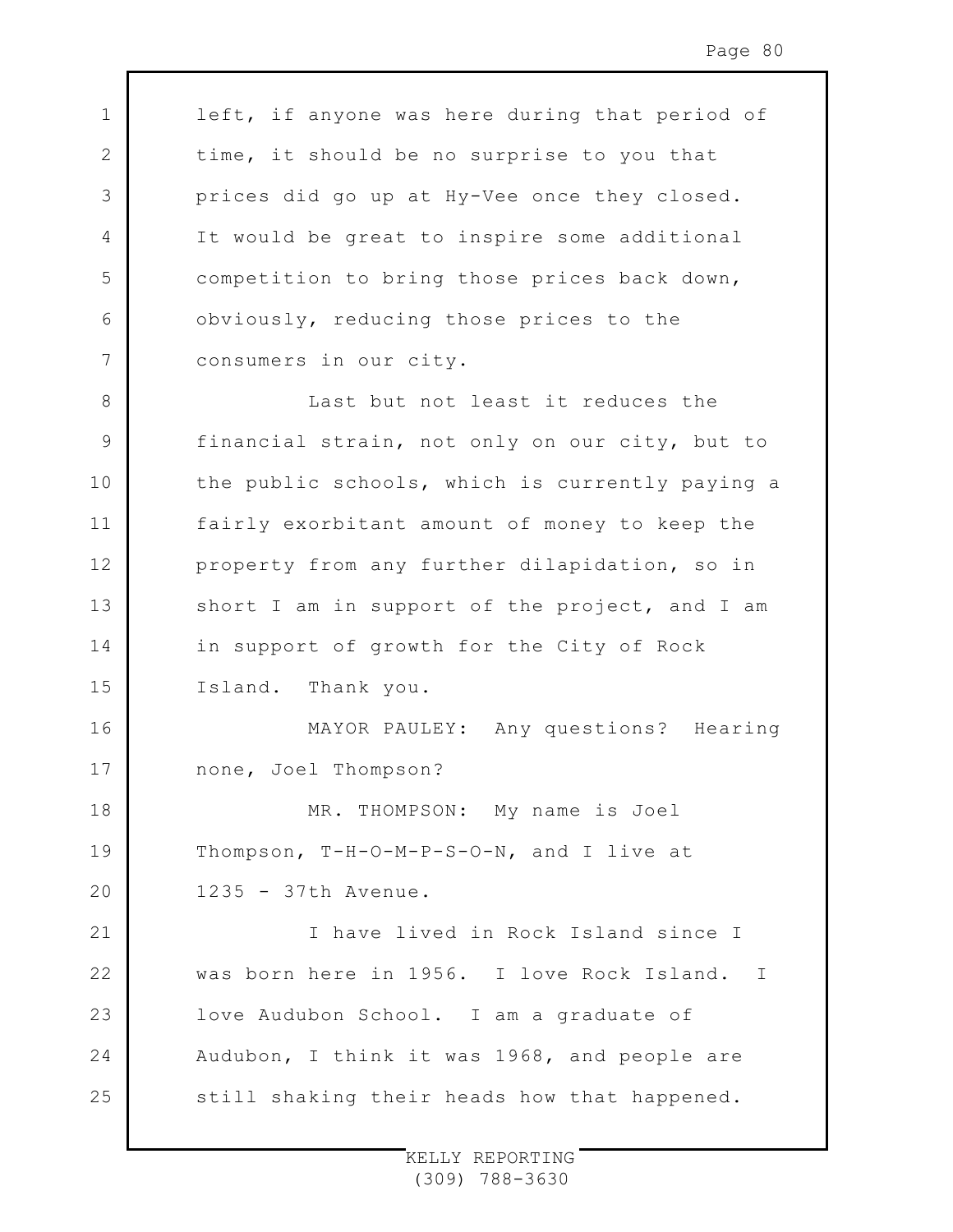1 2 3 4 5 6 7 8 9 10 11 12 13 14 15 16 17 18 19  $20$ 21 22 23 24 But my house, the house I grew up in, sits in the dairy section of Hy-Vee. I was sad when my house was torn down because I couldn't drive by it anymore. I struggled with this issue for weeks, because I really do love Audubon School, and I also like Fareway. Over the years I remember what Black Hawk Road used to be like with two lanes and tree lined. I remember what 18th Avenue used to be like. If I could find that magic genie in the bottle that I have been searching for for over 50 years, I would put everything back the way it was back in 1965. I really liked it that way. But witnessing all the tough decisions that have been made in Rock Island over the years, looking back, I think the decisions that have been made were sound. I think it took a lot of courage and vision from the City Council. And if I had to pull a lever today, I would support the Fareway project, and however the Council decides, I will support the decision, because I feel -- I love this

Democratic process. We elected all of you. We

25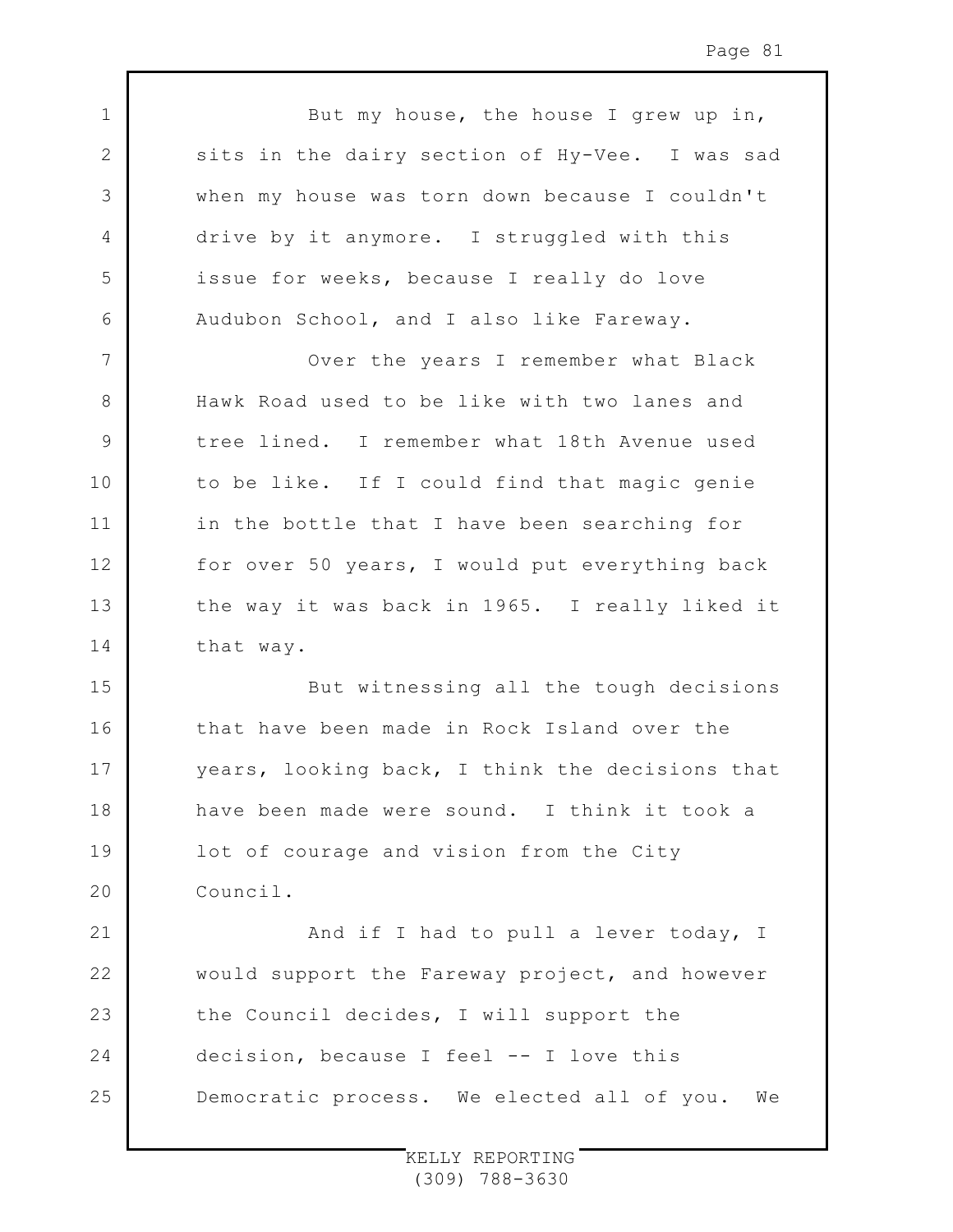| $\mathbf 1$  | have our faith in you, and whatever decision is |
|--------------|-------------------------------------------------|
| $\mathbf{2}$ | made I will support it.                         |
| 3            | MAYOR PAULEY: Any questions? Hearing            |
| 4            | none, Norm Moline.                              |
| 5            | MR. MOLINE: Norm Moline, 3836 - 28th            |
| 6            | Avenue, Rock Island. The spelling is            |
| 7            | $M-O-L-I-N-E$ .                                 |
| 8            | I am on the Planning Commission, but            |
| $\mathsf 9$  | I speak tonight not on behalf of the commission |
| 10           | but on my own behalf as a citizen and as one    |
| 11           | who teaches land use management and urban       |
| 12           | planning at Augustana.                          |
| 13           | At the public hearing at the Planning           |
| 14           | Commission meeting when I made the motion to    |
| 15           | deny the proposal, I indicated many reasons     |
| 16           | for my recommendation, which should be in the   |
| 17           | minutes from that meeting, and I am             |
| 18           | disappointed that when Ben Griffith gave a      |
| 19           | summary of the meeting, that no reference       |
| 20           | was made to some of the objections to this in   |
| 21           | the summary.                                    |
| 22           | So you folks will have to rely on               |
| 23           | listening to the transcript because you got     |
| 24           | none it in Mr. Griffith's summation. I assume   |
| 25           | that you have had a chance to read it. If you   |
|              |                                                 |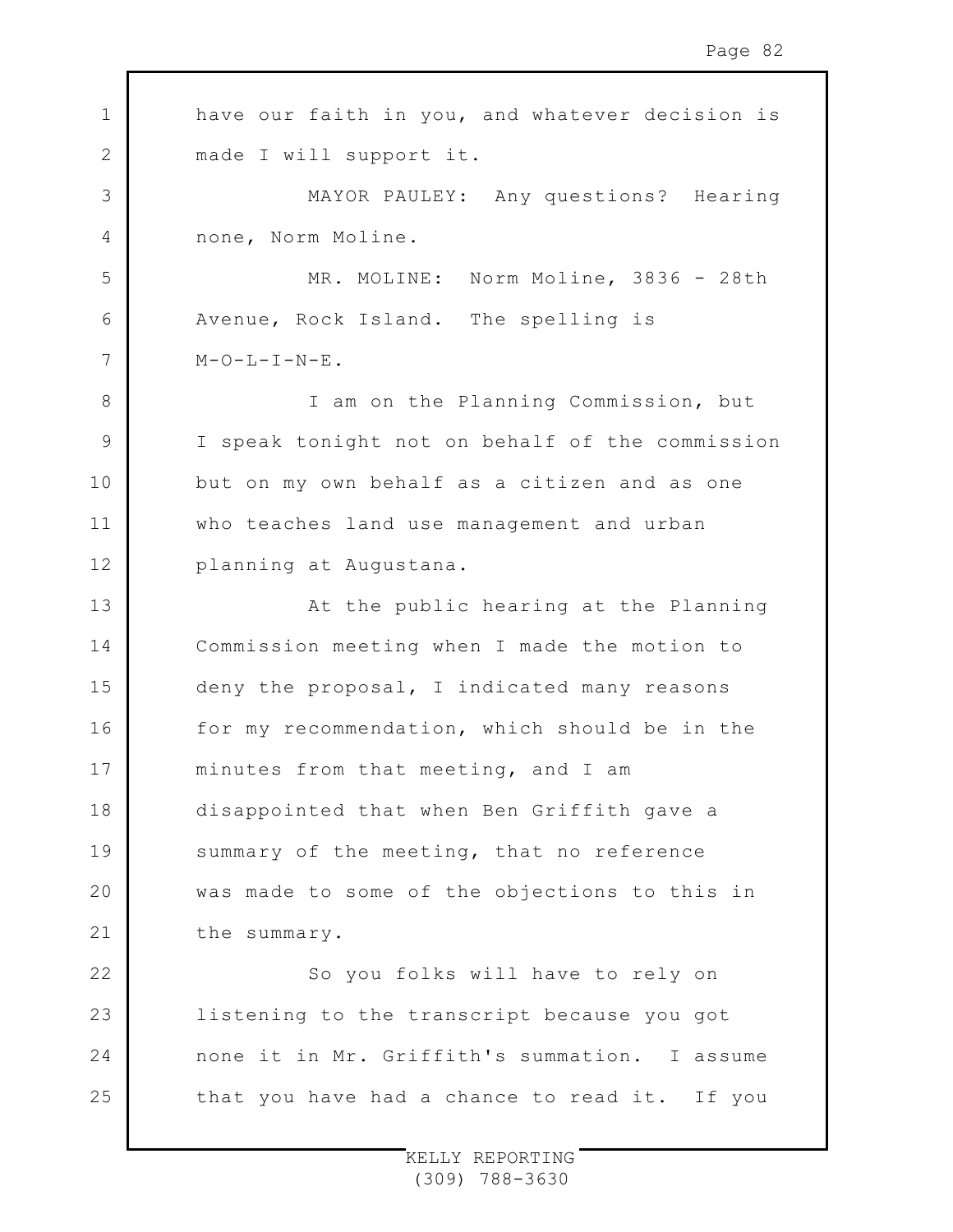1 2 have any questions about my points, I would be happy to answer them.

3

4

5

6

7

8

9

While individuals on the Planning Commission don't come to subsequent City Council meetings, I have chosen to do so because there are so many problems with this proposal. I believe this proposal has more problems than any I have dealt with in my three decades on the Commission.

10 11 12 13 14 15 16 17 Knowing that the city already had reversed an historic landmark designation for unsubstantiated reasons, I was amazed when Mr. Griffith dropped off the materials for our planning meeting, and I saw them a few days before the session, and I saw for the first time the number of variances which the developer is requesting.

18 19  $20$ 21 22 So many cities are doing wonderful things by preserving historic structures, finding creative, adaptive reuse projects and using them as part of their planning for the future.

23 24 25 I love the phrase that LaCrosse, Wisconsin, has, and this is city that has won many awards for combining historic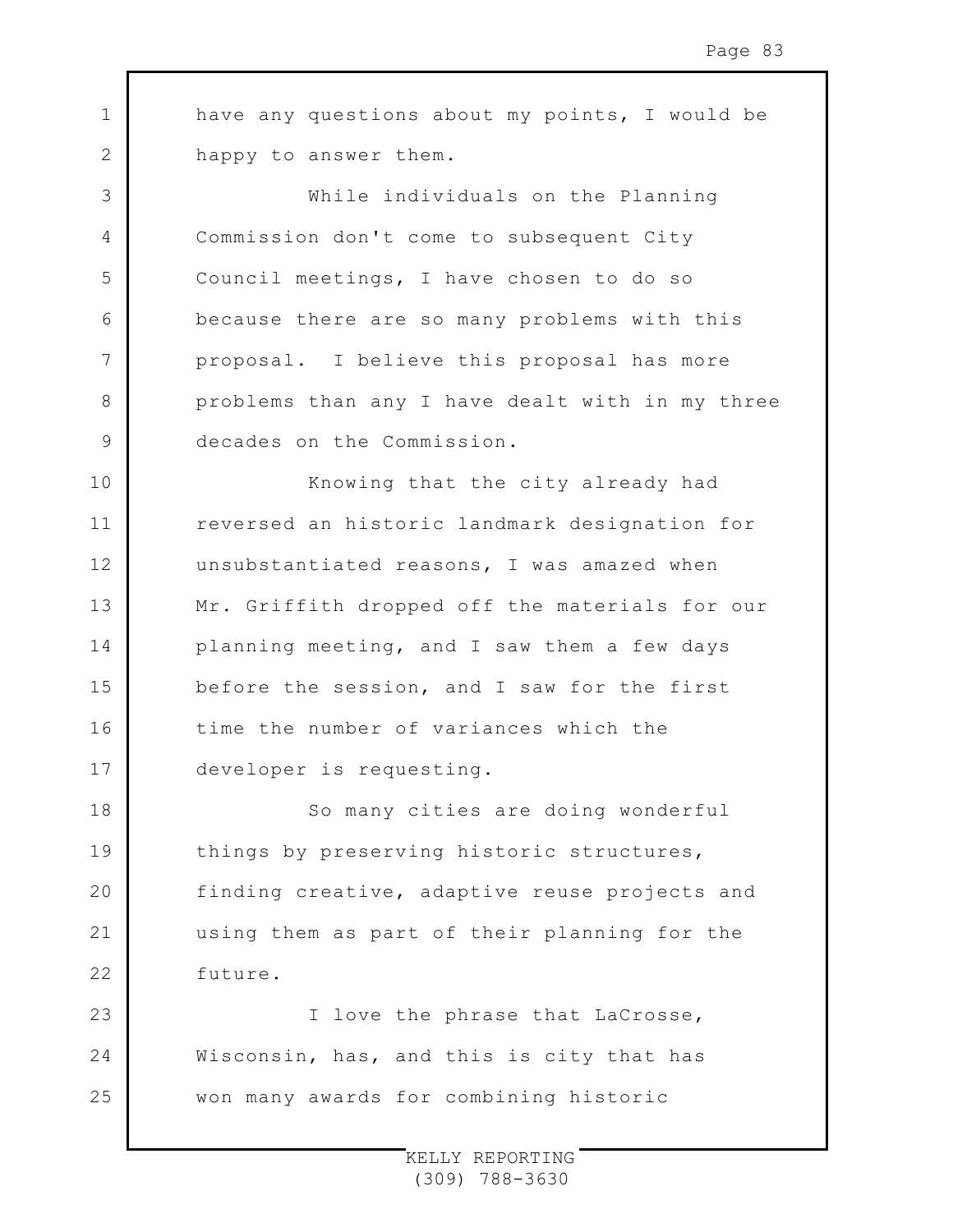preservation with economic development. You go into that town right now, and on their banners it says, "Honoring the past and imagining the future."

1

2

3

4

5

6

7

8

9

10

11

12

Now, Rock Island also has a fine reputation for giving great attention to neighborhoods and the perspectives of the people in those neighborhoods. Yet in this case, history and neighborhoods seem to be treated as irrelevant. In my judgment, it is not good to compromise these traits which are the strengths of this city.

13 14 15 16 17 18 Here, then, are my specific points to add to what others have said. The use of a PUD for this kind of proposed land use change is unusual, almost a perversion of the process. It is not the kind of situation for which PUDs are intended.

19 20 21 22 23 You can see the wording in our own city zoning ordinance and which John Doak has articulated in his great letter. Let me quote from a planning text, so you think it isn't just me talking:

24 25 "The availability of flexibility in design is a key concept for PUD. Ultimately,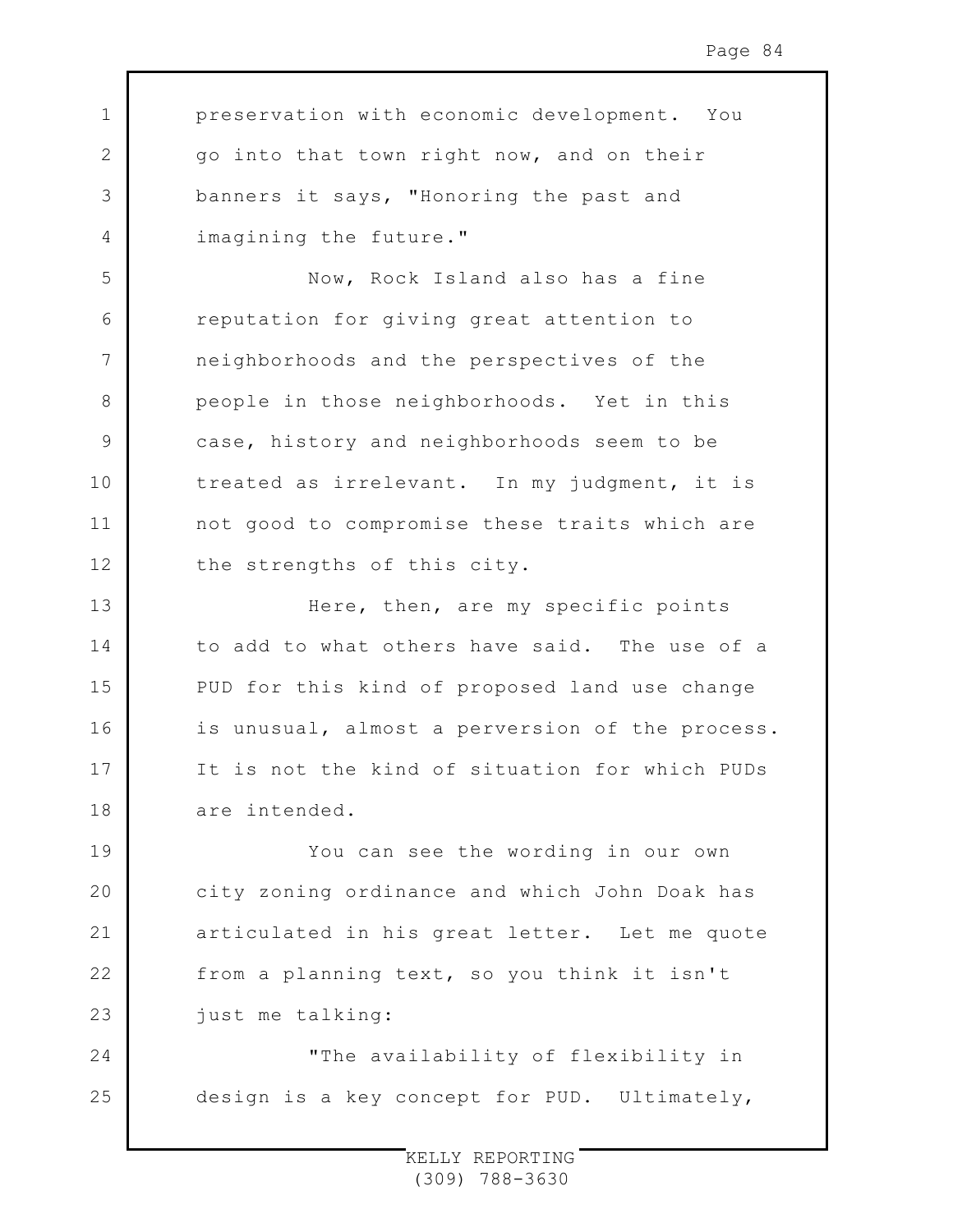the flexibility means that the developer must assure the local officials of certain things. For example, in exchange for the design flexibility of the PUD, the applicant must demonstrate that the development proposal 'does not result in any intensity of land higher than otherwise allowed, provides public benefits that would not be achievable through the normally-required zoning standards, does not create unmitigated traffic impacts, is compatible with the surrounding development.'"

1

2

3

4

5

6

7

8

9

10

11

12

16

17

18

19

 $20$ 

21

22

13 14 15 This is from Planning in the U.S.A. I invite you to think whether or not this meets the PUD concept.

In other PUD cases I've heard on the Commission, multiple lots have been involved, and concern for open space around buildings and for spacing from nearby communities has been central. That's not the case with this. In fact, it even seems to go against some of the objectives of PUD.

23 24 25 Also, the process for approving PUD calls for a first presentation -- this is Rock Island's procedure -- calls for a first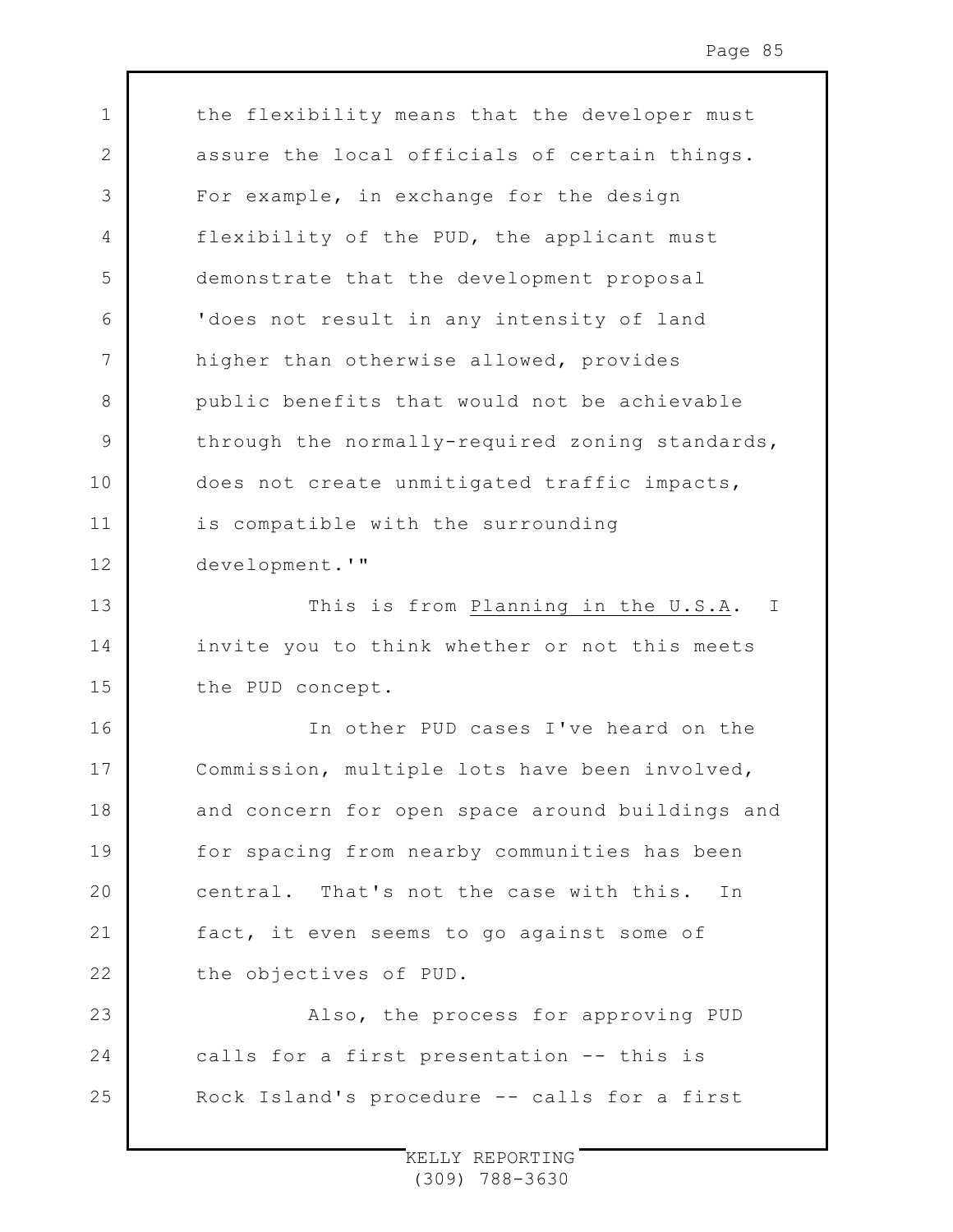presentation, and then after feedback from the Commission and from reaction by hearing attendees, a second presentation comes at a later date.

1

2

3

4

5

6

7

16

17

18

19

 $20$ 

There is one line in there that says, "in exception can be avoided," so people here have chosen to go for that exception.

8 9 10 11 12 13 14 15 While you now are considering only this individual case, I'm concerned about the implications if you should decide to reverse the Planning Commission's decision. While I'm not a lawyer, for many years I have had a special interest in land use law and have attended sessions and workshops on that topic.

Time and again presenters, who are lawyers, remind us that for planners and planning commissioners, that one of the most important things about decision-making at our local levels is consistency.

21 22 23 24 25 If decisions on relatively similar issues are irregular, the decision-making body can be judged as being arbitrary and capricious, and the decisions can be challenged.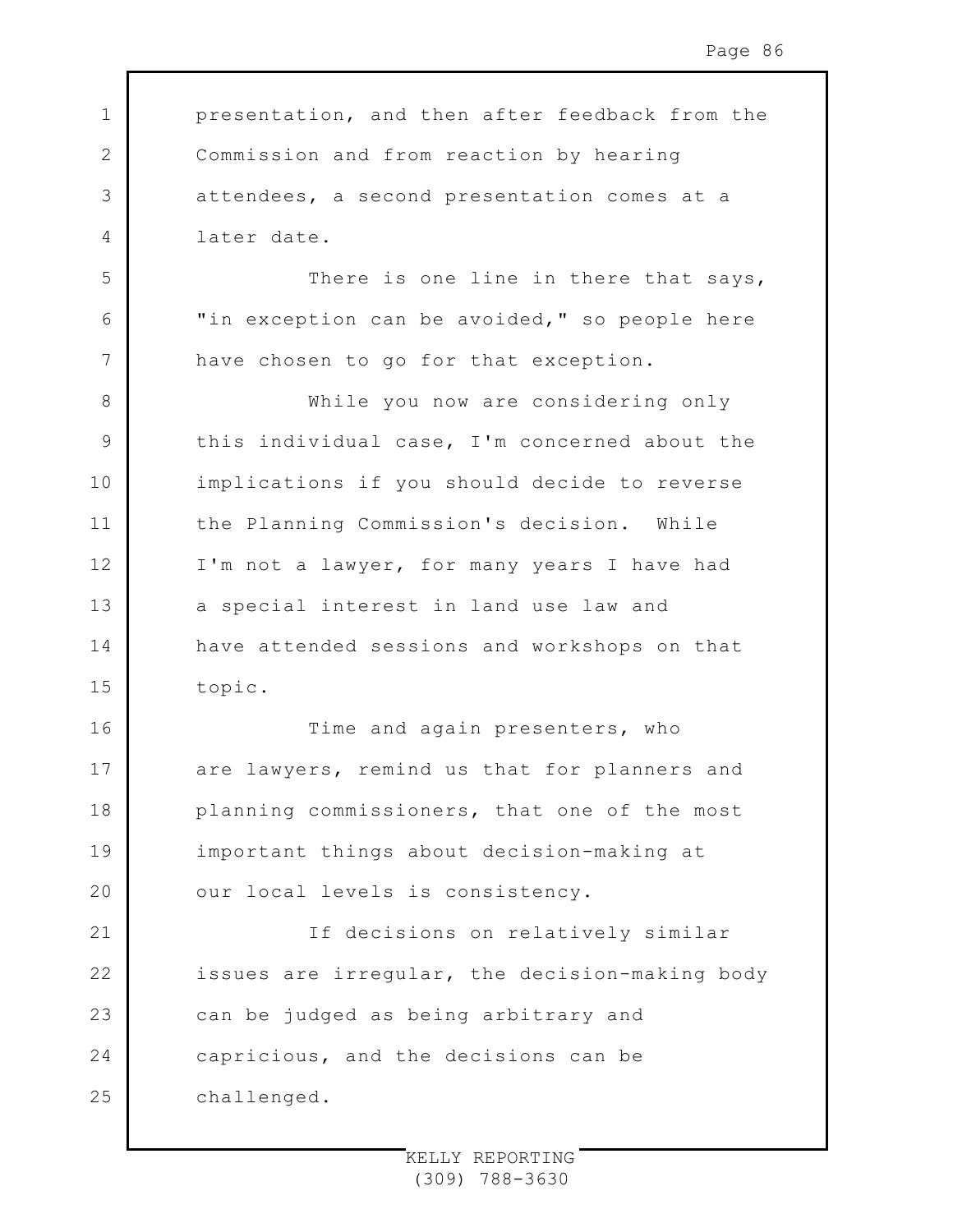| $\mathbf 1$ | If the proposal with its disregard              |
|-------------|-------------------------------------------------|
| $\mathbf 2$ | for the things that we have cited should happen |
| 3           | in this case, then this city will have some     |
| 4           | difficulty in denying similar changes in future |
| 5           | proposals anywhere in the city without possible |
| 6           | legal challenge.                                |
| 7           | Precedent counts in land use                    |
| 8           | decision-making. In that case I trust you       |
| $\mathsf 9$ | can understand why I and others are so          |
| 10          | concerned.                                      |
| 11          | Please read the statements from the             |
| 12          | other people. Thank you.                        |
| 13          | MAYOR PAULEY: Any questions? Hearing            |
| 14          | none, Joe Lemon, Sr.                            |
| 15          | MR. LEMON: My name is Joseph Lemon,             |
| 16          | Sr., and I use the Abbey in Bettendorf as our   |
| 17          | address.                                        |
| 18          | We own numerous properties in Rock              |
| 19          | Island. I grew up in Rock Island. I lived not   |
| 20          | very far from the Audubon School growing up.    |
| 21          | All of my siblings went to Audubon for          |
| 22          | kindergarten. I went to Edison and then to      |
| 23          | parochial schools, but that was a very familiar |
| 24          | location for me.                                |
| 25          | In 1987, some thirty years ago, I               |
|             |                                                 |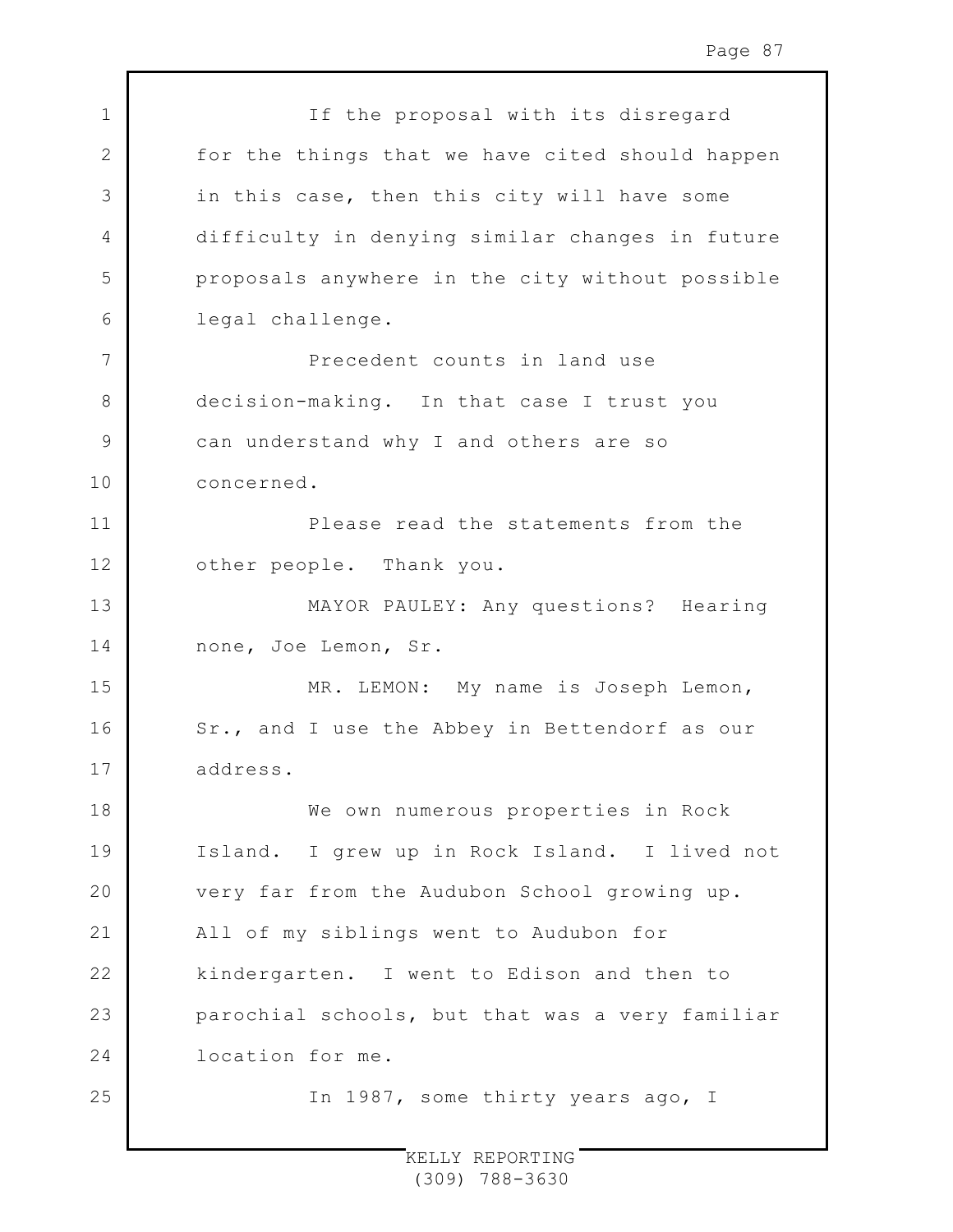started buying properties in Rock Island as investments, working with my father and then later my son. My son has taken over most of the responsibilities.

1

2

3

4

5

6

7

8

9

10

11

12

I have come back to Rock Island as opposed to other places to invest money, and we have invested in Bettendorf, the Rock Valley Office Park. We have the Abbey Station. I own a lot of Chippiannock. We've proposed to build a house, and I'm negotiating right now to buy a Rock Island house in Wildwood. We have long Rock Island roots.

13 14 15 16 17 18 19 When we came here on this last trip, because we live here and in California and in Honolulu, so I'm not always here, but I have never heard that the Audubon School was being marketed, and I follow the news pretty carefully. I read online every day. Never saw it was available.

 $20$ 21 22 23 24 25 We became aware it was available, and we said this makes no sense. This just doesn't make any sense. We immediately were rebuffed. This is a done deal. You can't interfere with this. Stay away from this. Just stay away from this issue. It's cooked. This is a done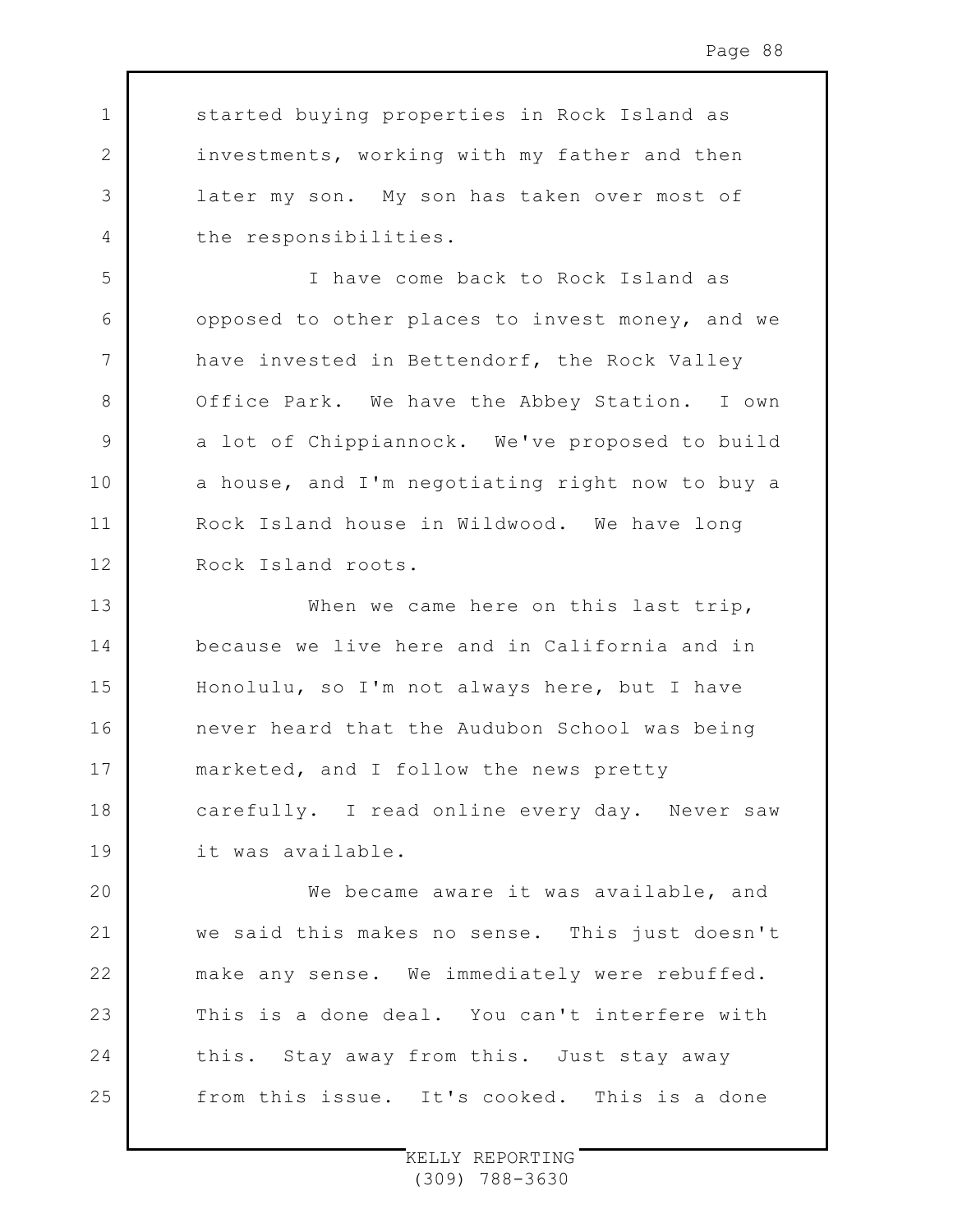1 2 3 4 5 6 7 8 9 10 11 12 13 14 15 16 17 18 19  $20$ 21 22 23 24 25 deal. And we asked to meet with you, and you refused. We asked to meet with the school board. We asked to see the property, and we were told, This is a done deal; go away. Now, I didn't feel that was very respectful, considering the investment we have made in Rock Island and our long-term relationship with Rock Island, so people said, Put your money where your mouth is. I said fine. What are the terms of the Fareway deal? We got a copy of it apparently through the Freedom of Information Act. We matched that offer dollar for dollar, condition for condition. We offered it as a back-up offer, not to interfere with Fareway. We met with the owner of the Rock Island Country Market, and we said, What does it take to make this site acceptable to Fareway? Remediation of some toxic materials. So fine. Can we help? We will buy the school. We will buy the Country Market. We will fix up the Country Market and either sell it or lease it to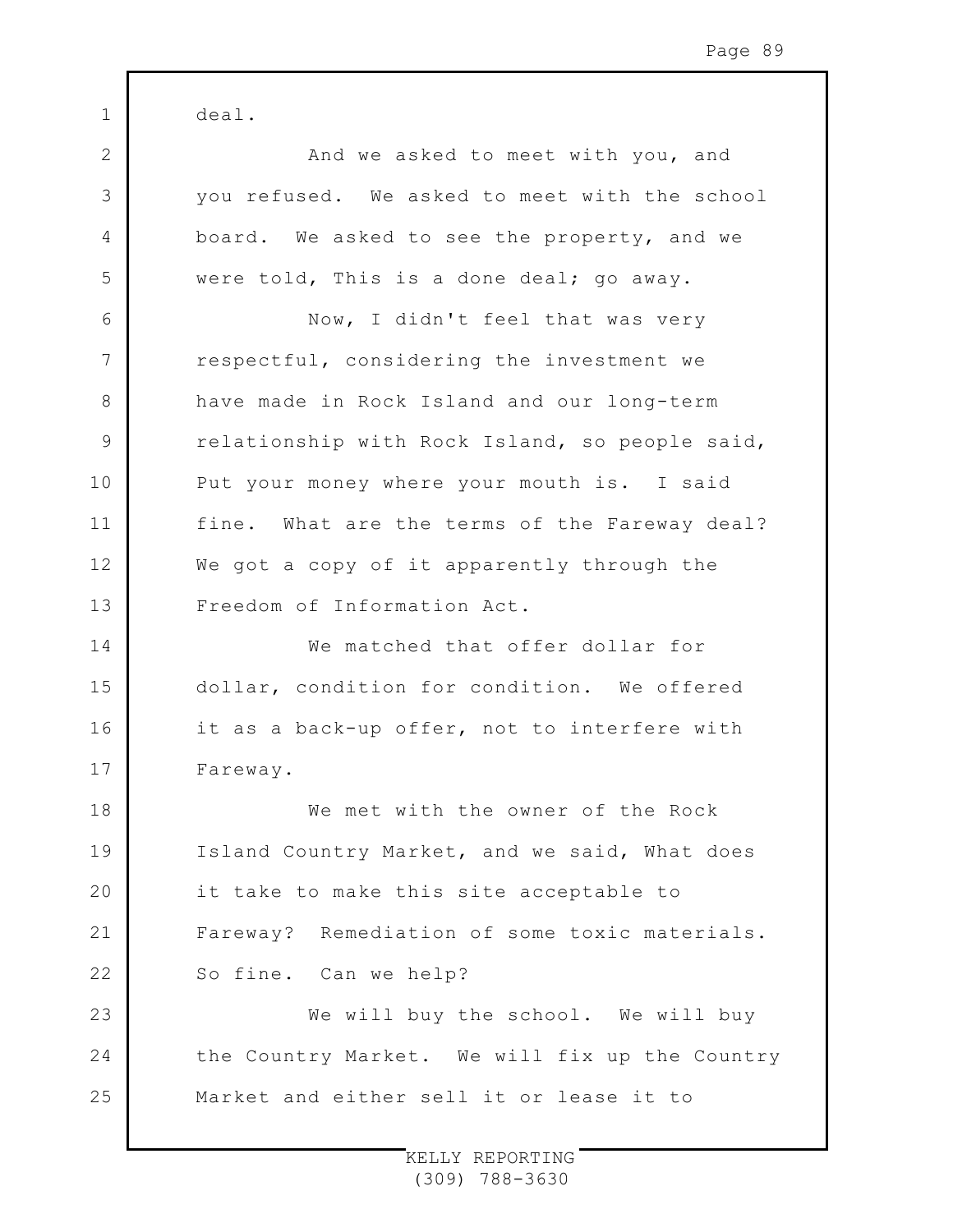1 2 3 4 5 6 7 8 9 10 11 12 13 14 15 16 17 18 19  $20$ 21 22 23 24 25 Fareway. Now, people will tell you, They're not willing to put their money where their mouths are, and I'm telling you we are, and to hear the stories that you people have said about us is just intolerable. Furthermore, those of you on the Council who have been intimidated -- and I'm talking to certain specific people. Those of you who have intimidated by others to support this, consider their conscience. Thank you. MAYOR PAULEY: Thank you. Andrea -- I can't pronounce your last name. MS. GAETA: Andrea Gaeta, G-A-E-T-A, and I live at 2630 - 16th Avenue in Rock Island. When me and my husband were looking for a place to live, we didn't really know where we would end up. We wanted to be on the Illinois side. We actually drove through Rock Island and just fell in love with the neighborhood that we moved to. Part of that neighborhood was that school, the Audubon School. I can't imagine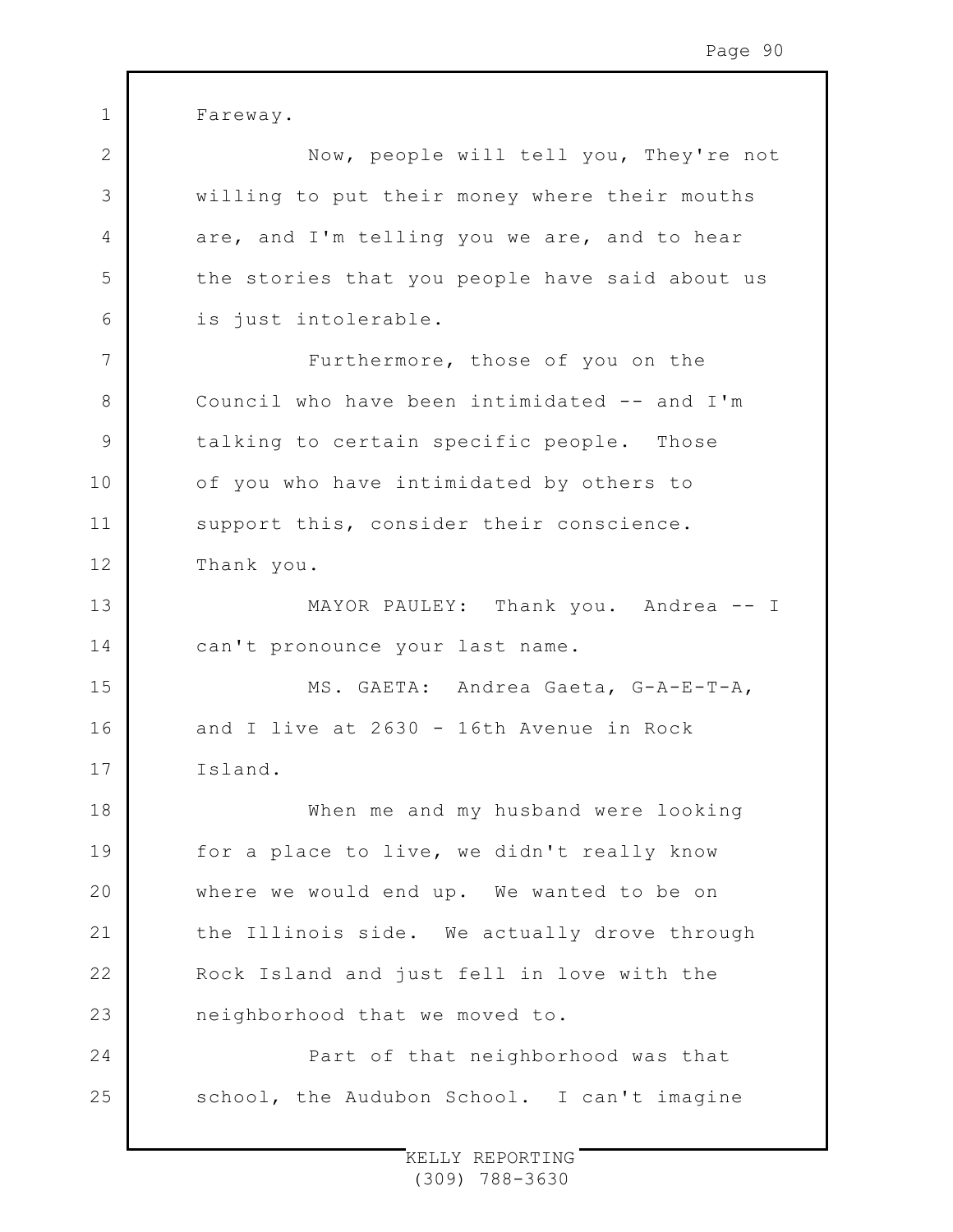that neighborhood existing or even wanting to consider moving to it if it had been a large commercial building, a Fareway in your backyard.

1

2

3

4

5

6

7

8

9

10

11

24

25

I know you guys have heard a lot about this zoning and a lot about the PUD and a lot about the variances, and I just am so disappointed that you guys would even consider this a good deal when you know how many variances are going to be required for them to go in there.

12 13 14 15 16 17 18 19  $20$ 21 22 23 Those variances are specifically set up to help protect the residential zoning, and to come in here and just disregard how many feet somebody has to build off of to put that buffer in. I would ask each and every one of you, look across from your home. Look in your neighborhood and imagine how that would impact your home and your sense of being and your sense of community, and how you would feel just knowing that somebody just disregarded the zoning laws that are meant to protect you and your residence.

Probably most of the people's biggest asset is their home, and I know a lot of people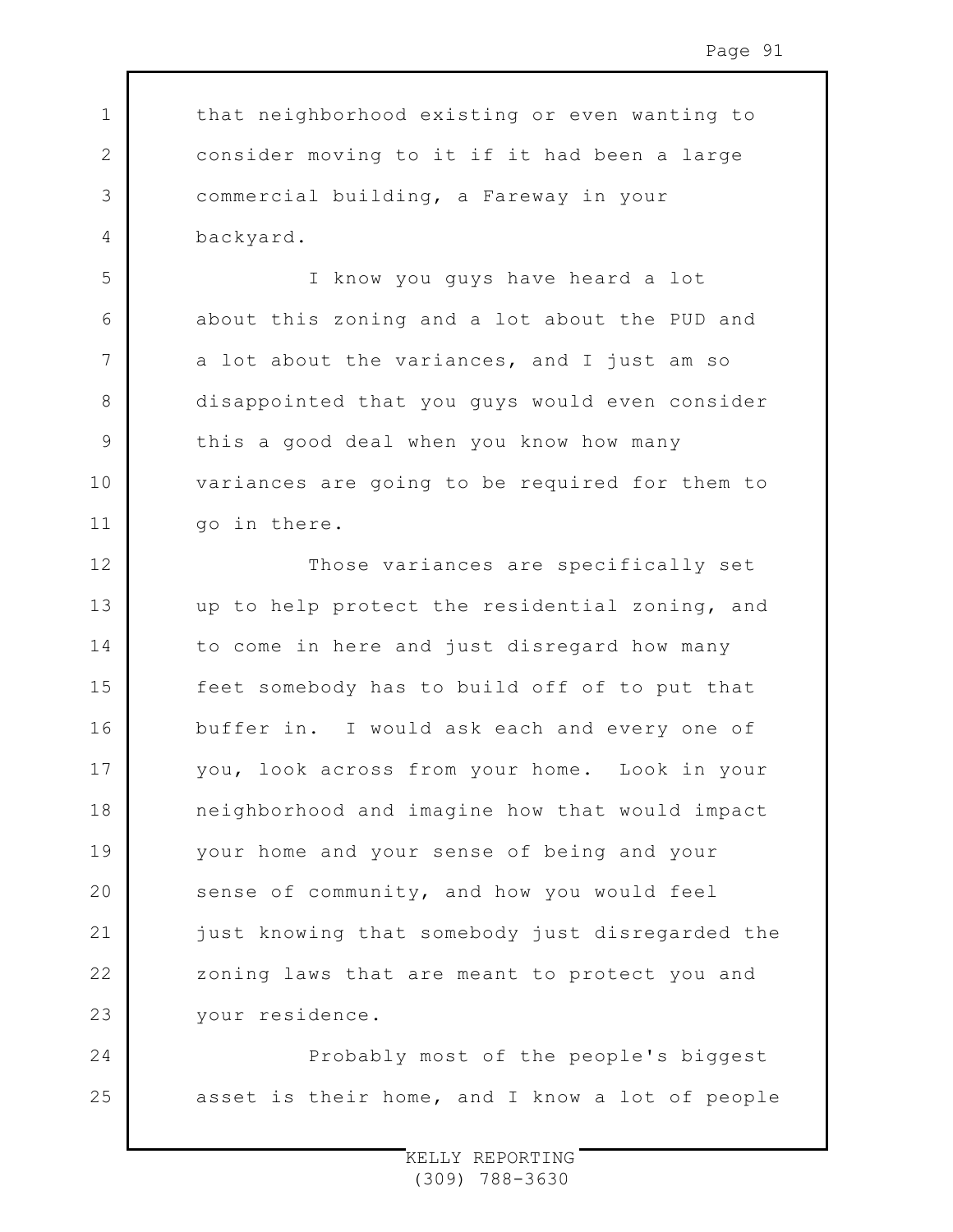1 2 3 4 5 6 7 8 9 10 11 12 13 14 15 16 17 18 19  $20$ 21 22 23 24 25 are saying that it is a backyard issue, a NIMBY, a not-in-my-backyard issue. To open up these eight variances opens up a world for anybody else coming in. If it can happen here, it can happen anywhere, and I just -- I would ask that you please respect those residential zoning. I would ask that you respect those variances and consider what kind of impact that would make. As for the Lemons, I welcome anything that they come in to do. I feel that they have, obviously, put forth the effort to show that they want to be a good community member and that there are other viable options out there. I understand the school doesn't want the building. That's understandable, but there are other options on the table at this point, and here we have an option to bring a Fareway in and to fill another property, making property taxes for two. As for the sales tax issue, anybody that was at the Planning Commission should be aware, and maybe those that were not on the Planning Commission that a question was asked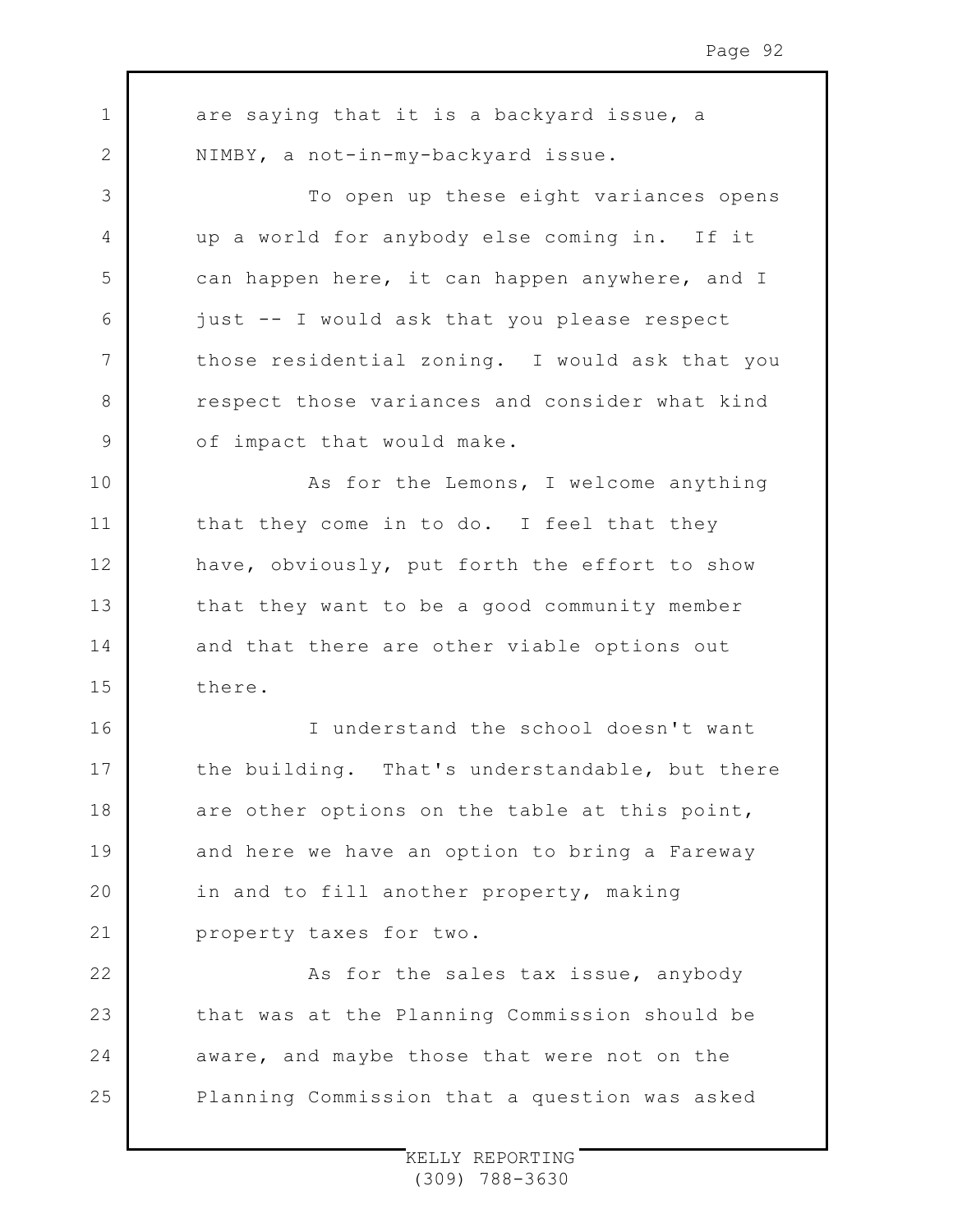1 2 3 as to what kind of property -- or what kind of sales taxes it would be that Fareway would bring in.

4

5

6

7

8

9

10

11

12

13

14

15

16

17

When Fareway was specifically asked about that, they said that they couldn't elaborate on that. We don't know whether those sales taxes they're going to acquire will be maybe at the cost of another business. I don't think that's fair in assessing whether this is an appropriate plan or not.

We don't know, you know, what other things are on the table at this point. We don't know how much it's going to cost to bring them into this property, but we do know that there is another option for this property, and we know that there is another option for Fareway.

18 19  $20$ 21 22 23 24 25 I would ask you to look at the Planning Commission's decision, and I would ask that you respect their standing. This is what they are appointed to do. This is specifically what they are supposed to do, and they put a lot of thought and a lot of deliberation into their decision.

MAYOR PAULEY: One minute.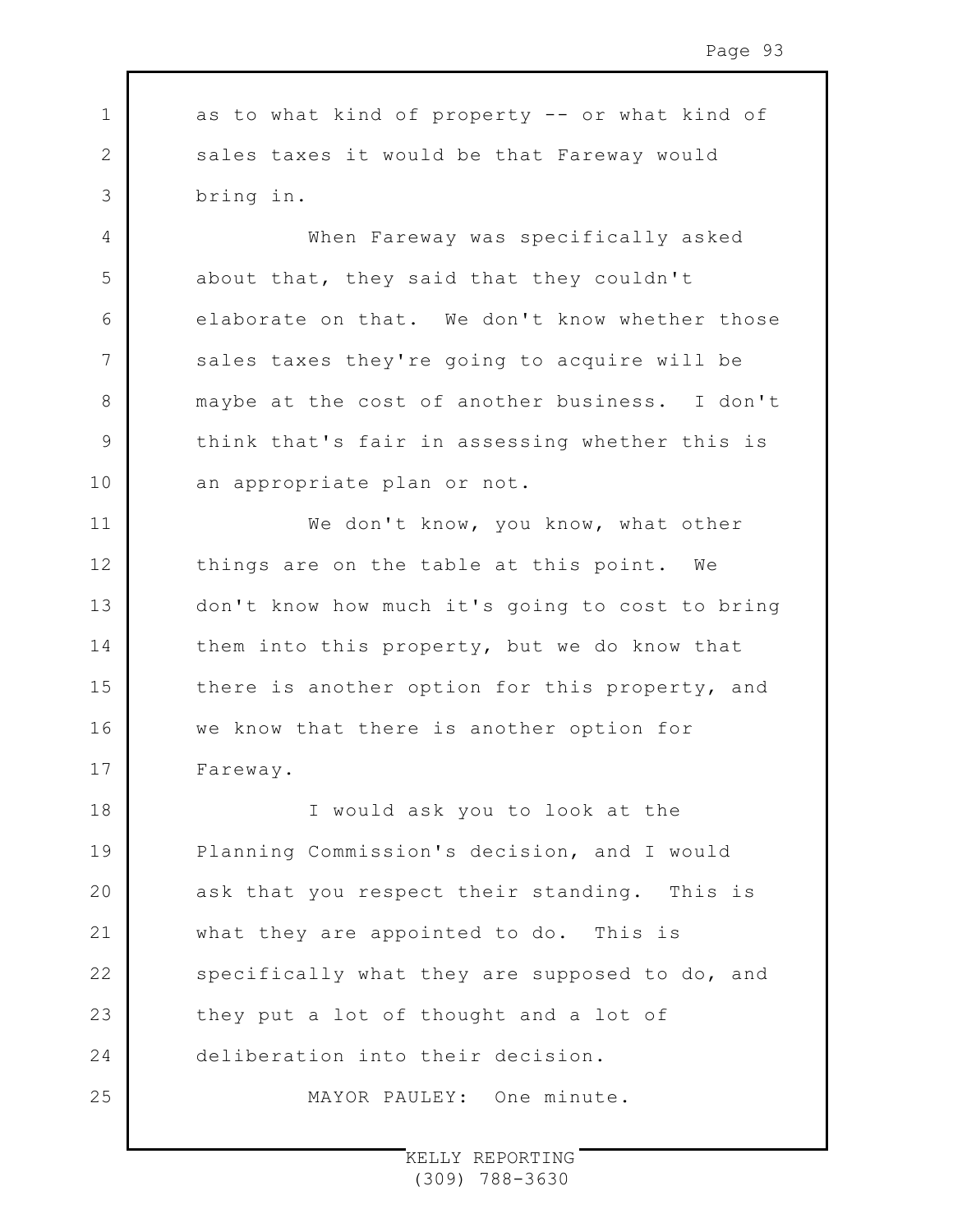1 2 3 4 5 6 7 8 9 10 11 12 13 14 15 16 17 18 19  $20$ 21 22 23 24 25 MS. GAETA: And to just disregard that and not consider that is just -- it would be disappointing. I mean, these are the people that we put our trust in. I guess that's it. MAYOR PAULEY: Any questions? MR. TOLLENAER: Yes, Andrea, you and I have had several conversations, one quite lengthy on a Sunday morning, and I got the inference you're saying that we weren't paying attention to what you were saying. I'm not taking it in a defensive position about that, but you and I have had some e-mails, some texts, and a long verbal conversation, and you say that you would support the Lemons' plan. Would you share with me what you think the Lemons' plan is at this point? MS. GAETA: I would ask you to ask the Lemons that when they were up here. (Applause.) MR. TOLLENAER: I was talking about what you said that you would support. You said that you would support the Lemons' plan. I'm asking you what you think their plan is. MS. GAETA: At this point I don't care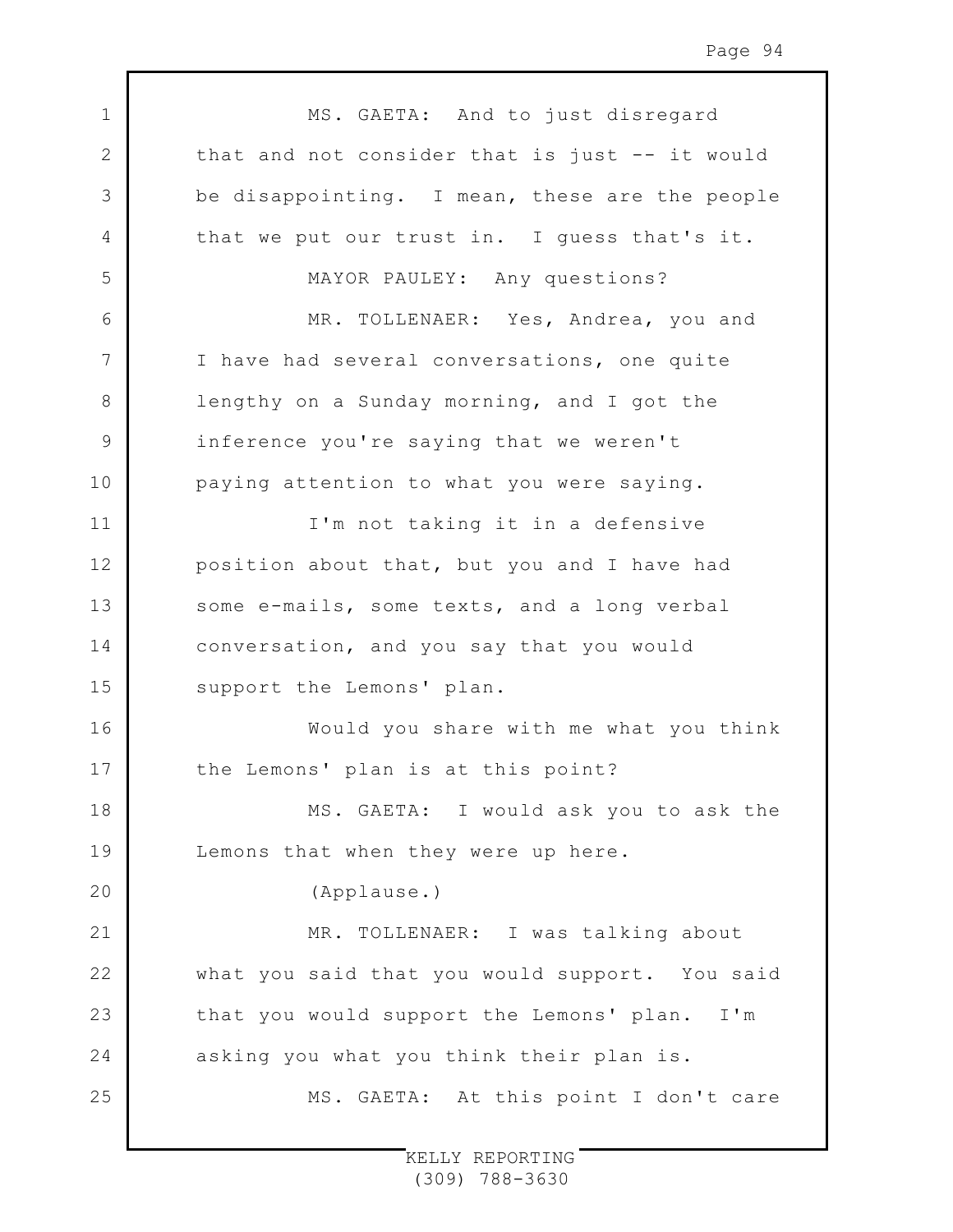| $\mathbf 1$   | with their plan is.                             |
|---------------|-------------------------------------------------|
| $\mathbf{2}$  | MR. TOLLENAER: That's what I thought            |
| 3             | you were trying to say.                         |
| 4             | MS. GAETA: I have faith in the                  |
| 5             | Lemons. I believe their track record speaks     |
| 6             | for themselves, and I think they have done      |
| 7             | things in the community that have been an asset |
| 8             | to the community.                               |
| $\mathcal{G}$ | Part of living here in Rock Island was          |
| 10            | the historical nature that brought us here.     |
| 11            | I'm not from Rock Island, and nor is my husband |
| 12            | from Rock Island, and to just continually       |
| 13            | disregard that and eliminate that makes Rock    |
| 14            | Island just like everybody else.                |
| 15            | I think people are typically drawn              |
| 16            | here for the historical nature, and I think the |
| 17            | Lemons have shown and done an adequate job of   |
| 18            | bringing assets into the community with         |
| 19            | historic buildings.                             |
| 20            | MR. TOLLENAER: I just thought that              |
| 21            | you had some information that I didn't know.    |
| 22            | I'm sorry.                                      |
| 23            | MAYOR PAULEY: Harris Elias.                     |
| 24            | MR. ELIAS: My name is Harris Elias.             |
| 25            | I have some information for you. I live         |
|               |                                                 |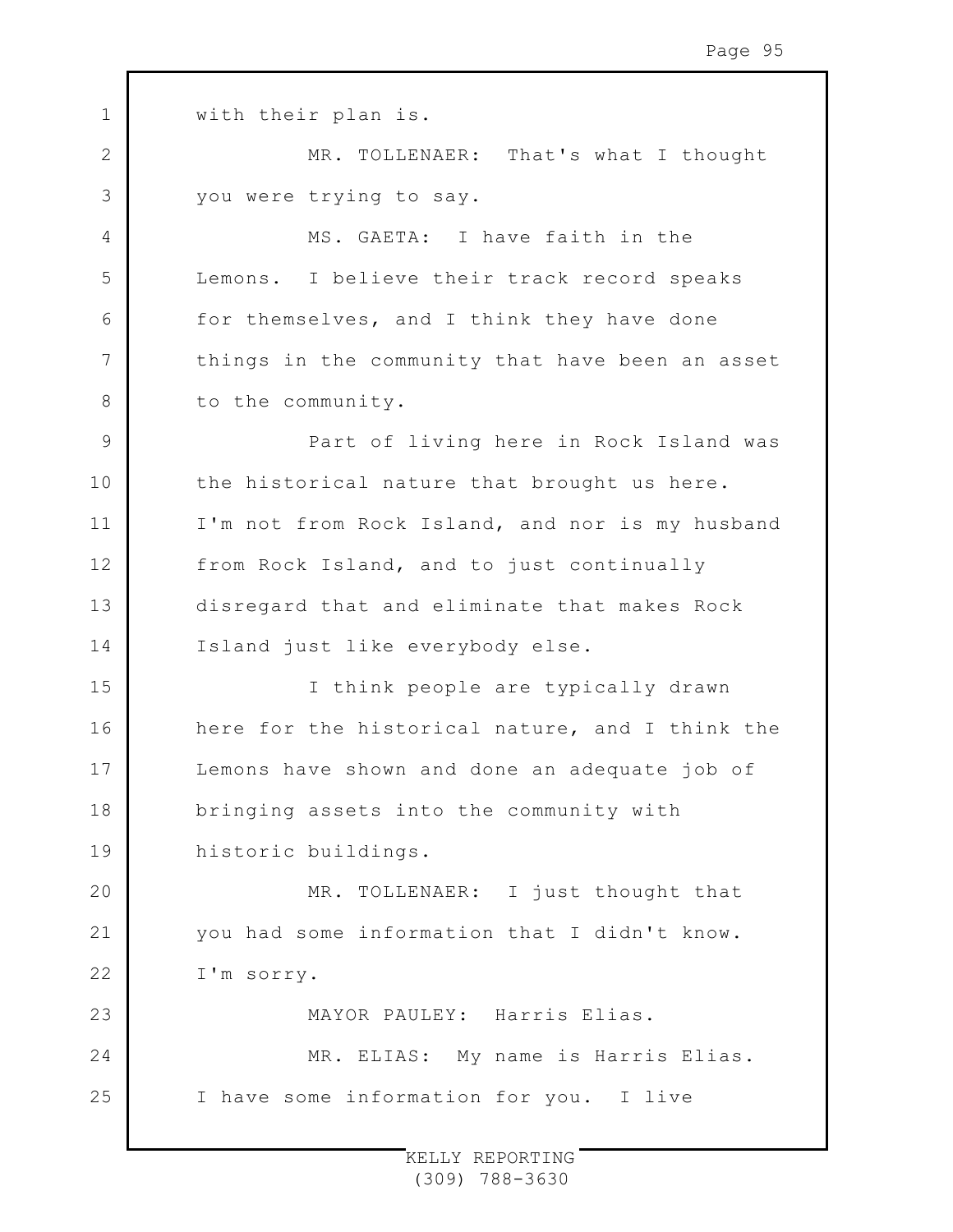1 2 3 4 5 6 7 8 9 10 11 12 13 14 15 16 17 18 19 20 21 22 23 24 25 at 4080 Boston Drive in Bettendorf. May I approach? MAYOR PAULEY: Of course. MR. ELIAS: First of all, I'm in the commercial construction business, and I have been involved in zoning for the past 25 years. I have no vested interest in any property that's remotely connected to Audubon, but I speak from my interest in commercial development. What I presented to you are pictures of what actually occurs at Fareway sites and what may not be seen on some of the site plans. I'm not going to go through it page by page. I don't think that I need to, but what I can tell you, particularly, is that the things that aren't addressed in the site plan and the staff reports are the pictures of what it looks like when you actually have 3,000 cars, 3,000 customers, coming through a three-acre site. What you have is that you have trash. You have debris. You have Fareway as a corporate citizen who elects when they are required to have landscaping, when they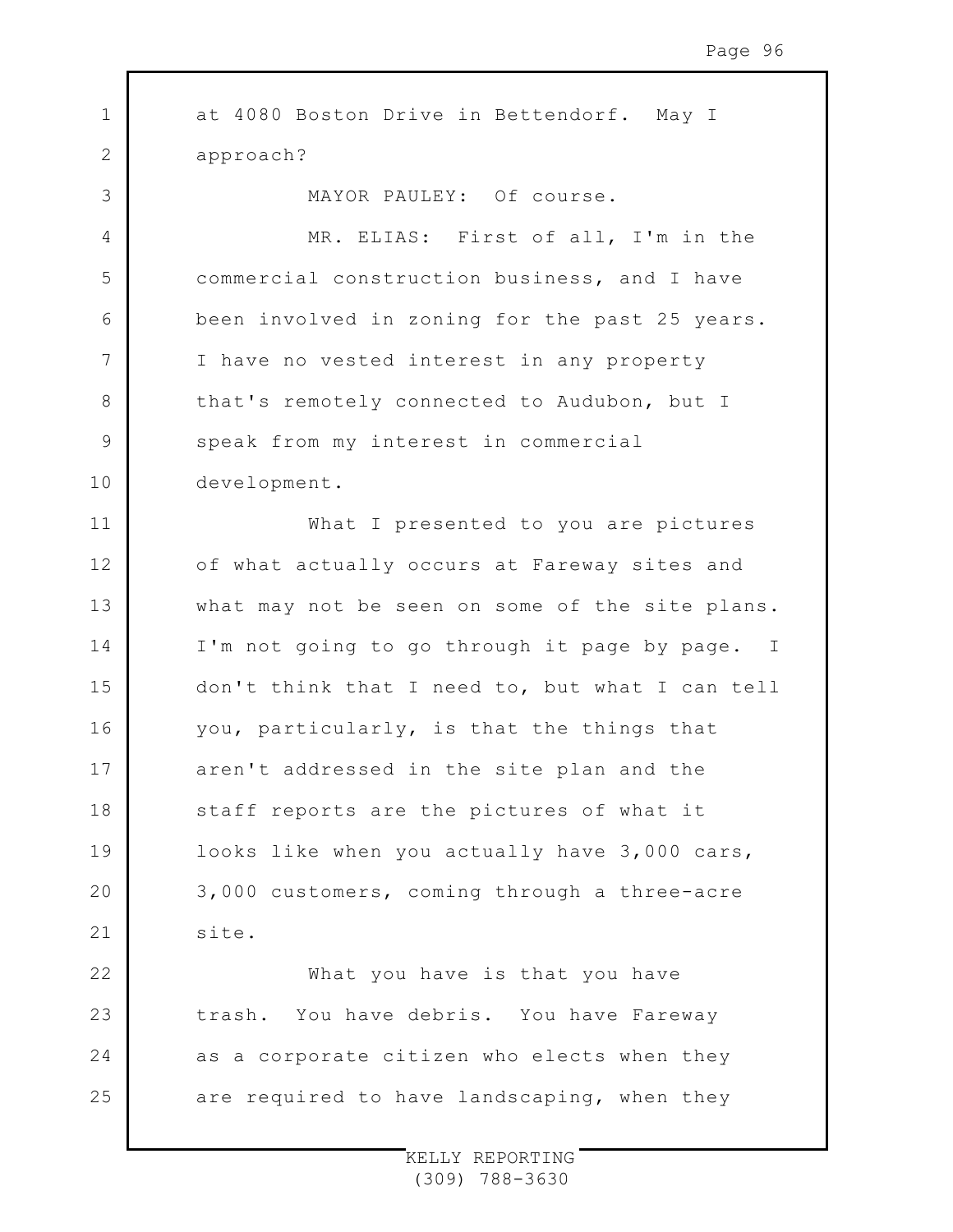1 2 3 are required to have buffers such as the arborvitaes, when they die, they simply cut them down.

4

5

6

7

8

9

10

11

12

There is broken concrete on their site. There are cigarette butts loaded in the gutters of their properties because they don't pay a street sweeper to pick them up.

I'm not saying that Fareway is a bad corporate citizen. I'm just asking that you look at the reality of what they do and what's not in the site plan and how that affects the neighbors.

13 14 15 16 17 18 19 How it affects me is it affects my bottom line and my business, and I'm here to defend what is reasonable in planning land use and variances, and when I go in the next time in front of Rock Island for a variance, I want you to know that I'm really serious about doing it right, and this isn't right.

 $20$ 21 22 23 24 25 This is absolutely an aberration of the zoning process. This building doesn't fit. When I look at the site plan -- and I would love to have it up there. I would like to point out that Fareway has been adamant about that 17th Avenue entrance.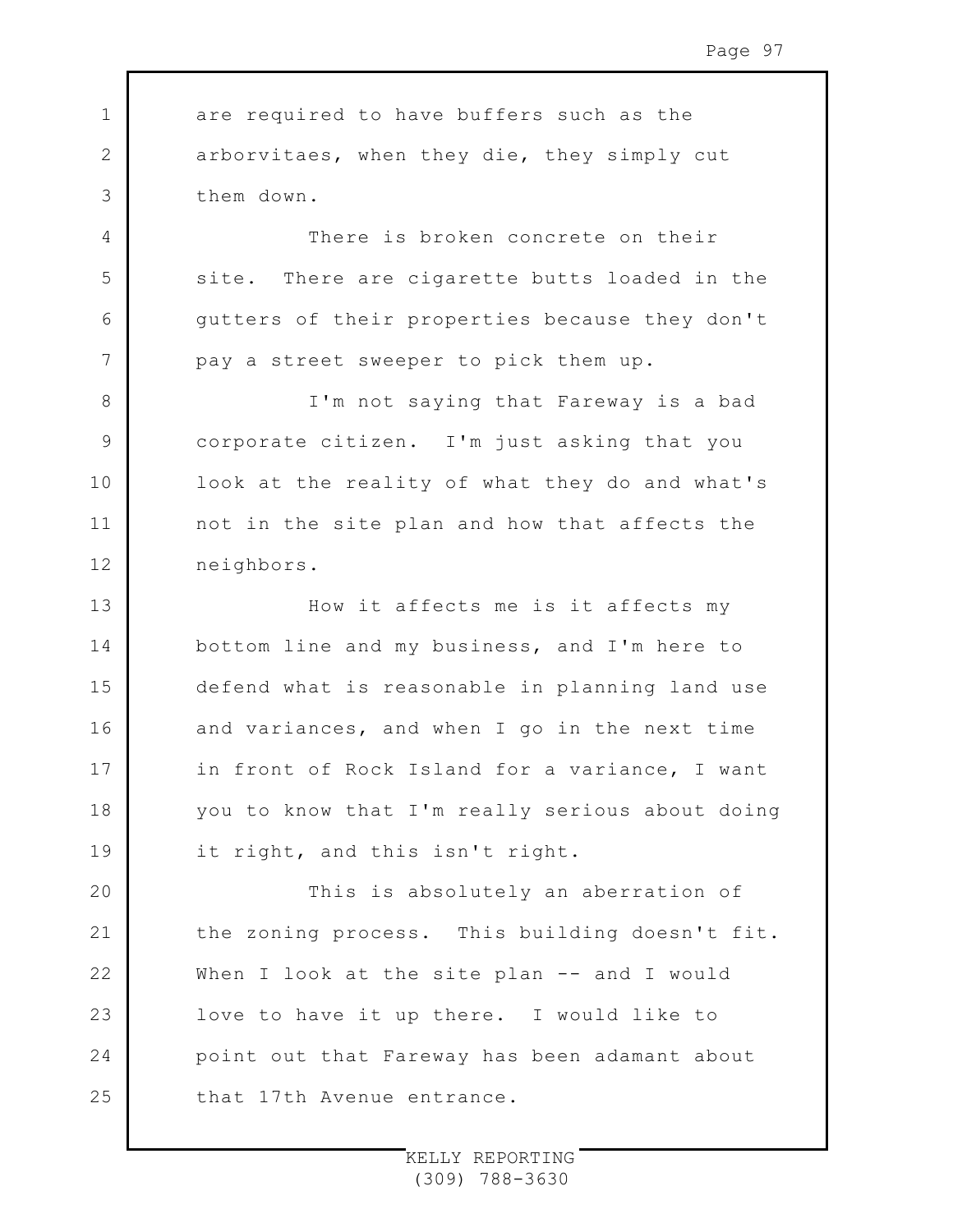1 2 3 4 5 6 7 8 9 10 11 12 13 14 15 16 17 18 19  $20$ 21 22 23 24 25 They're adamant about that because they need to get their trucks straight in through the traffic light, behind the building, around the building, and there is absolutely no way to go northbound, turning northbound on 27th Street, and backing into their loading dock with a U-turn. It takes a minimum of 90 feet. It's not there. The trucks are going behind the building. I would ask at the very least, if you can do nothing else, protect 17th Avenue from semis by offsetting the driveway, so that trucks can't use that to pull onto 17th Avenue. It's a 25-foot wide residential street where people live and raise their children. Quite simply, it doesn't work. At the Planning Commission meeting I sat here and listened to representatives from Fareway minimize their truck impact. I won't call them liars, but they certainly were very crafty with the language that they used in order to bend the truth and the impact of what they meant. What you see in those pictures and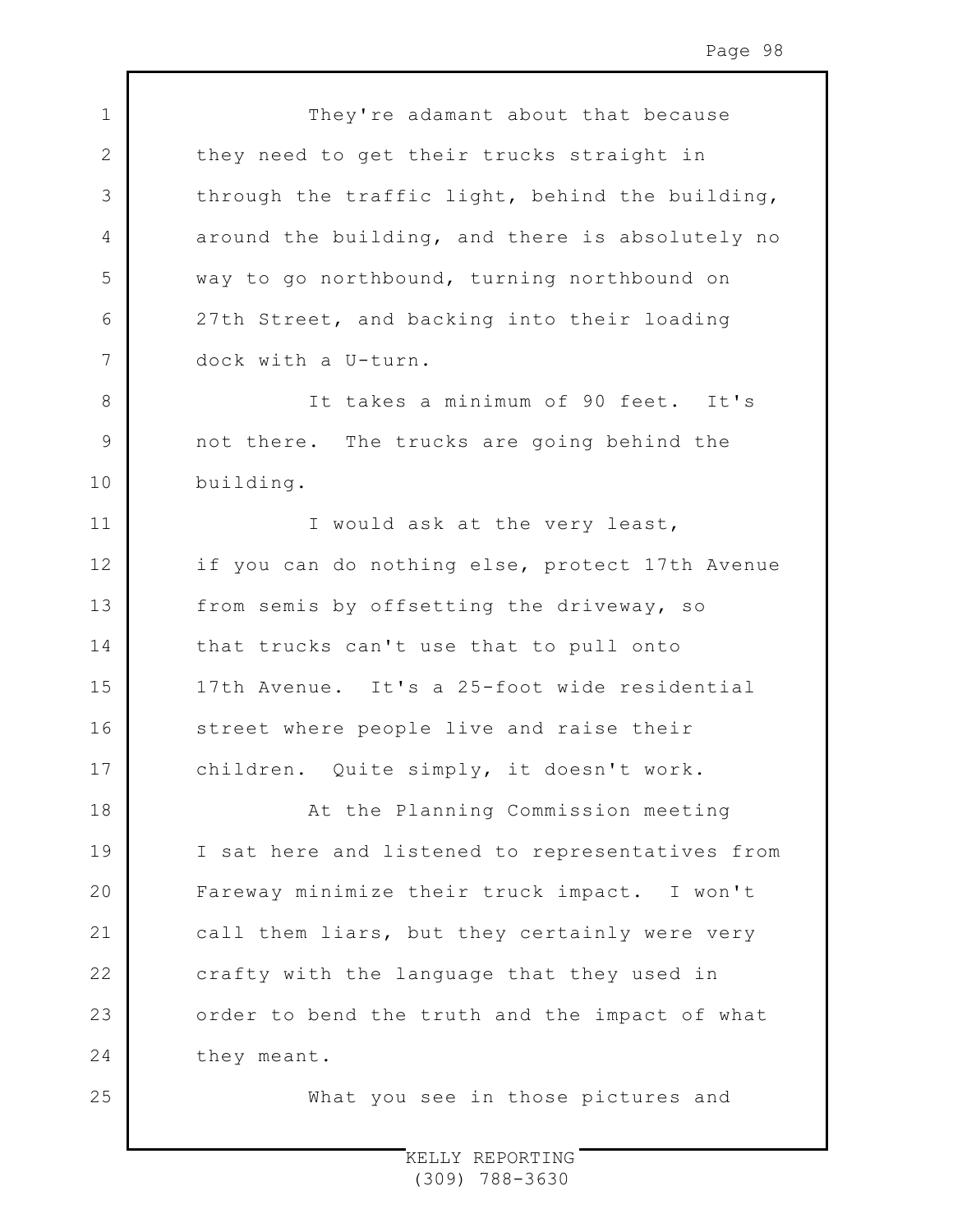if you go back to the transcript is they likened the daytime deliveries to small delivery trucks, small delivery vans, and they were very adamant that their trucks don't idle at the loading dock.

1

2

3

4

5

6 7 8 9 10 11 12 13 14 15 16 17 18 19 They were very noncommittal about what time the trucks deliver merchandise to their stores. I would guess it's close to 5 AM, and I would guess that if you listened to the truck that I have on audio tape, the semi, with the full-sized 53-foot van with its refrigeration unit running at idle in the loading dock of Fareway in Moline, I can tell you that I pulled up there, and there was one semi, 53-foot, parked at the loading dock, one waiting to get in, a 53-foot semi from Dr. Pepper and 7-Up. I took pictures of both. I videotaped. It's on the Facebook page.

MAYOR PAULEY: One minute.

 $20$ 21 22 MR. ELIAS: I certainly appreciate that.

23 24 25 With those trucks, they have no business abutting a residential neighborhood. It has no business. It's not good for the City. It's not good as a long-term precedent,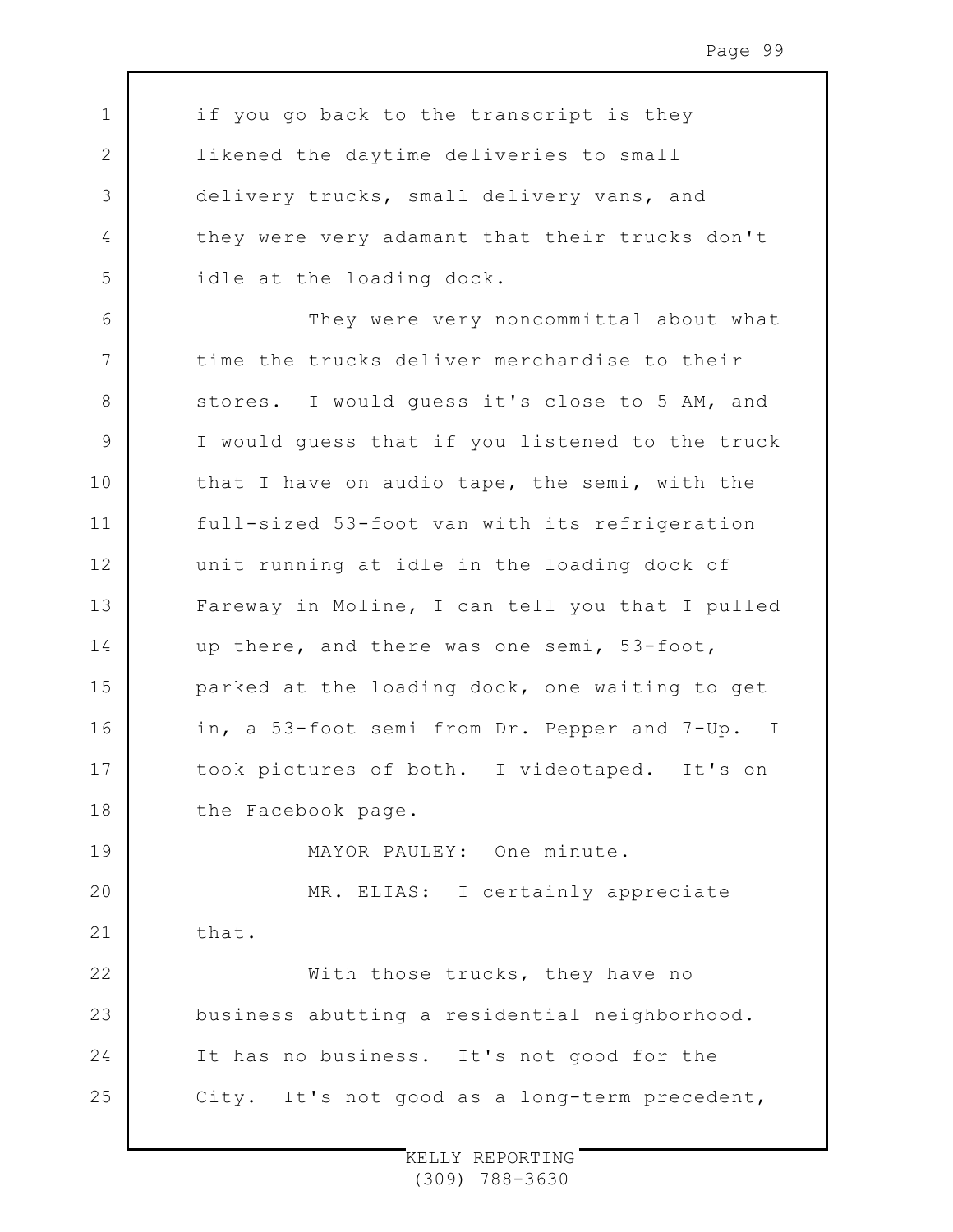| $\mathbf 1$  | and it is absolutely detrimental as a whole to |
|--------------|------------------------------------------------|
| $\mathbf{2}$ | the City and its ability to attract good       |
| 3            | business and attract good development in the   |
| 4            | future.                                        |
| 5            | MAYOR PAULEY: Thank you. Any                   |
| 6            | questions? Alexandra Elias.                    |
| 7            | MS. ELIAS: My name is Alexandra                |
| 8            | Elias, and I own property at 848 - 21st Street |
| 9            | in Rock Island. My last name is spelled        |
| 10           | $E-L-I-A-S$ .                                  |
| 11           | MAYOR PAULEY: What is your                     |
| 12           | residential address?                           |
| 13           | MS. ELIAS: I'm sorry?                          |
| 14           | MAYOR PAULEY: You say you own                  |
| 15           | property. Is that where you live, also?        |
| 16           | MS. ELIAS: I do not live there, as             |
| 17           | you know.                                      |
| 18           | MAYOR PAULEY: What is your home                |
| 19           | address?                                       |
| 20           | MS. ELIAS: I live at 2203 Madison              |
| 21           | Avenue in San Diego.                           |
| 22           | Before I begin, if I could -- do we            |
| 23           | have Fareway representatives here?             |
| 24           | MAYOR PAULEY: No.                              |
| 25           | MS. ELIAS: We do not. Okay. May I              |
|              |                                                |

 $\Gamma$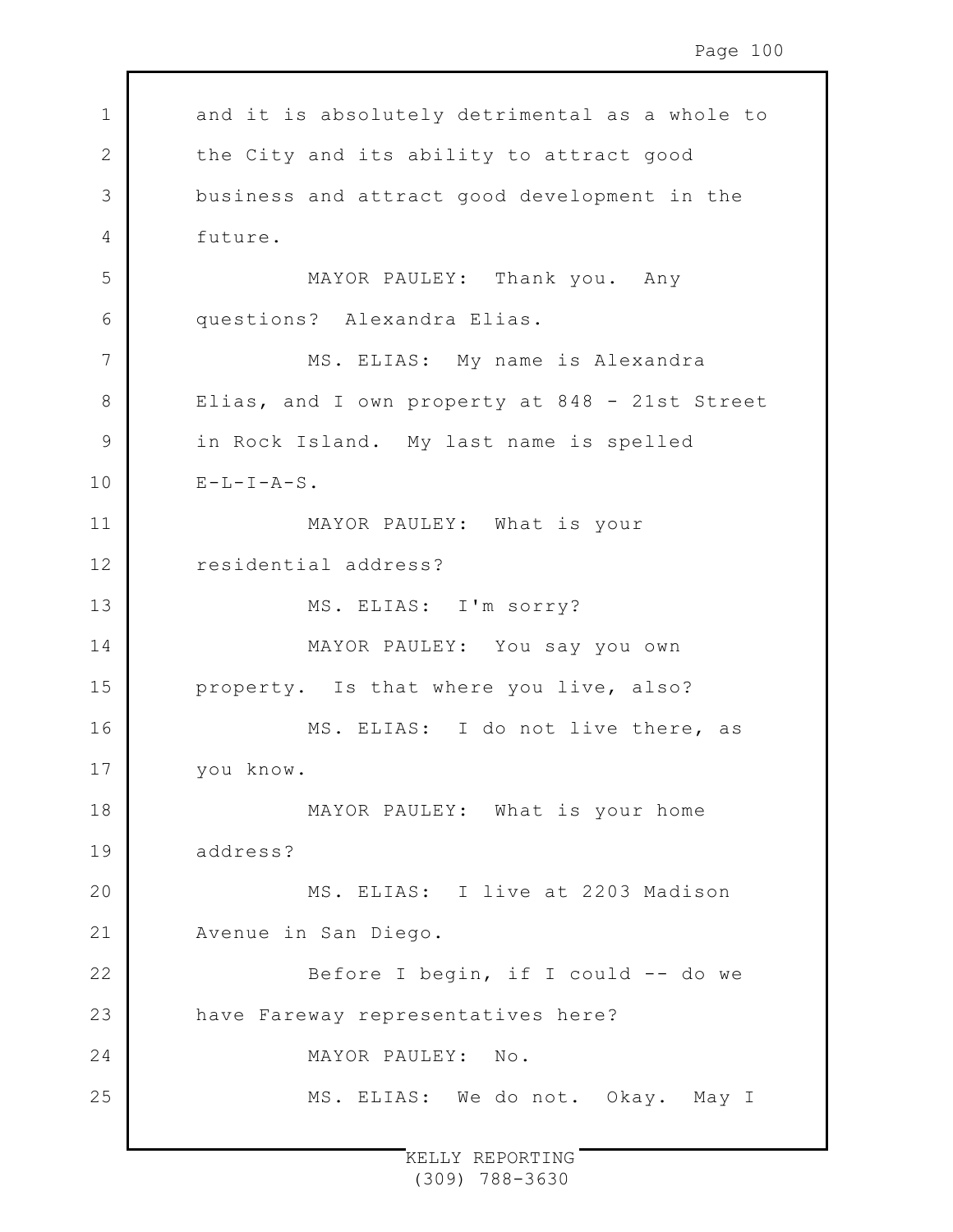| $\mathbf 1$ | ask why?                                        |
|-------------|-------------------------------------------------|
| 2           | MR. TOLLENAER: This is a City issue.            |
| 3           | It is just for us to hear comments from the     |
| 4           | citizens.                                       |
| 5           | MS. ELIAS: Mr. Thomas, if you                   |
| 6           | wouldn't mind, if you could wait with your      |
| 7           | texting until we finish.                        |
| 8           | I applied for the landmark designation          |
| 9           | for the Audubon School that you overturned in   |
| 10          | May. I have a master's degree in City and       |
| 11          | Regional Planning and have spent 17 years in    |
| 12          | the field. I have been a member of the          |
| 13          | American Institute of Certified Planners        |
| 14          | since 1997.                                     |
| 15          | When I was last before you, I spoke             |
| 16          | of the partnership of government, community,    |
| 17          | economic development, and historic preservation |
| 18          | all working together, and I asked you to retain |
| 19          | the Preservation Commission's 9-0 designation,  |
| 20          | even though it would have had zero effect on    |
| 21          | Fareway's proposal, and I listened to you       |
| 22          | during that hearing.                            |
| 23          | Kate Hotle, I listened to you when              |
| 24          | you said that the vast majority of the people   |
| 25          | in your neighborhood wanted to designate        |
|             |                                                 |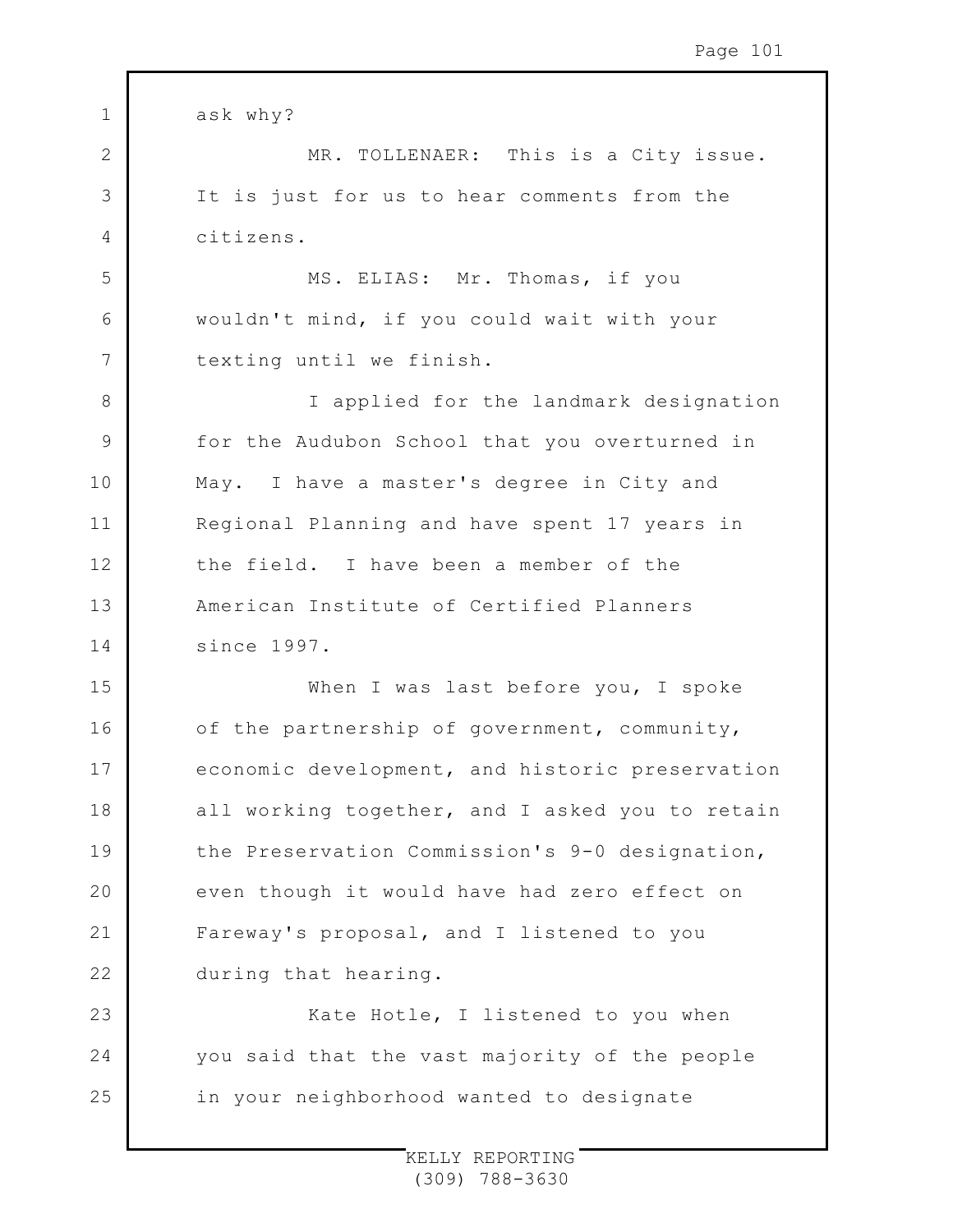1 2 3 4 5 6 7 8 9 10 11 12 13 14 15 16 17 18 19  $20$ 21 22 23 Audubon School, and then you voted to do just that. Council Member Austin, I listened to you say that wanted to see trees preserved on that site, and I listened to the rest of you who said that if we had an alternative, we would listen; if we had an alternative, it might be different. I told you that I had the experience and expertise to find another solution, and I have lived up to that deal on our end. We found an alternative for Audubon that would retain the building, and I would like to think that you are holding this meeting to fulfill your promise to listen, even though everything that I've seen and heard from the aldermen and the City since that day is that you are only hearing us in anticipation of your vote to rezone the property, and that is not listening. Dave Tennant, who owns the Country Market site, and Joe Lemon, Jr. and Sr., have specifically stated their commitment to

Fareway, clean up an environmental problem that

successfully resolve an appropriate site for

24

25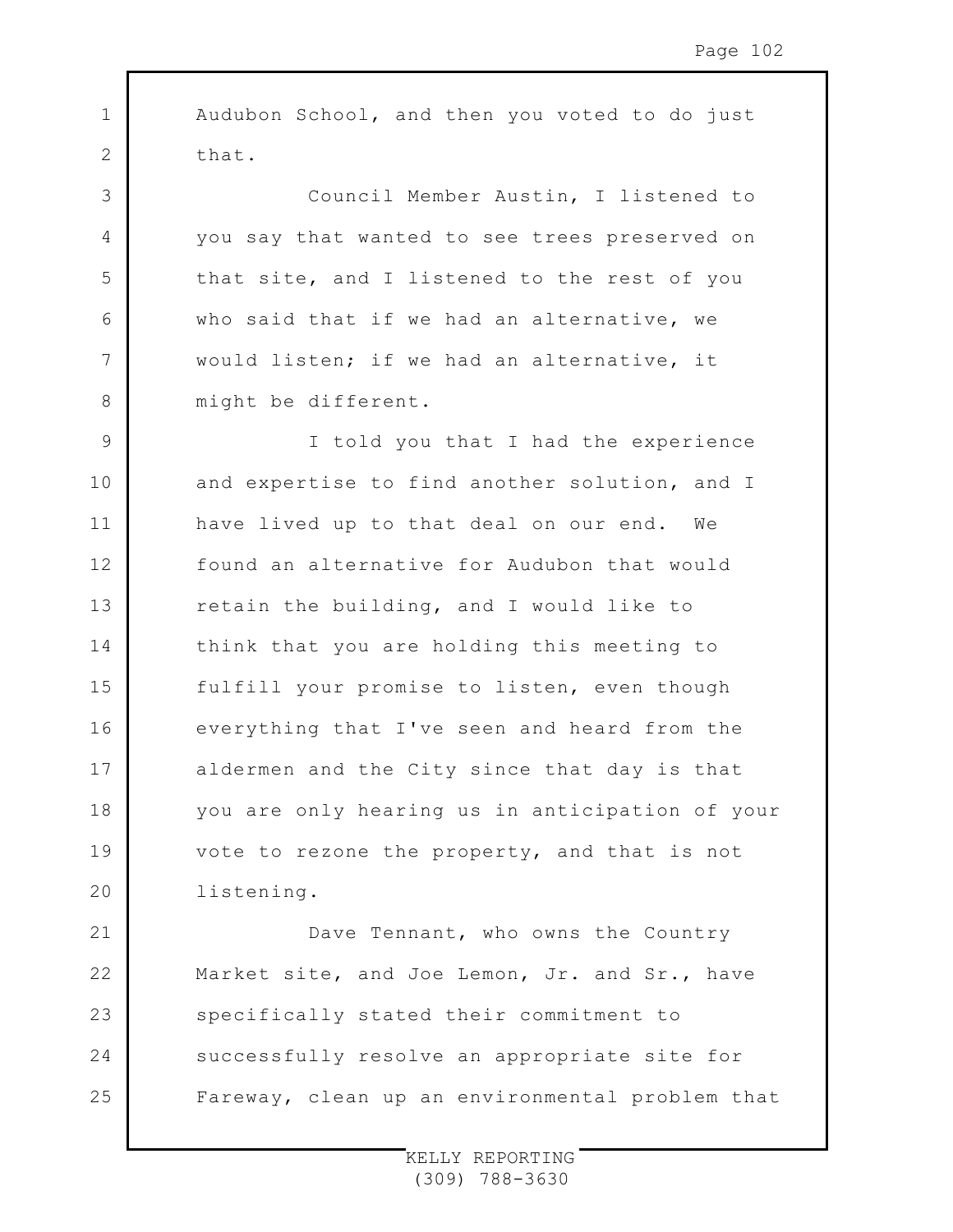affects this city and the community surrounding it, and to find a re-use for the Audubon School that has been an asset to this community for 90 years.

1

2

3

4

5

6

7

8

This is what you asked for. I don't know why you won't listen. We are asking for a short amount of time to get an agreement in place, 45 days, not more.

9 10 11 12 13 Ask the school district to let the Lemons see the building so they can determine potential future uses, rather than speculating on what they will do and criticizing them. Open your minds and your doors to a discussion.

14 15 16 17 18 19  $20$ 21 What I didn't tell you the last time I was here was a little bit more about my current work. I'm a Special Projects Director for Real Estate in the Navy's Southwest Division. We do work in six southwestern states. I have experience negotiating land deals involving environmental cleanup, just like at the Country Market site.

22 23 24 25 In 2010 I secured two major land transfers totaling more than 3200 acres of Navy property for wildlife conversation. In 2011 the U.S. Fish and Wildlife Service's Realty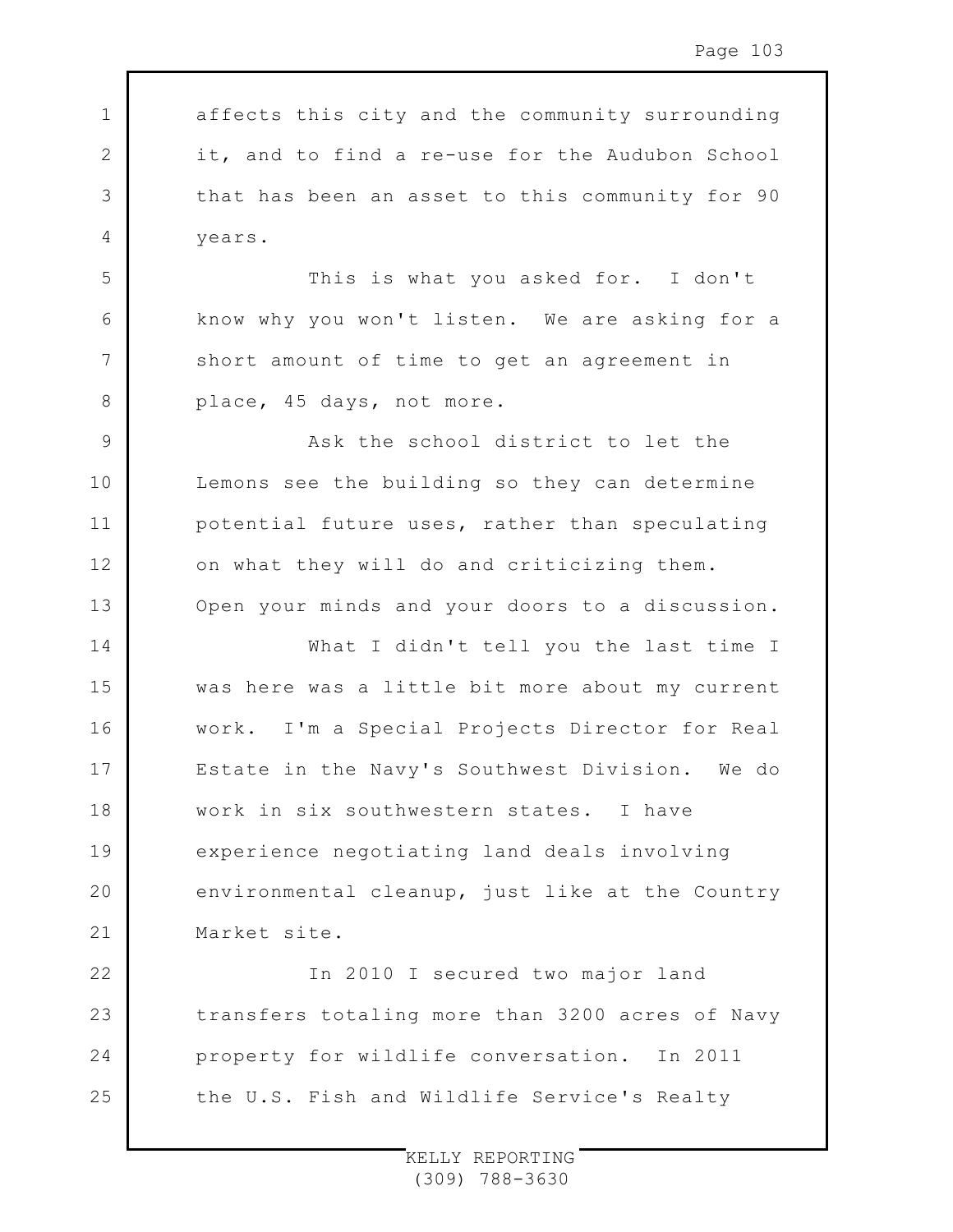1 2 3 4 5 6 7 8 9 10 11 12 13 14 15 16 17 18 19  $20$ 21 22 23 24 25 Division awarded me their National Land Preservation Award for my work on that project. I tell you that only to demonstrate to you, again, that I have the experience and knowledge to take you across the finish line to clean up the Country Market site for Fareway. You have an obligation to this community to use available resources for their intended benefit purpose and to remediate environmental problems where you are able. You can do this. I would argue as a matter of public interest you have an obligation to do so. Regardless of whether you choose to consider that option, you do not have the option to ignore your own zoning ordinance or to try to get around it. Our democracy ensures that when one branch of government violates its role, the judicial system will remind us where the legal parameters for your actions reside. When John Doak sent you a letter, telling you that you are procedurally and substantively outside the bounds of your ordinances and the laws of the community, that is extremely serious, and I would pay attention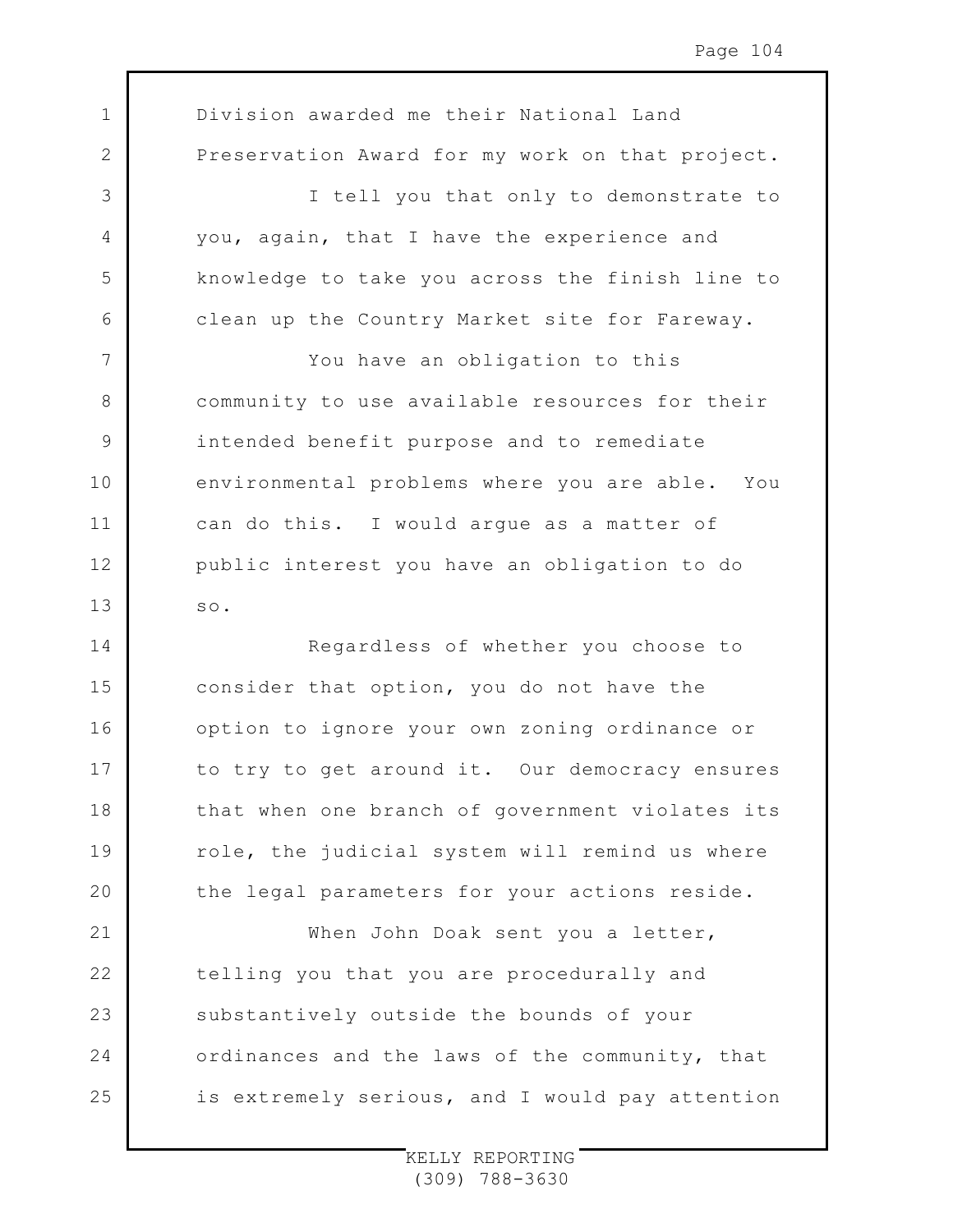1 2 3 4 5 6 7 8 9 10 11 12 13 14 15 16 17 18 19  $20$ 21 22 23 24 25 to his words. When I nominated the building in February, people said not to bother because it was a done deal. The community said this is not a done deal. Our Preservation Commission and our Planning Commission stood and said this was not a done deal. I'm telling you at the present time, this is not a done deal. You ought to carefully consider the actions that you are about to take to approve this zoning. You are in harm's way, and your staff, your AICP-designated staff, have a responsibility under the ethics code of the AICP, and they are in harm's way, and you're putting the taxpaying citizens of Rock Island in harm's way. We have offered you an elegant way out of this. MAYOR PAULEY: Time. MS. ELIAS: And I hope you take it. We will cheer you when you do. MAYOR PAULEY: Any questions? Hearing none, we are going to take a five-minute break. (Applause.)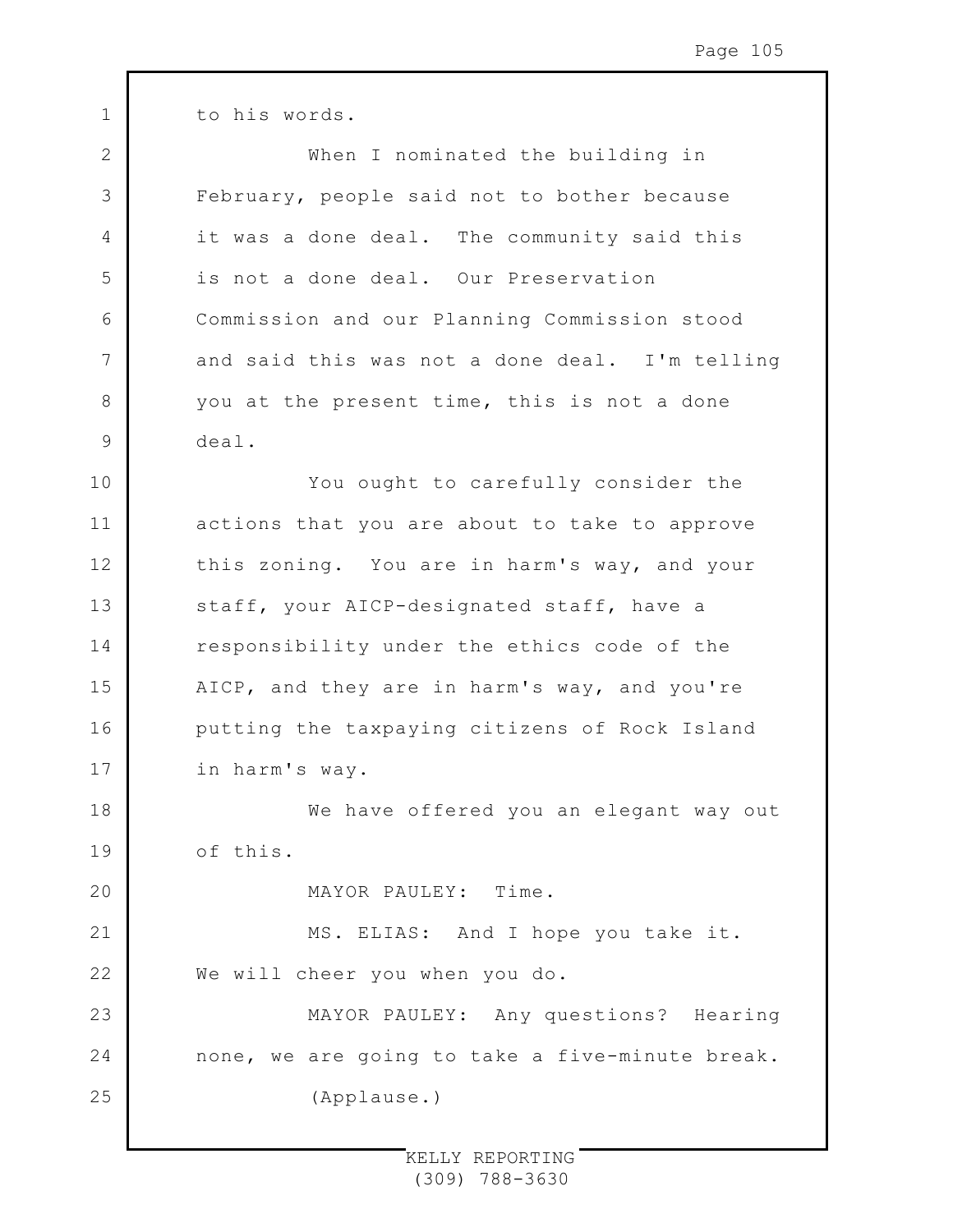1 2 3 4 5 6 7 8 9 10 11 12 13 14 15 16 17 18 19 20 21 22 23 24 25 (A break was held from 7:32 PM to 7:40 PM.) MAYOR PAULEY: Mike Hammer, you're up. MR. HAMMER: I'm Mike Hammer, and I live 728 - 21st Street in Rock Island, and I moved here actually 40 years ago, 1973, and I have lived in downtown Rock Island ever since, and so I have had a lot of experiences, you know, when this was a downtown, was a good, new town. It was the only town, was Rock Island, but, anyway, it was a very good town back then, and I would like to hopefully reinvent old downtown Rock Island and try to bring it up to whatever other places are doing today with businesses. And to kind of shortcut here, my primary interest here today is -- well, the majority of the speakers here today mention that they are in favor of Fareway because we get more income, the City would get more income from taxes and so forth, having a Fareway somewhere in Rock Island. And the majority of the people are also here in favor of -- and this is my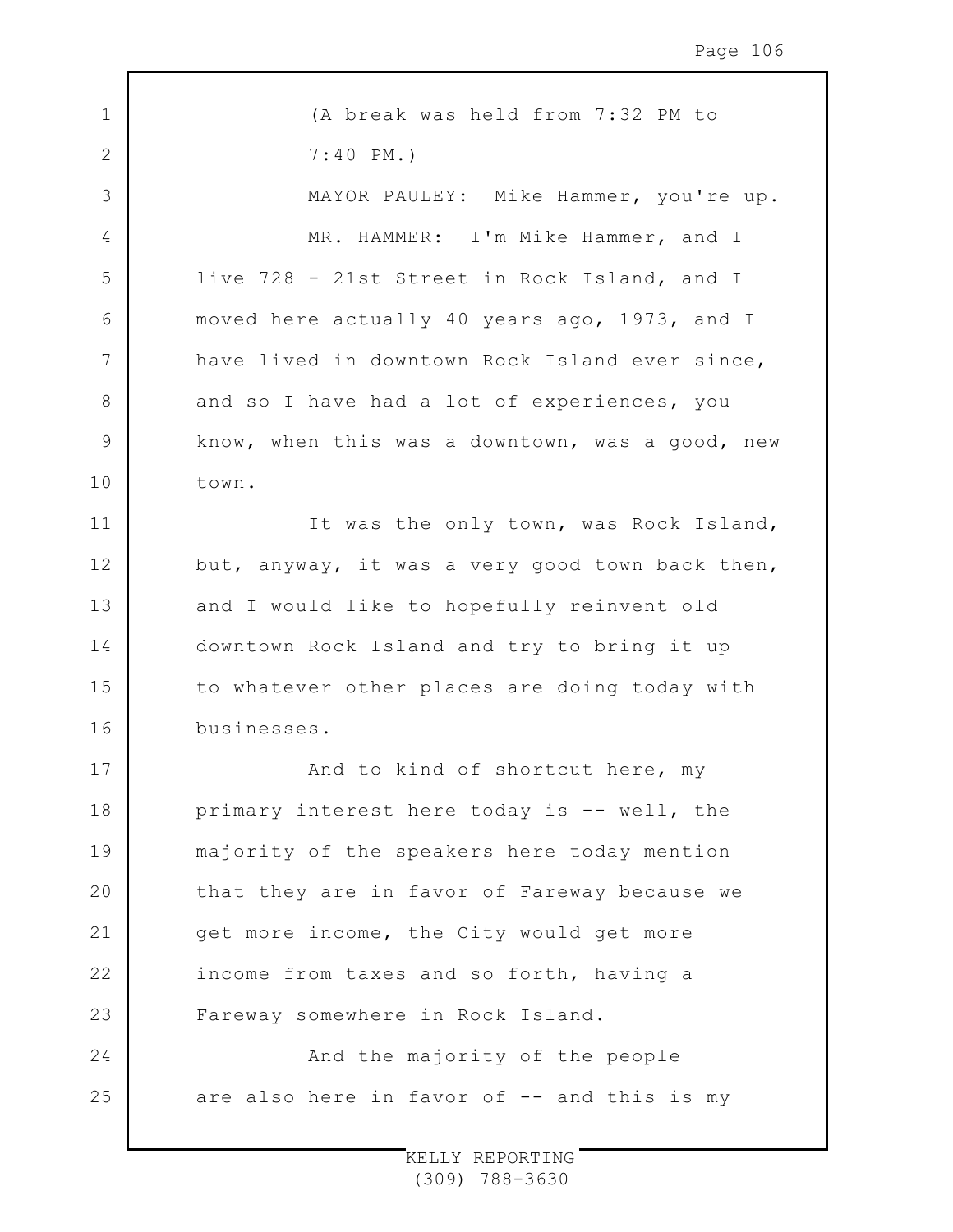opinion -- in favor of keeping this red brick building, the old school, as is, as an historic preservation location simply -- well, for several reasons, but my primary interest is the fact that it's hard as a rock.

1

2

3

4

5

6

7

8

9

10

11

12

13

25

It's made out of rock, just like the other buildings down here is, but, anyway, they will last for a thousand years or more, thousands. In Europe these old stone houses or stone businesses and that last for several thousand years. There are some three, four, five thousand years old, is what I've heard, or even older than that.

14 15 16 17 18 19 So but, anyway, in Boone, Iowa, I talked with Pat Hagan, the manager there, and I have suggested that it would be a good place to build a Fareway in old downtown Rock Island, because that would inspire -- well, we have many, many residences there, anyway.

 $20$ 21 22 23 24 Today I'm sure there are a lot of people living there, still, because the businesses have moved out, but the people have stayed there, so we have to drive up to Hy-Vee to get some food.

I just live a short ways away, at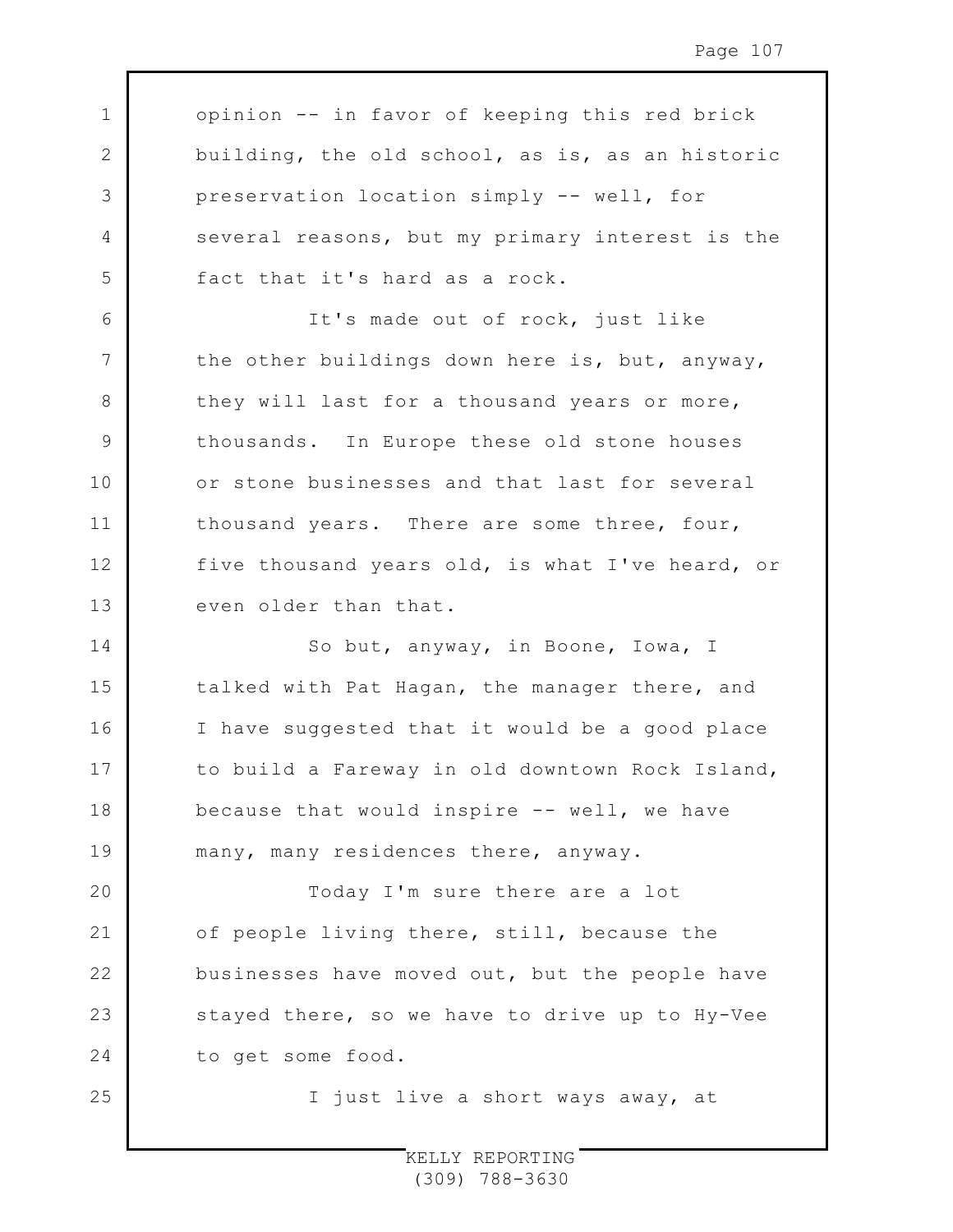728 - 21st Street, and not for my own benefit, but it would be -- it only makes sense to have a good store, a good store in downtown Rock Island. Why have four or five of them right there in a row up on top of the hill, up in new town, new town Rock Island, but that's my opinion, my definition, but, anyway, let's see.

1

2

3

4

5

6

7

8

9 10 11 12 13 14 15 16 17 18 There is probably, I don't know, I'm just guessing, probably maybe six or eight thousand people live in downtown Rock Island now. I don't know, really, but, anyway, they're very much in favor of restoring the Audubon School, and I think, in my opinion, too, the very best use for that place would be to have housing, a lot of -- oh, we could have a lot of different apartments and condos there, I'm pretty sure.

19 20 21 22 I don't know that much about the building, but I was imagining that it could be a very good housing location, because you have stores right next to it.

23 24 25 MAYOR PAULEY: One minute. MR. HAMMER: Well, I won't bore you here, but, anyway, I was a professional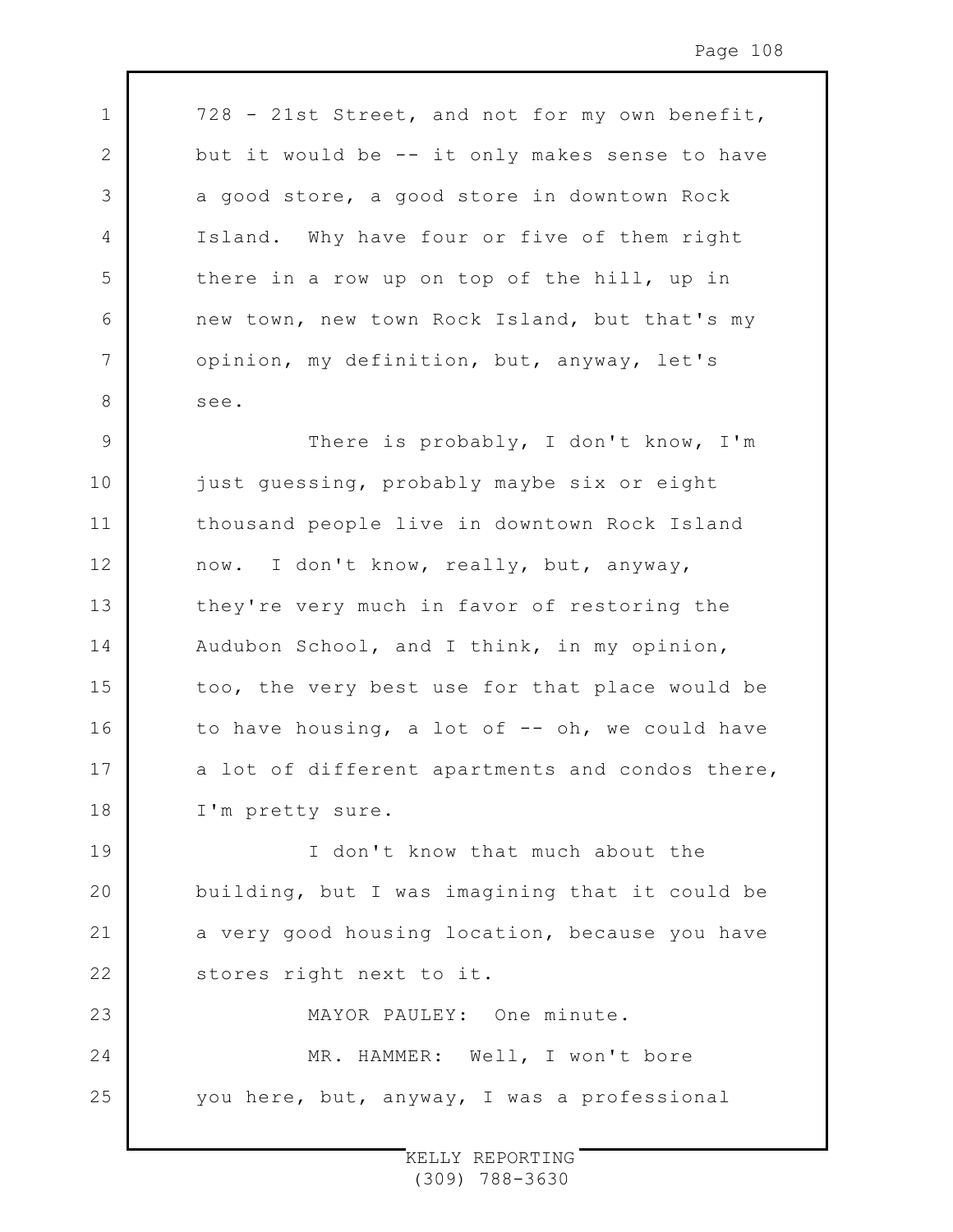1 2 3 4 5 6 7 8 9 10 11 12 13 14 15 16 17 18 19  $20$ 21 22 23 24 25 analytical consultant for the federal government for 26 1/2 years, so I tried to put all the things together to make them work. So for every action there is an equal and opposite reaction, so if you would keep the store up there, then there is a reaction there -- I'm sorry, not store, but if you keep the building up there, the Audubon School there, but you'd have a couple other problems that you would have to resolve. You would have to put the Fareway somewhere else, No. 2, put the Fareway downtown, old town Rock Island, and then -- or even put it over, possibly over at the old grocery store there. I don't know what they call it now. You guys don't want to talk about that. MAYOR PAULEY: Time. MR. HAMMER: Thank you. MAYOR PAULEY: Thank you. Any questions? Hearing none, next is Peter Ruklic. MR. RUKLIC: My name is Peter Ruklic,  $R-U-K-L-I-C$ , 2128 - 22nd Street. I went to Audubon School back in the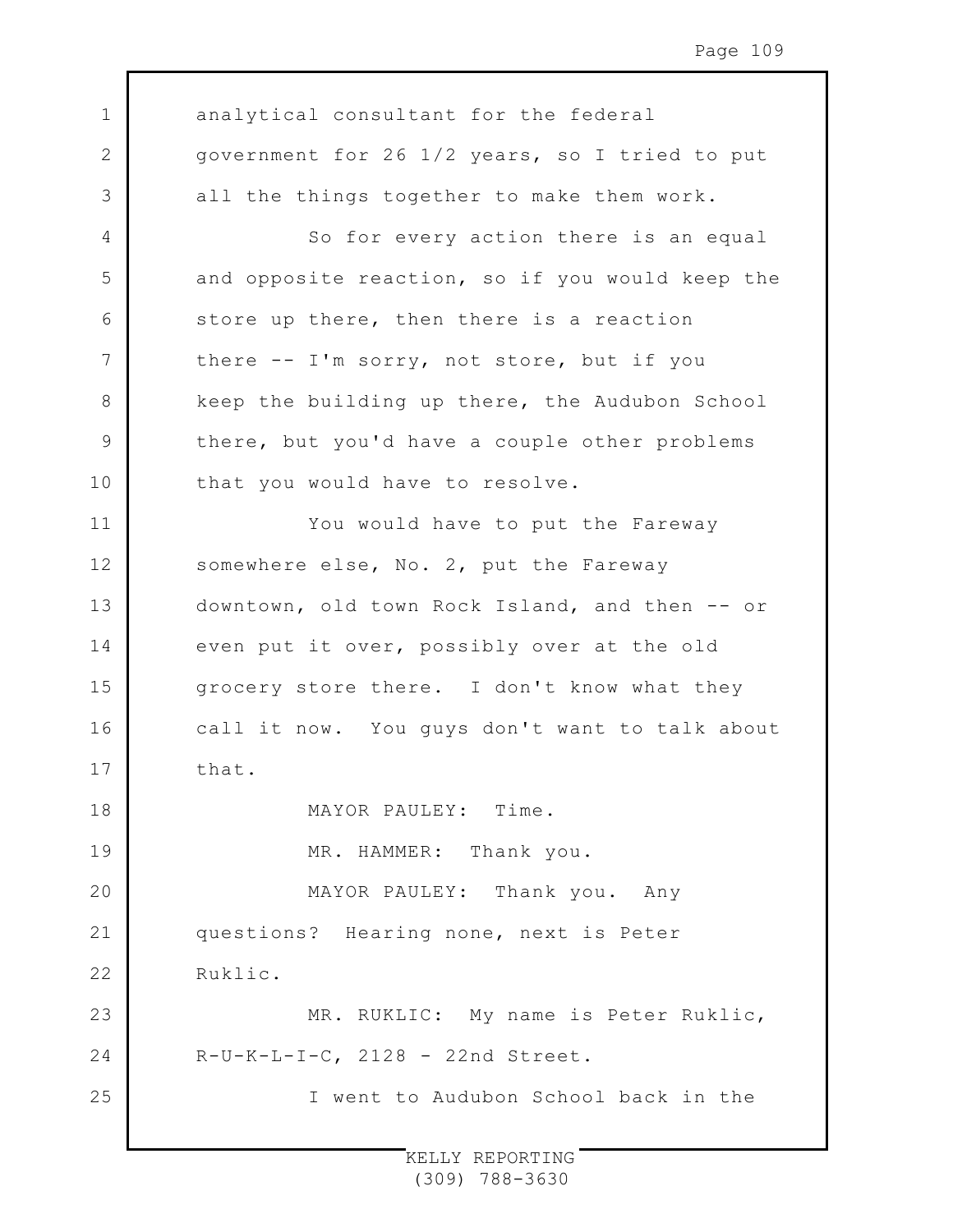1 2 3 4 5 6 7 8 9 10 11 12 13 14 15 16 17 18 19 20 21 22 23 24 25 '50s. I have fond memories of snowball fights in the green lot. I have a fond memories of practicing stoop ball off the wall there. I have fond memories of the police department setting up their little testing track on 17th Avenue there. I go by the school on 17th Avenue. Most days I ride my bicycle to work. I come home through there. My wife and I walk 18th Avenue, 30th Street, 38th Street, often at night, walking our dog. So I see 18th Avenue. I moved back here in 1979, and I have witnessed the changes, and I have witnessed 30th to 38th Street, the lack of changes, and I'm new to this topic, this discussion. I'm learning a lot tonight, and in some ways I would really like to hear what you have to say so I could learn both sides of this issue, what's been going on. I don't know how to do that exactly, to get a perspective on what's happening. But I see the direction of the City changing on 18th Avenue visibly and then in a consequential way in terms of the walkability.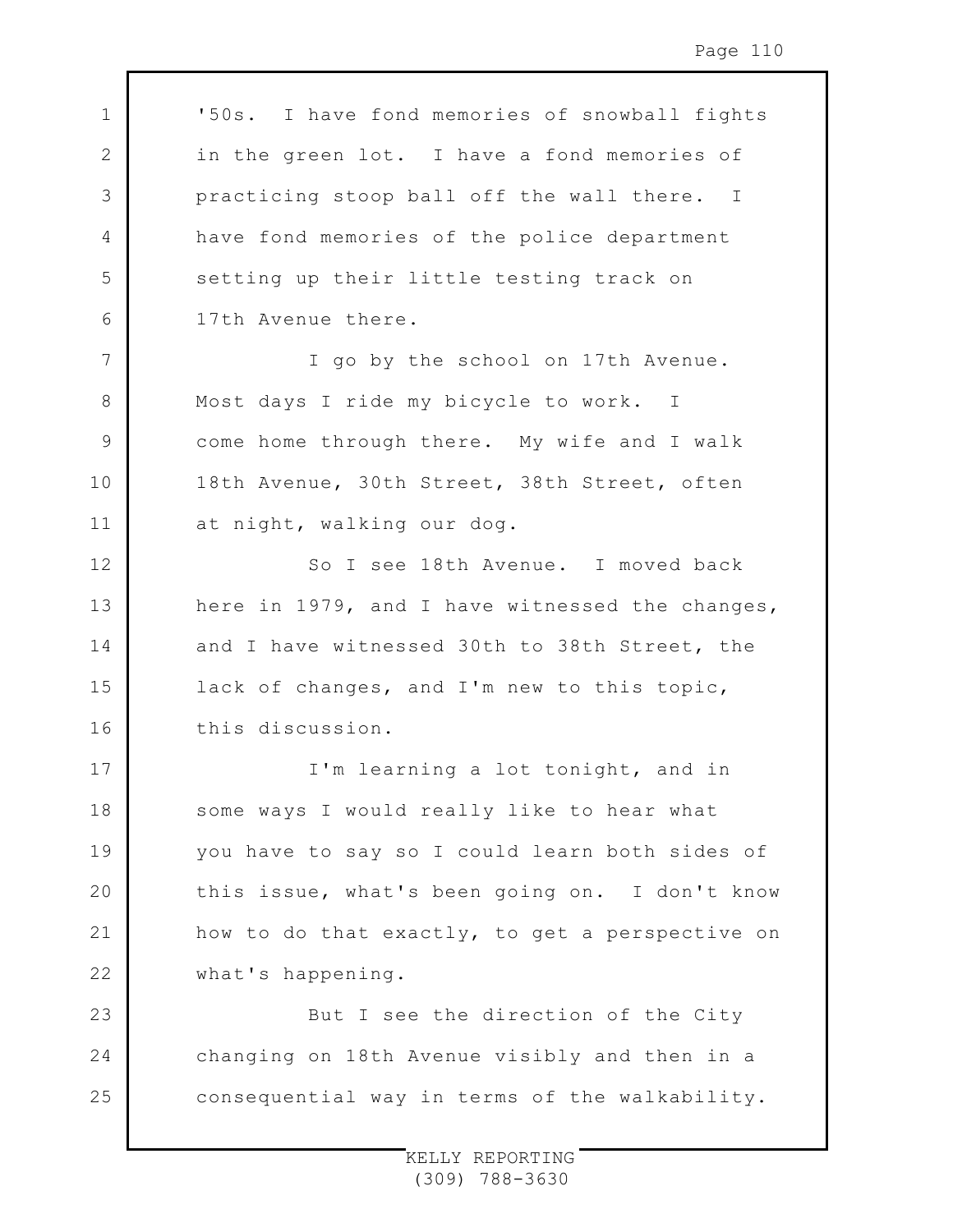1 2 3 4 5 6 7 8 9 10 11 12 13 14 15 16 17 18 19 20 21 22 23 24 25 Walkability, we hear that word, and as I Google images of Fareway stores, I see the same trend accelerating if the store comes in. I see the big parking lot, not so big as Hy-Vee, the store set way back, and that just, as I understand it, just changes the street. I have watched it happen. I have seen changes in the avenue. I have watched it happen, becomes less friendly to walking. I see Chuck walking around all the time, so I understand the whole feeling of the avenue has changed, more strip malls, deep parking lots, and I think, okay, I have fond memories of the school, but I know the building maybe needs to be reused. I hear ideas for that. I have no problems with commercial businesses going in there, because I have been in enough cities to know there can be some really nice-looking, really nice-looking businesses in this small space, but it's got greenness to it. What I really see now of this property is it's like a park right on 18th Avenue, and I hate to see that disappear. That's such a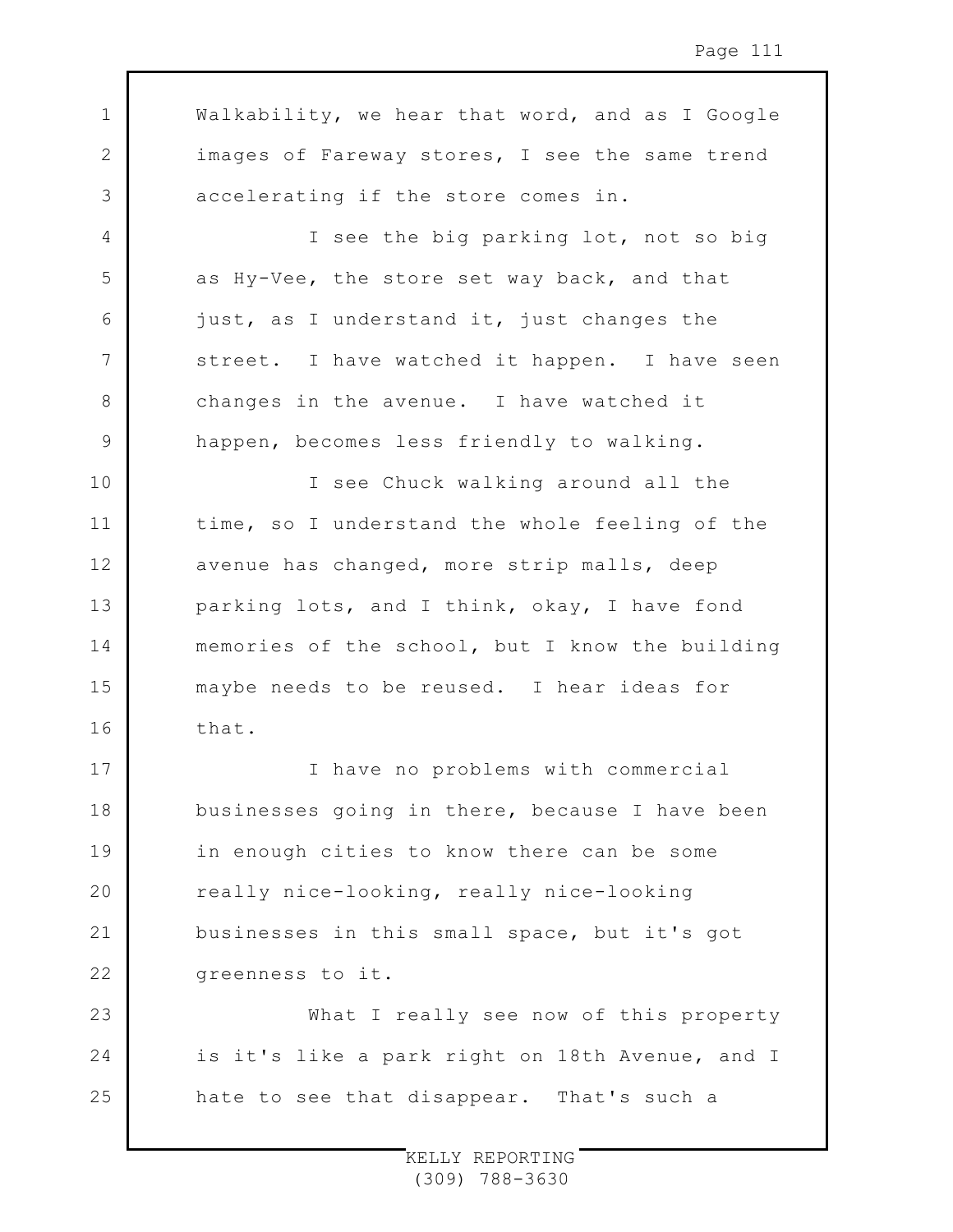1 2 3 4 5 6 7 8 9 10 11 12 13 14 15 16 17 18 19 20 21 22 23 24 25 pleasurable part of walking in Rock Island on 18th Avenue, and I worry. It seems like a few years ago 18th Avenue might have had more traffic, designed to have more traffic. I don't want to see that trend happening. I am worried, and I just want to express this concern to you, that I, as an observer every day, and a bus going to work on 18th Avenue, a bicycle going home, I see this trend. MAYOR PAULEY: One minute. MR. RUKLIC: And I hope that somehow that doesn't continue; that somehow you and others can say, heck, okay, maybe we don't need to go that direction. Maybe there are more variances, so there are more canopy trees than are needed. Let's have some creativity, whether it's the imagination from LaCrosse or our own indigenous imagination here in Rock Island. I just urge you to, as an observer, witness this, walk, ride a bicycle or whatever, see the back of Hy-Vee, what it does to a neighborhood, just to get a feel as to what might be happening.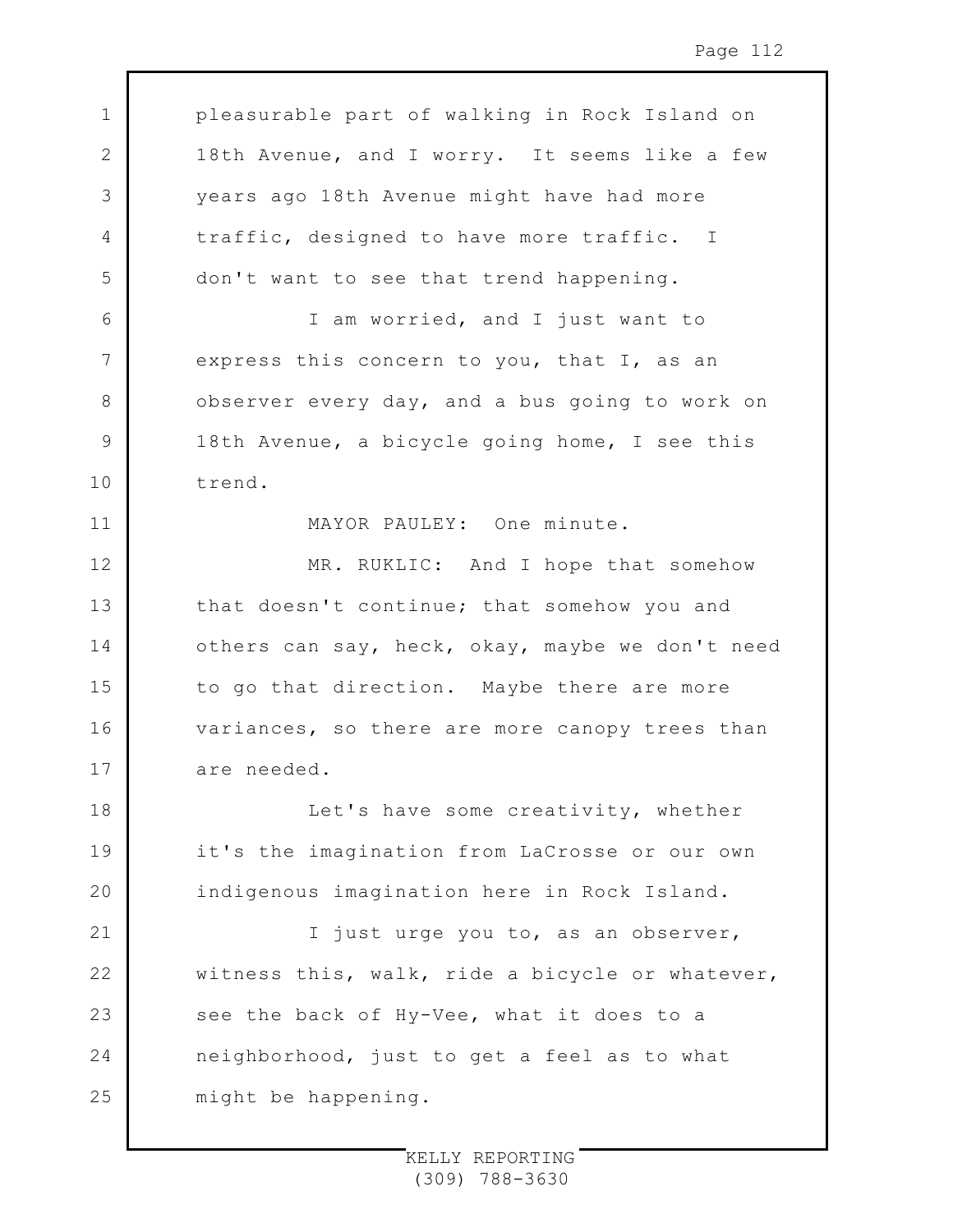1 2 3 4 5 6 7 8 9 10 11 12 13 14 15 16 17 18 19 20 21 22 23 24 25 MAYOR PAULEY: Thank you. MR. TOLLENAER: I would like to just share a little bit, and in due time. I don't want to talk a lot. This Council, except for Katie, we hired Mr. Thomas for economic development. The other city manager left. We hired Mr. Thomas on his credentials to bring business to Rock Island, and this is a big learning curve for all of us. We have got a lot going on, and that's what brings this to this open meeting. So we hire Mr. Thomas, he brings in this, and we don't know what we don't know, but that's what we are listening to right now. MR. RUKLIC: I as a citizen, just witnessing something, I worry that the focus you have, Mr. Thomas, can stop the positive trend that the City has been growing towards in terms of walkability in neighborhoods to have it become a big-box building, when we want the kind of place that we think of like Leave It to Beaver. But I grew up in the '50s, and the neighborhood at 29th Street is pretty much the same thing. Houses are the same, green trees,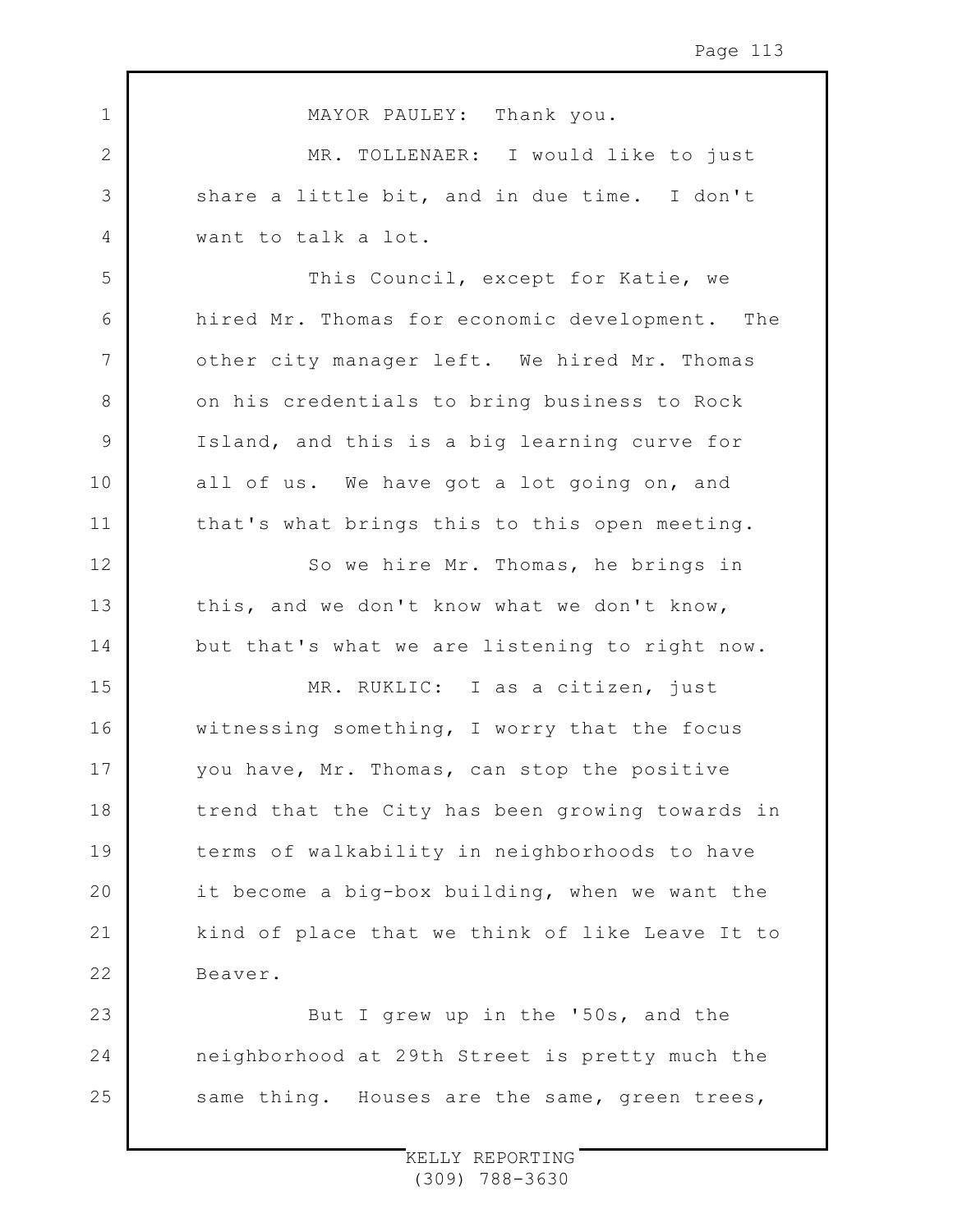walk to schools nearby. We used to go home for lunch.

1

2

11

12

13

14

15

16

17

18

19

 $20$ 

25

3 4 5 6 7 8 9 10 Maybe in five to ten years the neighborhood will turn around enough so that you will need a school there. That's a big dream, but maybe, you know. If young people come in, they come into a lower-priced homes neighborhood, and they put money in, so that they are gentrifying, you know, the neighborhoods around 18th Avenue.

I see more people walking the streets, walking the dogs, walking bicycles outside my kitchen window now. Every year it goes up, so I see that kind of city happening right out in front of my house, and it's what I grew up with.

And I hope that your directions, your choices, continue that, because it sounds like that's what the image of Rock Island is that you would like to have.

21 22 23 24 MAYOR PAULEY: Thank you. Diane Oestreich? MS. OESTREICH: Diane Oestreich, 816 - 22nd Street.

I didn't know if I would talk. I'm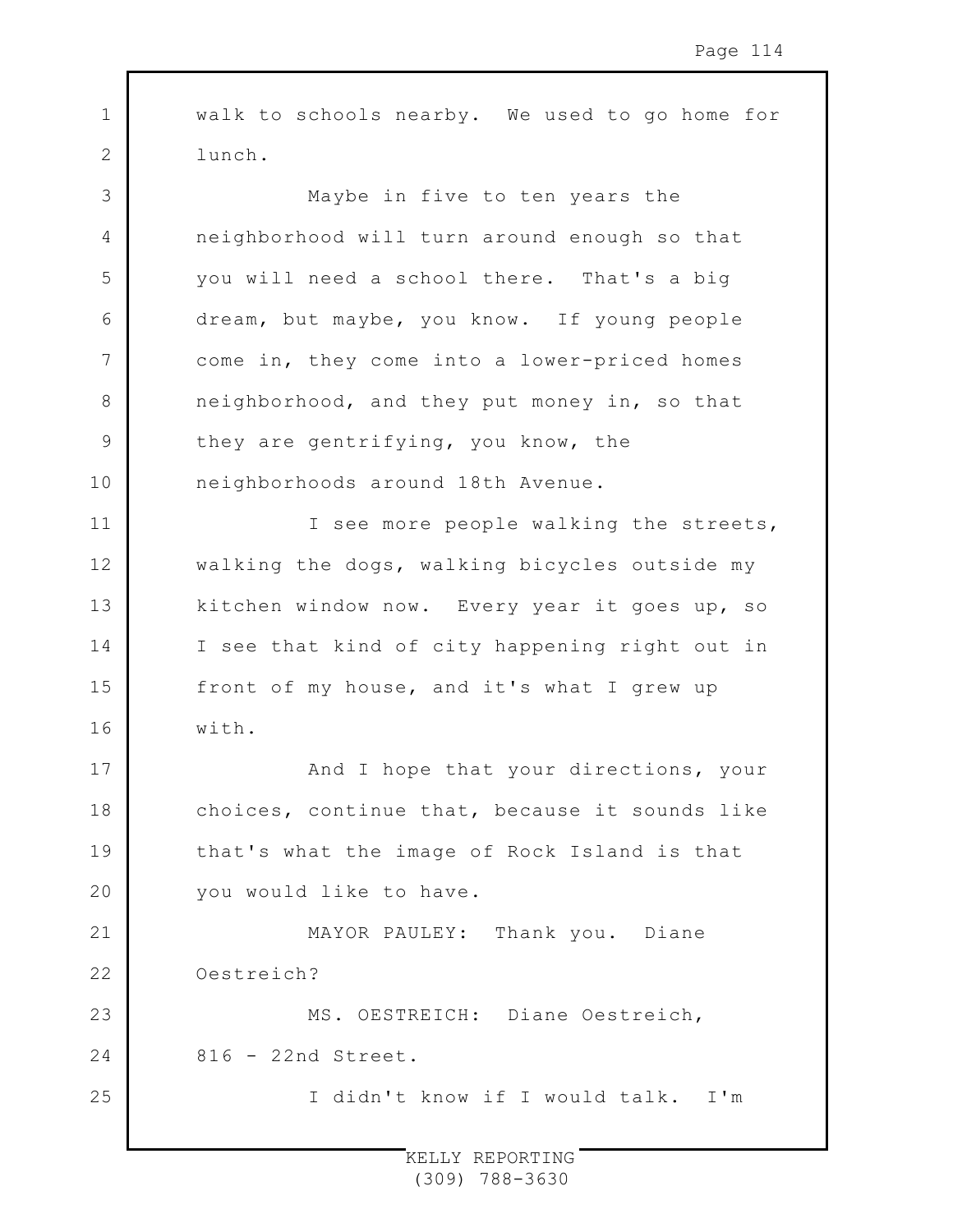not talking about my opinion, per se, but I had the distinct pleasure of chairing the Planning Commission meeting where the vote was 6 to 3 to deny this PUD.

1

2

3

4

5

6

7

8

9

10

11

12

13

14

15

16

17

And I wanted to defend that decision because, quite frankly, we are the experts. We know a lot about zoning. Many of us were involved when the whole concept of a PUD, a planned unit development, came in. We helped write the ordinance for that. We helped come up with the bufferyard requirements.

I would make one correction to the staff report. The north -- on the north side, on the 17th Avenue side, it's not eight feet. It's 16 feet. The backyard would be 8 feet. The building would be 8 feet from the sidewalk, so that is an important distinction.

18 19  $20$ 21 22 We heard a lot of testimony, and I'm not going to go into that. We heard much of that tonight. We will probably hear it again when it's formally on the Council agenda, quite frankly.

23 24 25 And some of the testimony is not relevant. For instance, what it's costing the school to maintain the building, that's their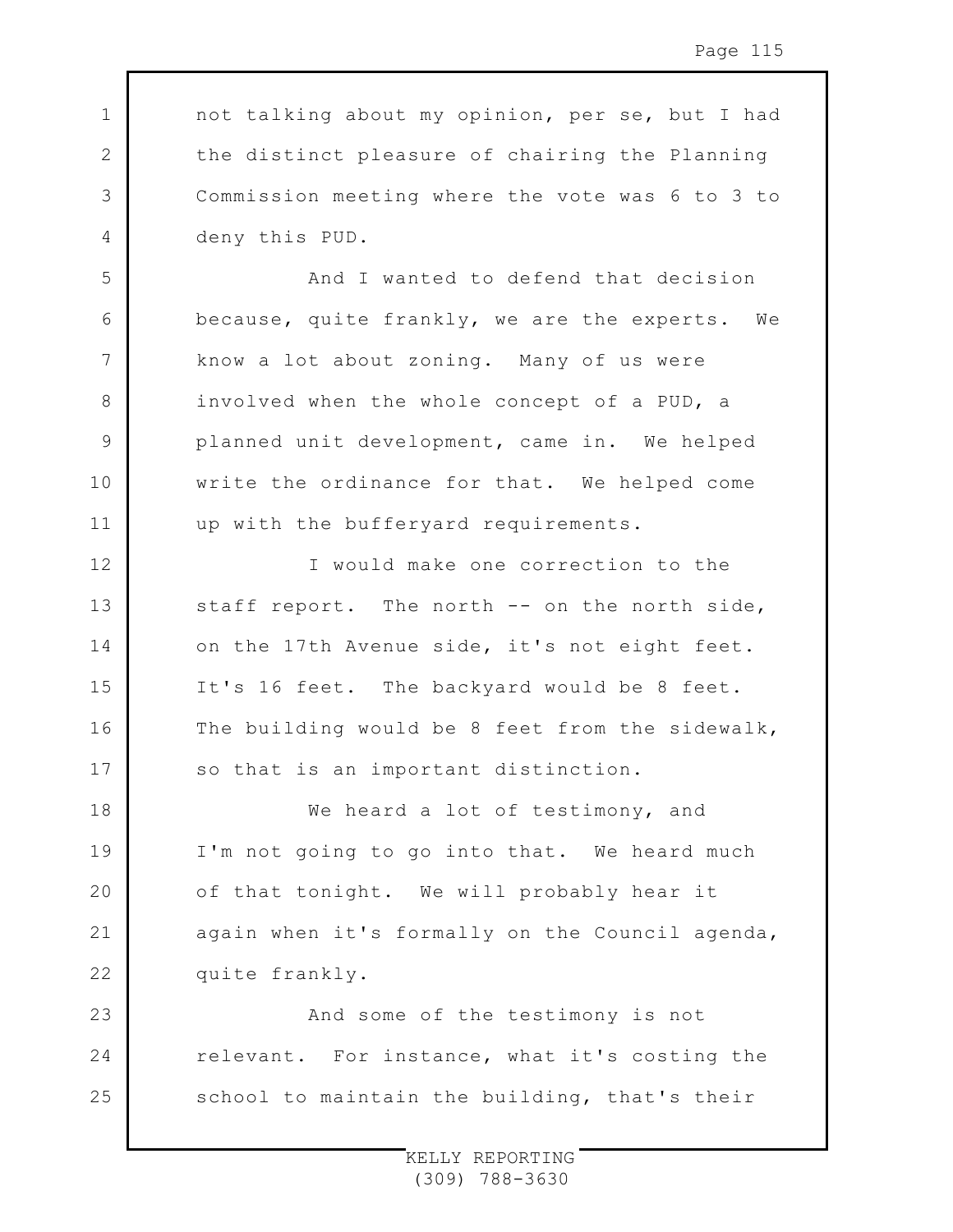1 2 3 4 5 6 7 8 9 10 11 12 13 14 15 16 17 18 19  $20$ 21 22 23 24 problem. It's not a Planning Commission problem. But much of the testimony you heard was very relevant. I would encourage you to read Norm Moline. He made the motion and gave the reasons. I think it's on page 140, 142, of the transcript, which I assume you got, because I read it on-line. That really is, in a nutshell, what was relevant to the Planning Commission. I urge you to read that, understand why. And the other thing that we are hearing is that this is a NIMBY problem, and a lot of the people here do live in the general vicinity of the proposed store. I think that's because they are closer to it and they know more about it. But one of the things that you find on the Planning Commission, we look at the city as a whole. We are not divided by wards. We are not divided by neighborhoods. I don't think anybody there lives in the immediate vicinity, but we are concerned that this city as a whole is good.

We helped develop the long-range

25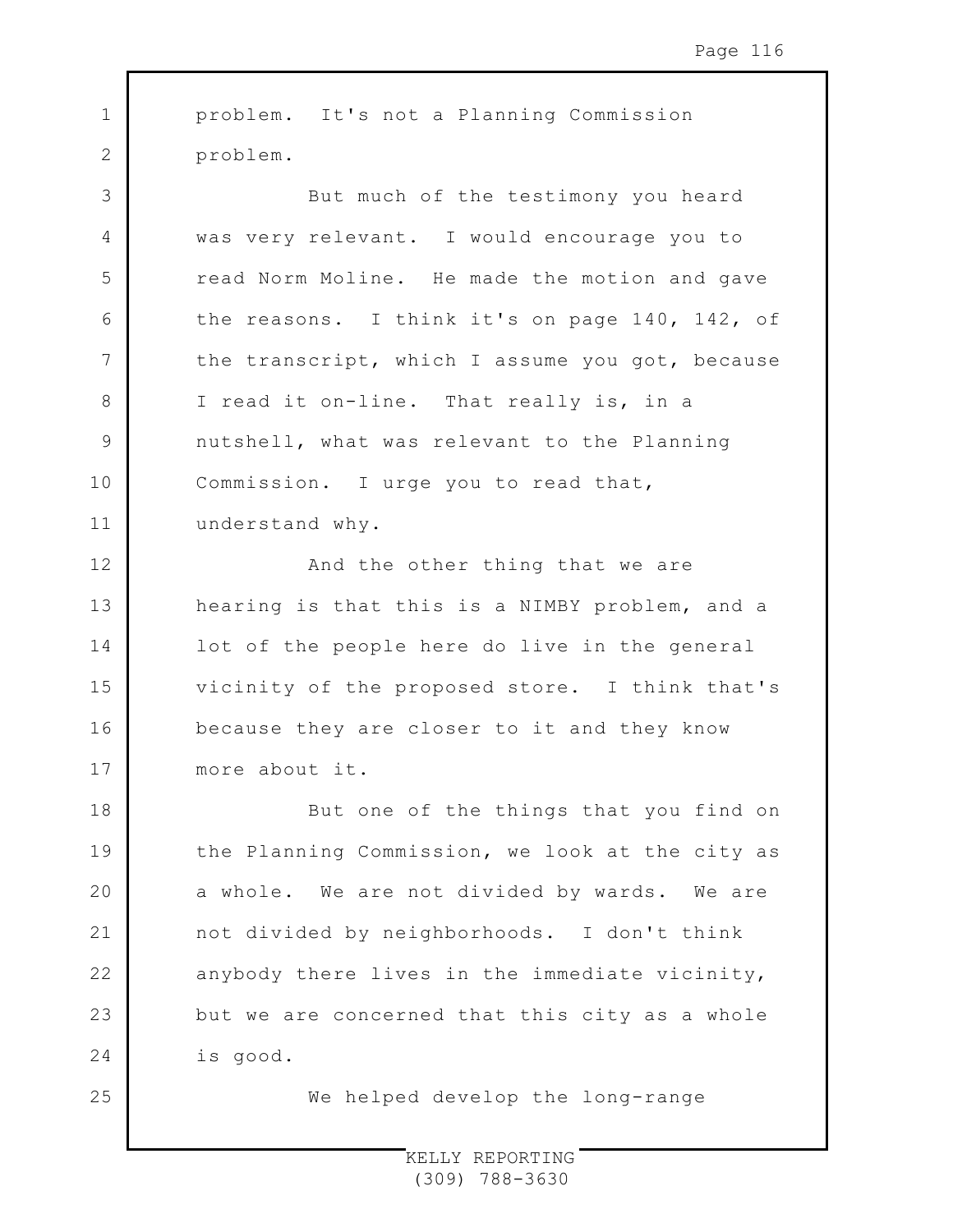1 2 3 4 5 6 7 8 9 10 11 12 13 14 15 16 17 18 19  $20$ 21 22 23 24 25 plans. We helped implement the plans that we have now. And that's all I ask. The commission is professional. I know I did as much training -- every opportunity I have, I take. I'm going to a legal EPA workshop on Wednesday about planning law, again. Every time that something like that comes up, I learn, and I think we do have expertise. I think that's it. MAYOR PAULEY: Any questions? MS. HOTLE: Diane, I was there, and I sat through the long Planning Commission meeting. I have a question for you, and you were the chair. You were chairing the meeting, and I could have asked Norm this, too, but do you feel that if Fareway had presented a plan that had minimal variances, one or two, that that would have changed the Planning Commission's mind? Do you think it's the variances that determined your decision, or I guess - obviously, it's your opinion. MS. OESTREICH: Well, it's clearly not a PUD. In fact, well, I read the PUD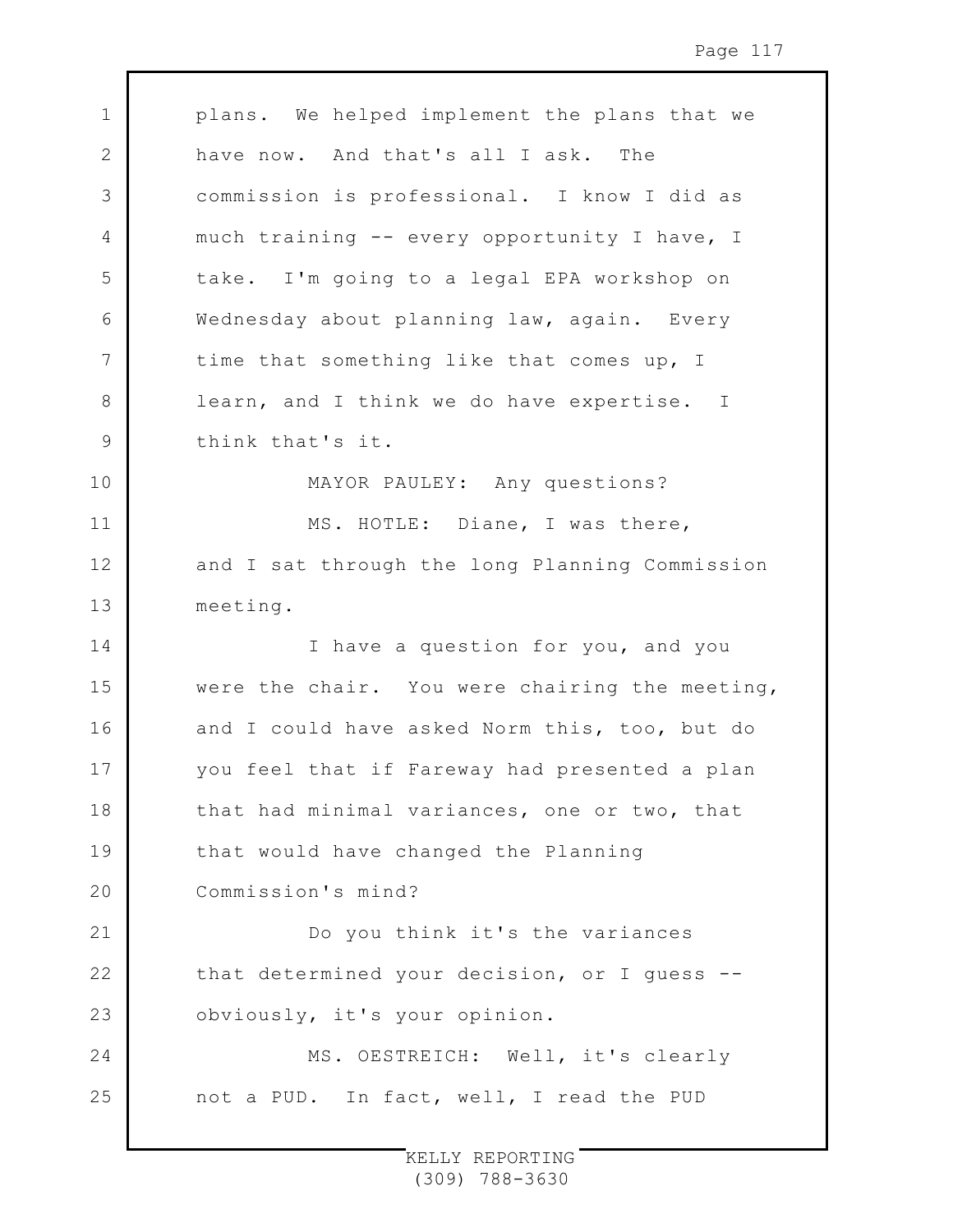1 2 3 4 5 6 7 8 9 10 11 12 13 14 15 16 17 18 19 20 21 22 23 24 25 section of the ordinance before the meeting, and then someone passed it out, one of the people who was giving testimony. It is clearly, clearly, as Norm said, not a PUD, so, anyway, we would go with B-3 zoning. Everything was so totally inadequate. It wasn't about the building, and I tried -- as you know, I love the school, but I tried to put myself in what do our zoning laws say? And one of the things is that it's three lots deep, except as a node, and this isn't a node, so there was very little for me to support. Actually, if somebody actually wanted to tear the school down and put a strip mall in, that would have been harder to oppose, but the three lots deep, the impact on a very stable residential area, and think -- I'm just reporting. MS. HOTLE: No, I'm asking because I'm not a zoning expert, and contrary to many people's beliefs, I haven't made up my mind on how I'm going to vote, and I'm trying to determine that here. And that's one of the questions I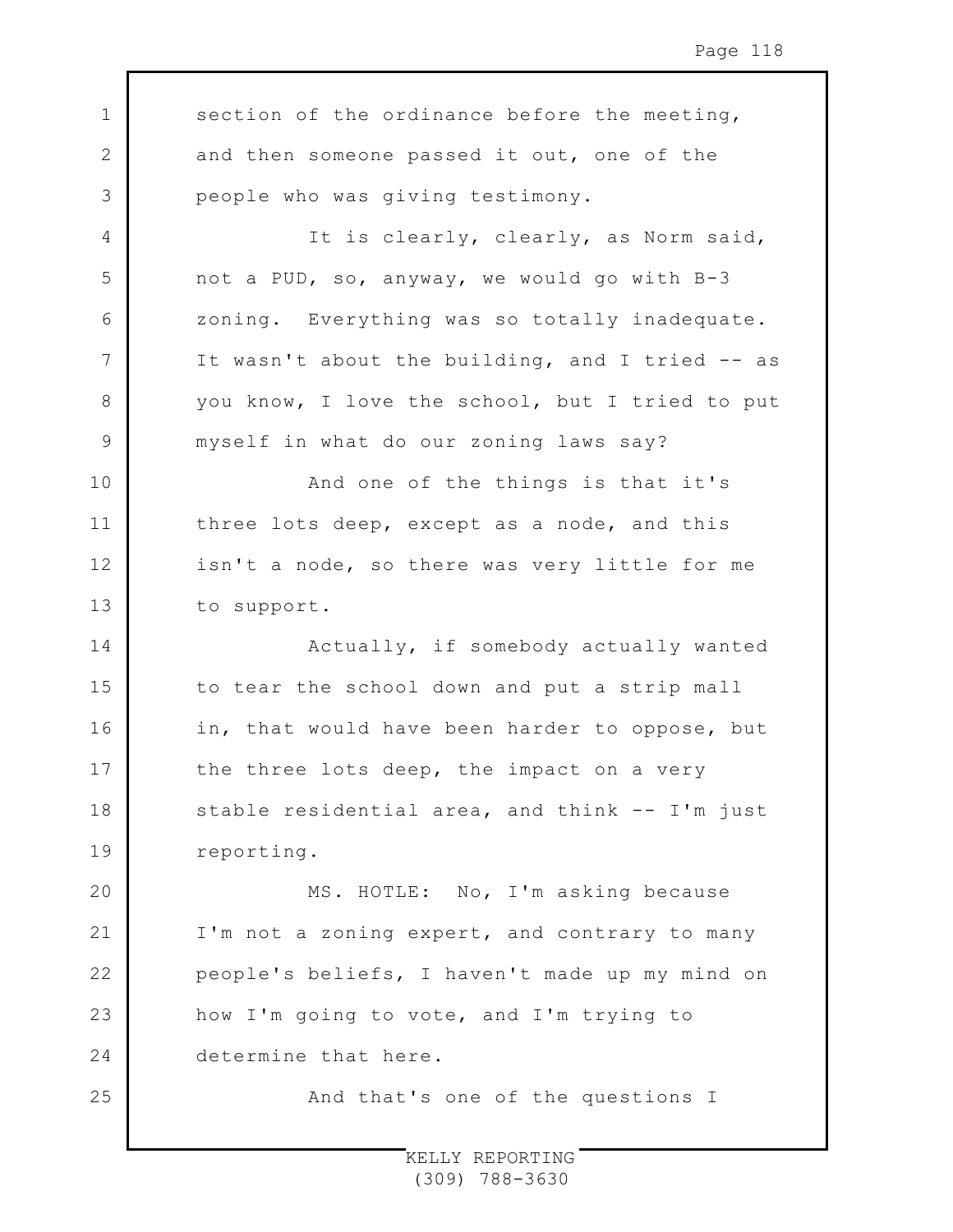1 2 3 4 5 6 7 8 9 10 11 12 13 14 15 16 17 18 19  $20$ 21 22 23 24 25 was interested to know. So you feel that if Fareway had initially come forward with a B-3 zoning plan that offered limited variances, do you think that there would have been support from the Commission? I'm just trying to get a sense of -- MS. OESTREICH: No, I would say at this point, no. I would have had a hard time supporting anything more than three lots deep, considering that it's surrounded basically by residential, or two lots deep, even, which is actually what the Planning Commission recommended to the City Council umpteen years ago when they wanted a business plan for 18th Avenue. We recommended two lots deep. I don't know if any of you were here, but the recommendation that you guys wanted was three lots deep. MS. HOTLE: So the overall use, then, is what you feel -- why you voted the way you did, essentially? MS. OESTREICH: If you read Norm's motion, I think that really says in a nutshell what it is, and really what we are supporting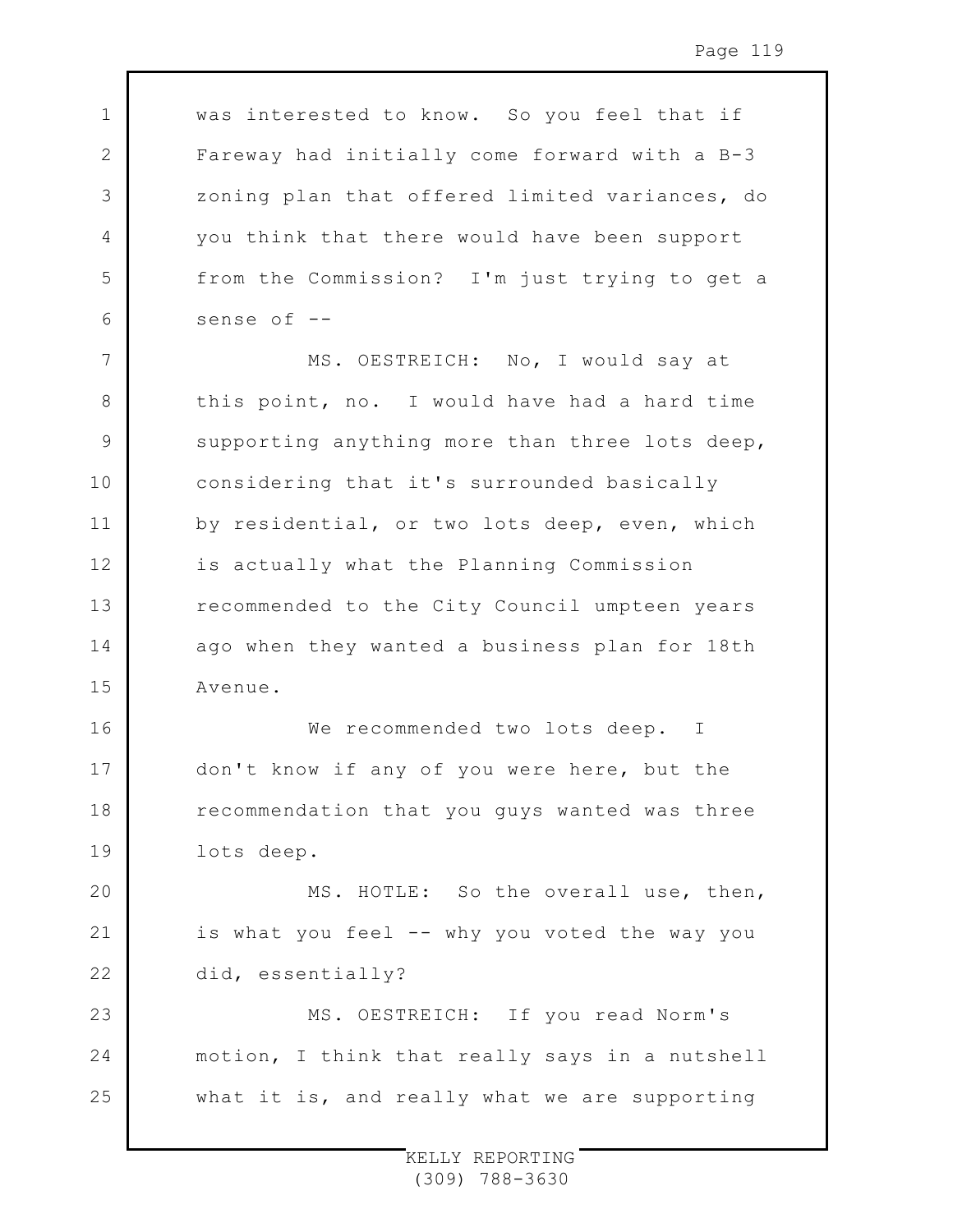1 2 3 4 5 6 7 8 9 10 11 12 13 14 15 16 17 18 19 20 21 22 23 24 25 is the law, and that's what the law is, and it would be way out of line to go far afield from that. The other thing I do tell people, if they are looking to buy a house, well, this has always been this or that, and we don't want anything to change. Look at the long-range plan. It's zoned for business. It's zoned for industrial. I tell people, Look at the long-range plan, and from what we heard at the Planning Commission, people did look at that, and they would say, Well, here is the long-range plan. Even if had been the three lots deep, as a change from the school, it's still not what's being asked for. MS. MURPHY: I have a question, too. Did you participate in that plan? I know Norm Moline was on it. Were you also a part of that? MS. OESTREICH: What plan? MS. MURPHY: The long-range plan. MS. OESTREICH: I was first involved many years ago just as a citizen, and I want to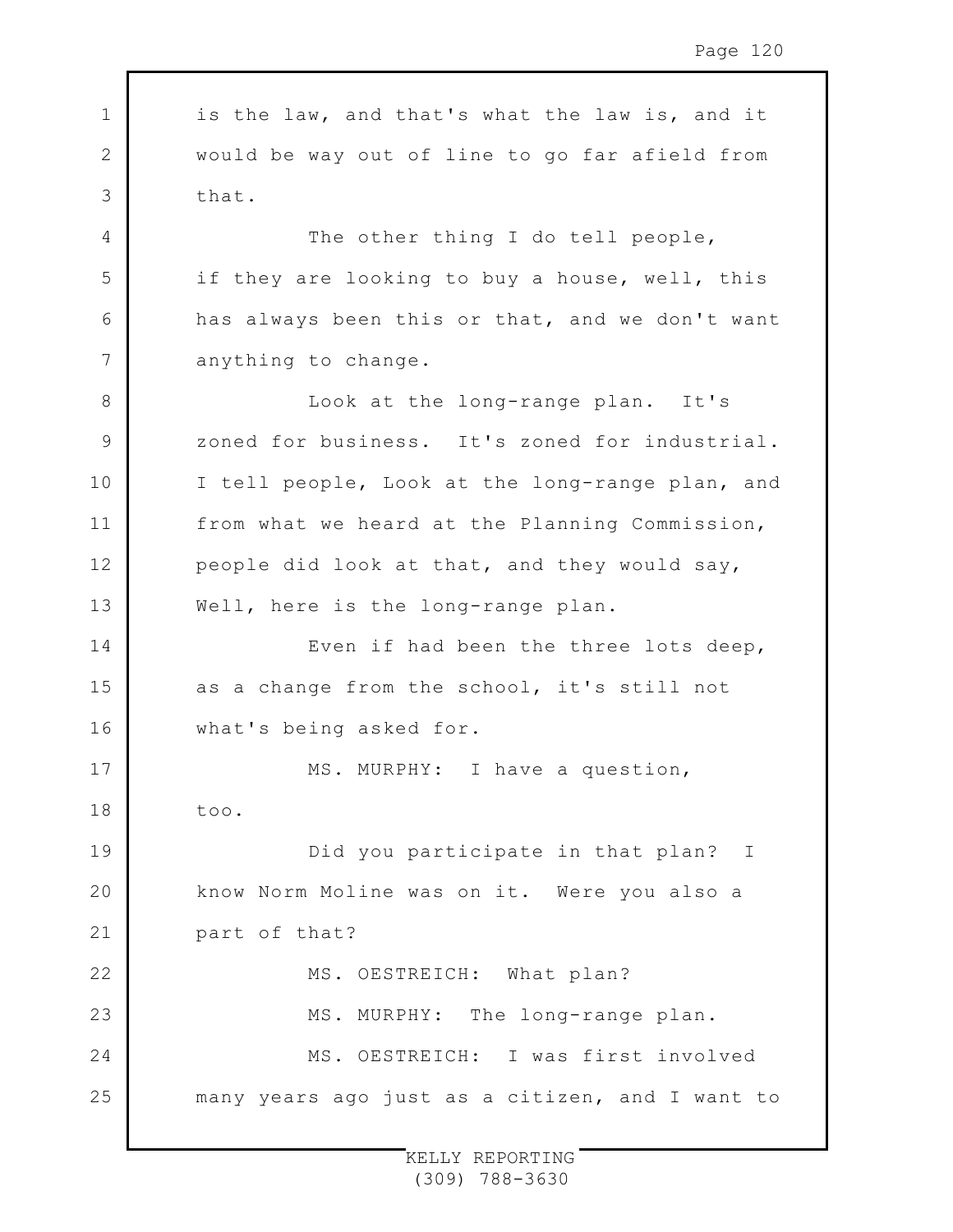| $\mathbf 1$ | say this was in the early '80s.                 |
|-------------|-------------------------------------------------|
| 2           | MS. MURPHY: I was trying to determine           |
| 3           | if the --                                       |
| 4           | MS. OESTREICH: Yeah, but, no, I                 |
| 5           | think it was the 1997/98 when we talked about   |
| 6           | the commercial nodes at 30th and 38th as the    |
| 7           | major commercial intersections. That was when   |
| 8           | we went to the two and three lots deep, and     |
| 9           | part of that is quoted in the staff report and  |
| 10          | part isn't.                                     |
| 11          | MS. MURPHY: Thank you.                          |
| 12          | MAYOR PAULEY: David Weiner.                     |
| 13          | MR. WEINER: David Weiner,                       |
| 14          | 3511 - 15th Street Court, Rock Island.          |
| 15          | I have been a commercial industrial             |
| 16          | realtor principally in the greater Quad-Cities  |
| 17          | area for 41 years. I have been a Rock Island    |
| 18          | resident continuously since 1953, and by way of |
| 19          | full disclosure, I am part of the real estate   |
| 20          | team representing the school board as a         |
| 21          | realtor, and if and when a transaction ensues,  |
| 22          | whether it would be Fareway or the Lemons or    |
| 23          | any other potentially prospective party, I      |
| 24          | would share in a fee to be earned.              |
| 25          | I believe that it's up to the City              |
|             |                                                 |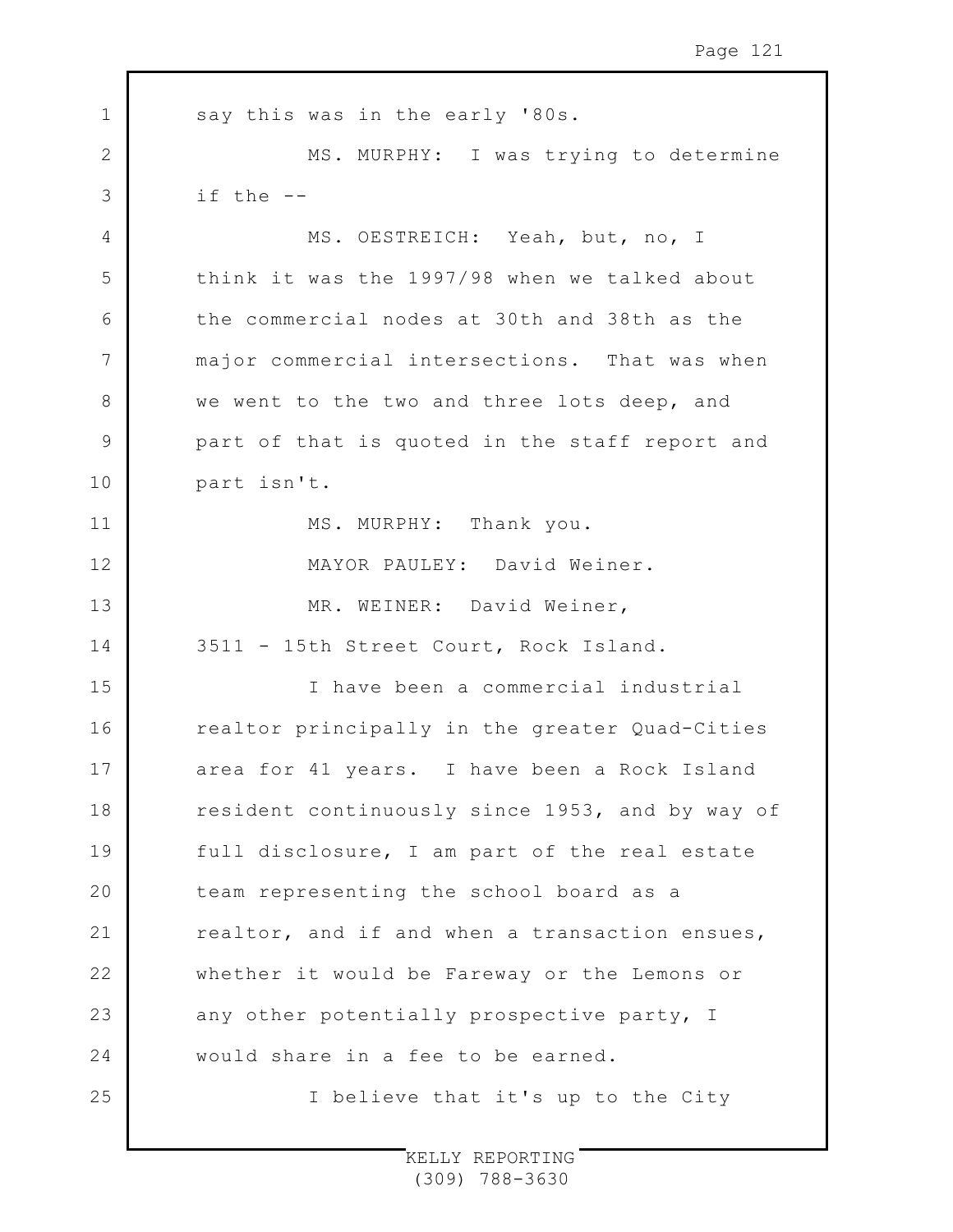Council and the Planning Commission and, in fact, the school district as elected and appointed representatives to look at the city as a whole, not just the eight or ten or fifteen or eighteen members or residents of a community on any specific issue.

1

2

3

4

5

6

7

8

9

10

11

12

13

14

15

16

17

We are here tonight to talk about this one, but I believe that the public bodies need to keep their eye on the overall welfare to the city.

For information, the school has been closed, I guess, about two and a half or three years. It has been -- the school board did advertise it per their regular disposition procedures, I think three different times, for bids and received no response any of the three times.

18 19 20 21 22 23 24 25 They listed the property with another real estate firm in the Quad Cities that is certainly a major reputable firm, and the property was listed in the commercial local listing services. It was listed on LoopNet and CoStar, which are two international internet real estate bulletin boards, and it was listed, again, as I say, in the commercial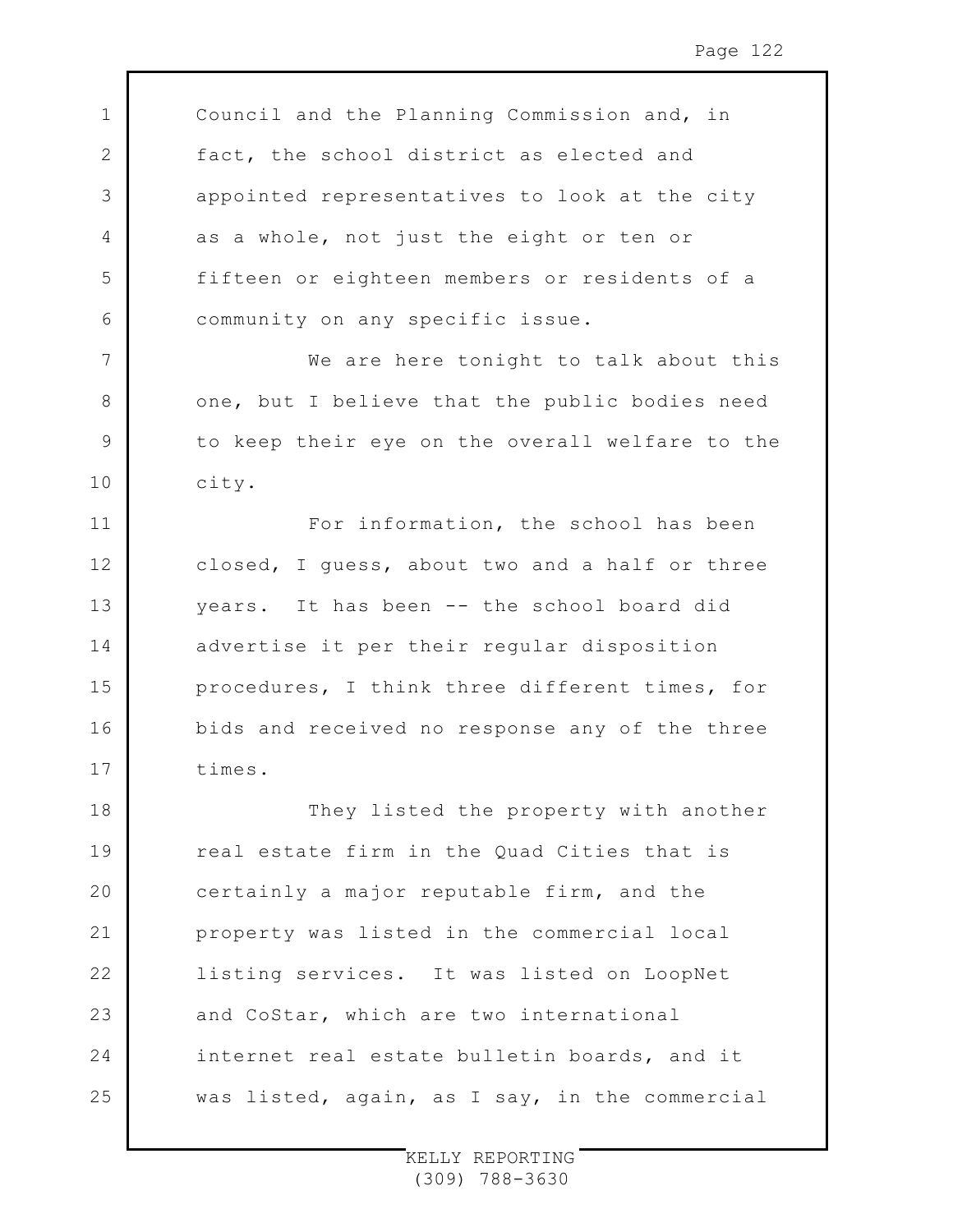1 2 3 4 5 6 7 8 9 10 11 12 13 14 15 16 17 18 19  $20$ 21 22 23 24 25 listing service. The school board did not want a sign on the property, nor do they want that on any vacant properties, because they feel it invites vandalism, so there was no sign on the property during the time that it has been and is currently being marketed. The school board has already, you know, made it known that it cost them \$30,000 plus a year to maintain the property as a vacant school, and that is, basically, they are the directors of and users of tax monies. A new commercial user will present sales tax dollars to the city and real estate tax dollars, real estate taxes to the city, in fairly substantial numbers, and probably more important, and it has been mentioned from time to time, two weeks ago for four hours and tonight a number of times, jobs, jobs, jobs. I think that's critically important to our community. 18th Avenue is clearly in a long-time, long-term transition to commercial uses. It's consistent with Rock Island's long-term land use development plan. I think I worked on a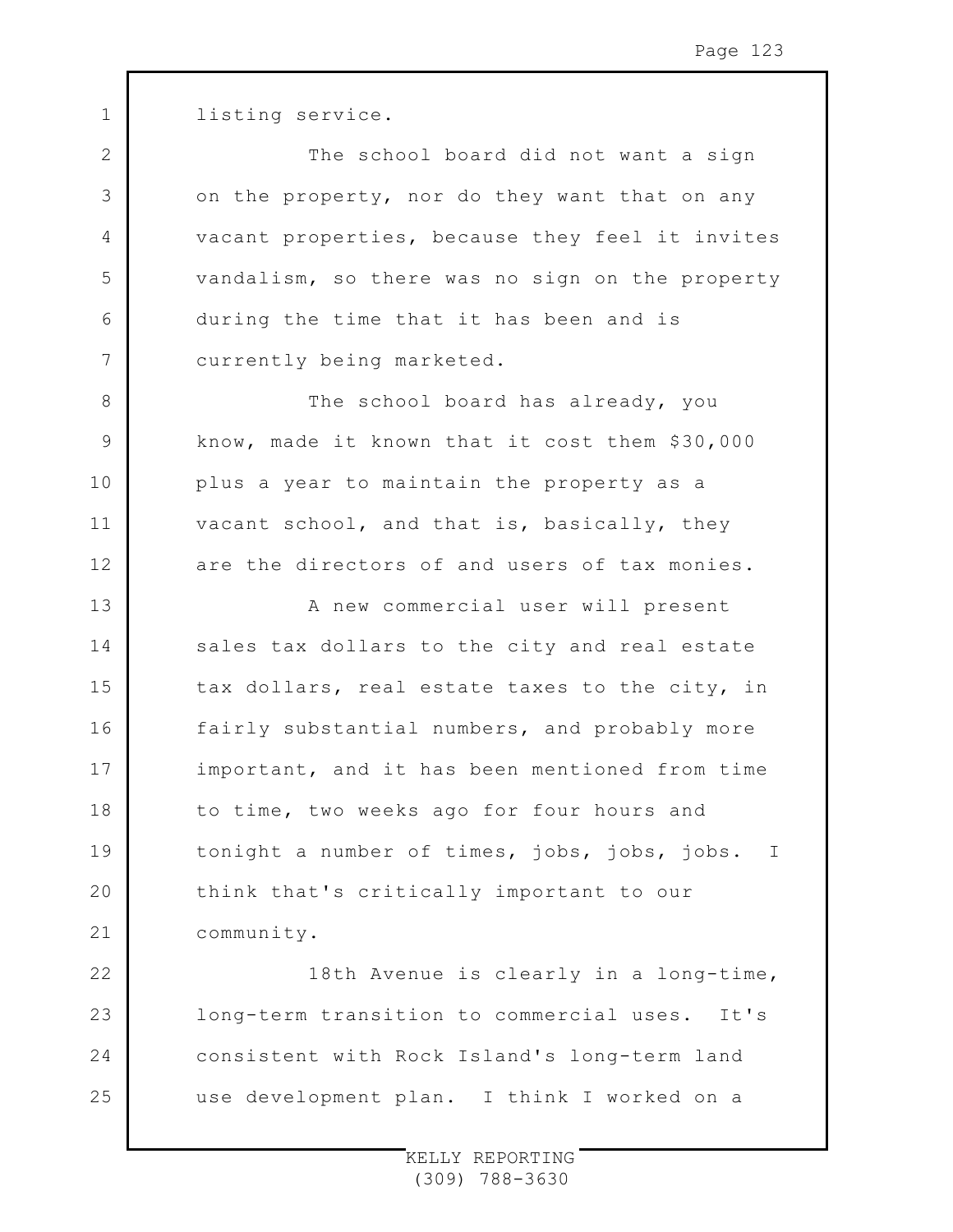1 2 3 4 5 6 7 8 9 10 11 12 13 14 15 16 17 18 19  $20$ 21 22 23 24 25 Chamber of Commerce committee with the City Economic Development Department many, many years ago, and it was recognized that this would be a transitional area. Traffic was, you know, discussed, and growth of traffic and left-turn lanes and all kinds of things, but it's pretty much happening even slower than it was contemplated, but it is happening. Again, I think the Planning Commission and the City Council and we as citizens and taxpayers have a responsibility to make the decision that's best for the whole community. It's amazing, too, how short a collective memory we all have. Hy-Vee has been cited many, many times, two weeks ago for four hours and tonight a number of times, as a good citizen and good neighbor and a good business operator, and they are, but I will tell you that its property -- and after that four-hour -- MAYOR PAULEY: One minute. MR. WEINER: -- I took a drive, and their property now reaches two blocks, not three lots, but two blocks into a very stable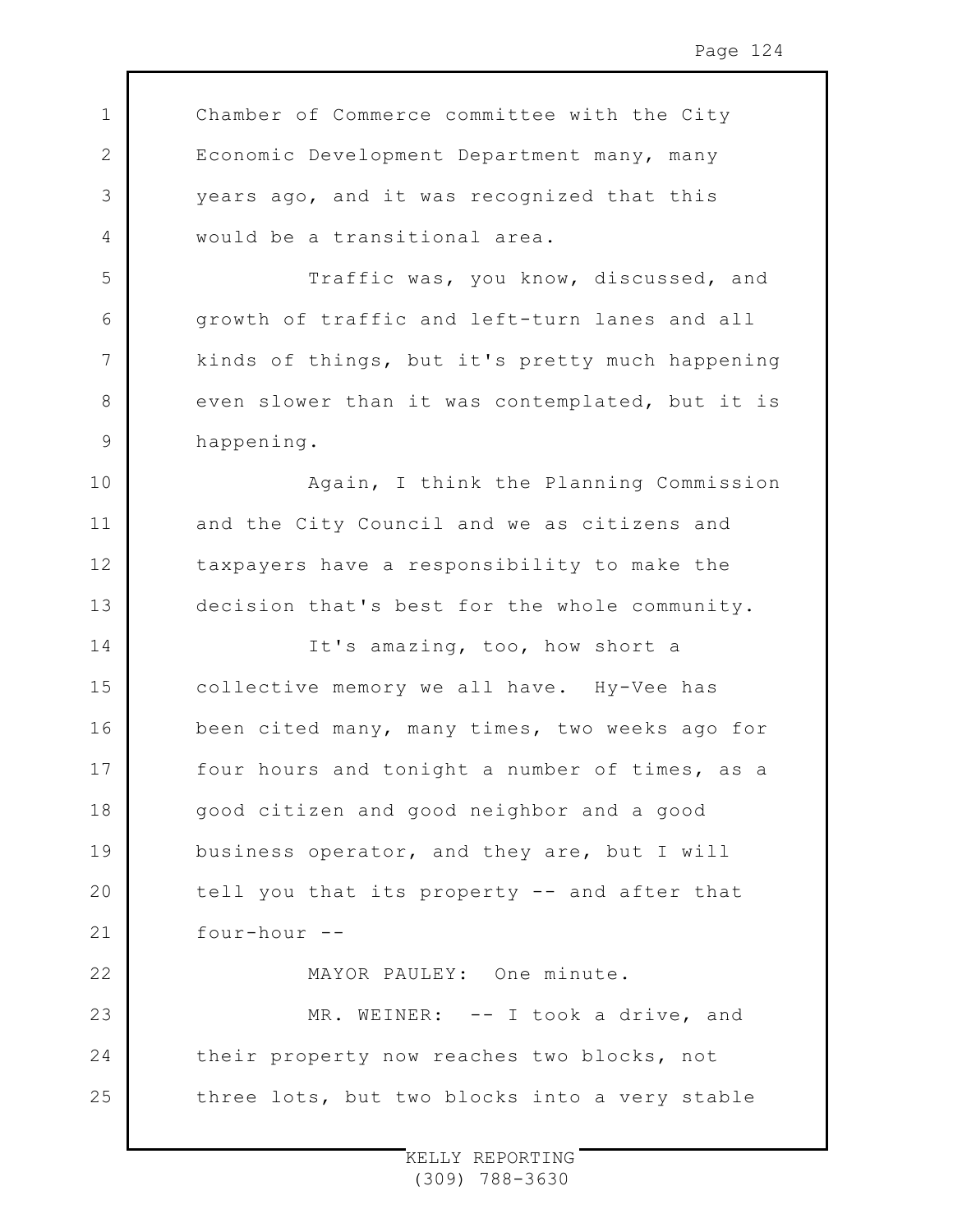1 2 3 4 5 6 7 8 9 10 11 12 13 14 15 16 17 18 19 20 21 22 23 24 25 residential neighborhood, and the City vacated a street. Most developments require some variances. I think it's incumbent on the City to work with Fareway and come up with a workable solution. We are lucky, if not the Lemon family, who we have had the privilege of working with on real estate matters over the last 10 or 15 years, reputable real estate owners and investors and operators, and we are lucky they have an interest, which by their own writing, would take effect if this transaction doesn't conclude by August 1st or August 2nd. But be aware that it also has the required caveats and investigations, and it could end up being non-economically feasible even for them. MAYOR PAULEY: Questions? Hearing none, Joe Farrell. MR. FARRELL: My name is Joe Farrell, F-A-R-R-E-L-L. I'm a resident of East Moline, 538 Ninth Avenue. Mr. Mayor, Council, just down the street here is a little spot that says it's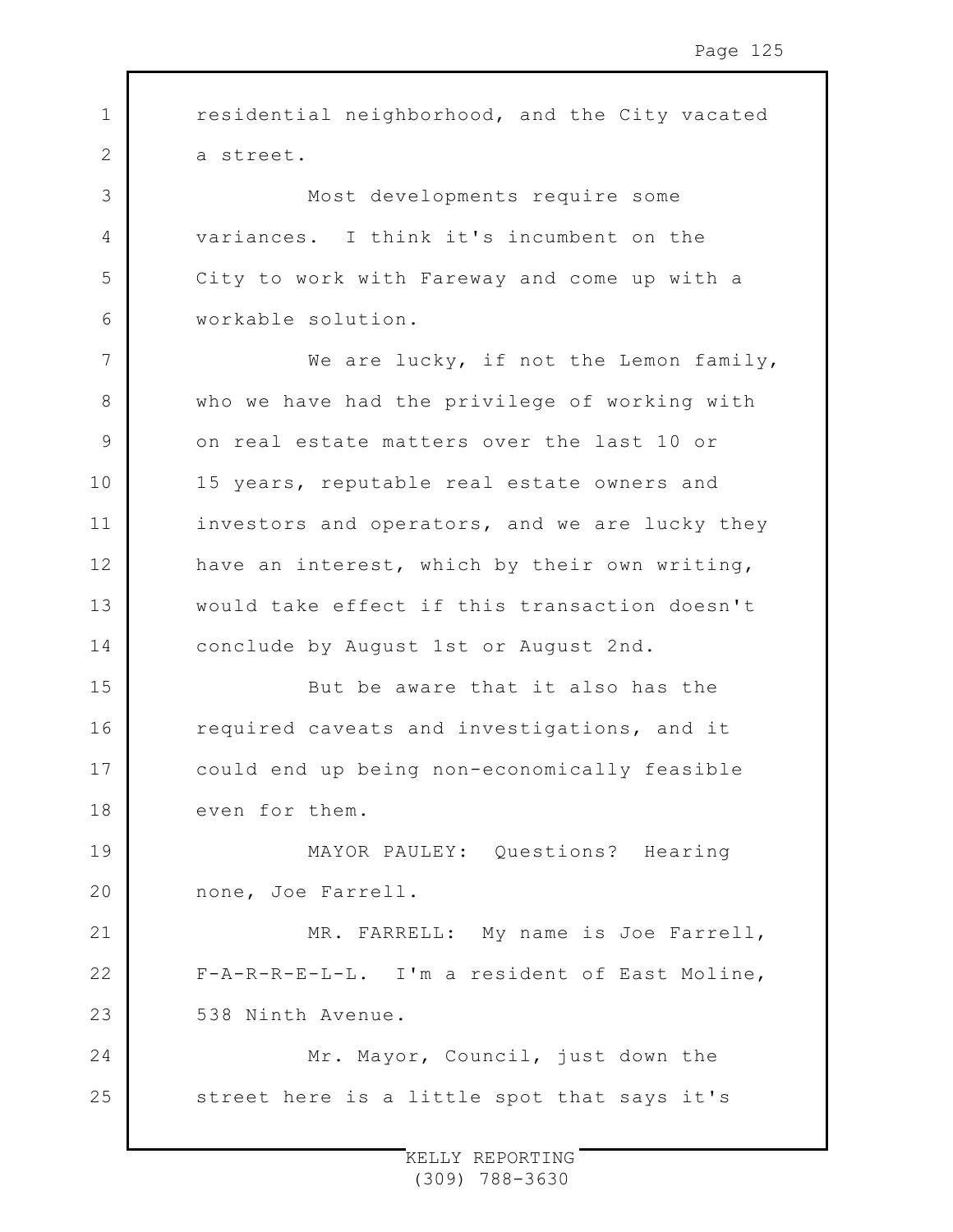1 2 3 4 5 6 7 8 9 10 11 12 13 14 15 16 17 18 19  $20$ 21 22 23 24 25 the safe haven for the community's youth. Something kind of stuck in my mind, I guess, as I was walking over here. It seems that that lot may also serve that purpose. Fareway will build somewhere regardless of the outcome here. I was asked by some friends to actually come and speak. Otherwise, I probably don't really deserve to have a voice in this matter. But the CEO of this store, Richard Beckwith, his right-to-work values really don't fit into this community, as far as I'm concerned. His house, from what my investigation shows, does not sit anywheres near close to a Fareway itself. These residents here, I have been listening to this entire presentation, first from Fareway, the details about the size of the lot, this, that, and the other thing, and all the residents concerned about the amount of traffic. I can see that it will be a problem, in my opinion. I don't think that Fareway really addressed the fact that the amount of employees that they have, where they are going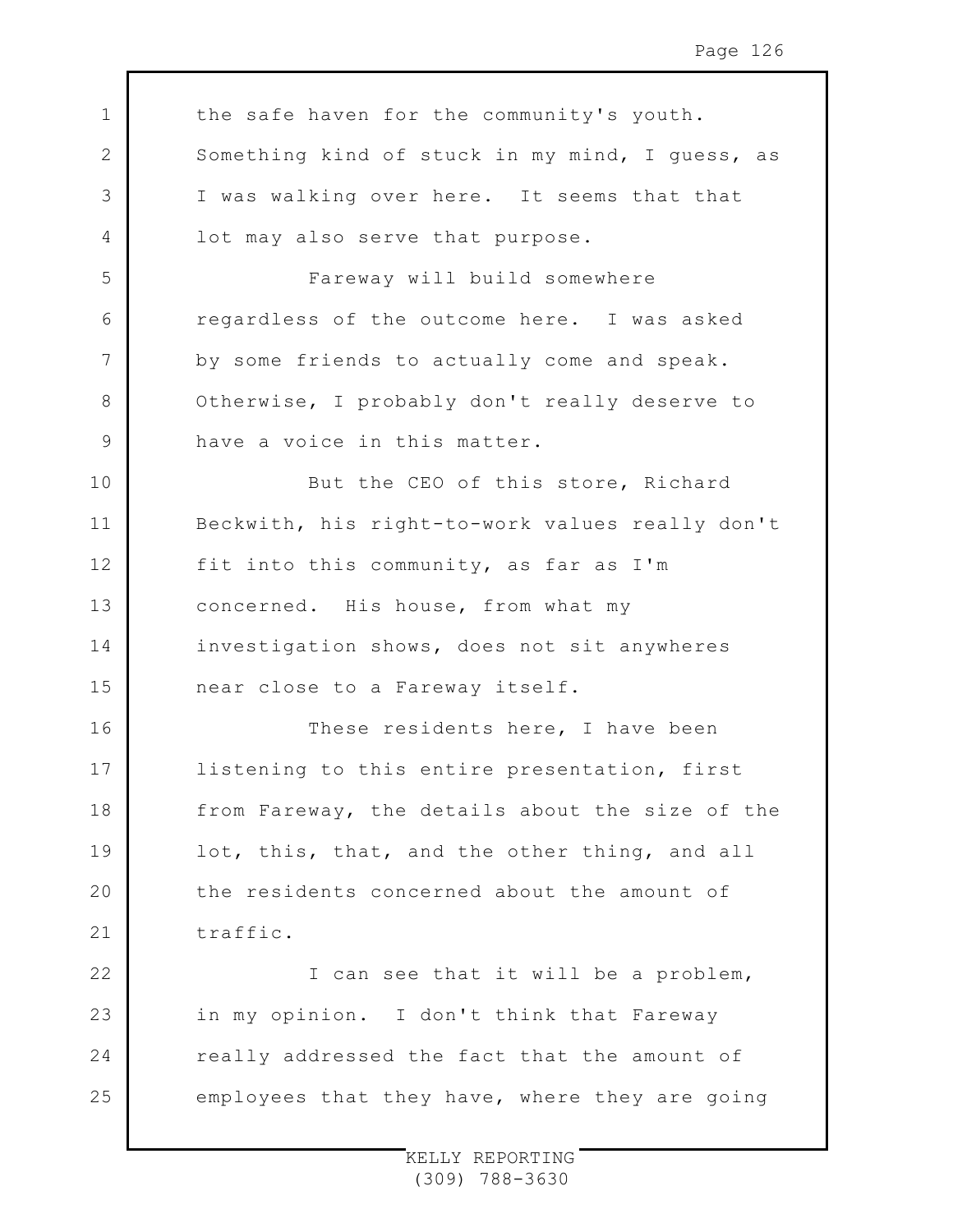| 1  | to be parking. Are they going to be parking on  |
|----|-------------------------------------------------|
| 2  | the side streets? Is there room in the parking  |
| 3  | lot for customers?                              |
| 4  | I used to drive a ready mix truck. I            |
| 5  | drove close to 14 years. It takes a large       |
| 6  | amount of area, a large amount of distance, to  |
| 7  | actually stop a vehicle.                        |
| 8  | I can see as tight as those streets             |
| 9  | are, parking on the one side and having truck   |
| 10 | traffic on the other side, being able to        |
| 11 | actually open your door on the driver's side,   |
| 12 | possibly to remove a child from a child seat,   |
| 13 | would be almost impossible in that entire area. |
| 14 | I appreciate the time to address you            |
| 15 | and please use good judgement.                  |
| 16 | MAYOR PAULEY: Thank you. Benny                  |
| 17 | Huber? Benny?                                   |
| 18 | MR. HUBER: Yeah?                                |
| 19 | MAYOR PAULEY: Do you wish to speak?             |
| 20 | MR. HUBER: No.                                  |
| 21 | MAYOR PAULEY: Well, you signed up               |
| 22 | here. Michael Creger?                           |
| 23 | MR. CREGER: Michael Creger,                     |
| 24 | C-R-E-G-E-R, 2414 - 45th Street, Rock Island.   |
| 25 | I'm part of the Planning Commission.            |
|    |                                                 |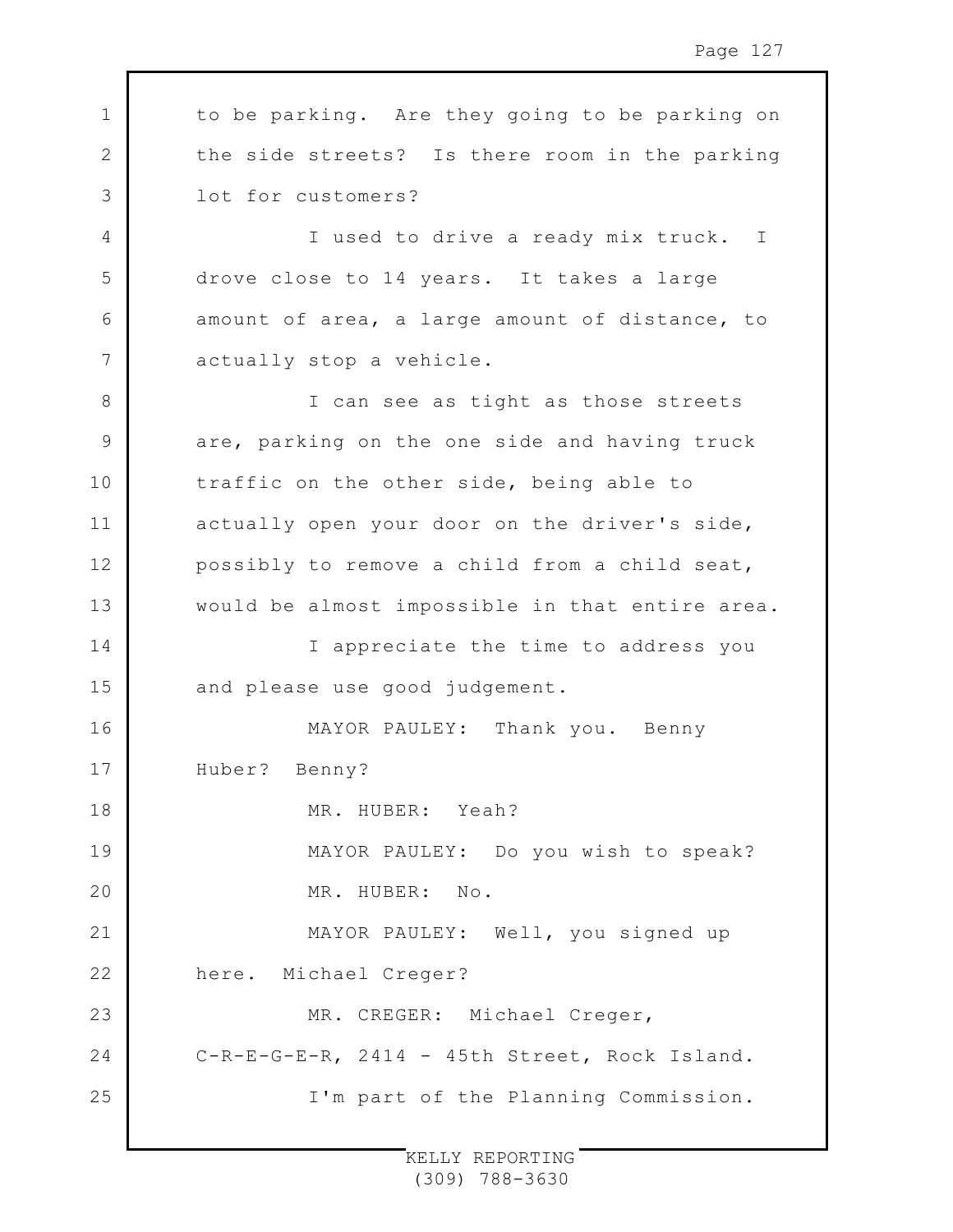| $1 \mid$  | I spent four hours over there listening to               |
|-----------|----------------------------------------------------------|
| 2 $\vert$ | this. I voted my conscience. I wrote this                |
|           | $3 \mid$<br>earlier today. I'm not going to add anything |
| $4 \quad$ | else.                                                    |

5

6

7

8

9

10

11

17

18

19

 $20$ 

21

22

Fareway, evidently, is interested in Rock Island. They have investigated properties within the City for the last year. Fareway has looked at at least two different properties within the City and determined that one of those properties, unfortunately, did not meet their standards.

12 13 14 15 16 This can be equated to purchasing a house and having it inspected to make sure that all is well and that there is no hidden problems. Fareway did this and found out that the property has problems.

Now, Fareway has decided to purchase the Audubon School. They have had the property inspected and know what it needs -- know what needs to be done to develop the property. They have prepared a design and presented it to the City.

23 24 25 This company will bring economic development to Rock Island. It will bring jobs, needed revenue to the City in the form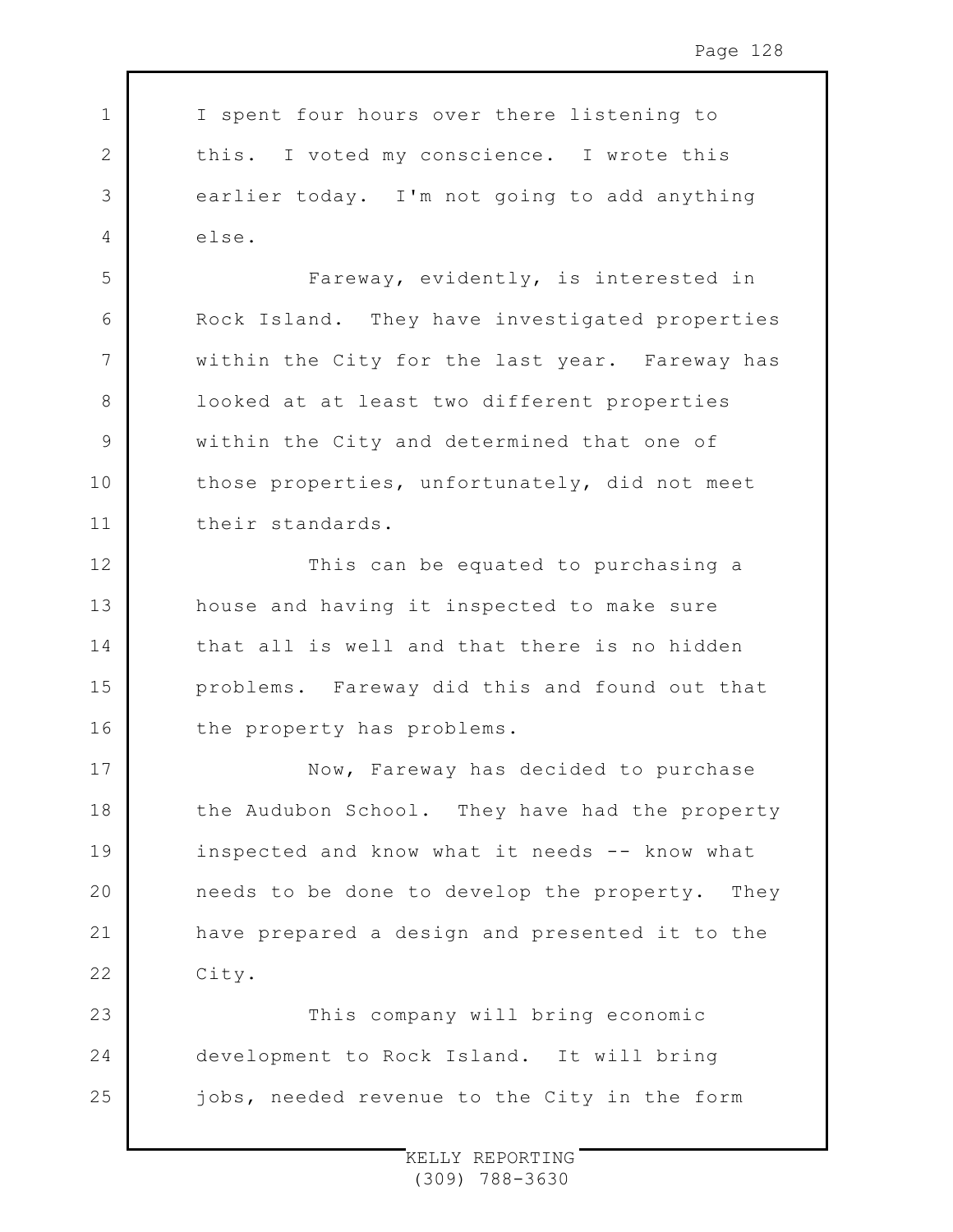1 2 3 4 5 6 7 8 9 10 11 12 13 14 15 16 17 18 19  $20$ 21 22 23 24 25 of both property and sales tax. This is not to mention that they will be paying our school system \$475,000 for the property. I don't know about you, but my taxes seem to be going up every year. 55 percent of my taxes go to the public schools. Selling to Fareway is another positive reason to let them go. They will initially add to the coffers of the school in the selling price, and then they will add to the tax base of the City in new property taxes, and, finally, they will add to the much-needed sales tax revenue for the City of Rock Island. That's it. MAYOR PAULEY: Thank you. Lendol Calder? While Lendol is coming up here, I just wanted to let you know, it is being televised, and it will be rebroadcast on Wednesday, 3 o'clock PM, on Channel 9. MR. CALDER: I'm Lendol Calder, and Lendol is spelled L-E-N-D-O-L. Calder is spelled C-A-L-D-E-R. I live at 605 - 23rd Street. I am a professor of history at Augustana College, and you should know that I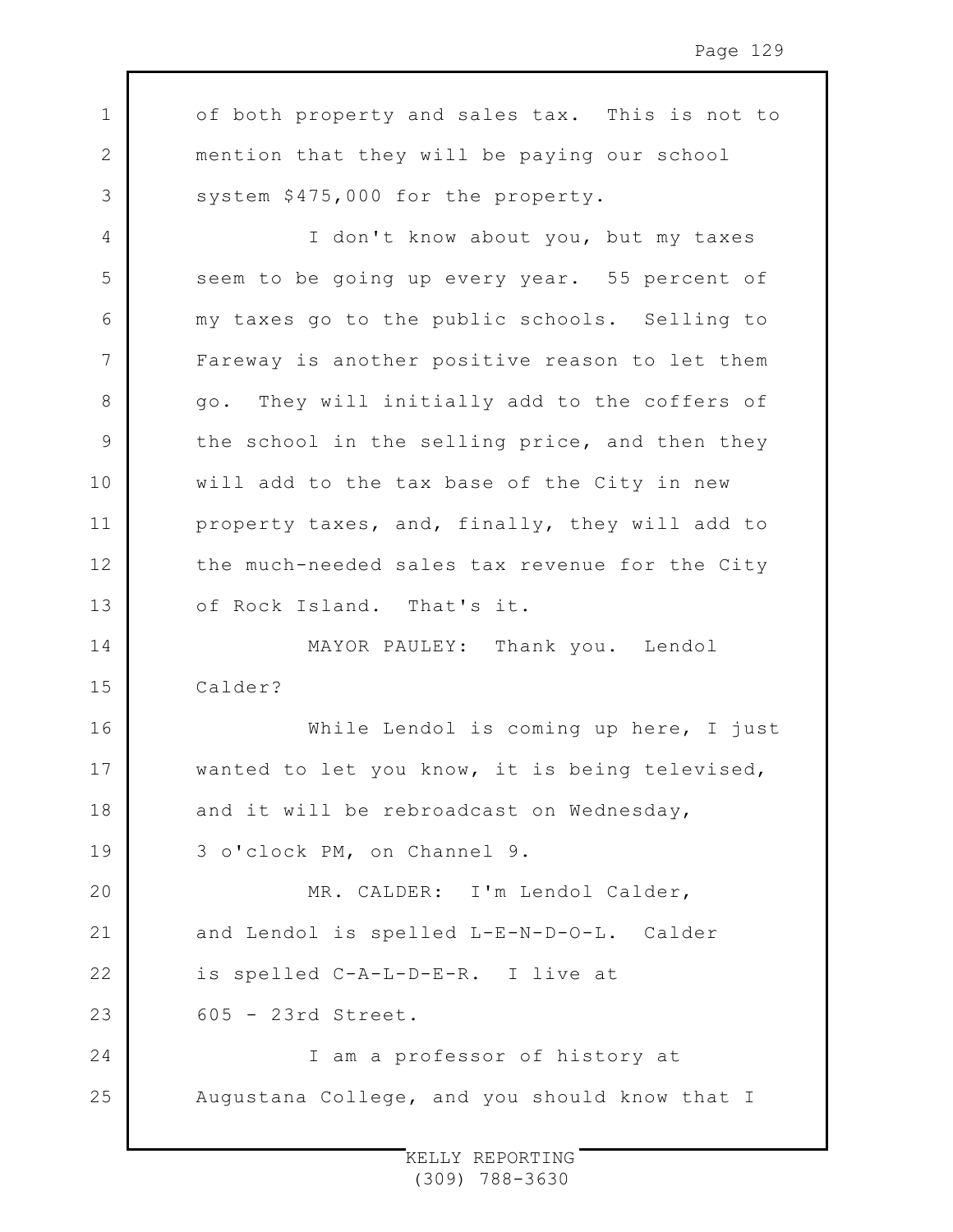1 2 3 4 5 6 7 8 9 10 11 12 13 14 15 16 17 18 19  $20$ 21 22 23 24 25 sit on the Preservation Commission, but I'm not here just to talk about your decisions to overturn our designation of landmark status. I'm not really sore about that at all. I'm the father of a couple of teenagers. I'm used to being ignored just about every single day, so we are good there. I'm actually not here to make any arguments, either. Given the lateness of the hour and all the things that people have said, I simply bring a request to you, as City Council members, and to all of us, as well. The request is that we would work very hard going forward to elevate the quality of this discussion. You've made a great start on that by simply holding this meeting tonight, and we all thank you for that. May I offer some advice about what it might mean to elevate the discussion? We are hearing way too many claims that are made without evidence, and it's hard to make up your mind about things based on just opinions that go unsubstantiated. Some of the claims now are so unsubstantiated that we can just call them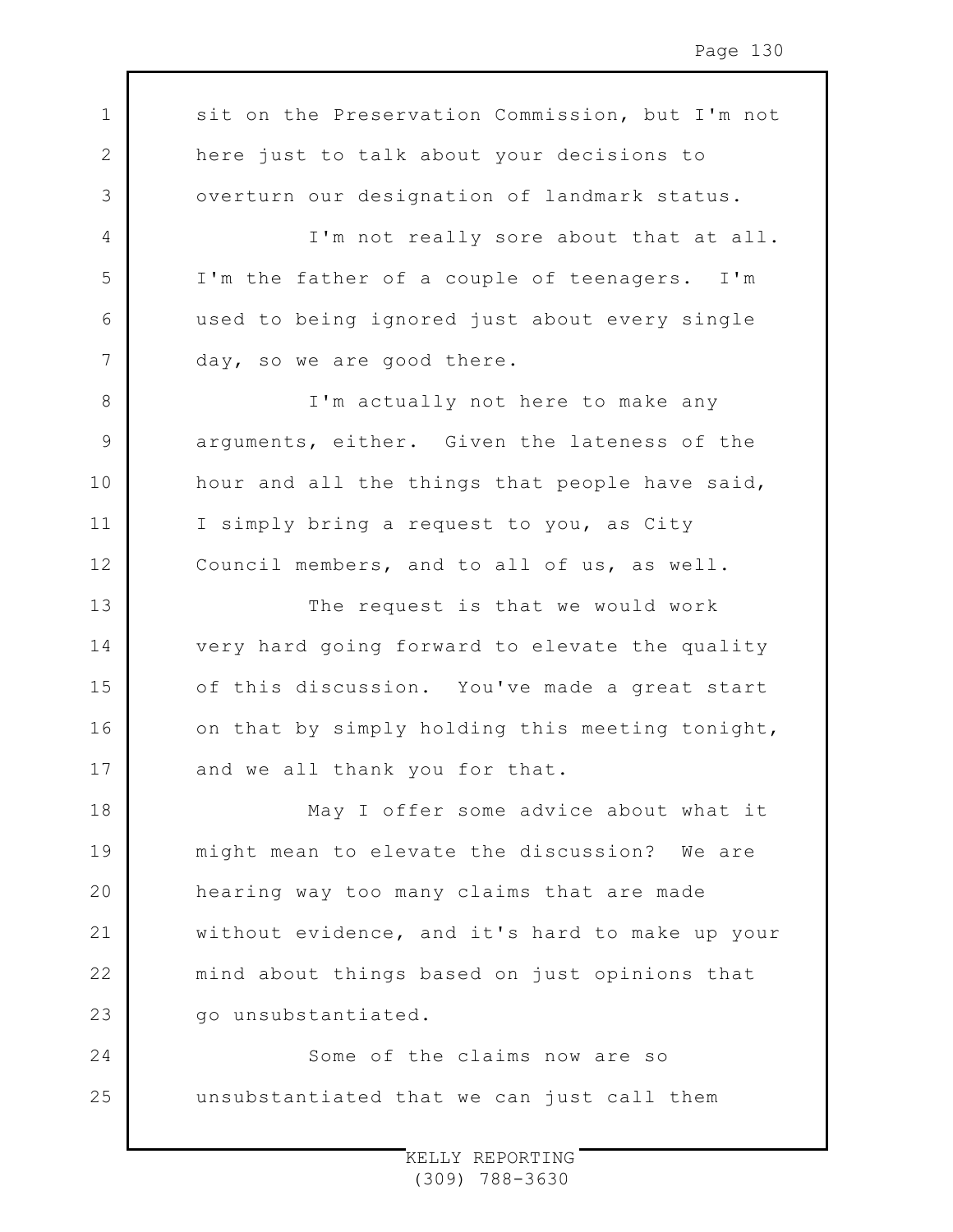1 2 3 4 5 6 7 8 9 10 11 12 13 14 15 16 17 18 19 20 21 22 23 24 25 false, and I hope we won't hear them at all anymore going forward, for example, the claim that what this is really about is a not-in-my-backyard mentality. You can see tonight that that's not what this is about. Do I have to ask for a show of hands for people who oppose Fareway and don't live in the neighborhood? I don't. The people who live in the neighborhood are upset and have reason to be, as you would be if this were your home, but the argument that this is about NIMBY has no weight here, because it's a grocery store we are talking about. We already have four fairly close by. I could think of some businesses that have no parallel in either Rock Island or the Quad Cities that might make me want them to go in at Audubon, but a grocery store? That makes me sympathetic to the neighbors and to their plight. The claim is made that Rock Island wants this store. What's the evidence for that? We are not going to have that. More people tonight have opposed it, but that's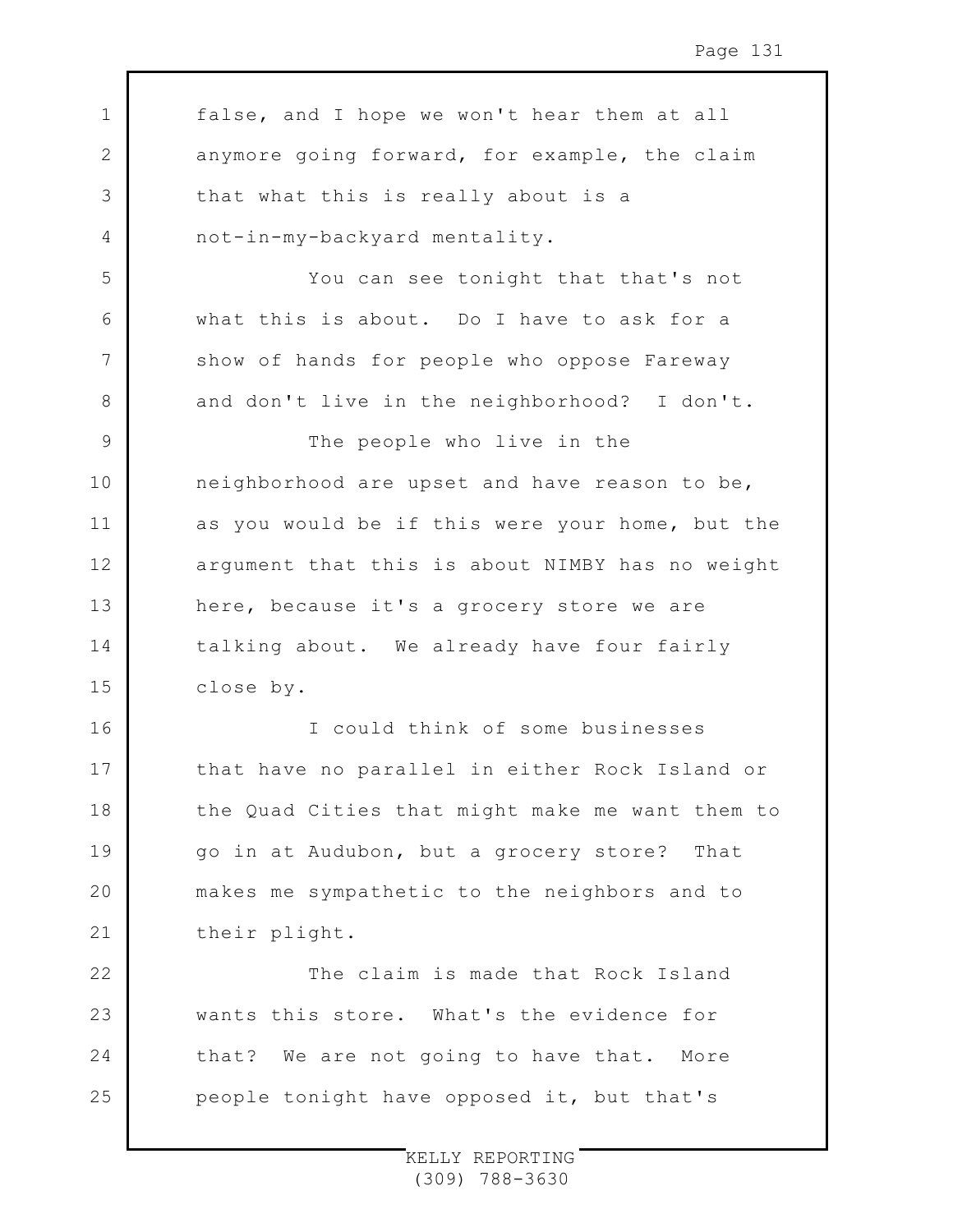not really evidence. That's just anecdotal information. Until you commission a survey that asks, Do you want Fareway in this building, you don't have any evidence of what Rock Island wants, so lets not even go there.

1

2

3

4

5

6

21

7 8 9 10 11 12 13 14 The claim is made that we are going to expand the tax base and increase sales tax. I'm an historian of economic growth. That's what I study. My opinions have appeared on the editorial pages of the Wall Street Journal, the New York Times. I have consulted for the World Bank and for the Board of Governors for the Federal Reserve.

15 16 17 18 19  $20$ I have to tell you that if you think that bringing in a grocery store is going to increase sales tax revenues, that sounds to me like wishful thing. It could happen, but I want to know what the evidence for thinking so is.

MAYOR PAULEY: One minute.

22 23 24 25 MR. CALDER: I love Rock Island. I escaped the ridiculousness of Davenport's City Council to come here back in the '90's when they were at their maximum point of craziness.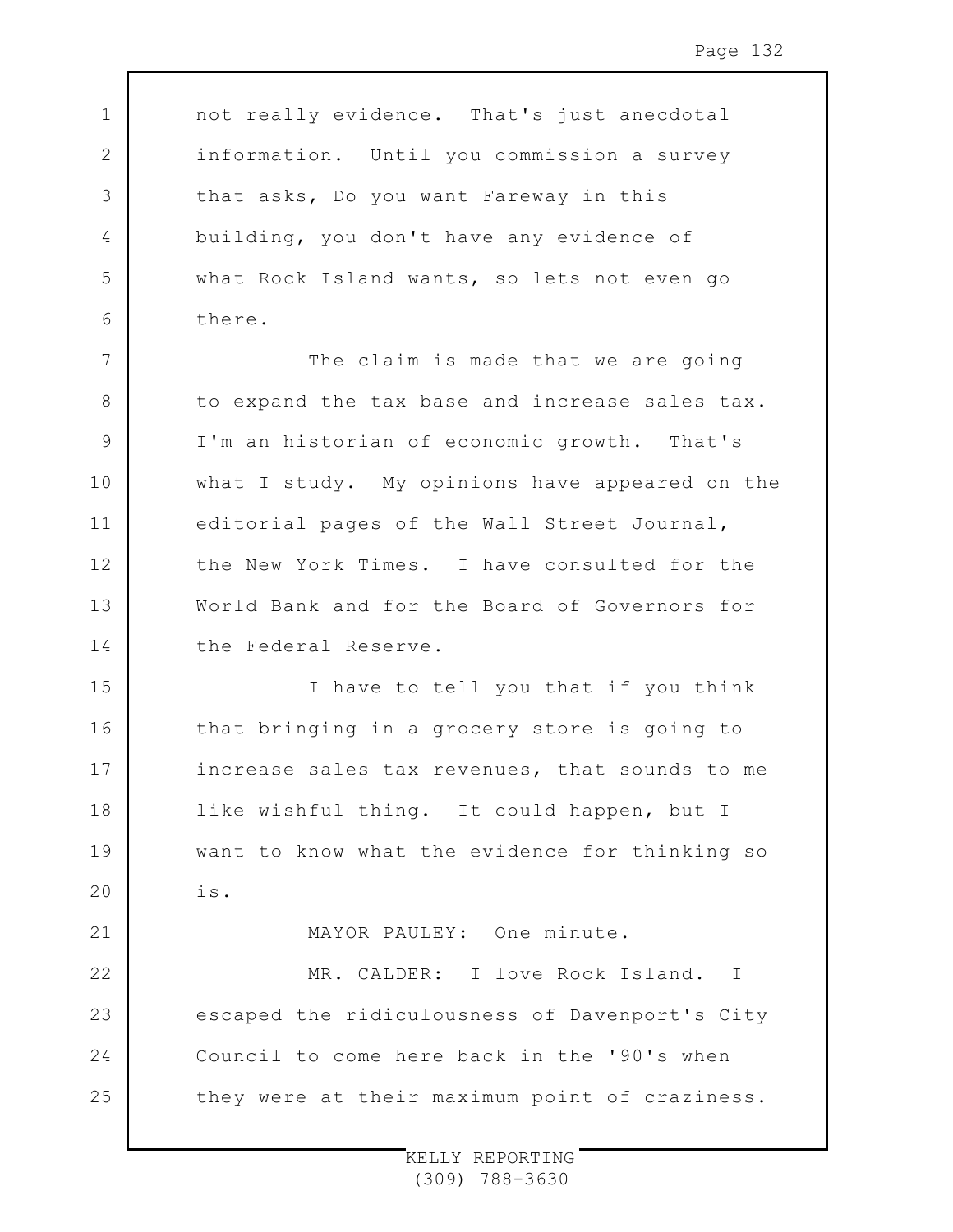1 2 3 4 5 6 7 8 9 10 11 12 13 14 15 16 17 18 19  $20$ 21 22 23 24 25 You guys are in a tough spot. People are out on the street saying the fix is in. It doesn't matter; they are going to vote unanimously because there is something that they are not telling us. That's what people are saying. Some people think you're being paid off. That's ridiculous. I say to those people, Are you crazy? Some people say, It's about Wal-Mart. I don't know what that would be, but that's what they are saying. You can stop this by explaining yourself going forward, listening to people like John Doak, Norm Moline, Diane Oestreich, people who are experts. We don't have to go to LaCrosse, Wisconsin, to see that this is not about a conflict between economic growth and preservation. You can have both. We don't need to have some motto from an old cowboy song, It's your misfortune and not mine own. That's not a great city council motto. Thank you. MAYOR PAULEY: Thank you. Anthony Heddlesten?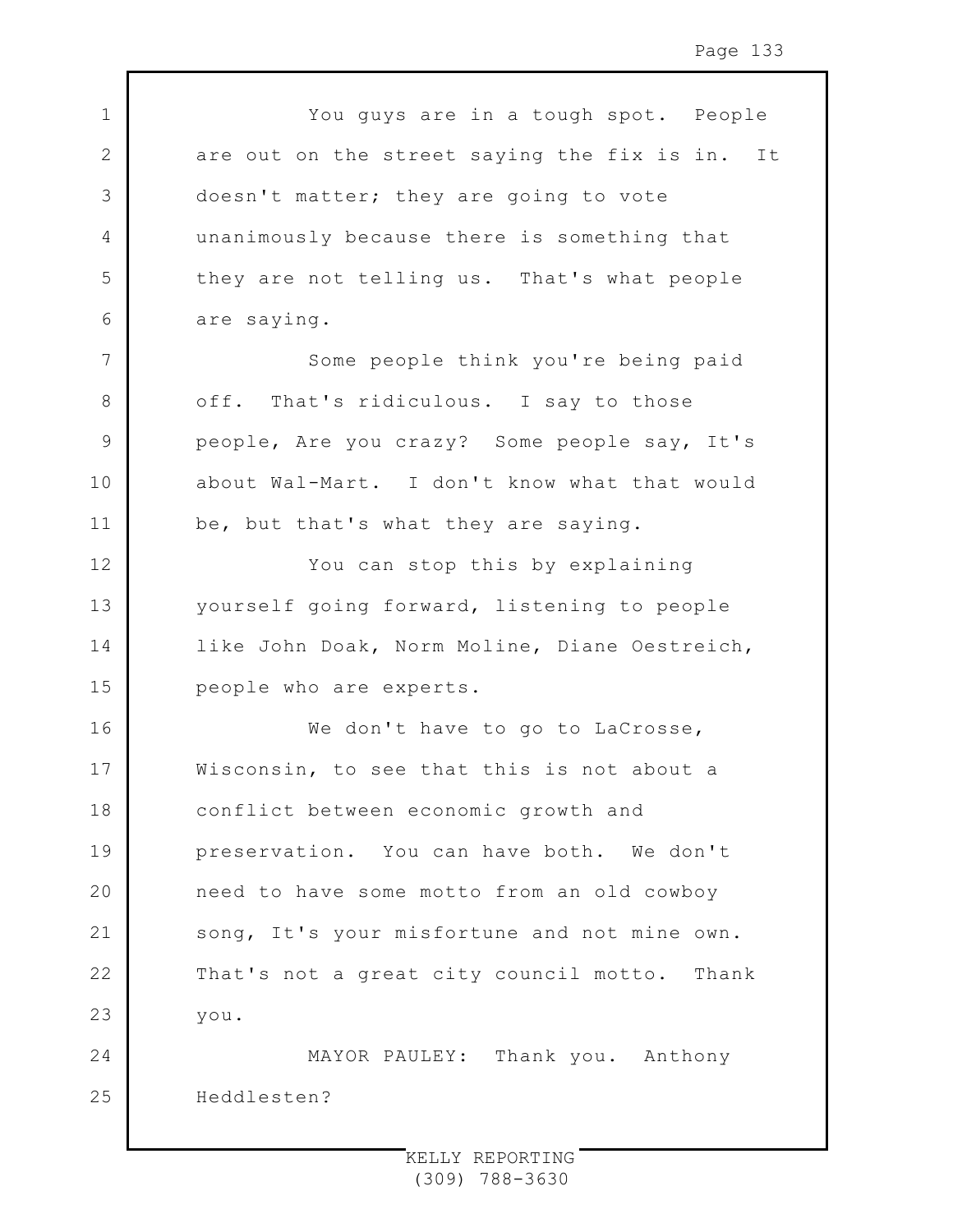| $\mathbf 1$    | MR. HEDDLESTEN: Anthony Heddlesten,             |
|----------------|-------------------------------------------------|
| $\overline{2}$ | 541 - 23rd Street, H-E-D-D-L-E-S-T-E-N.         |
| 3              | So many great comments here tonight,            |
| 4              | from both sides, and the one thing I keep       |
| 5              | hearing on the pro Fareway side is jobs,        |
| 6              | jobs, jobs, taxes, taxes, taxes, money, money,  |
| $\overline{7}$ | money.                                          |
| $\,8\,$        | Well, all that can happen at any of             |
| $\mathsf 9$    | the locations that we put Fareway, whether or   |
| 10             | not it's at Audubon, or if it's out in the      |
| 11             | Second or Third Wards, where we have food       |
| 12             | deserts where people don't have access to       |
| 13             | healthy food, which I think is a good big-city  |
| 14             | issue that needs to be worked on, so that       |
| 15             | people have access to healthy food before       |
| 16             | we start bulldozing buildings to put in a       |
| 17             | grocery store next to grocery stores that       |
| 18             | already exist.                                  |
| 19             | But what it comes down to is, all that          |
| 20             | jobs, jobs, jobs, and the money, money, money,  |
| 21             | taxes, taxes, taxes, those all come from        |
| 22             | people, and those all involve people, and the   |
| 23             | people who are out here talking to you guys,    |
| 24             | and I really hope that you guys will listen to  |
| 25             | the people, people, people, because that's what |

 $\Gamma$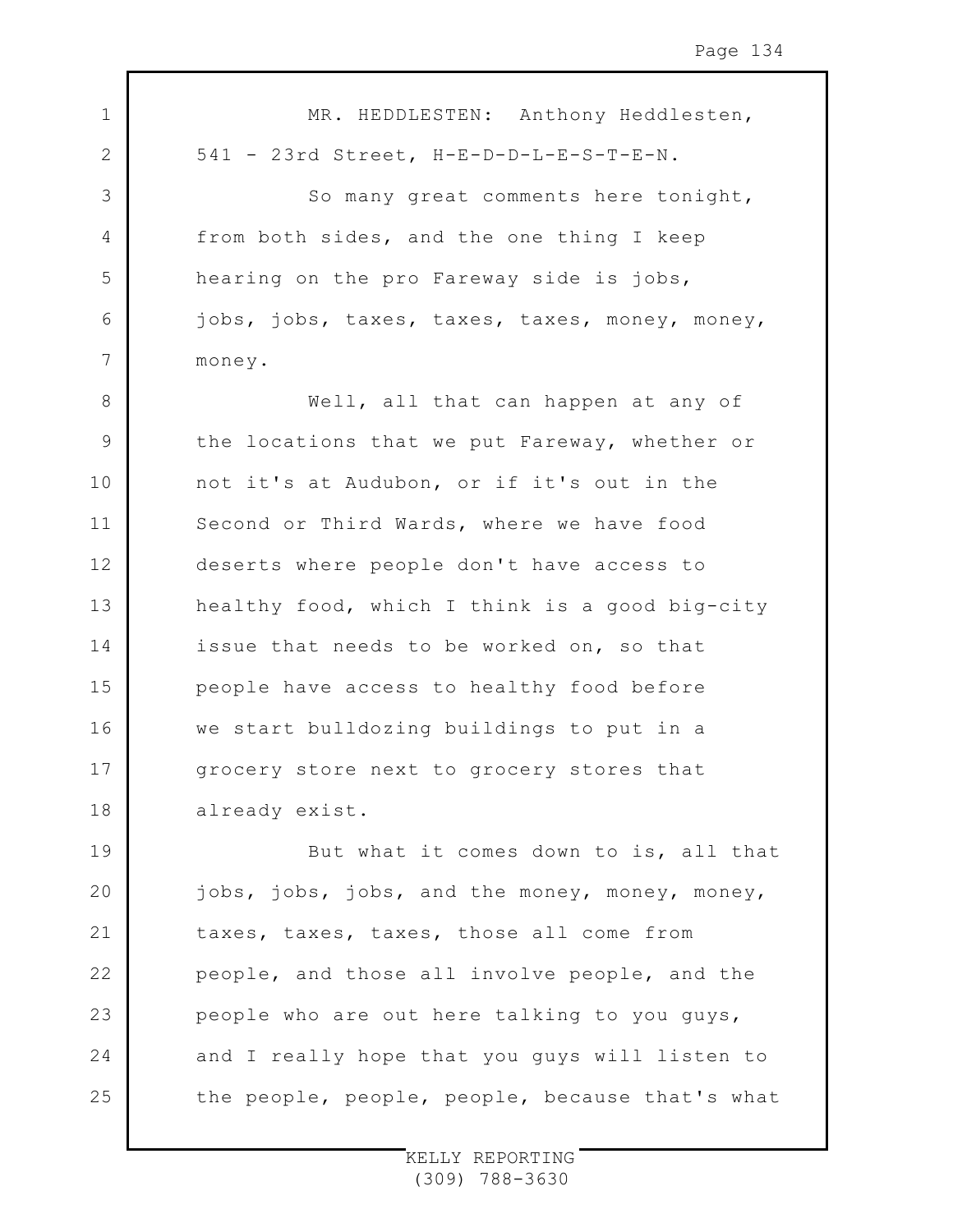makes our community a wonderful place to live in.

1

2

25

3 4 5 6 7 8 9 10 11 There are so many, so many reasons to not put Fareway in this location, and there would be so, so much support for Fareway anywhere else in our community, like at the Country Market, in wards, whole wards, that don't have grocery stores of this magnitude, like the First Ward. I don't know if the Second Ward has any -- well, it will if Wal-Mart comes in.

12 13 14 15 16 17 18 19 But there are so many opportunities here that we can do, and we could have a much better win, win, win situation. We could solve so many problems for so many different people. We could make so many people happy in this room, so many people happy in other wards, and we are ignoring that by going forward with the project as it stands.

 $20$ 21 22 23 24 We could get a Fareway. We could get food deserts solved. We could new housing development in Audubon School. The school district could have all of their problems solved by getting rid of this building.

It's out there. The greatest solution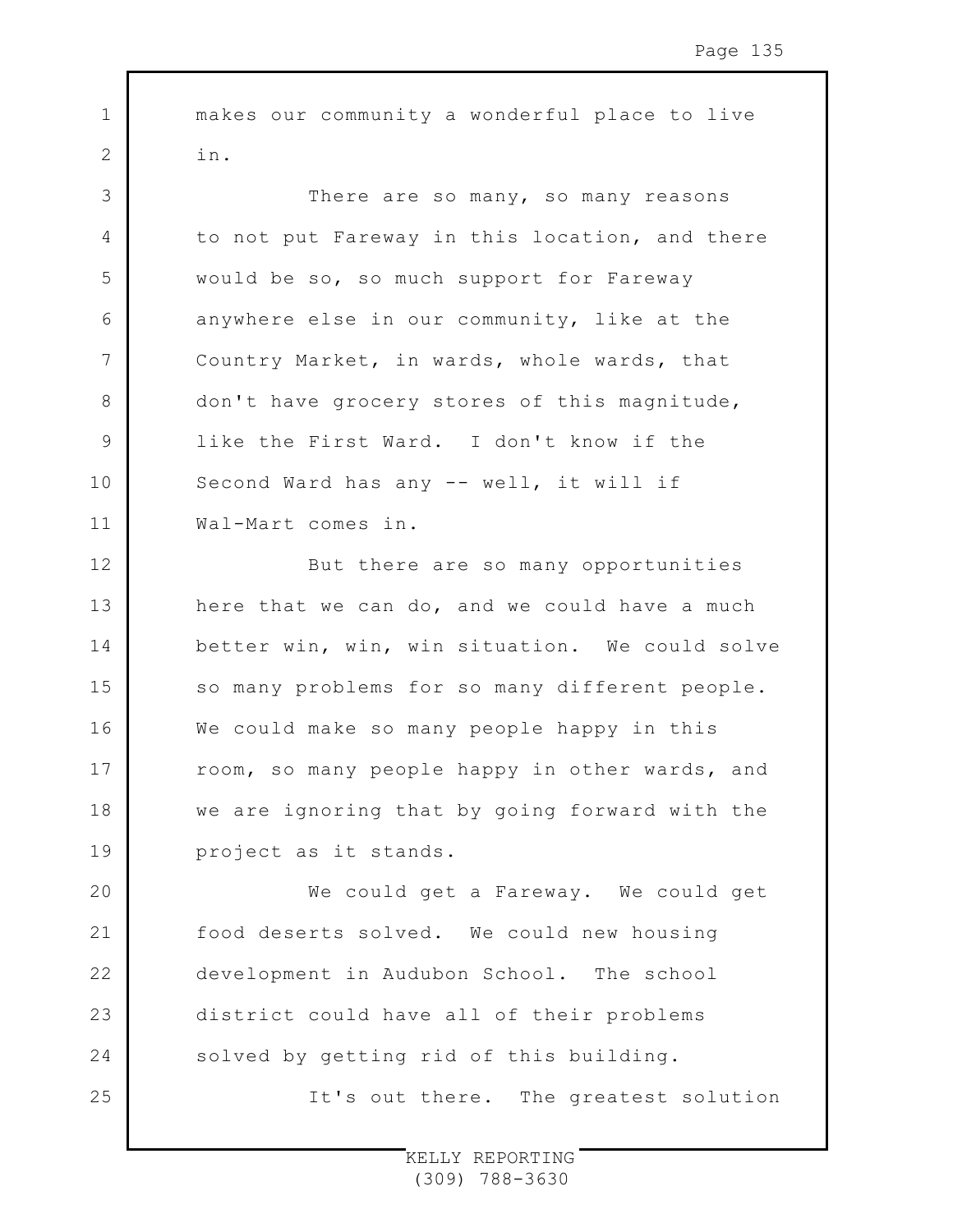| $\mathbf 1$ | is out there, and you have to just reach out    |
|-------------|-------------------------------------------------|
| 2           | and grab it. I really, really hope that you     |
| 3           | guys will do that and not miss out on this      |
| 4           | opportunity. Thank you very much.               |
| 5           | MAYOR PAULEY: Thank you. Italo                  |
| 6           | Milani? He left a letter here.                  |
| 7           | Karolyn Williams?                               |
| 8           | MS. WILLIAMS: Karolyn Williams, and             |
| 9           | that's with a K, Williams, and I live at 816 -  |
| 10          | 23rd Street.                                    |
| 11          | I came to talk, and my daughter was             |
| 12          | here, but she had to leave because she had      |
| 13          | another meeting, so I will speak for both of    |
| 14          | us -- actually for two of my daughters, both of |
| 15          | which live on 17th Avenue and will be affected  |
| 16          | by the Fareway market.                          |
| 17          | I will tell her story first. She                |
| 18          | lives right behind Checkers, and the semis come |
| 19          | in to make their deliveries and have ruined her |
| 20          | front yard. They turn over her yard to make     |
| 21          | the turn into the alley that goes up to         |
| 22          | Checkers, and she has reported this numerous    |
| 23          | times, but nobody will do anything about it. I  |
| 24          | don't know, you know, if there is a law against |
| 25          | it or not.                                      |

 $\Gamma$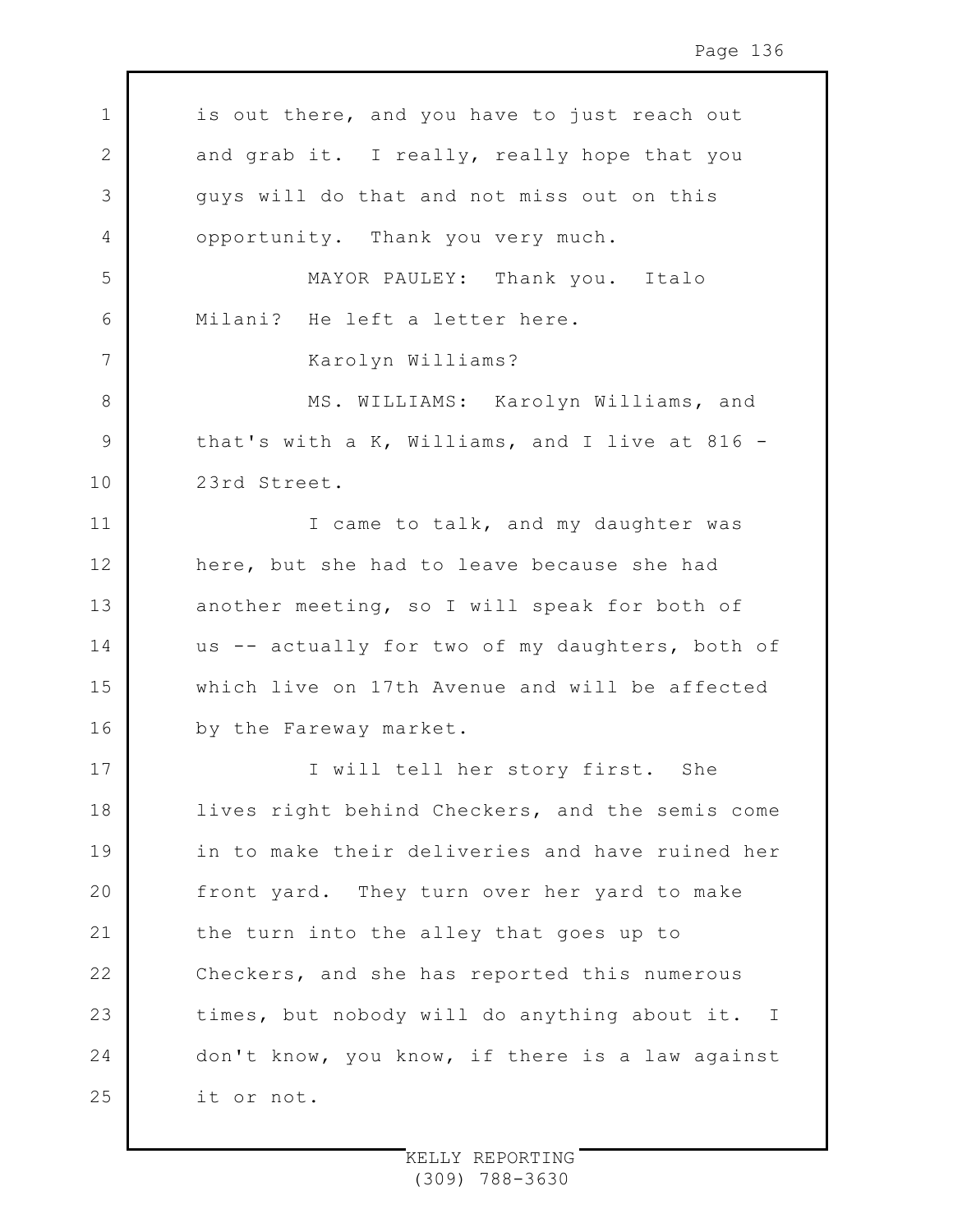1 2 3 4 5 6 7 8 9 10 11 12 13 14 15 16 17 18 19  $20$ 21 22 23 24 25 But my other daughter lives across the street from her on 29th 1/2, and the road between 30th Street and 29th 1/2 is completely deteriorated from the trucks going in and out of the drugstore on the corner. So they know what it's like to have the trucks going in and out a door, two doors, from their house, and they wake them up at all hours of the night. What else did she want me to say? The street is so narrow that their car has been hit just because if there are cars parked on both sides of the street, there is hardly enough room for one car to go through the middle of the street. She has a lot of trash blowing in her yard from the businesses in front of her, KFC and the other businesses up there, and she has to clean up after them. She is worried about her property values. She also said that seven years ago when she bought her house there she had looked at another house behind Hy-Vee and realized what she would be putting up with, you know, looking at the back of Hy-Vee, and she did not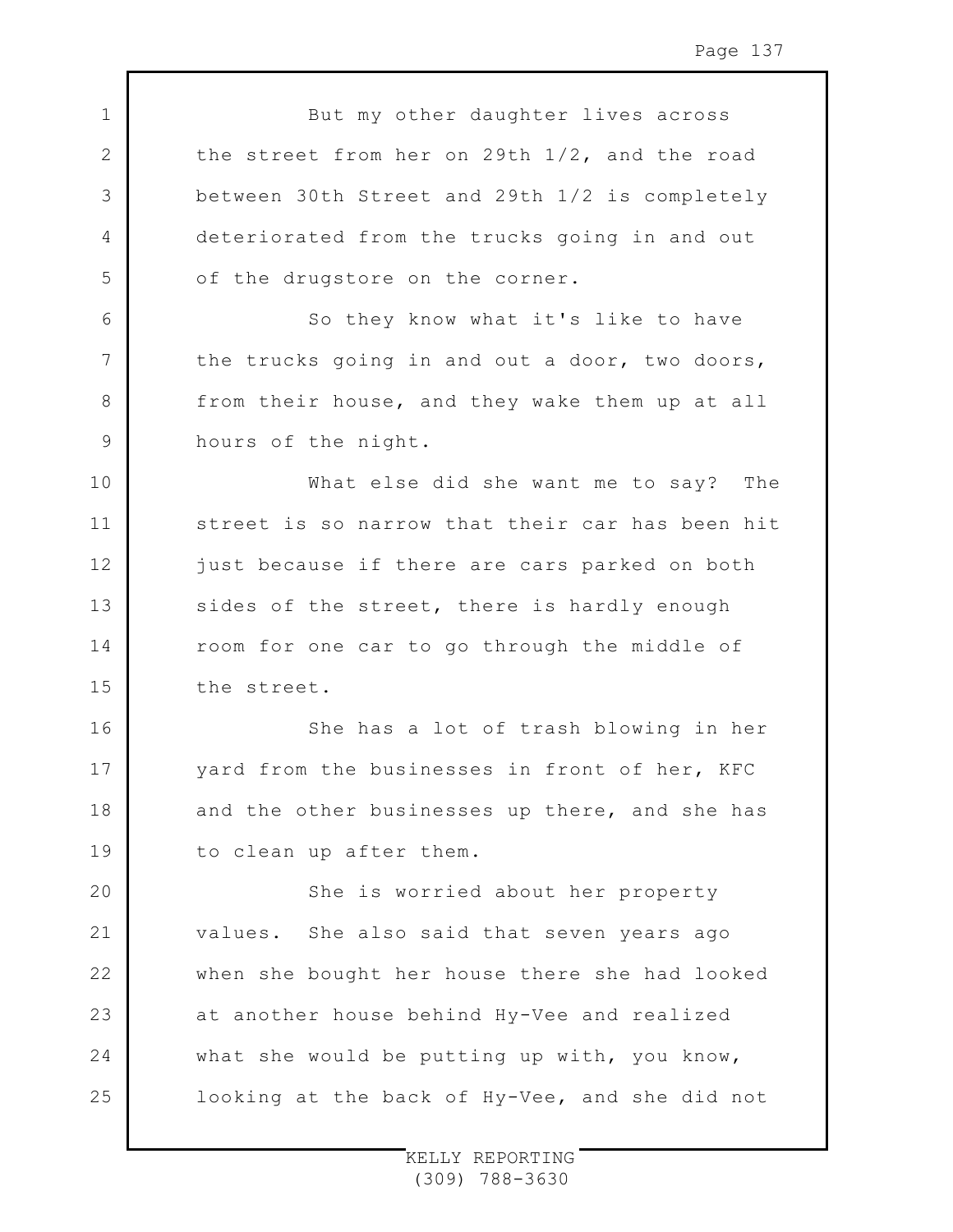want to buy over there at all, so that was a determining factor in buying that home, and she feels like anybody buying a house behind Fareway would have the same attitude if that house goes up for sale back there.

1

2

3

4

5

6

7

8

9

10

11

12

13

14

15

16

17

25

Myself, I moved here 20 years ago. My two daughters married two men from Rock Island, and I came to visit and decided that I was going to leave Los Angeles and the beach and move back here to be with my kids. I loved all the historic homes here. I always wanted to own an old Victorian home.

So I have owned three of them here, not rehabbed them, but restored three of them. I have gotten awards for a couple of them from the Preservation Society, and I have owned two businesses here also.

18 19  $20$ 21 22 23 24 I love this area, and I moved here because of the historic situation. I was appalled that Lincoln School was torn down. I've watched it deteriorate over the years. It was down at the end of my street. I was really hoping that somebody would do something to save it.

I was able to walk through it, and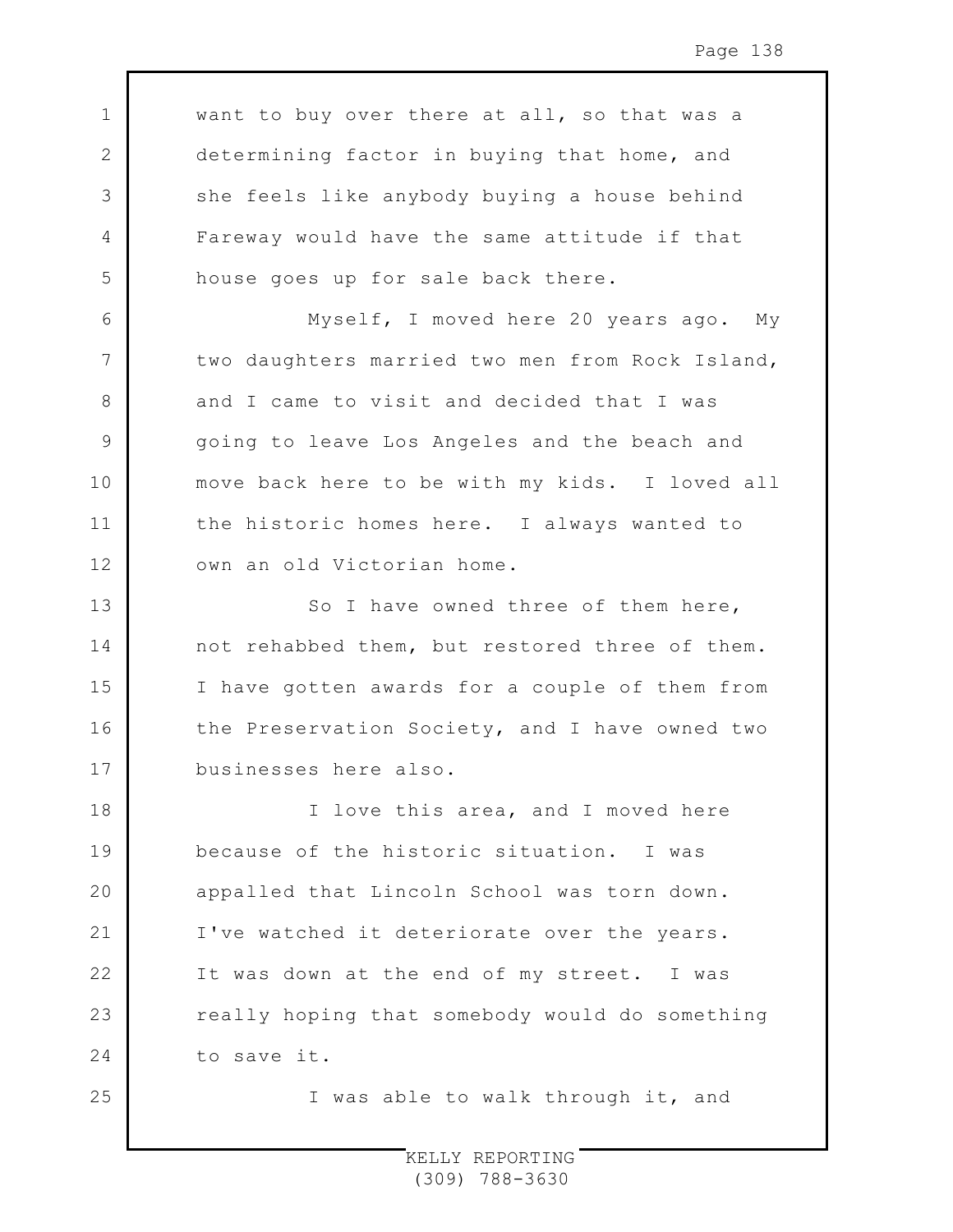it was just gorgeous inside. I don't know, I have not been in Audubon, but I'm sure that it's gorgeous, too, and I really think that this kind of building is never going to be built again, and it needs to be saved.

1

2

3

4

5

6

7

8

9

10

11

12

13

25

I don't care what they do with the building. If they make it condos or art galleries or whatever they make it, it should be saved, and I just see a lot of people wanting to move out of Rock Island because of the changes, and I really wish that, you know, the City would look at that and kind of change their mind about this, this grocery store.

14 15 16 17 18 Actually the grocery store, I would love to have another grocery store. I see the old Volvo dealership and the old Zimmerman whatever, the Honda place, that's downtown abandoned.

19 20 21 22 Why don't we do something with those places? They're ugly. They are eyesores. Let's get businesses in there and not tear something beautiful down.

23 24 MAYOR PAULEY: Thank you. John Doak?

MR. DOAK: John Doak, 2923 -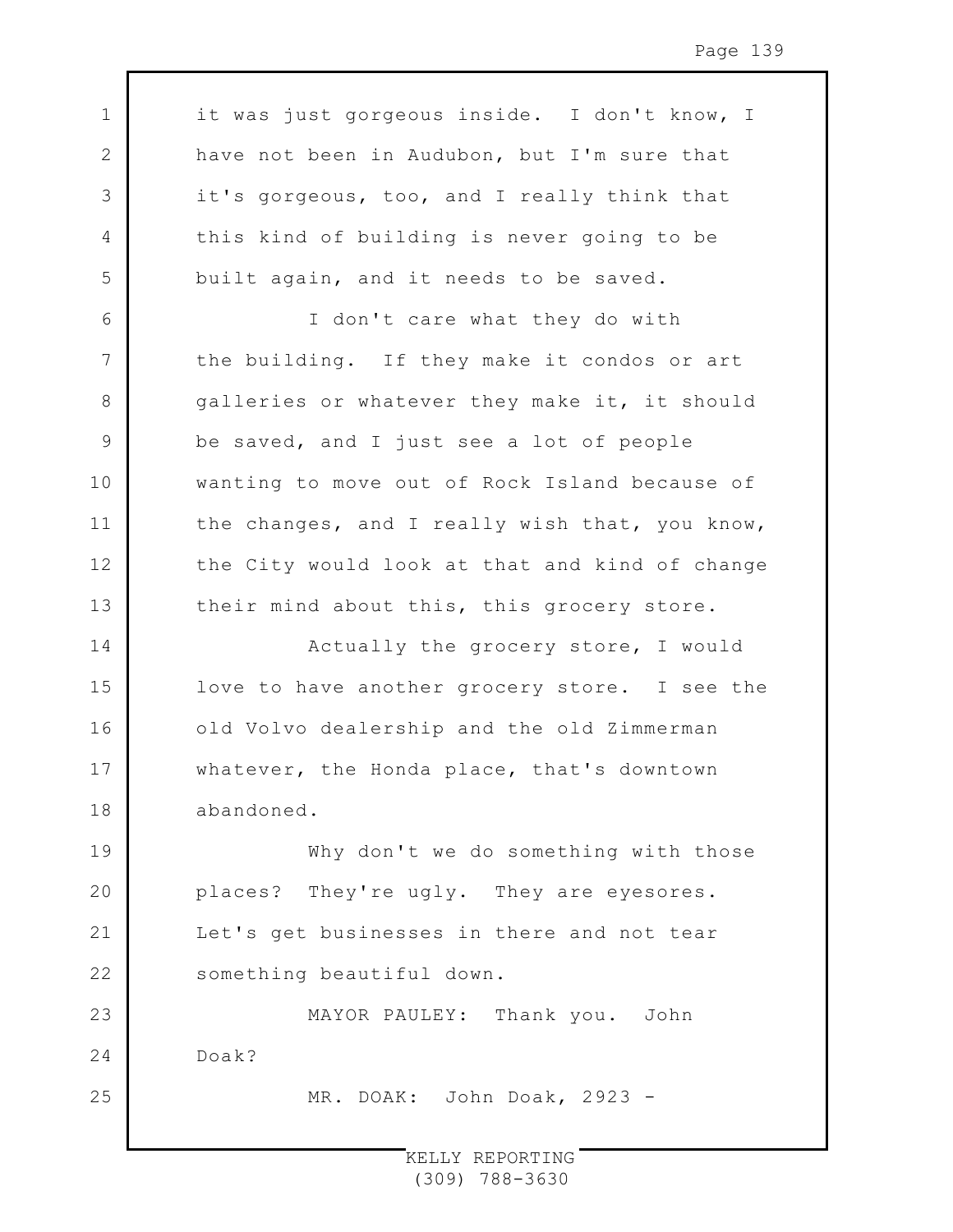1 2 3 4 5 6 7 8 9 10 11 12 13 14 15 16 17 18 19 20 21 22 23 24 25 21st Avenue in Rock Island. Just as a brief background, I'm a licensed attorney in the State of Illinois since 1990. I've lived all but the first month of my life and the three years that I was in law school in the City of Rock Island. I graduated from Augustana College with an English and political science double major in the public policy track of political science. I met my wife at Augustana College, and I took Norm Moline's geography class in conjunction with my public policy track of political science. While I was in law school I researched and wrote legal articles for the Illinois Planning Association's newsletter. I did that for that three years due to the significant interaction between planning and law. I married my wife, who worked for the City proudly for over 22 years as an urban planner, followed that career very carefully because I love her dearly. I am upset that I have to be here tonight, and whether you're in favor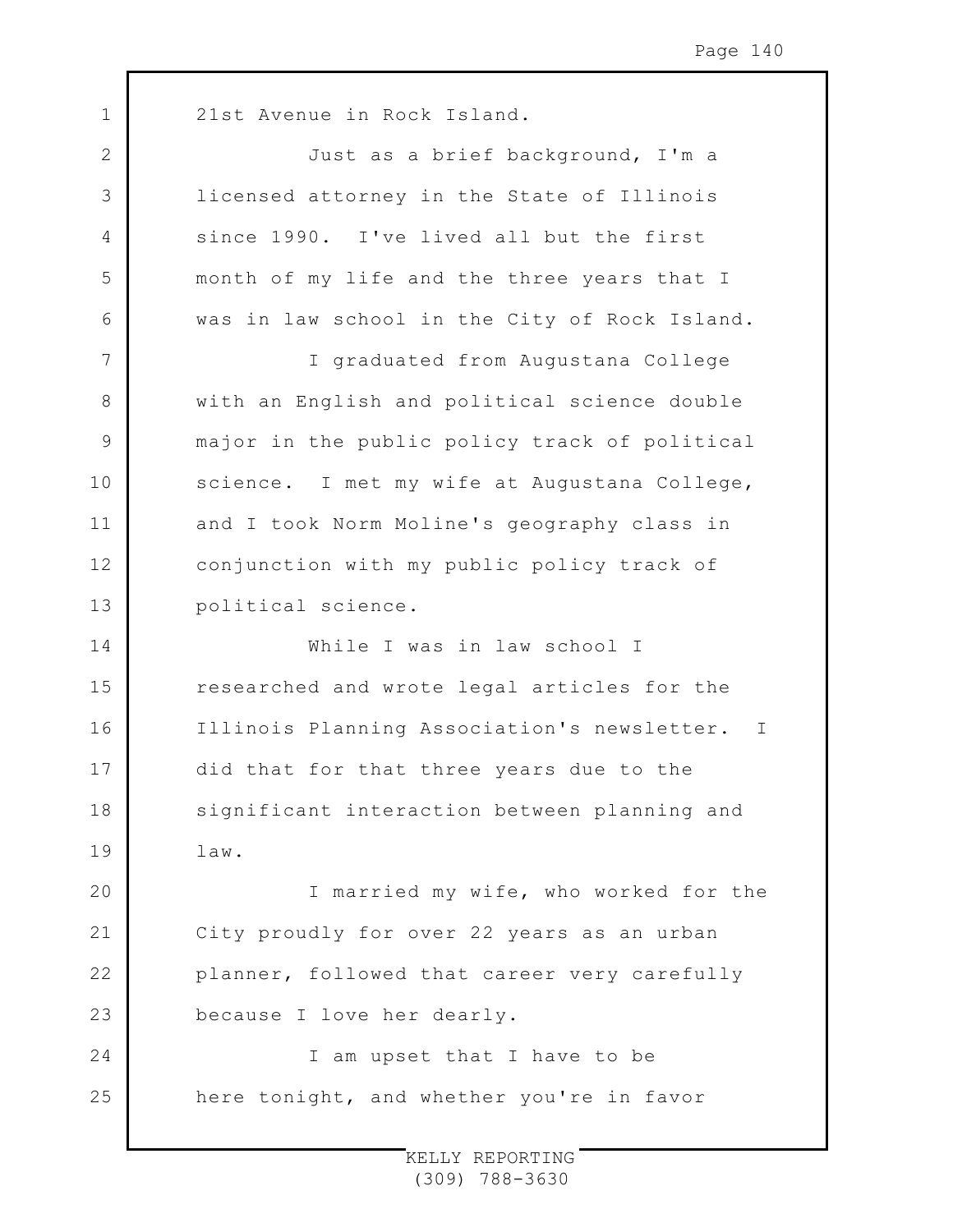of Fareway at the Audubon site or opposed to it, you ought to be upset. You ought to be morally outraged because your City staff's perversion of the zoning process has guaranteed an extensive process of either litigation or resubmittal of a new application that will ultimately delay an appropriate decision one way or another.

1

2

3

4

5

6

7

8

9 10 11 12 13 14 In one fell swoop this process seeks to destroy Rock Island's former reputation as the most professionally run city with the best professional staff, and its reputation for open, honest and professional government has been trashed in this process.

15 16 17 18 19 20 21 A gentleman got up before you and asked, Why did they use a PUD? The answer, for the most part, is in the transcript. You can find it. It says, To speed up the process and to eliminate one of the public hearing processes, and as an alternative way to get around the variance issues.

22 23 24 25 The only other reason is to keep this out of the hands of the citizens of The Board of Zoning Appeals and in the hands of the City Council.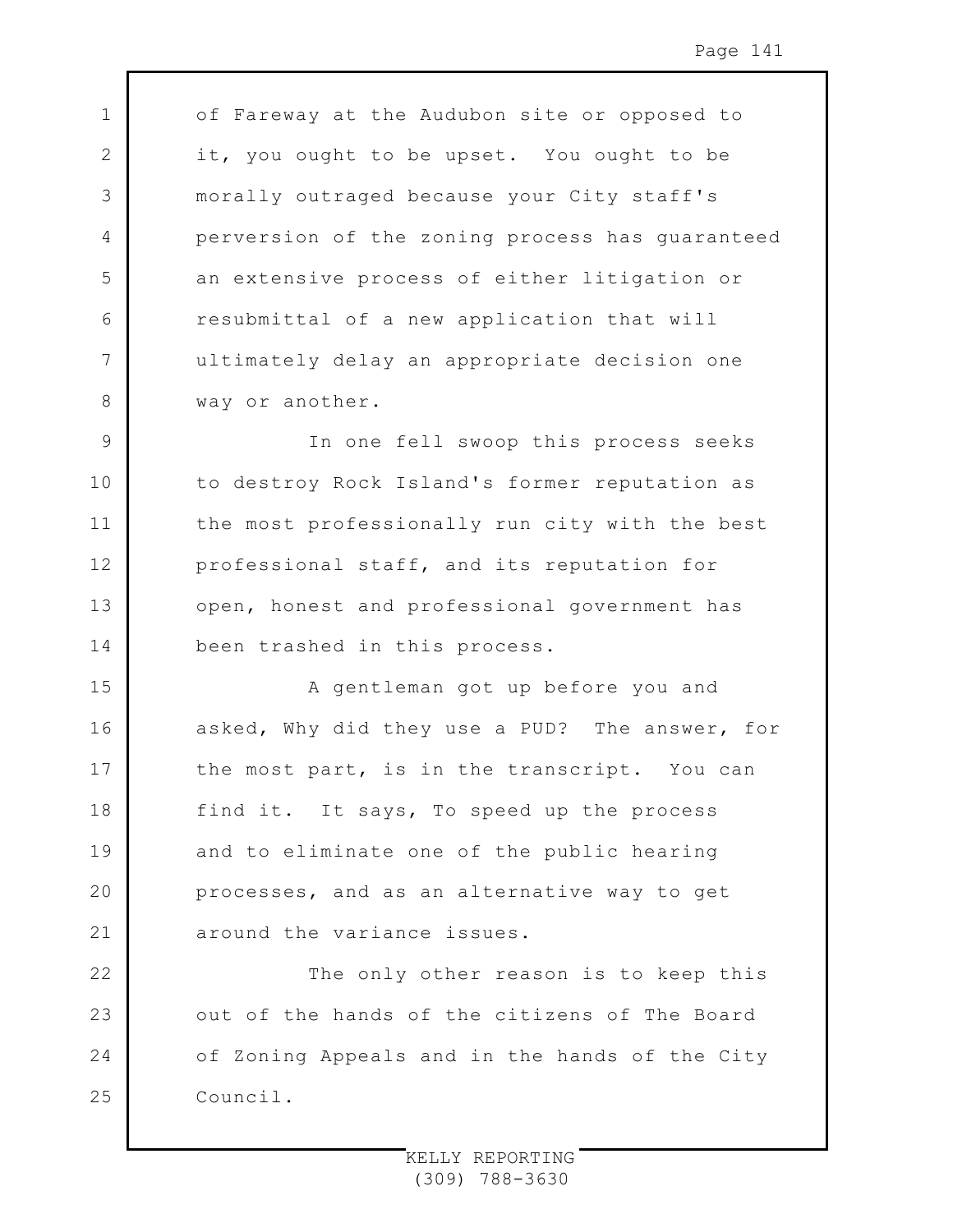1 2 3 4 5 6 7 8 9 10 11 12 13 14 15 16 17 18 19  $20$ 21 22 23 24 25 Rock Island's current version of the Planned Unit Development District Ordinance has absolutely no application to this rezoning effort. Major portions of that PUD district ordinance were part of the Illinois Quad-Cities Greenway Plan. That was done with very stringent greenway ordinances that required public space, public greenway, that had no application whatsoever to this zoning re-application. Now, when an issue comes up like this, your planning and redevelopment administrator's first job is to read the ordinance. In controversial matters, the former city manager said, You better follow the procedures to a T. That didn't happen here. I wrote in yellow marks on the Planned Unit Development Ordinance here every single procedural and substantive violation of your own ordinance. It goes on, and on, and on, and it's outrageous how badly that was botched. A planner's job is to track the ordinance, to act as a professional, to advise the citizens' commissions and the City Council on the ordinance and how it applies.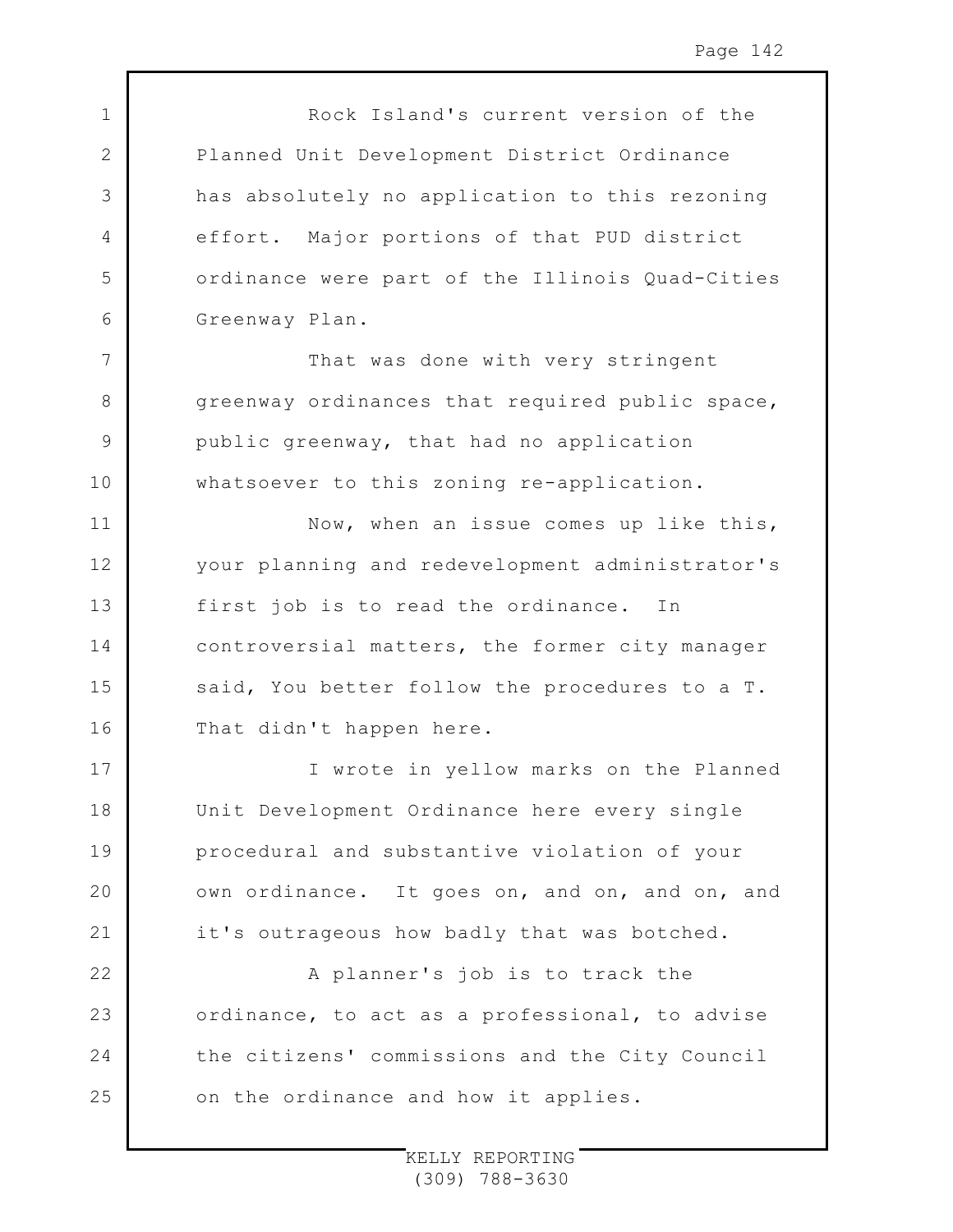Page 143

The report that the Planning Commission received ignored the process. It was a sham, a joke, it was unprofessional, and it violated the law, and it's not just an ethics issue. This is an issue that was compounded when it was forwarded to you. He failed to notify you of those problems when the citizens brought it up. Your CED director approved it, and your city manager approved it, and it's not just dishonesty or malfeasance.

1

2

3

4

5

6

7

8

9

10

11

12 13 14 15 16 17 18 This is the due process rights of the interested neighbors. That's a Federal Constitutional right, and if that was an intentional government action to deprive them of their 14th Amendment procedural and due process rights, holy smokes, you guys are in deep trouble.

19 20 21 22 23 Now, if it goes further, and he was told what to do, you have a conspiracy. You may have conspiracy to deprive your Rock Island residents, and that's what's outrageous about this process.

24 25 We have an open and professional government, and I'm calling on you to order an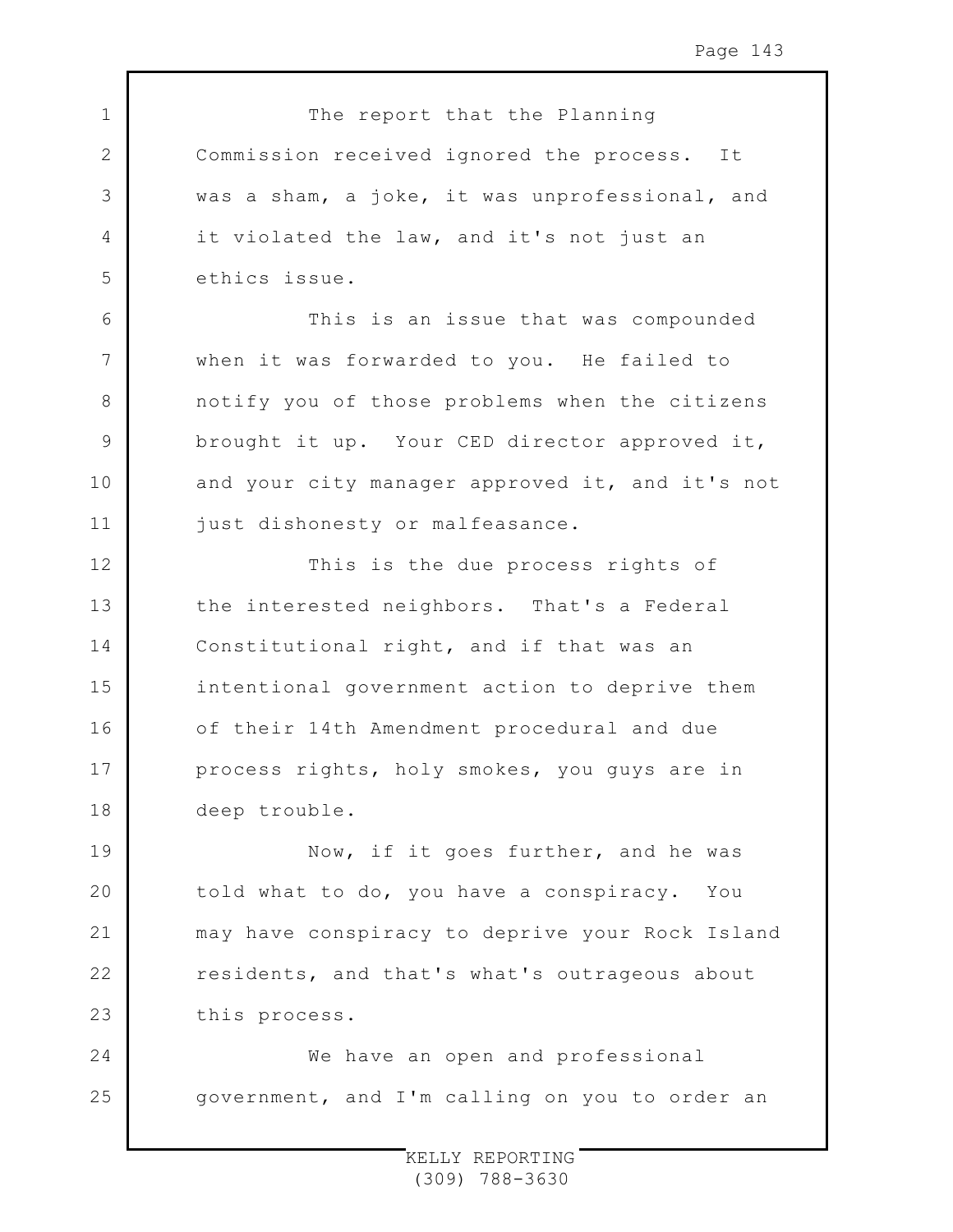1 2 3 4 5 6 7 8 9 10 11 12 13 14 15 16 17 18 19  $20$ 21 22 23 24 25 investigation into what has transpired here. We are entitled to the honest services of a professional city staff, and may God save the City of Rock Island. (Applause.) MAYOR PAULEY: Larry Miller? MR. MILLER: I'm Larry Miller, and I live at 832 - 19th Street here. I, too, would like to see a Fareway somewhere in Rock Island, but the way they are going about this is kind of demeaning, in my eyes. I ride a bike through that neighborhood quite often, and there are a lot of lovely neighborhoods around the cities here, but neighborhoods just don't spring up overnight. You can't just throw a bunch of houses together and have a neighborhood. It takes a hundred years to grow a 100-year-old tree. There is retired people there and families there. There are established houses. How long would it take somewhere else for such a place to spring up again? There are two reasons I can think of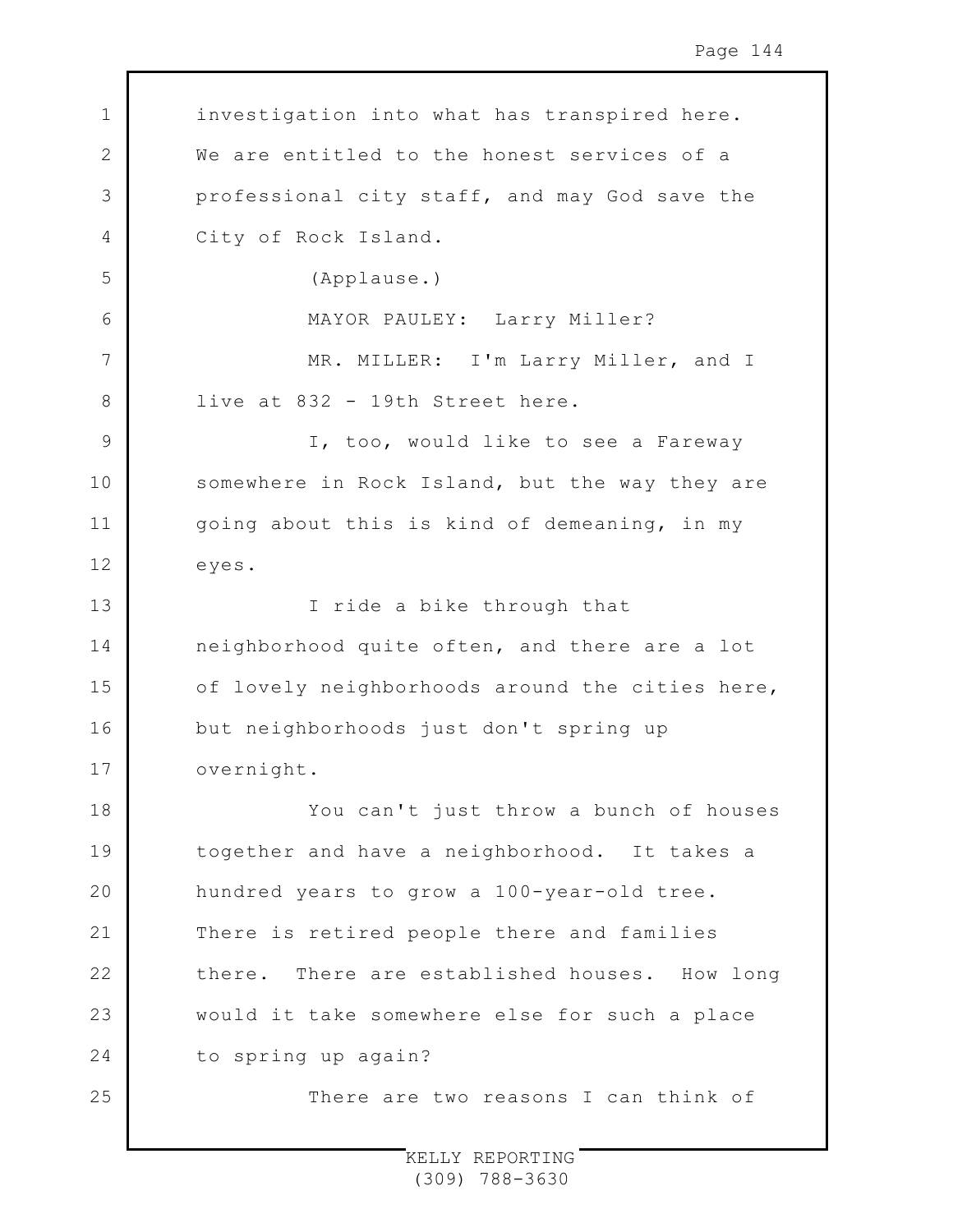1 2 3 4 5 6 7 8 9 10 11 12 13 14 15 16 17 18 19 20 21 22 23 24 25 here. One of them is the building is unlike the embarrassment that happened with Lincoln School. It's still there for a while, and to tear that down -- well, it's got landmark status, and, of course, that didn't last long. So now we have got the zoning regulation in there, and I suspect that's not going to last long. What good are these laws? Let's just call them suggestions. If we want to bounce around or whatever, we will change that to whatever it needs to be. There are plenty of places in Rock Island, and the development brought them up, for this store to go to. When I heard Mr. Lemon, I did not know that they had planned -- what they had planned with the Country Market. It just seemed like to me there's where it ought to go, and that's it. This is obviously a win-win situation. Everybody is happy. How can you not vote on this? So I would urge the City Council to vote down to allow the school to stay there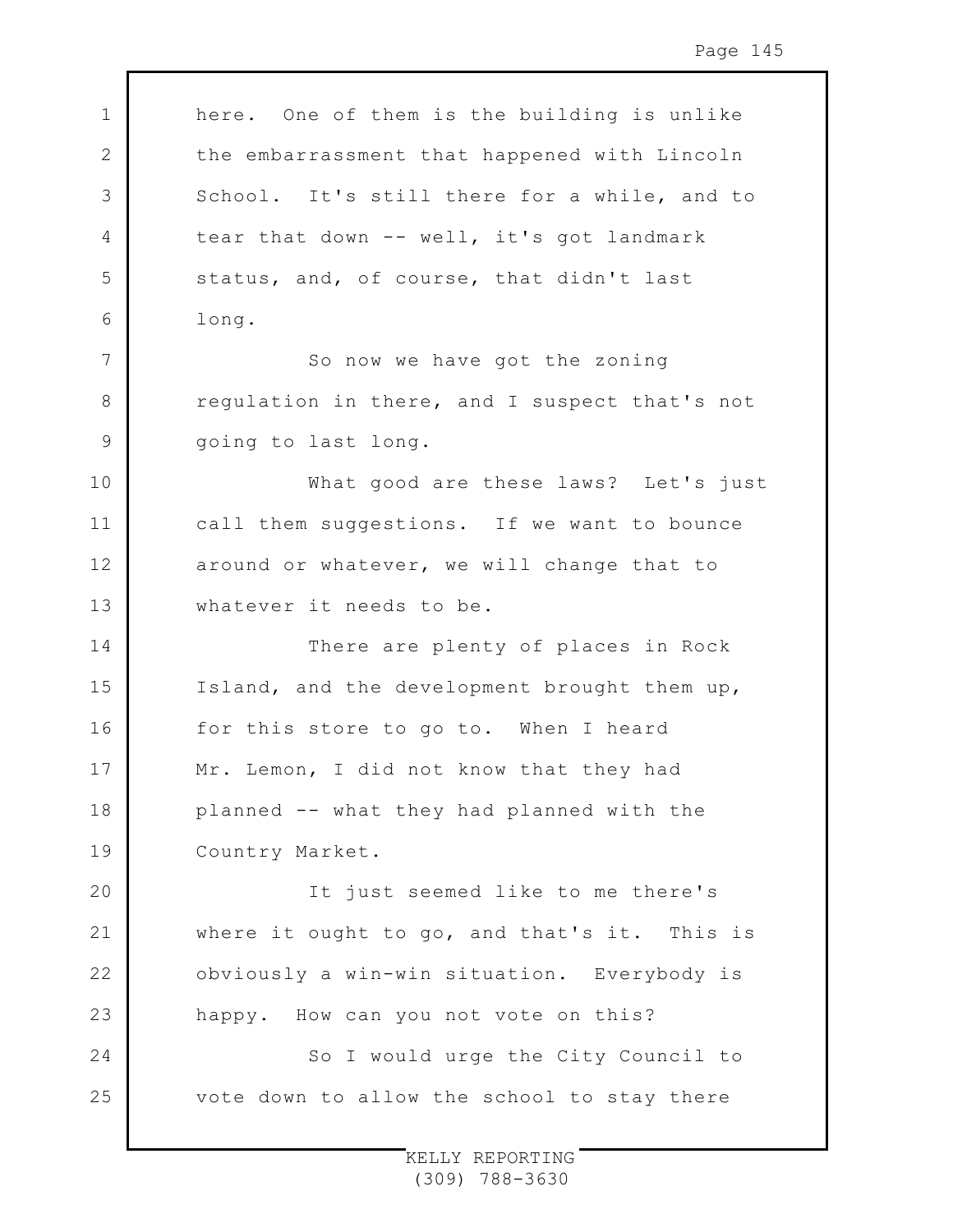1 2 3 4 5 6 7 8 9 10 11 12 13 14 15 16 17 18 19 20 21 22 23 24 25 and stick that grocery store someplace else. If that grocery store should decide somehow they wanted to put a Fareway in the same place with no variances, I would still be against it. I want to see Audubon there. And we have Mr. Lemon's proposal and I believe there is another proposal now, and they are both worth looking at. Do not tear that school down. I was going to say that I was pleasantly surprised, and I hope you don't overrule it. Thank you. MAYOR PAULEY: Thank you. The last name is Bragg, and I can't make out the first name. MS. BRAGG: My first name is Marlow, Marlow Bragg, B-R-A-G-G, and I live at 610 -22nd Avenue. I have addressed this letter to councilmen, but it is to the Second Ward Councilman, but it was, basically, to everyone here. The letter -- MAYOR PAULEY: We need you to speak up, and also please give us your address. MS. BRAGG: 610 - 22n Avenue. The letter reads: "Second Ward Alderman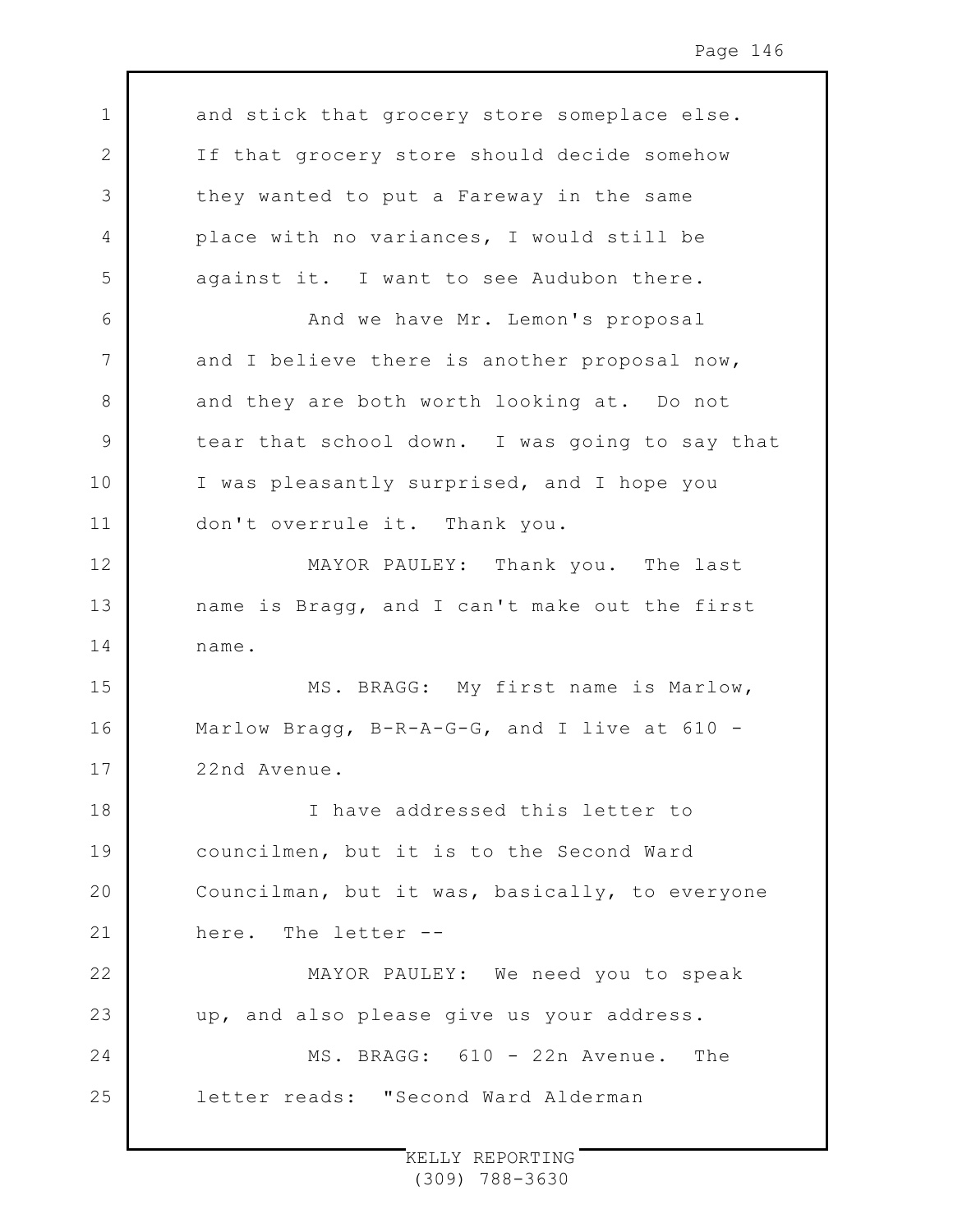Conroy: Rather than standing in opposition to our brothers and sisters who oppose that the Audubon School site be demolished, but retain it's landmark status decision made by the Rock Island Preservation Commission, the citizens of this community have spoken and done what was required.

1

2

3

4

5

6

7

8 9 10 11 12 13 14 Their voices have been heard and upheld not once, but twice, beginning with the Rock Island Preservation Commission and the Rock Island Planning Commission. These meetings with all in favor of the people who voted you into office as the Council. Let us stand beside them and together.

15 16 17 18 What can we do to make this work? How we choose to respond in situations can be a light to those around us. Davenport -- and I don't know how spiritual you are --

19  $20$ MAYOR PAULEY: Can you speak into the microphone, please.

21 22 23 24 25 MS. BRAGG: I don't know how spiritual you are, but I'm a very spiritual person, and the Davenport schools, I have been over there. Taylor Renaissance, they have redeveloped the schools into senior living.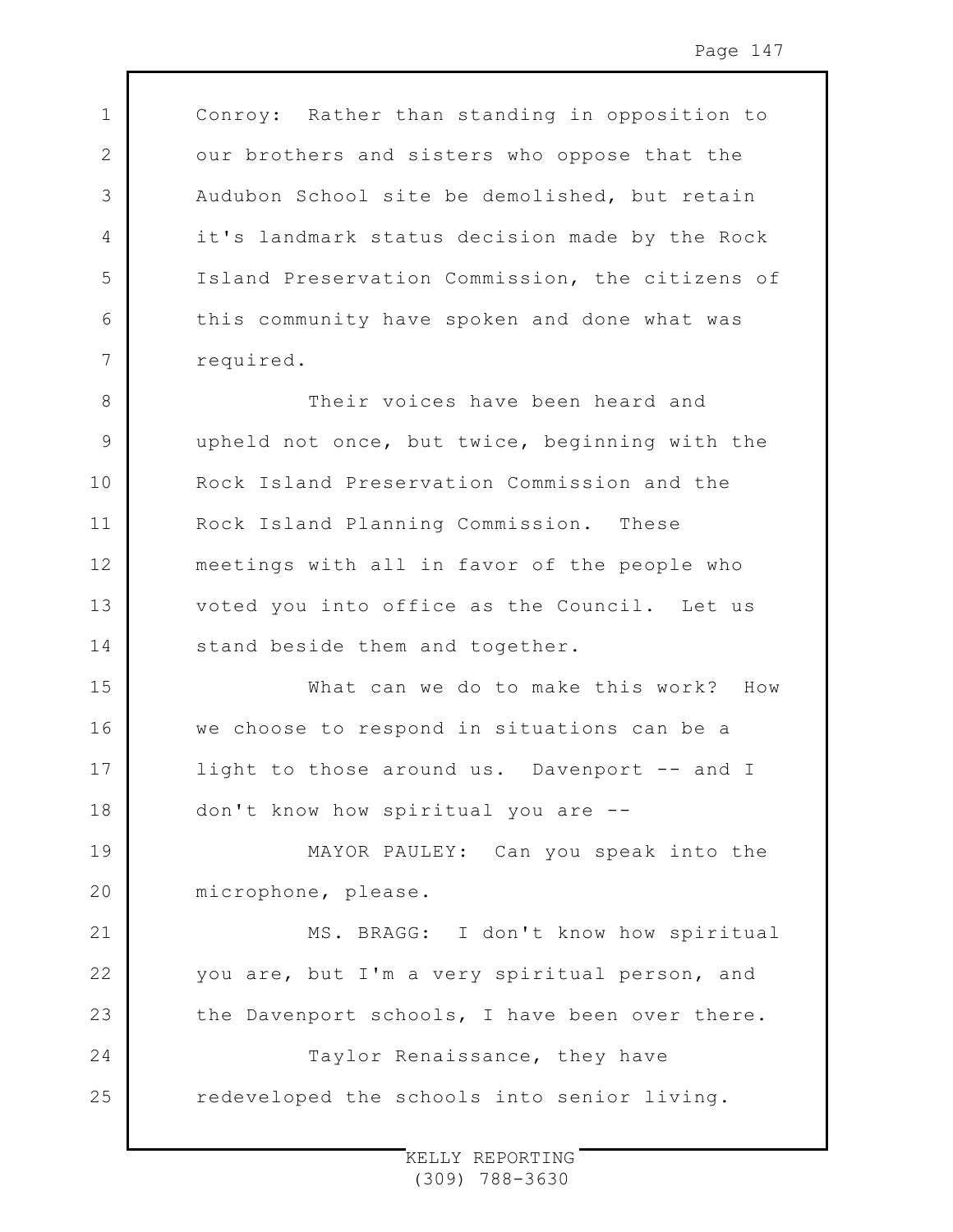1 2 3 4 5 6 7 8 9 10 11 12 13 14 15 16 17 18 19  $20$ 21 22 23 24 25 The Jackson School is in reconstruction of that, and I thank God for the Lemons, which is coming in to do such a thing as that or whatever, but I know that it is a very good thing, and I just thank God for that. Also, I would like for you to consider -- and correct me if I'm wrong, because I was at the forums. I understand that it wasn't the city planner, but Mr. Levien had said that he had brought Fareway in, but in the Second Ward I think it would be a great location for the Fareway, since the West End does not have any grocery stores at all. Nothing has to be demolished. 31st Avenue at the right-hand side of McDonald's, that is the Ruhl & Ruhl property of Mr. Levien, and it's in the Second Ward, and I think those can be considered without demolishing something, and the West End would like to have something. There is also a property on the opposite end, at the opposite end of 11th Street from Seventh Avenue onto the two interstates, and I believe that belongs to the city. I'm not sure, but that also could be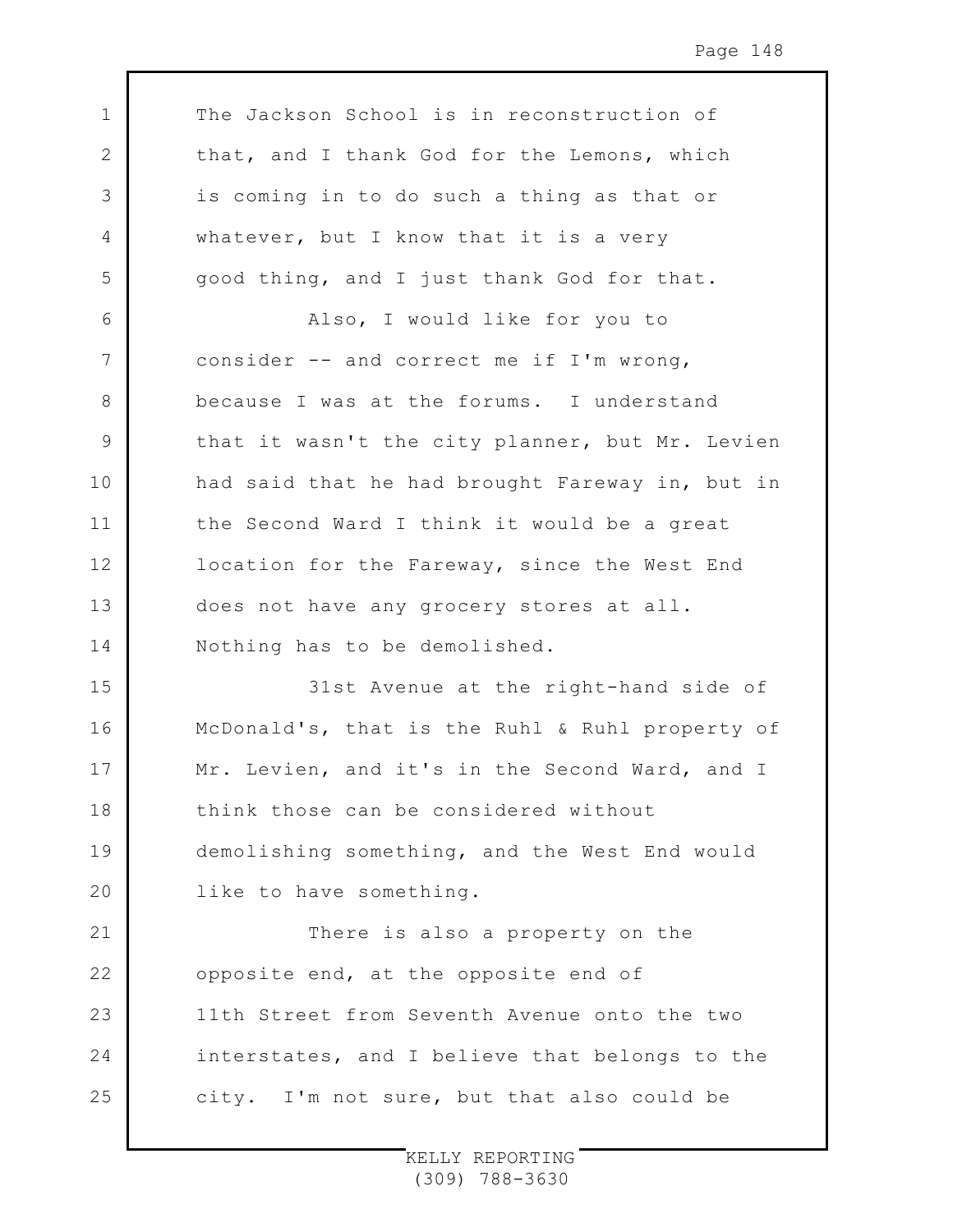1 2 3 4 5 6 7 8 9 10 11 12 13 14 15 16 17 18 19 20 21 22 23 24 25 developed, which would be the First Ward, so the West End is in lack of, and I would hope that you would take that into consideration, and I thank you for your time. MAYOR PAULEY: Thank you. Anne Dickey? MS. DICKEY: Hi, Anne Dickey, D-I-C-K-E-Y, 1216 - 45th Street in Rock Island. Hi. Thank you for staying so late, and thank all of you for coming and talking and helping me to learn. I came to listen. I also came with a word in mind, too. The first thing I want to say is that this isn't a NIMBY issue for me, because it is not in my backyard. It's not NIMBY in the sense that I don't want it there, because I have been trying to think of the city as a whole and our neighborhood as a whole and why I value living here. I grew up on a farm in a town of 200 people. Well, the bottom of our hay field was in the town. We weren't in the town, but I grew up with the Blue Ridge Mountains in Virginia on three sides, fireflies everywhere, and when we drive out into the country, part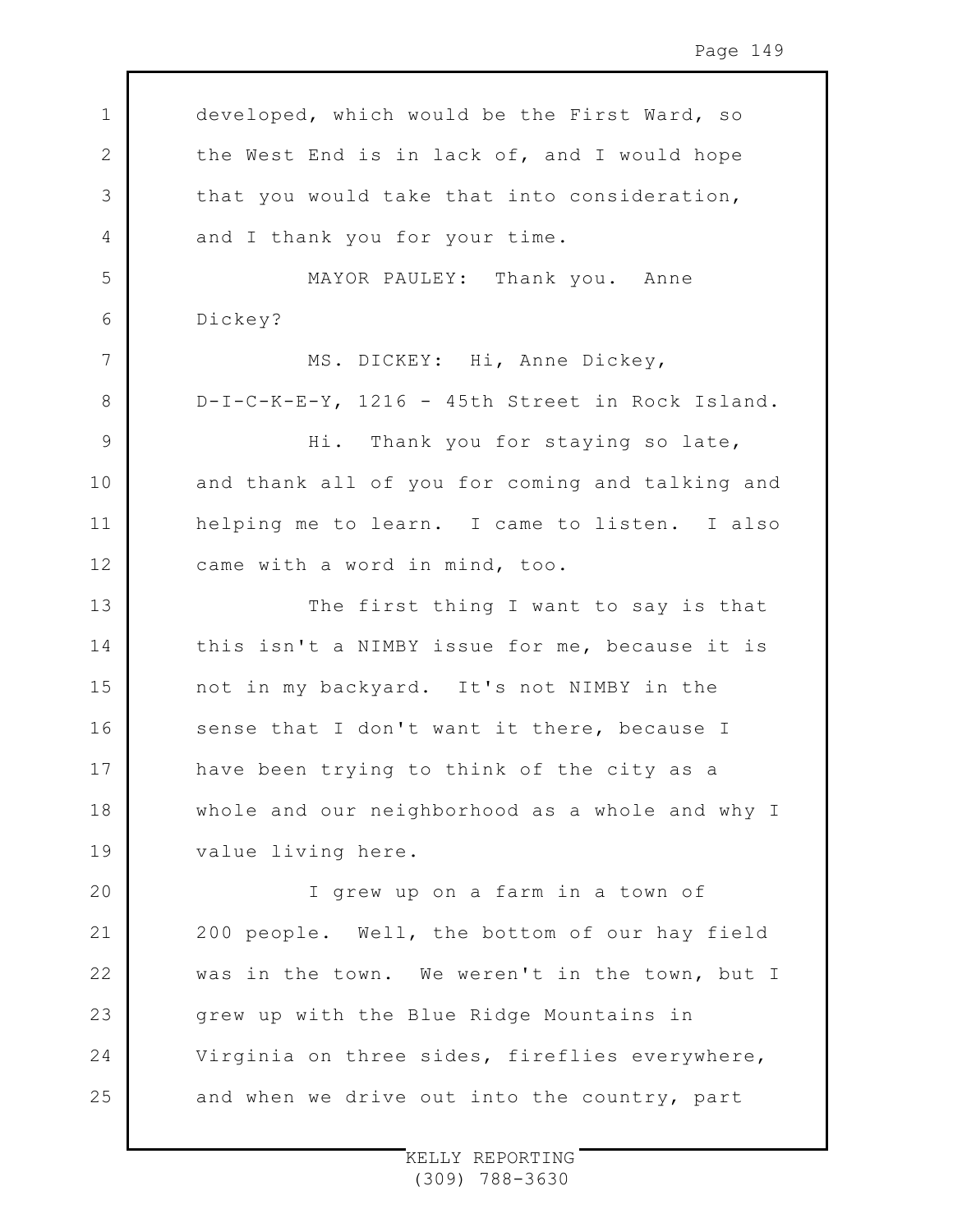1 2 3 4 5 6 of me wants to live out in the country again because it's what I knew. But I love having neighbors nearby. I love the tomatoes that they bring over, and I love being able to walk down the street to LaRancherita and have some beans and rice and

7

8

go down to M & M Hardware and pick up something instead of having to get in my car.

9 10 11 12 13 14 15 16 I love that when I needed to get my lawnmower sharpened, we walked down to Chuck's, they took it off, held the lawnmower for me, I picked up the blade, walked it down to M & M, and they sharpened it for \$5, and for \$5 Chuck then put it back on, and then I wheeled the lawnmower home. You can't do that out in the country.

17 18 19  $20$ 21 22 So I understand that businesses are a very important part of why I value living in Rock Island. But I also know that part of it is the neighborhood that I live in and the quality of life that we have in our neighborhood.

23 24 25 So I think it takes two. It takes the people that want to live here and the people who want to have homes that they invest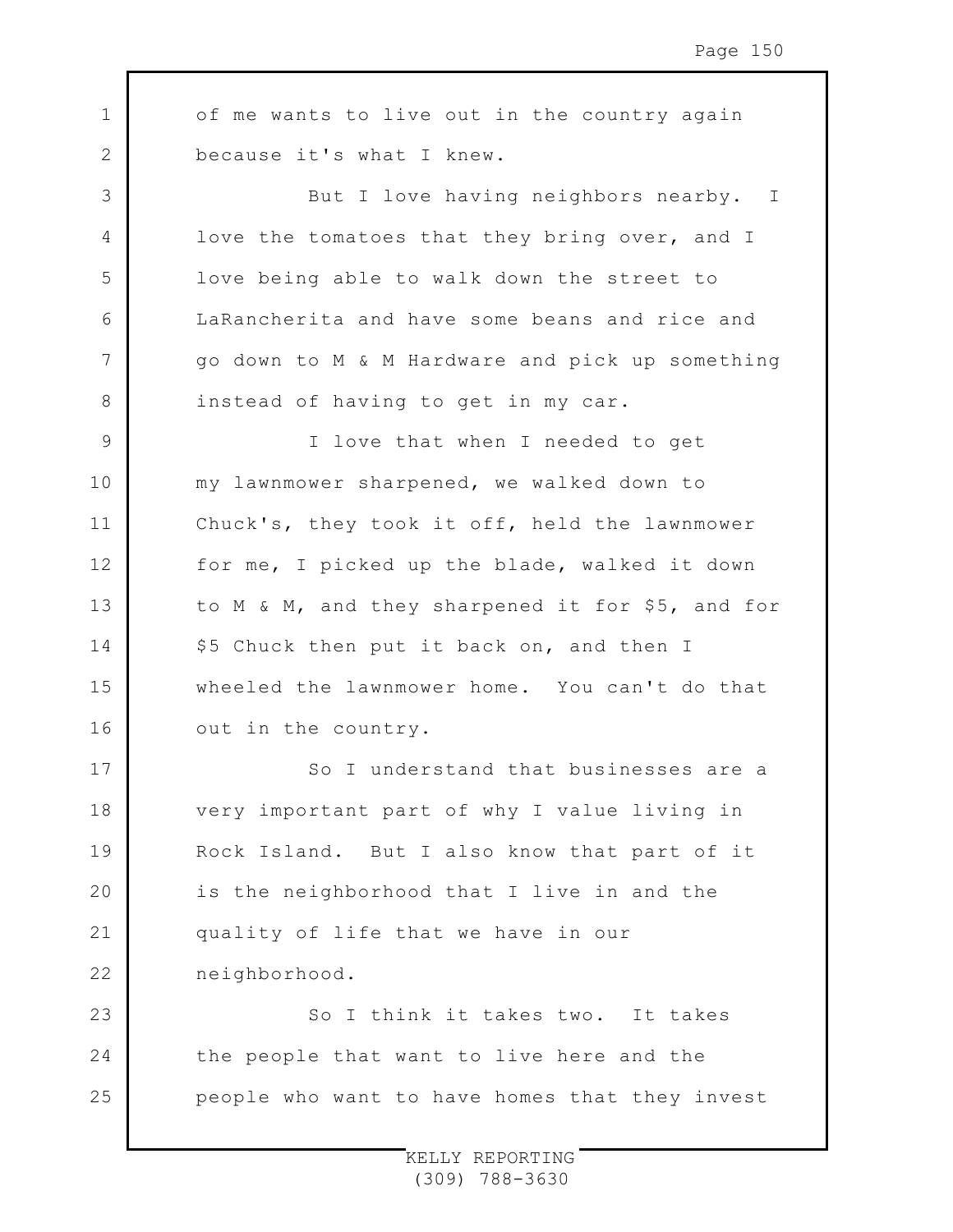in and make better.

1

2

3

4

5

6

7

8

9

11

12

14

16

Every time I pick out a new color for our dining room, living room, wallpaper, you know, every time we do the walls, every time I go and spend another, you know, \$70 on paint, that's another investment in staying here and making it a place I want to live.

10 13 15 17 It's for all of those reasons that I think we should be very careful in the decisions that we make and very circumspect in them. I understand the heartache and the difficulty that you as council members must face in trying to think about providing for us in the future as a City, because I know that the financial challenges are real, and because of that, I really understand the temptation to move for a quick solution to this.

18 19  $20$ 21 22 23 24 25 But we are here for the long haul, you know. I'm here for the long haul, even though it would be nice to live out in the country, and I want to see that all of our decisions are being made with that kind of long-term perspective and with the wisdom of the Planning Commission, of the Preservation Society, and of all my fellow citizens and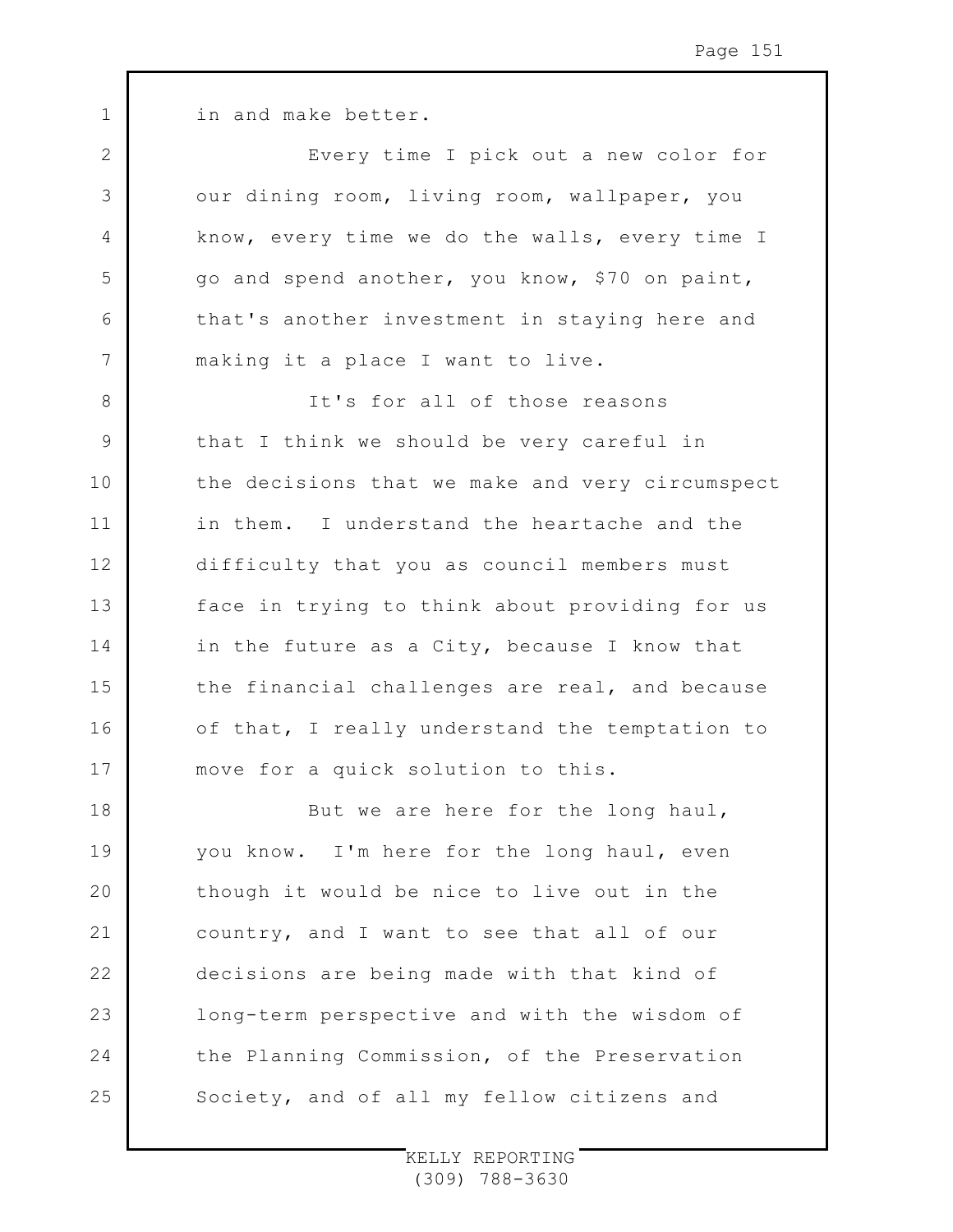1 2 3 4 5 6 7 8 9 10 11 12 13 14 15 16 17 18 19 20 21 22 23 24 25 neighbors who have come here to share what they have to say, as well. So thank you so much for giving us your time, and I'm looking forward to hearing how this is all resolved for the benefit of us all in the long haul. MAYOR PAULEY: Thank you. Kathy Calder? MS. CALDER: Kathy with a K, Calder, C-A-L-D-E-R, 605 - 23rd Street in Rock Island. First of all, I would like to say that I am really, really glad that I'm not in your position having to make this decision. You're nice people, and it's hard to have people stand up and question your motives or the quality of your thinking or wrestling with this decision, and I know a lot of you have put a lot of work into finding out about a lot of different aspects of this, and certainly I'm no expert in a lot of these issues that surround this decision. But I do know that sometimes difficulties in solving a problem are caused by the way that the problem is being set up or thought of.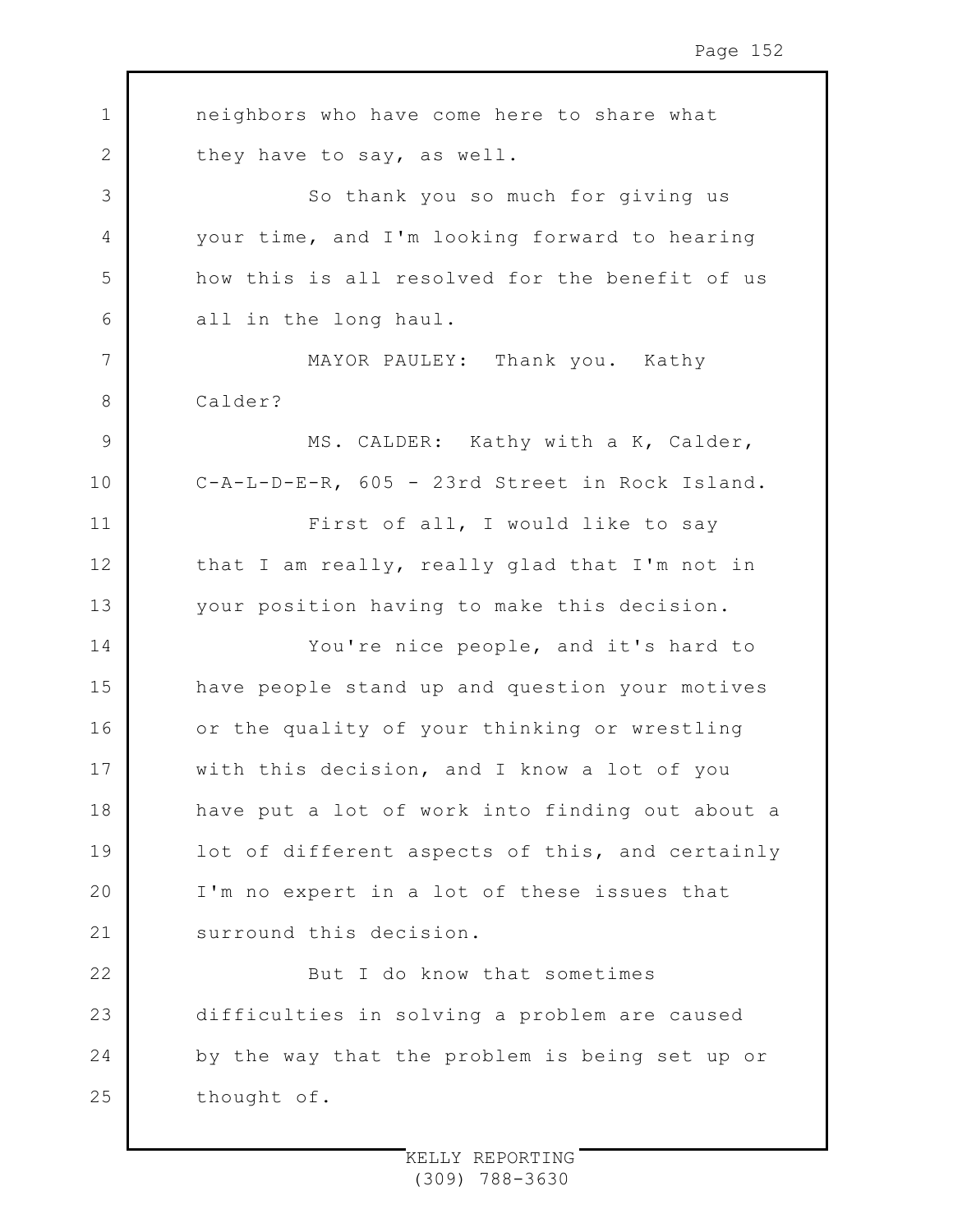Economic growth is an easy thing to measure relatively, because it's based on numbers, and assuming that your numbers are correct and based on solid evidence, then it's easy to see advantages if you're talking about numbers, if you're only talking about money economy.

1

2

3

4

5

6

7

8

9

10

11

12

13

14

15

16

17

18

But there are other economies in a city, and they are harder to measure, and there're harder to measure.

How do you measure the impact on the psychological economy in a community? You may be making a really big deposit to the money economy, but what are you subtracting from the psychology of the community, especially if you're causing mistrust by not giving satisfactory answers to the questions people are asking.

19 20 21 People need to be able to trust that city government cares about them, cares about their concerns and quality of life.

22 23 24 25 How do you measure an esthetic economy, how happy people are to live in a neighborhood because the buildings are beautiful or it's a city that cares about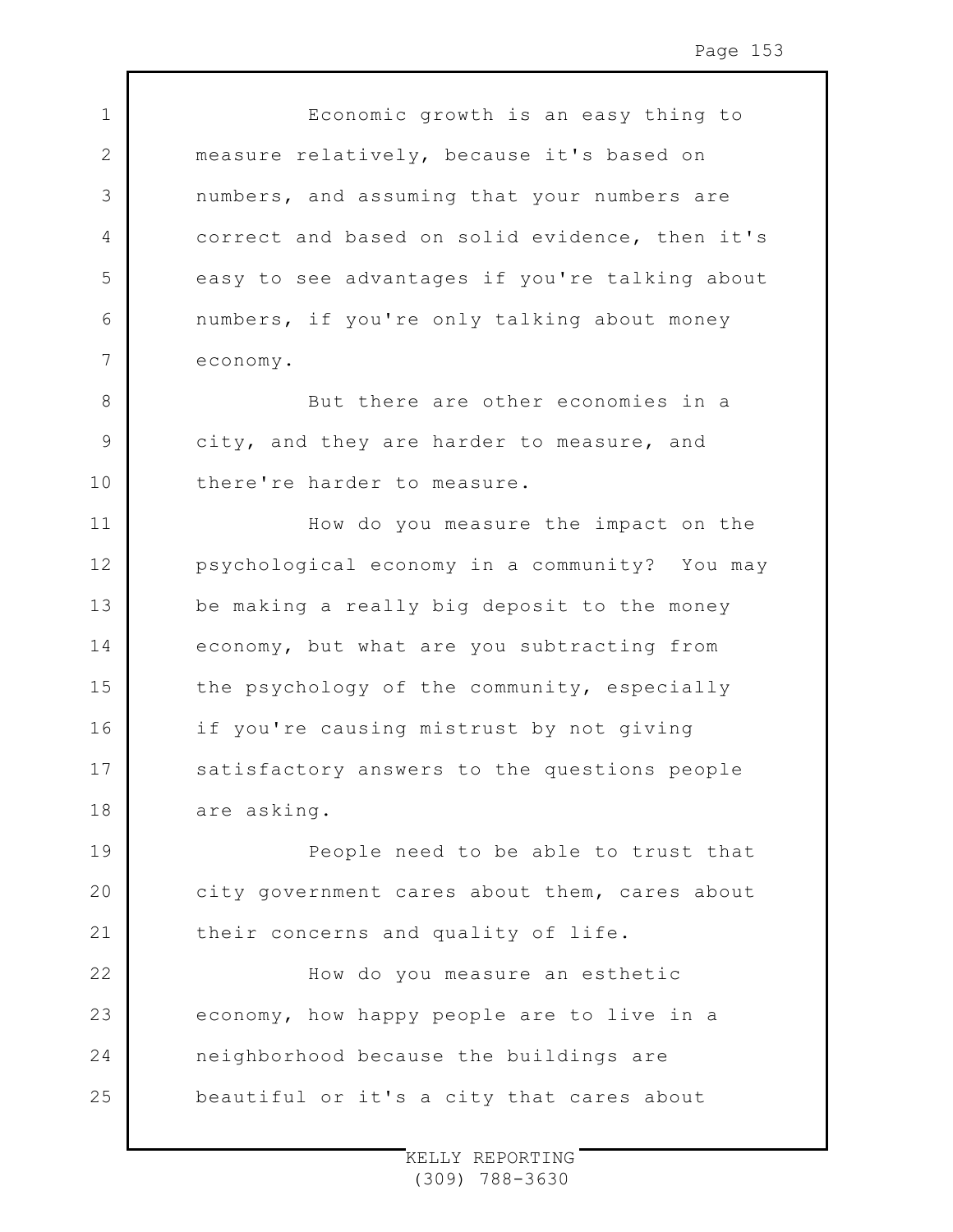1 2 3 4 5 6 7 8 9 10 11 12 13 14 15 16 17 18 19  $20$ 21 22 23 24 25 keeping the environment esthetically pleasing? I'm from Texas, and I have lived in the suburbs of Dallas. Dallas has a lot of really prosperous suburbs with a lot of money and a big tax base, but I don't want to live in them. They are filled with the ugly strip malls. How do you measure the moral economy in a community? If you disregard the standards of development, disregard zoning, is that really progress? You know, bacteria growing on food is a form of progress, but what you get at the end is rotten food. So I have to ask you to just be careful about throwing the word progress around. You can't save every old building. You can't hang onto the past always, but this is not -- there are times to let go of the past for progress's sake, but this is not one of those times if you're making a huge withdrawal from the moral, environmental, and esthetic economies of a community. There are resources of creativity in the community that feed themselves, if you looked for a different way of setting up the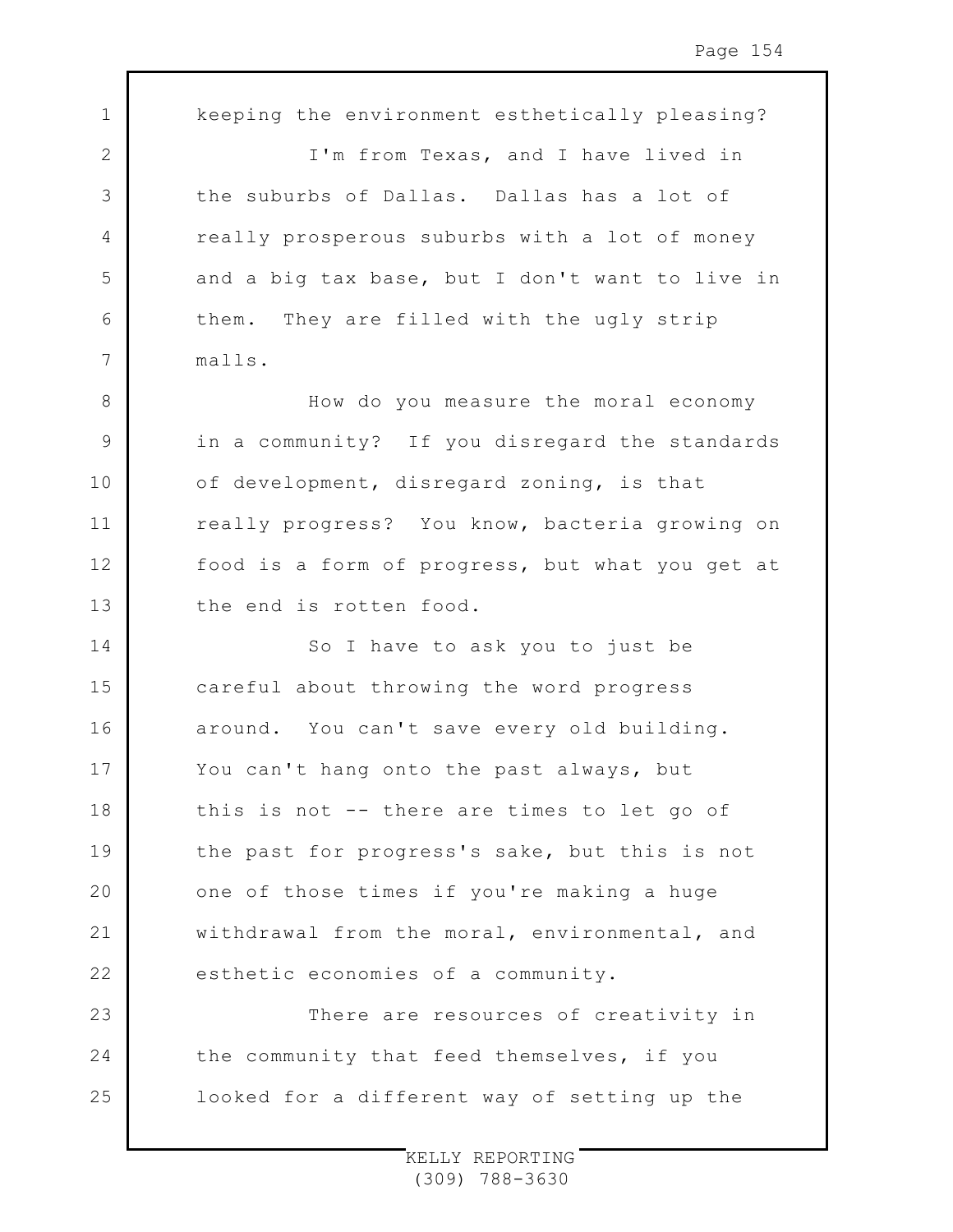problem, if you looked for creative solutions, if you're the one on the council that encourages people to think creatively, that encourages Fareway and Wal-Mart and other businesses that come into the city to be a little more creative about meeting the needs of the community as well as their own needs for making a profit.

1

2

3

4

5

6

7

8

9 10 11 12 13 My daughter when she was in second grade, it happened to be a presidential election year, and so they looked at the presidential candidates in the class, and they had their own election in the class.

14 15 16 17 18 19 My daughter talked with her friend, and decided what candidate they wanted to vote for, and they decided that they would stick together and vote for this candidate, even though they knew that their classmates would vote for the other guy.

 $20$ 21 22 23 24 25 So when it came time for the election, they asked who voted for the one candidate, and everyone held up their hand, including my sister's friend that had agreed to vote the other guy with her, everybody but my daughter.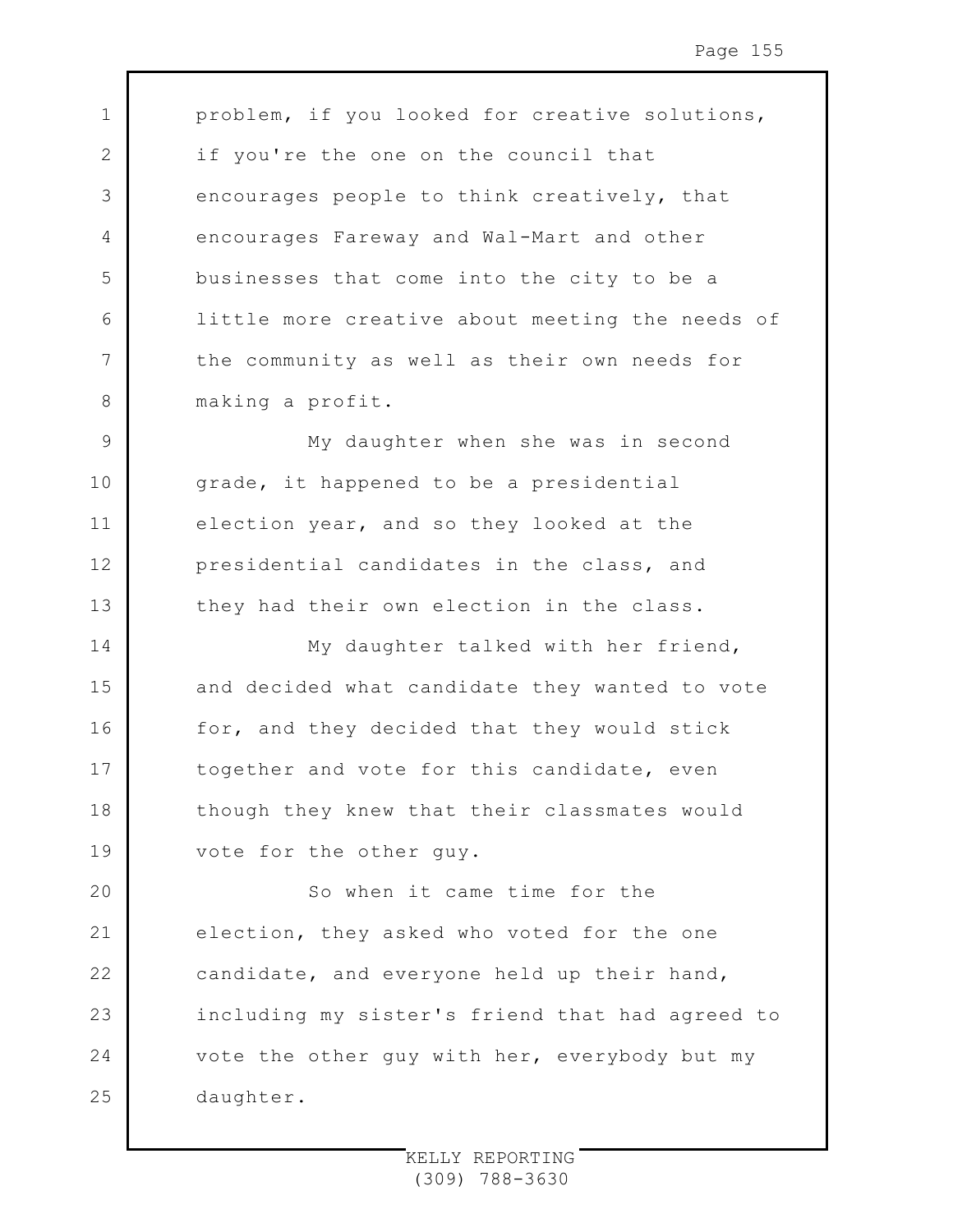1 2 3 4 5 6 7 8 9 10 11 12 13 14 15 16 17 18 19  $20$ 21 22 23 24 25 And when they asked for the second candidate, she was the only one with her hand up, even though she was horrified that her friend had put her hand down, and she really set an example for me of courage when she came home and told me that. So I would ask you, whatever your thinking is about this, if you have got doubts, if you have got questions, if you are only looking at the money economy, then think about the problem a different way. Be the one to encourage people that you're working with to think about it in a different way. I hope you have the courage of an eight-year-old to go against pressure, the pressure of money. Thank you. (Applause.) MAYOR PAULEY: Thank you. Ginny Bennett? MS. BENNETT: My name is Ginny, G-I-N-N-Y, Bennett, B-E-N-N-E-T-T. I live at 2702 - 36th Street in Rock Island. I just recently moved back to Rock Island, but I had lived here since I was eleven, and I have been out of the area for 12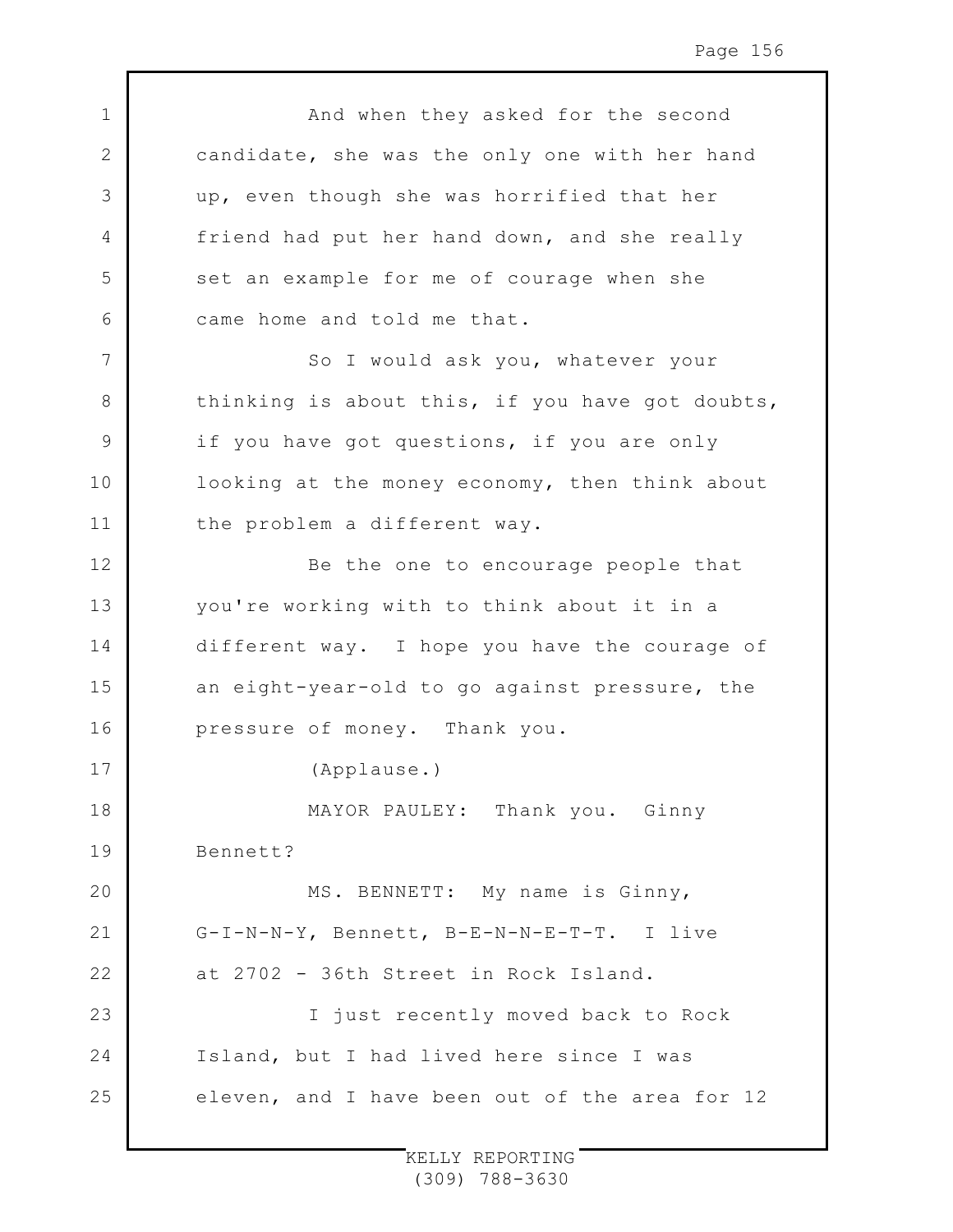1 2 3 4 5 6 7 8 9 10 11 12 13 14 15 16 17 18 19 20 21 22 23 24 25 years. We moved to Cordova and built a house on the river. I came here tonight to support Fareway, to support the jobs, to support the sales tax, to support everything, but after listening to everybody here tonight, I've totally changed my mind. So I have made a decision, not a snap decision, not that I think you're making a snap decision by any means, but I think prolonging this, this is costing the school district more money the longer this property is in limbo. And the woman that was speaking about the school, that it's their problem whether we sell it or not, obviously she's not thinking about our schools in Rock Island, and I can say that that deeply offends me, because we do need the help in Rock Island with our schools. We have the mentality in the other Quad Cites, in Iowa and everything, about the City of Rock Island, and I hate the way they think about Rock Island. They are still thinking about Rock Island in the '60s, and they wouldn't drive to 11th Street to go to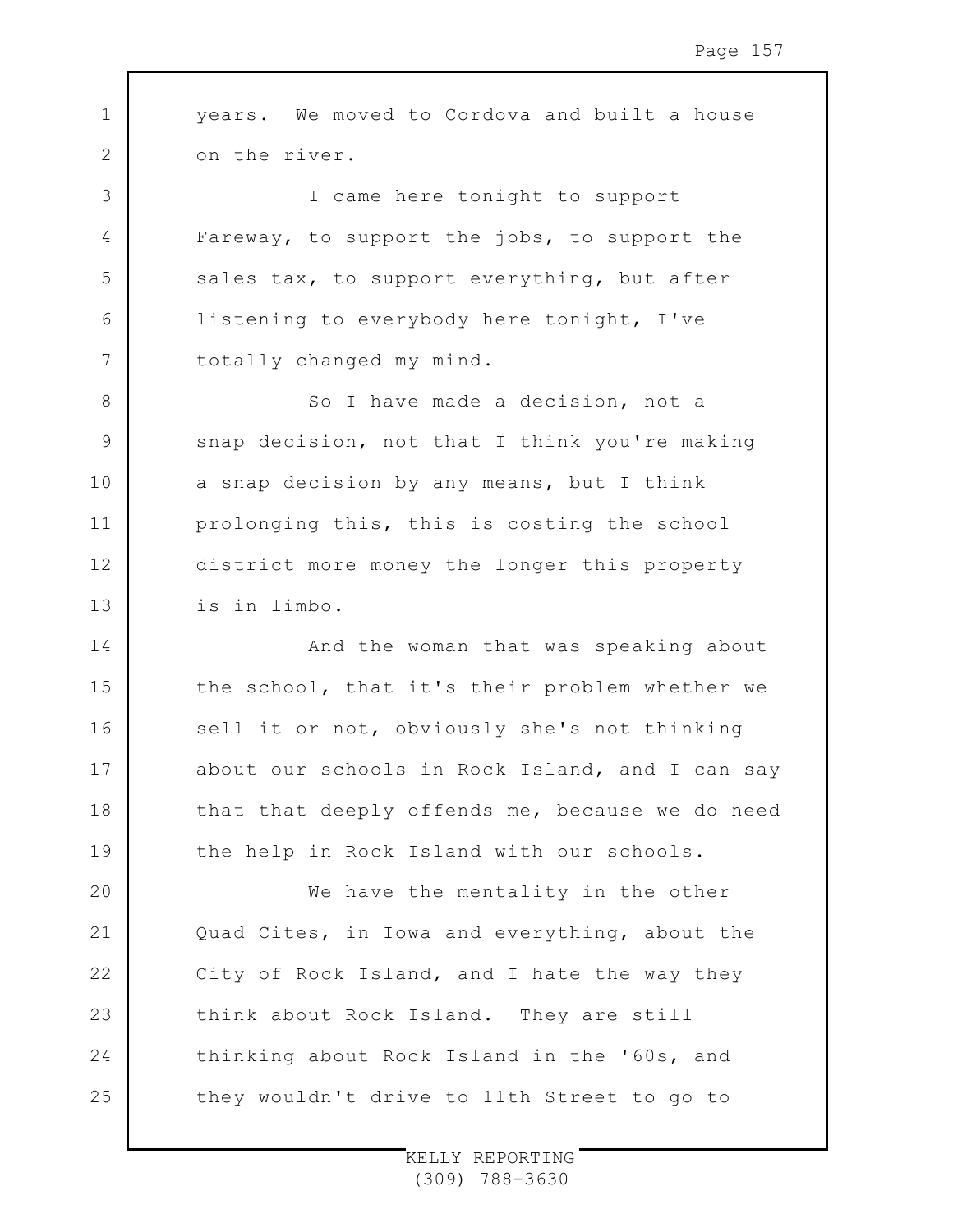1 2 3 4 5 6 7 8 9 10 11 12 13 14 15 16 17 18 19 20 21 22 23 24 25 Wal-Mart to save their soul. Well, I have to drive 25 miles to come in here to shop the Hy-Vee in here. Granted, my daughter lives here, but I could stop on the way home to anywhere else. And my husband and I have had a business in Rock Island since 1967. It is still running, and I just feel like we need to rethink this, and I had no idea about the Lemons and what their plan was. I don't think a lot of the public knew that. I have learned so much tonight, and I hope you guys have all listened because we the people have spoke tonight, and I think you ought to listen. Thank you. (Applause.) MAYOR PAULEY: Thank you. Audrey Brown? MS. BROWN: Hi, my name is Audrey Brown, A-U-D-R-E-Y, B-R-O-W-N, and I live at 724 - 19th Street, so this is not in my backyard. But I am originally from DeWitt, and I went to school at Augustana, and I fell in love with the people, the historic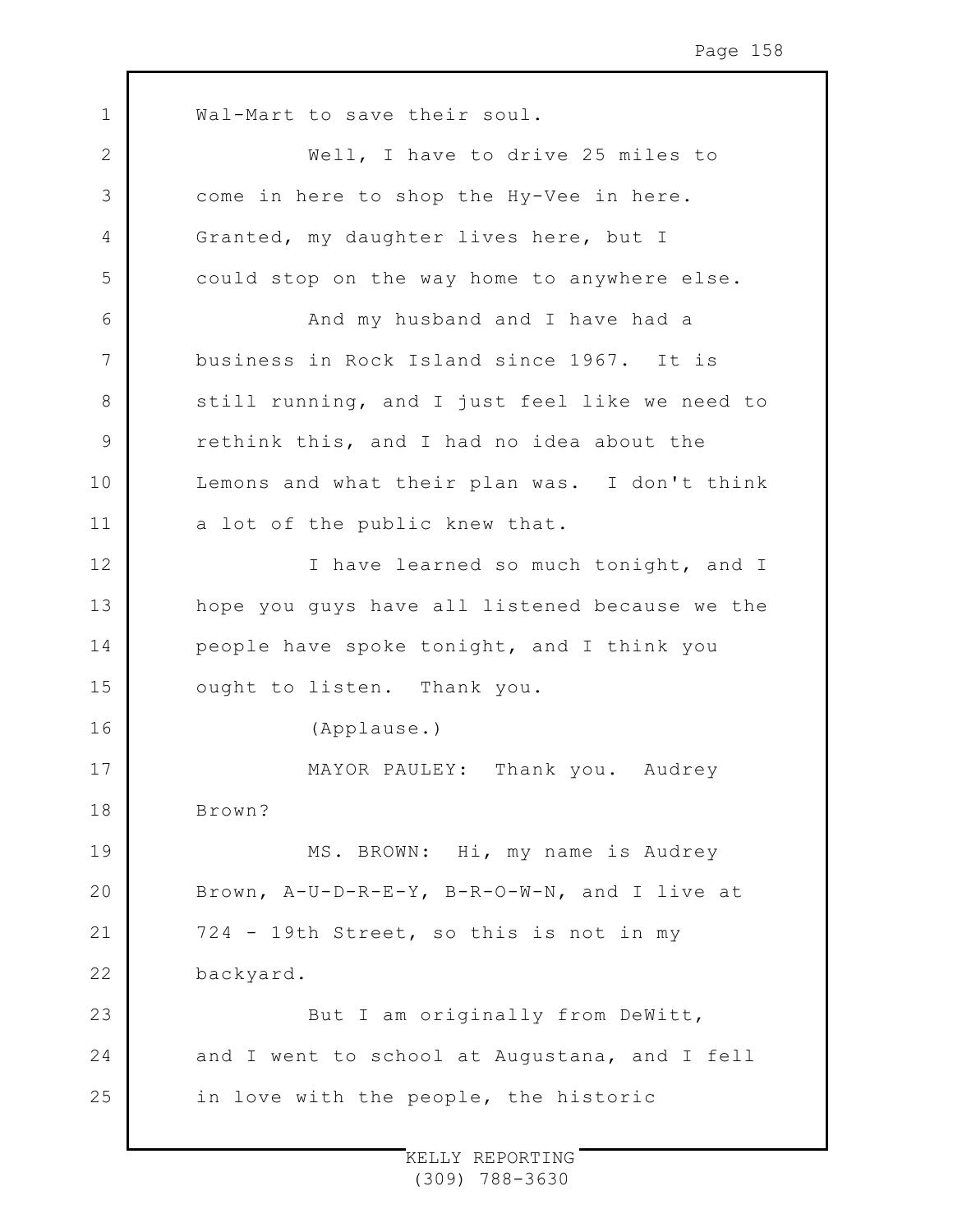structures, and I do believe that we need to bring another business like Fareway in, but I think there is a lot of other areas that it can go into.

1

2

3

4

5

6

7

8

9

10

11

12

22

23

24

25

When I look downtown, when I lived downtown in Rock Island, I would gladly -- we all wanted to have a grocery store or something that you could walk to. There is a lot of people, a lot of younger people, older people, and stuff, that would really be able to utilize one. The West End, we could be working on developing other areas.

13 14 15 16 17 There is a lot of spaces, and also like with what the Lemons want to do, they said that they would even help with the other grocery store to, you know, take care of the environmental hazards and problems.

18 19  $20$ 21 I think that there is just a lot of different like options on the board that we could bring in Fareway and save an historic structure.

> That's all I have to say, and I thank you for the opportunity to talk.

MAYOR PAULEY: Thank you. Adam Kaul? MR. KAUL: My name is Adam Kaul,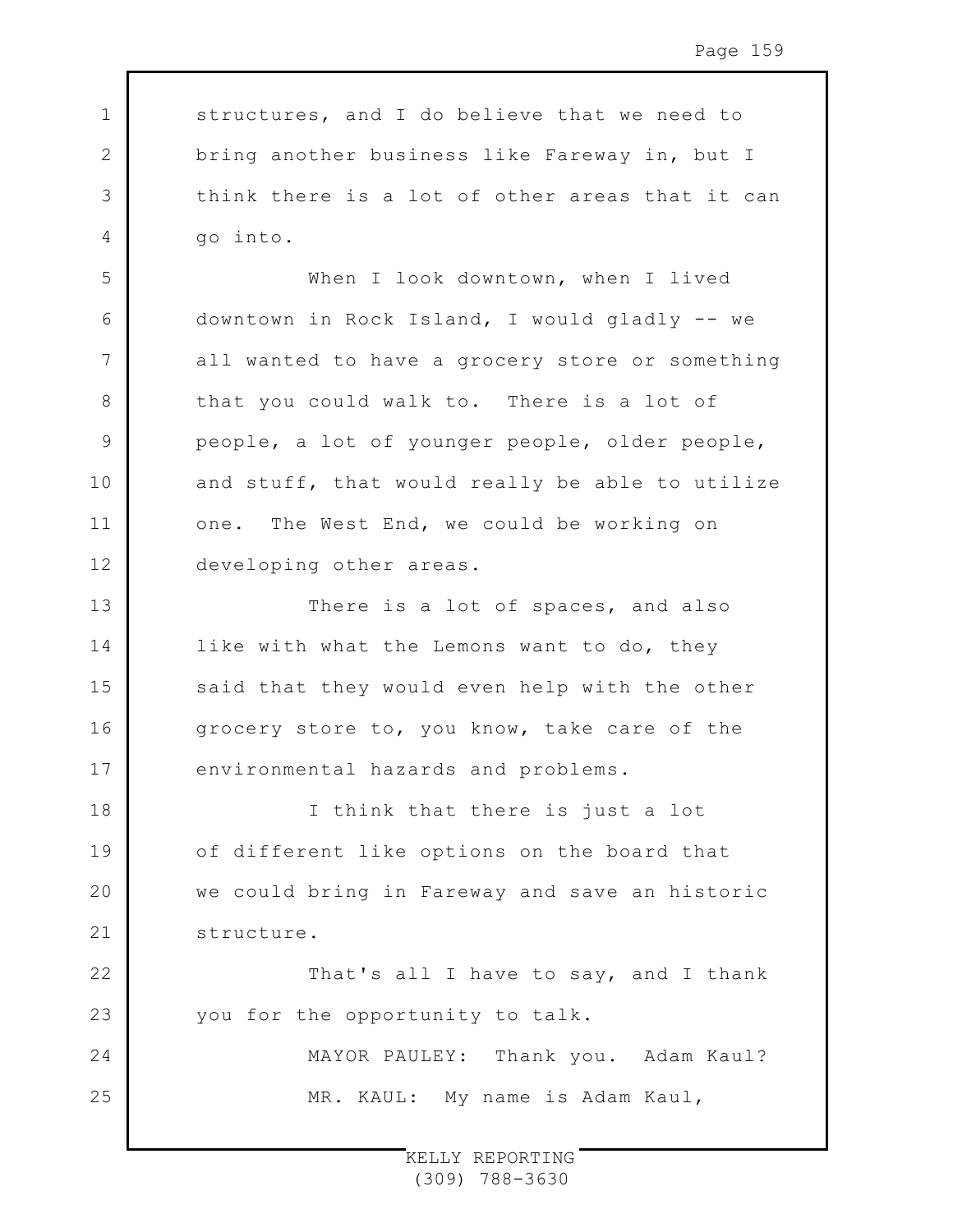1 2 3 4 5 6 7 8 9 10 11 12 13 14 15 16 17 18 19 20 21 22 23 24 25 and I live at 2524 - 19th Avenue in Rock Island. My last name is spelled K-A-U-L. Thanks for this opportunity to speak. I think like a lot of people who have spoken tonight, we are for economic development. We are for increasing the tax base. We are for, you know, increasing economics, in general, in Rock Island, so I don't think anybody is against having Fareway come into Rock Island. The problem is the location, of course, and you all have heard all of that before. I'm not going to go into the specific details. I am concerned about light pollution from -- I don't think that has really been mentioned. There is already light pollution from some of the smaller developments along 18th Street that affect my property, and this, of course, will get worse with a new development like that. I'm not going to go into the other specifics, because you have heard it before, but I just want to say that as a citizen I'm also against going forward with the Fareway development.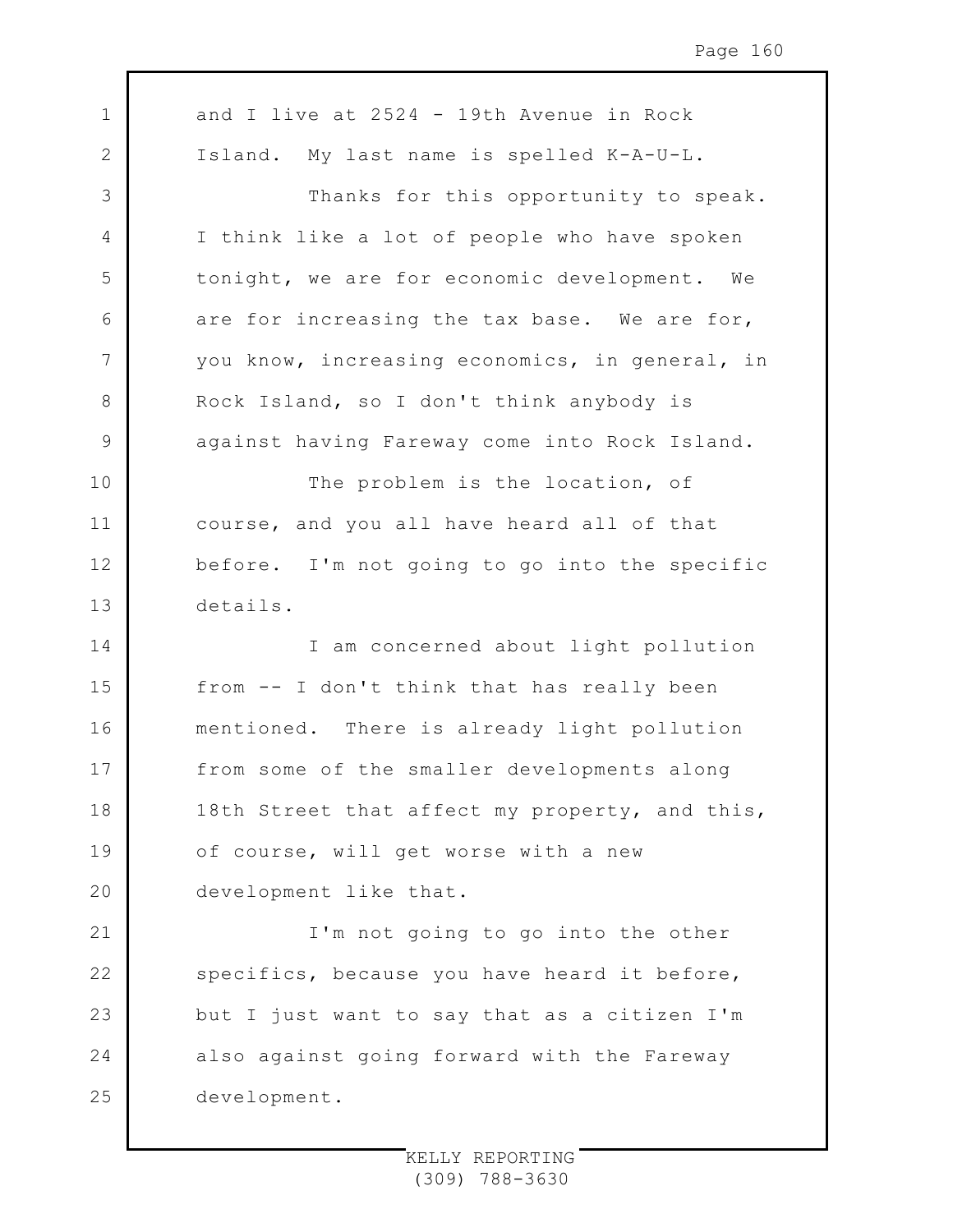1 2 3 4 5 6 7 8 9 10 11 12 13 14 15 16 17 18 19  $20$ 21 22 23 24 25 I just also want to say that if you move forward with this development, you will not only erode the credibility of the city's own zoning laws, but also the credibility of the City Council itself. That's a real concern for me, too. I don't want you to set a bad precedent for short-term economic gains. Thank you. MAYOR PAULEY: Thank you. Joshua Schipp? MR. SCHIPP: My name is Joshua Schipp, S-C-H-I-P-P, 4319 Seventh Avenue. I just want to make it unequivocally clear that everything that I'm about to say is my opinion and my opinion alone. I interact in the community in a multitude of ways, all of which I'm grateful to have the opportunity. More and more I love this city. I love the region. I see more and more opportunity. You know, people ask me, you're a 25-year-old guy with a college education. Why are you still in Rock Island? I say, Have you ever been on the bike path before? Have you ever seen the sunset on the river? Have you ever spent an afternoon at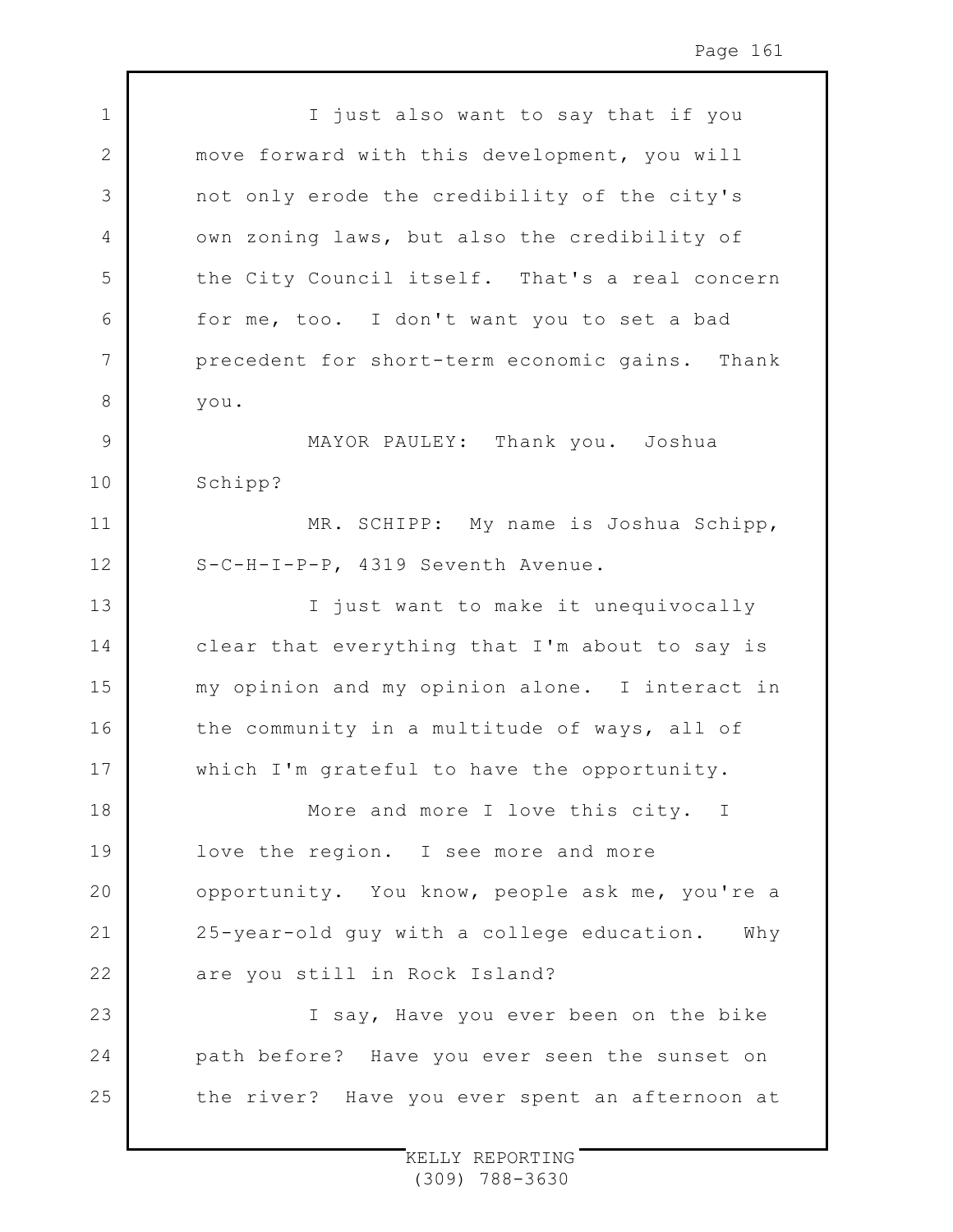Black Hawk State Park? Have you ever had an experience like fellow Keystone resident Anne Dickey has where you interact with your community? Have you ever walked from your home to businesses?

1

2

3

4

5

8

11

12

14

16

17

18

19

 $20$ 

21

22

23

24

25

6 7 9 10 13 15 These are wonderful things, and Rock Island in this region has an enormous amount of potential, well positioned almost more than any other region in the country because of the arable farmland, the availability of fresh water, the skilled manufacturing, the backbone that's here. You can see it in Alcoa, John Deere, Arsenal Island, especially, just to name a few. There are educators, higher education. Everything is here.

You know, I've made it pretty clear my opposition to the Wal-Mart proposal, and that's my personal opinion. I have my own grievances with that corporation coming from a labor background.

Fareway not so much, but it seems to me that running into this much friction with any proposal, although there is always going to be opposition to any idea, no matter how good it is -- I have experienced that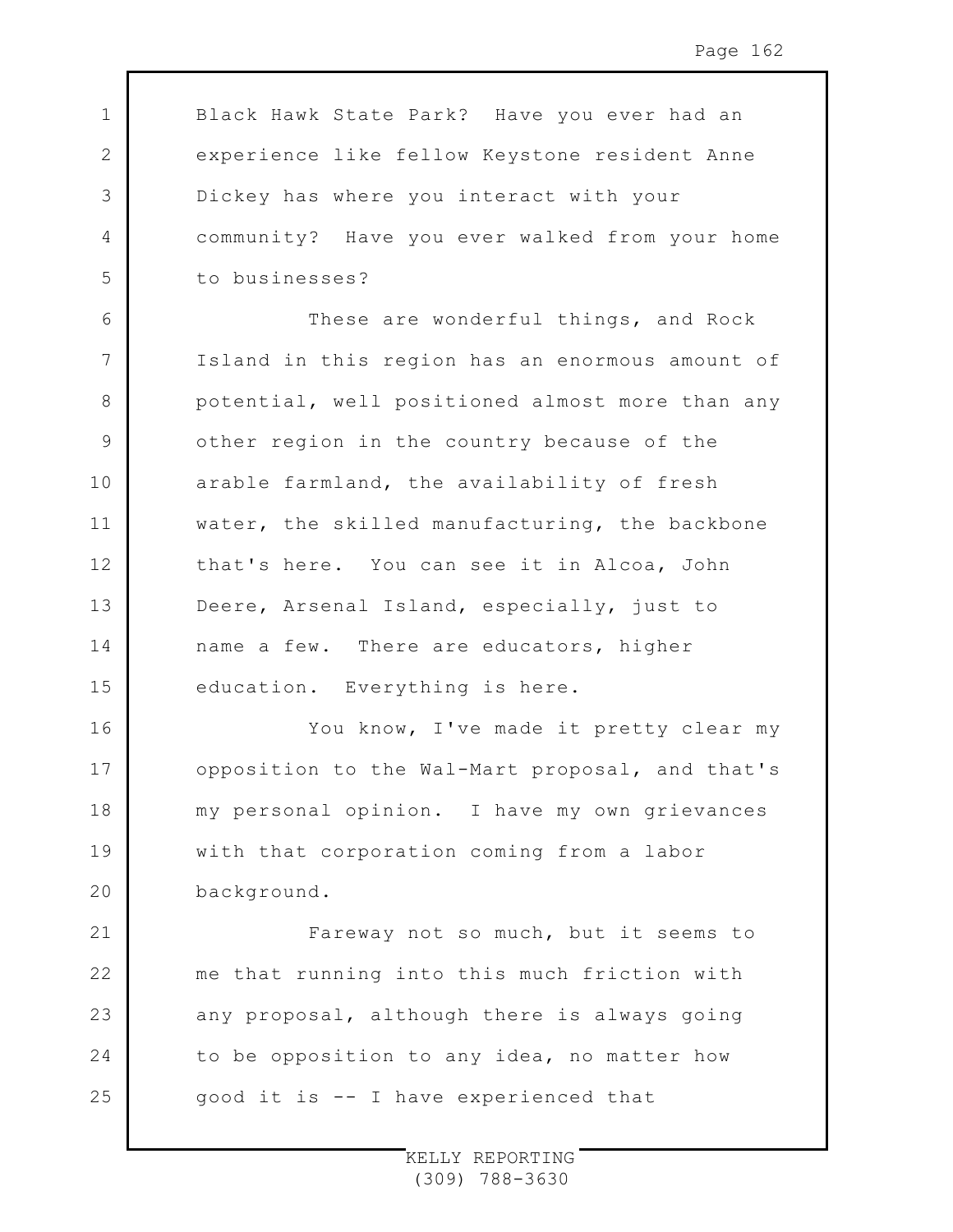1 2 3 4 5 6 7 8 9 10 11 12 13 14 15 16 17 18 19 20 21 22 23 24 25 firsthand -- it seems to me that this is a very unique situation that we want development, we want jobs, we need these things. We need the increased tax base for sure, and although there may be some gains, and I'm sure there will be tax gains from Wal-Mart and from Fareway, the vision needs to be broader. The vision needs not just to be business tax based, but property tax. We need more people living in the city, and when I travel around to areas like Alexandria, Virginia, or Chicago or Champaign-Urbana and I take a look at what's going on, it's not that there is a certain store there or anything like that that's pulling young people, a younger work force, into the area. It's the character. I have heard Allen Carmen speak very eloquently about this before, that our historical edifices, they inform of us our past and they direct us to our future. I happened to be at Hungry Hobo the other day, walked outside, and looked at Audubon School, and it is a beautiful edifice,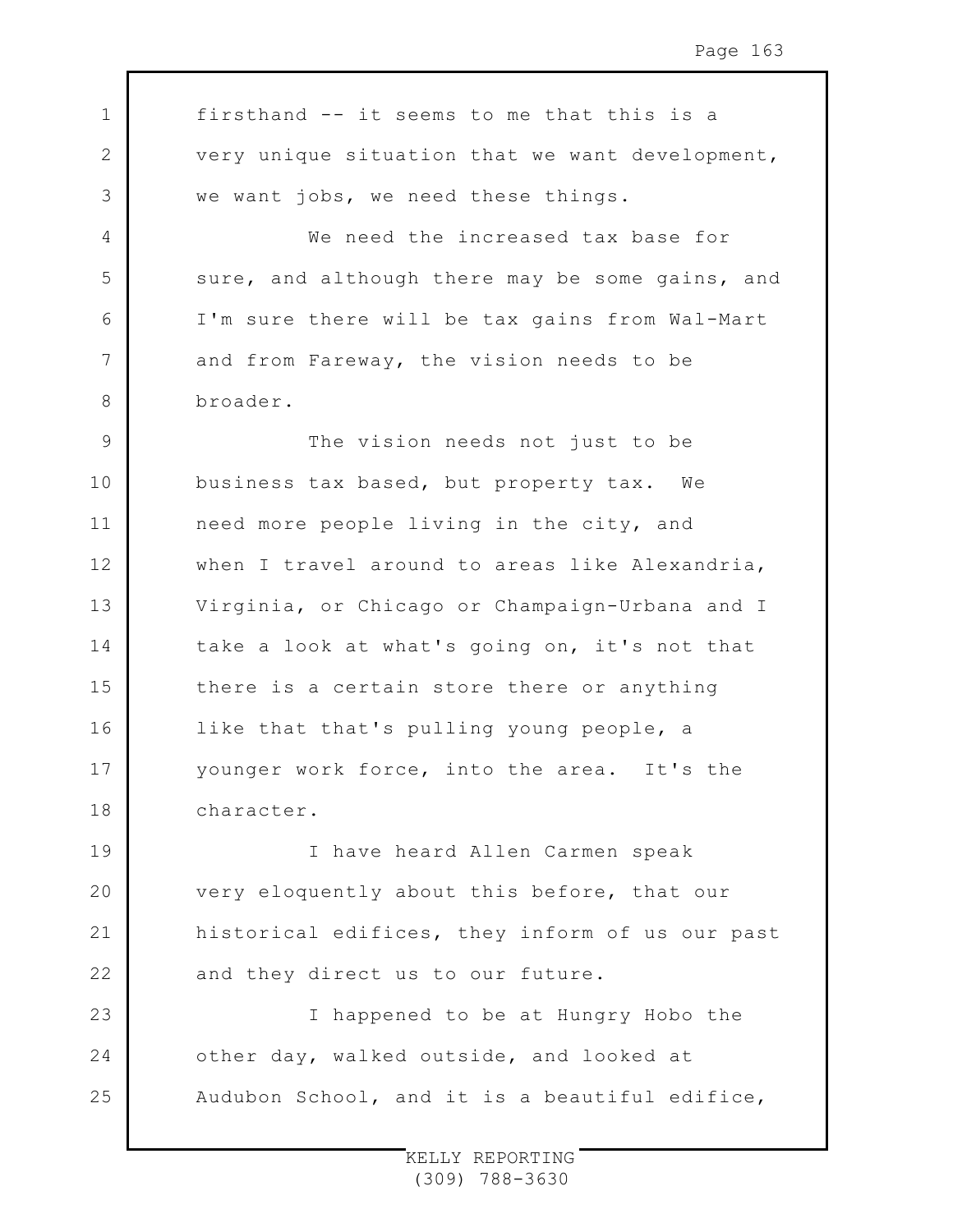1 2 3 4 5 6 7 8 9 10 11 12 13 14 15 16 17 18 19  $20$ 21 22 23 24 25 and, to me, what it does is it informs me of this area's strong past. There is a strong sense of craftsmanship there, and it makes me think of a future, not just the school itself, but also the name Audubon, John James Audubon, an environmentalist, a man who understands that ecosystems need to have some degree of stability, and it seems that Fareway disrupts the existing stability of the area up there. I want Fareway to come to this town as much as everybody upon this esteemed Council up here does. It seems like we have numerous options for other locations, as well as developers, for the existing Audubon site. So I would just implore this Council to take a note of the broader trends that are going on in this country. Big-box development was a sure bet back when oil was plentiful and energy was cheap. An economist will say that you can follow these formulas as long as all else is equal. We are learning more and more that all else is not equal. We are entering a new future, and I think that the Quad Cities is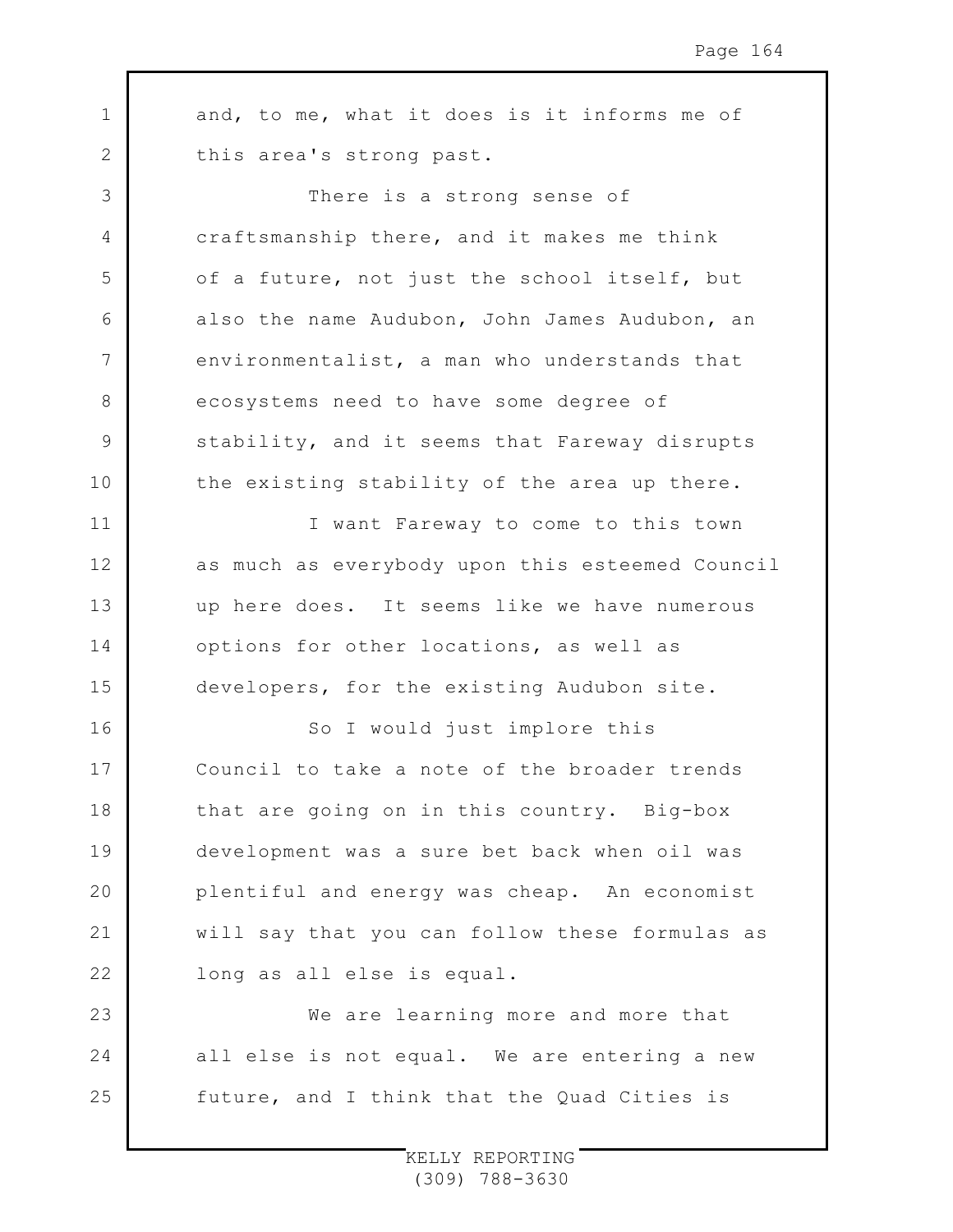1 2 3 4 5 6 7 8 9 10 11 12 13 14 15 16 17 18 19 20 21 22 23 24 well positioned to tap into higher manufacturing, more education opportunity for master's work especially, and local food systems galore, as our friend Dan Carmody up in Detroit has educated us on that already, and I appreciate that, Mayor Pauley. So I restrained myself for a long time on this issue, just because of activist fatigue. I don't like to get -- I don't want people to think that I'm just complaining about things. I like to get involved with politics and issues, but, again, looking at Audubon the other day, spending time in my neighborhood, thinking about how important Longfellow School is to us, and we are very fortunate that the City and Augustana College people were able to come forward to save that school, a strong testament to the sustaining culture of this community. But to me this plan as proposed doesn't seem to be a good fit, and I would urge you all to respect the opinion of the Planning Commission. Thank you very much.

MAYOR PAULEY: Thank you. Next is Mo

25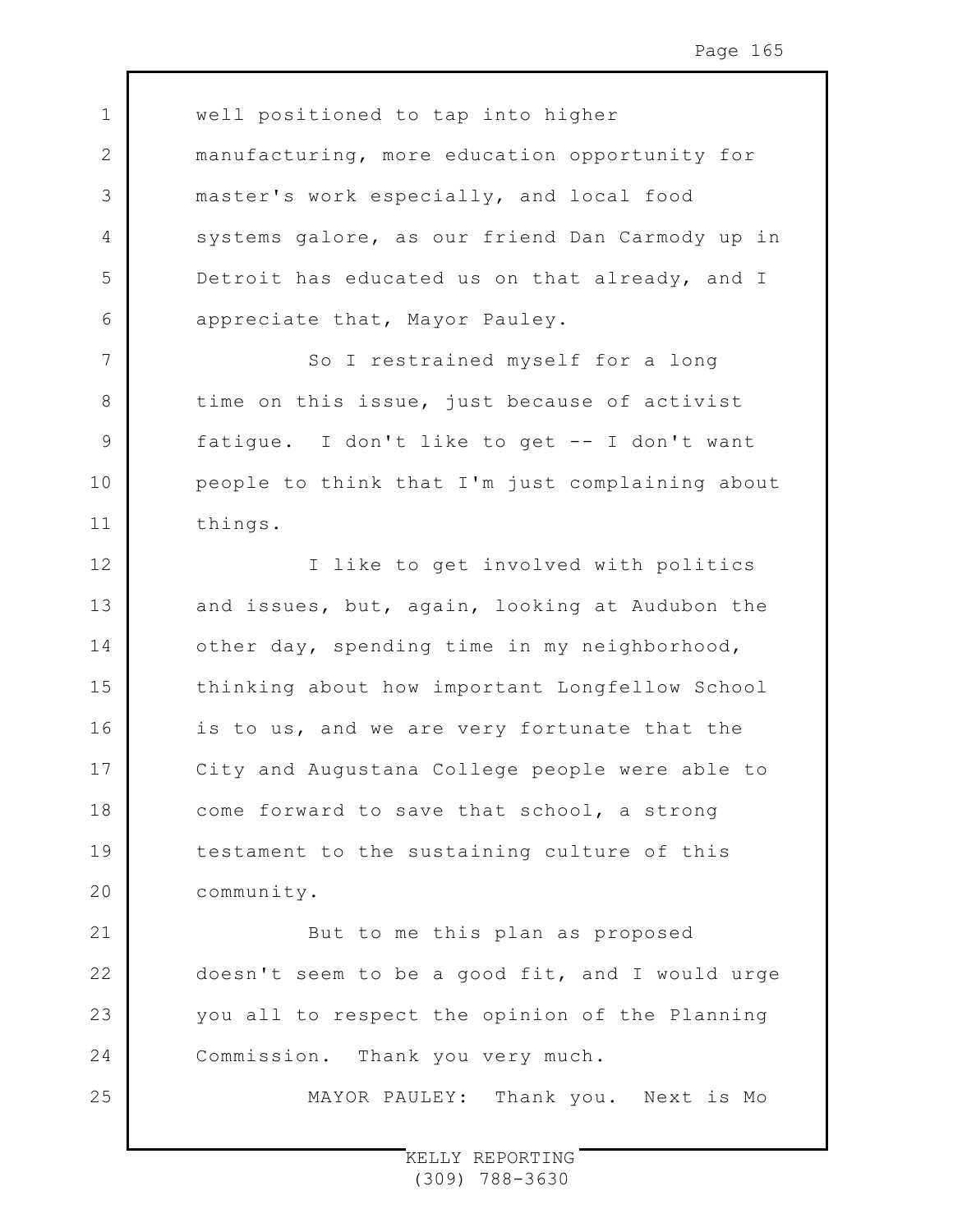| $\mathbf 1$    | Stanley?                                        |
|----------------|-------------------------------------------------|
| $\overline{2}$ | MS. STANLEY: My name is Maureen                 |
| 3              | Stanley. I'm known as Mo Stanley. Our family    |
| 4              | $move d - -$                                    |
| 5              | MAYOR PAULEY: We need an address.               |
| 6              | MS. STANLEY: Excuse me, I live at               |
| 7              | 2605 - 17th Avenue, Rock Island. Our family     |
| 8              | moved from Connecticut to Moline 54 years ago,  |
| 9              | and finally to Rock Island, and 40 such years   |
| 10             | have been spent in Rock Island. We have never   |
| 11             | regretted our decision.                         |
| 12             | Rock Island's community involvement is          |
| 13             | excellent. Our five children graduated from     |
| 14             | Rock Island schools, college, and are all       |
| 15             | productive citizens. Rock Island taught them    |
| 16             | well.                                           |
| 17             | And I have, too, like Mr. Taylor, I             |
| 18             | have just had three kidney procedures. I'm      |
| 19             | not a victim. I have malignant cells in my      |
| 20             | skull, so I'm going to have a hard time, and I  |
| 21             | wish someone up there would just smile, please. |
| 22             | Okay.                                           |
| 23             | I was an employee for the Rock Island           |
| 24             | Police Department for 23 years. For 23 years I  |
| 25             | served two chiefs, worked in the juvenile       |
|                |                                                 |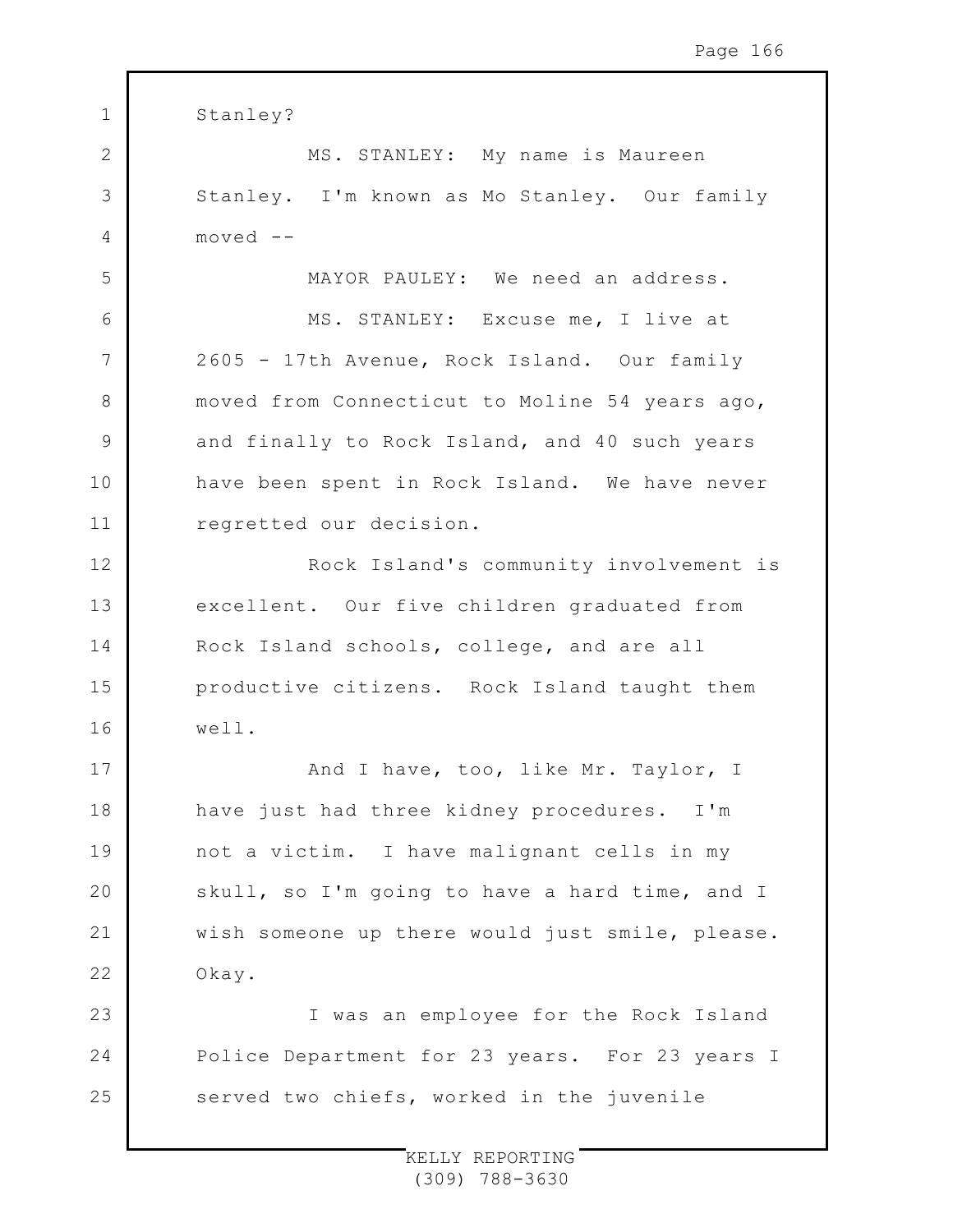division and DARE program, collected hundreds of dollars from city employees to be donated to Project Now for fans, initiated an animal adoption program, and was chosen by a past city manager to represent Rock Island, the City of Rock Island, as a loaned executive for United Way.

1

2

3

4

5

6

7

8

9

10

11

12

13

14

15

16

17

\$64,000 was collected from colleges, hospitals, who gave generously to support our Quad-City community through United Way.

Then I was asked by a former superintendent of schools to coordinate a human relations program called Renew Circle, at a time when racial tensions were very high in Rock Island. Myself and Augustana did this for six years to every third grade classroom in Rock Island.

18 19  $20$ 21 22 I have campaigned for three successful past mayors, numerous council members and successful school board members and was the campaign manager for the longest school board president member.

23 24 25 I apologize for giving my credentials, but other people did, and I'm a little hurt and disappointed.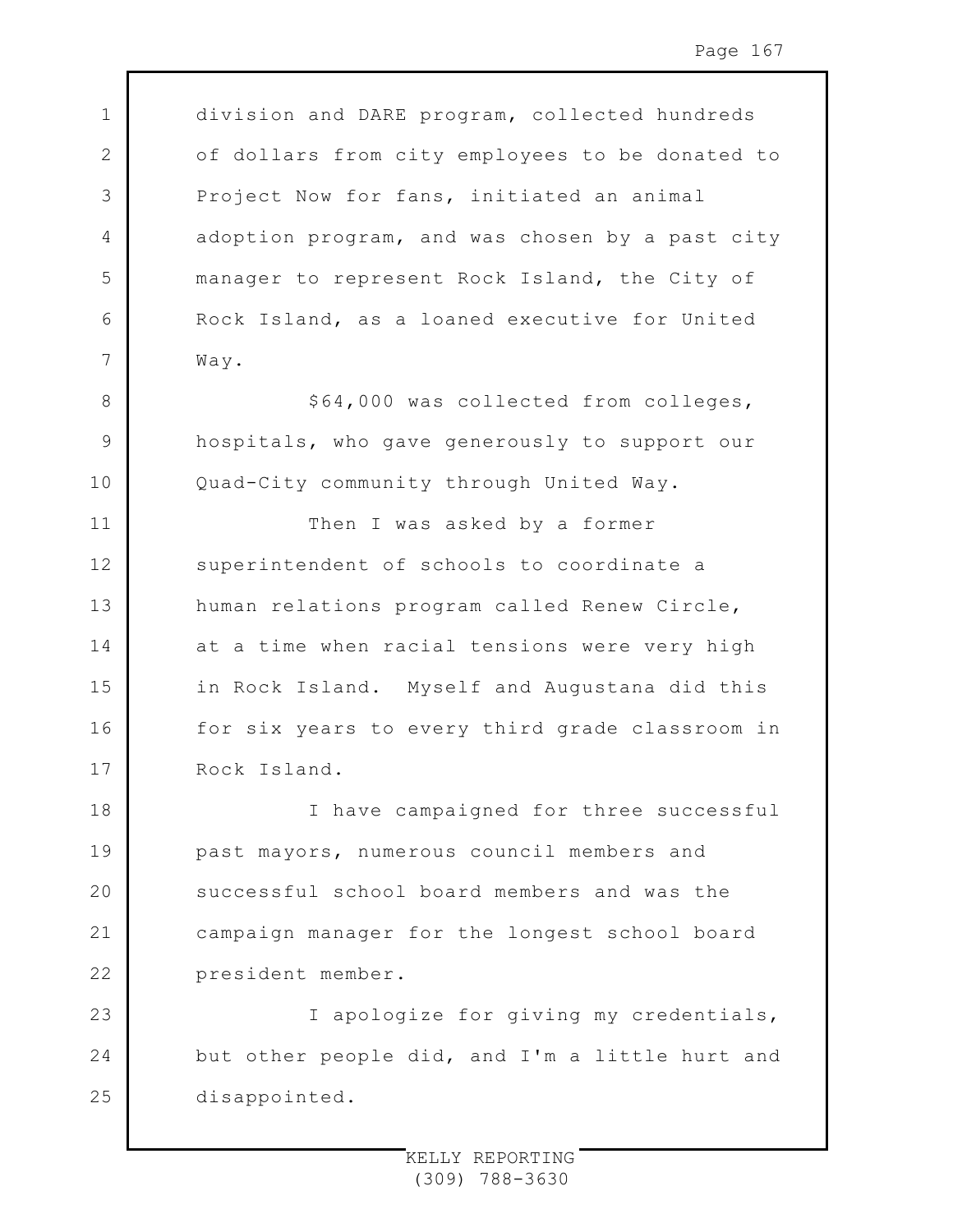1 2 3 4 5 6 7 8 9 10 11 12 13 14 15 16 17 18 19 20 21 22 23 24 25 I am 76 years old. I would go to Audubon School in the morning. I would shovel snow so that the children could get over the curb. It had frozen overnight. Now our neighborhood, not just a few, are being labeled as anti-business zealots and ever-present pessimists, Argus article of 6/17, a pure prejudice of who we are. In fact, we are a neighborhood mix of parents, three teachers, a nurse, law enforcement, musicians, engineers, artists, disabled persons and retirees who have given tirelessly to our community. We are hard-working people. We are referred to also as an elitist interest group. Do I sound like an elitist interest group? Everything that I have done has not been for me. I am for all. A lot of this has already been said. In a Cheers and Jeers newspaper article, it suggested we are a neighborhood seeking to limit change. Untrue. That's very untrue. Another Viewpoint called us bleeding hearts. I'm proud to say that I have painted, cleaned, mowed, gardened my own property on my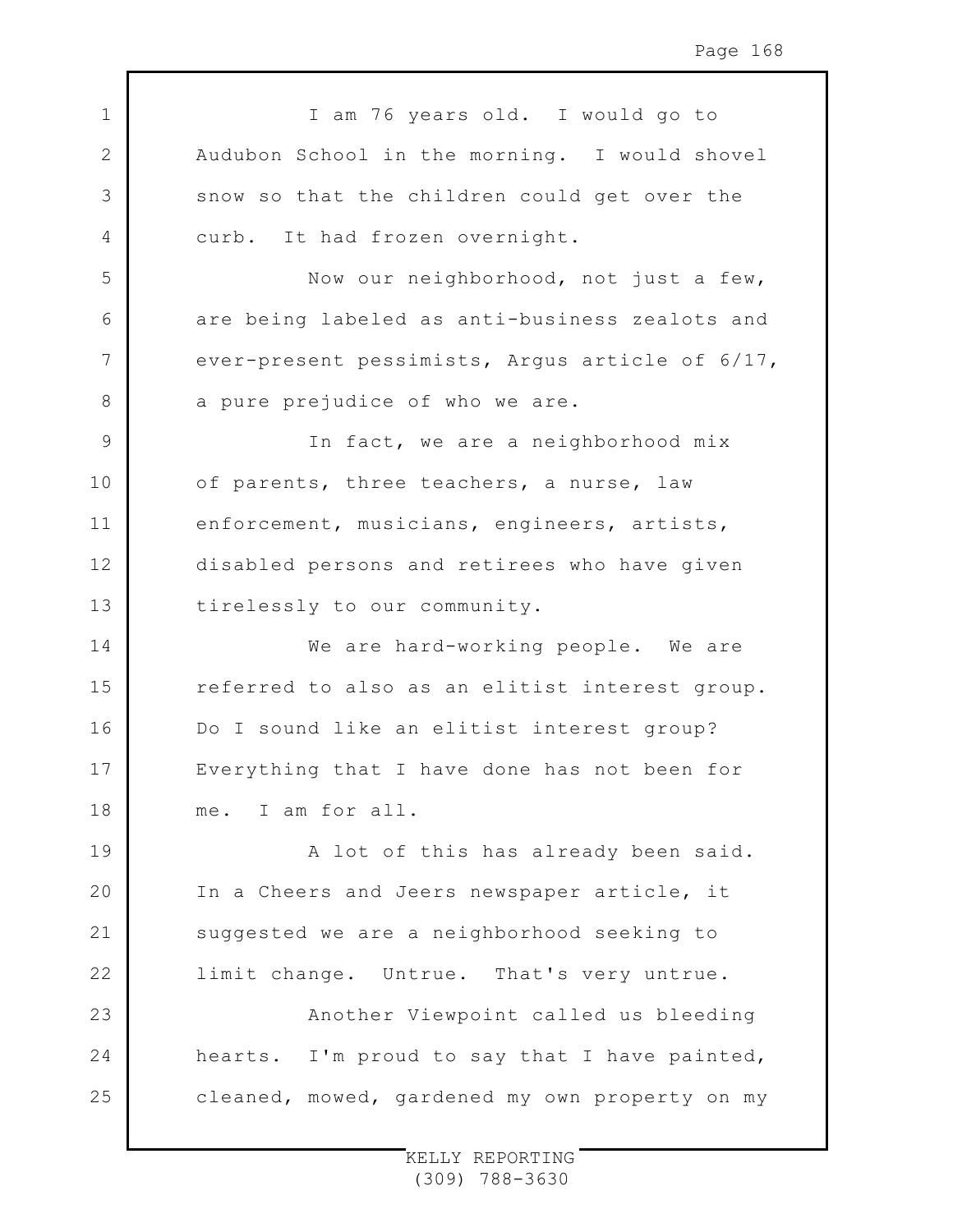1 2 3 4 5 6 7 8 9 10 11 12 13 14 15 16 17 18 19 20 21 22 23 24 25 own. Elitist? I have monitored Audubon School for break-ins, littering. I still do. I talked about the shoveling snow. Bleeding heart? In the early AM or after school I offered shelter to children waiting for parents to arrive at times when the weather was unbearable. Sadly, today we are in a world where we have to be careful, I guess. Here is my most threatening concern, safety. MAYOR PAULEY: One more minute. MS. STANLEY: One minute, okay. Adults and children have to cross 17th, people pushing strollers, walking to and from the Science Academy. To have an outlet or additional traffic on 17th Avenue would be prohibitive, dangerous, waiting for an accident to happen. 17th Avenue is now 18th Avenue A, in my opinion. Traffic has increased. I did a survey on Friday and Saturday, and I hope you give me a few minutes, you know, because I'm not coming across as quickly. MAYOR PAULEY: I have already given you extra. I will give you a couple more.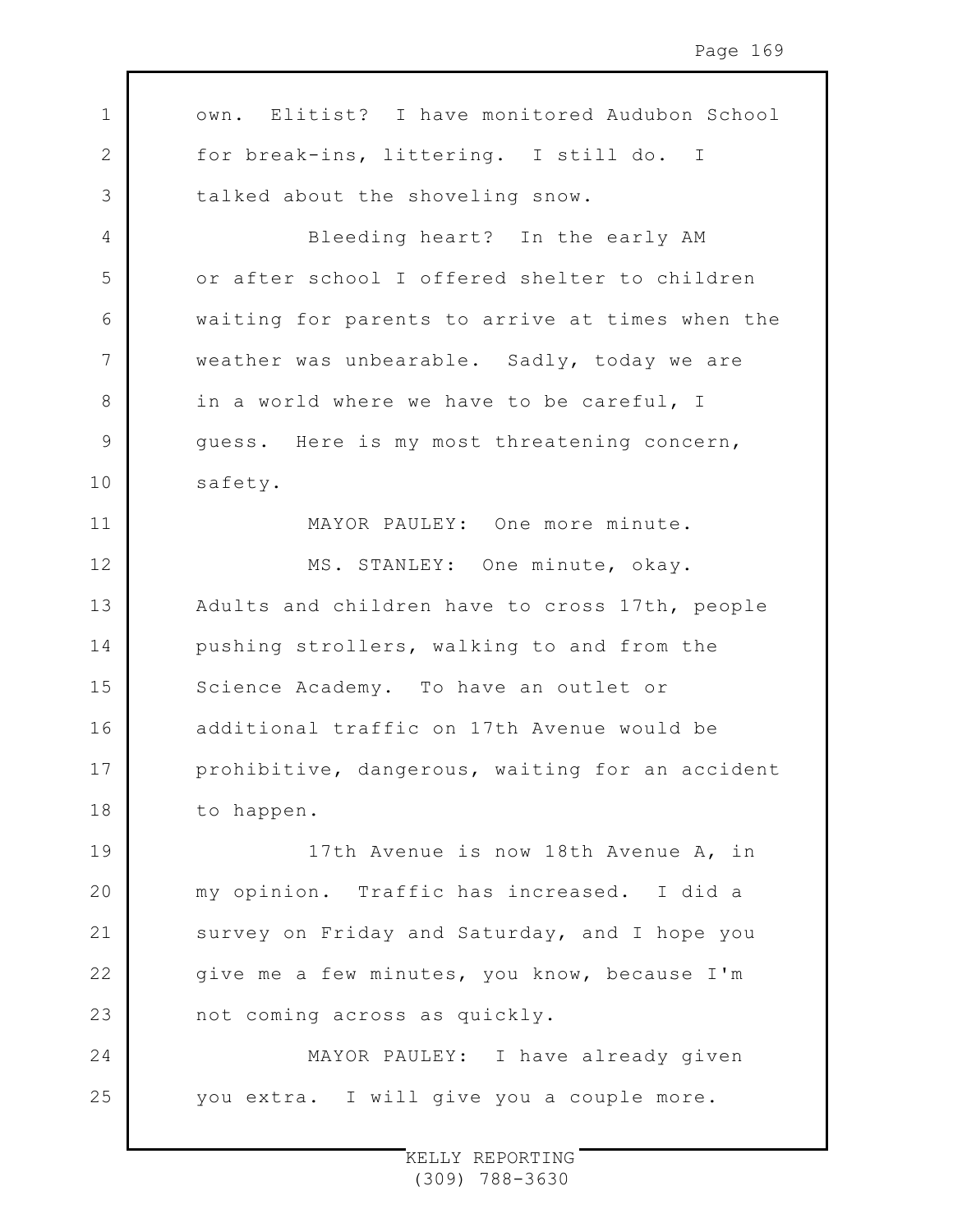1 2 3 4 5 6 7 8 9 10 11 12 13 14 15 16 17 18 19 20 21 22 23 24 25 MS. STANLEY: I can only go so fast, you know. Have a little compassion, would you, please. Traffic is increasing. For those walking, they will have wait for cars to use the outlets. Will there be warning signs or just no biking and walking? There is not enough room. Many depend on biking to go to work. Last Friday and Saturday I did a personal traffic study. Fact, Friday in a period of two and a half hours 27 cars ignored the stop sign on 26th Street and 17th Avenue. 33 cars did stop. Saturday, very busy. In a period of over three hours, 23 cars did not stop and 44 merely paused. I just have something here that I can't leave out. MAYOR PAULEY: Go ahead. Your time is out, but go ahead. MS. STANLEY: I'm just saying or thinking, Council, please be loyal to your people, comfortable with your consciences, employ your heart and soul when you vote. We are all on this planet together. A new Fareway is possible, but once Audubon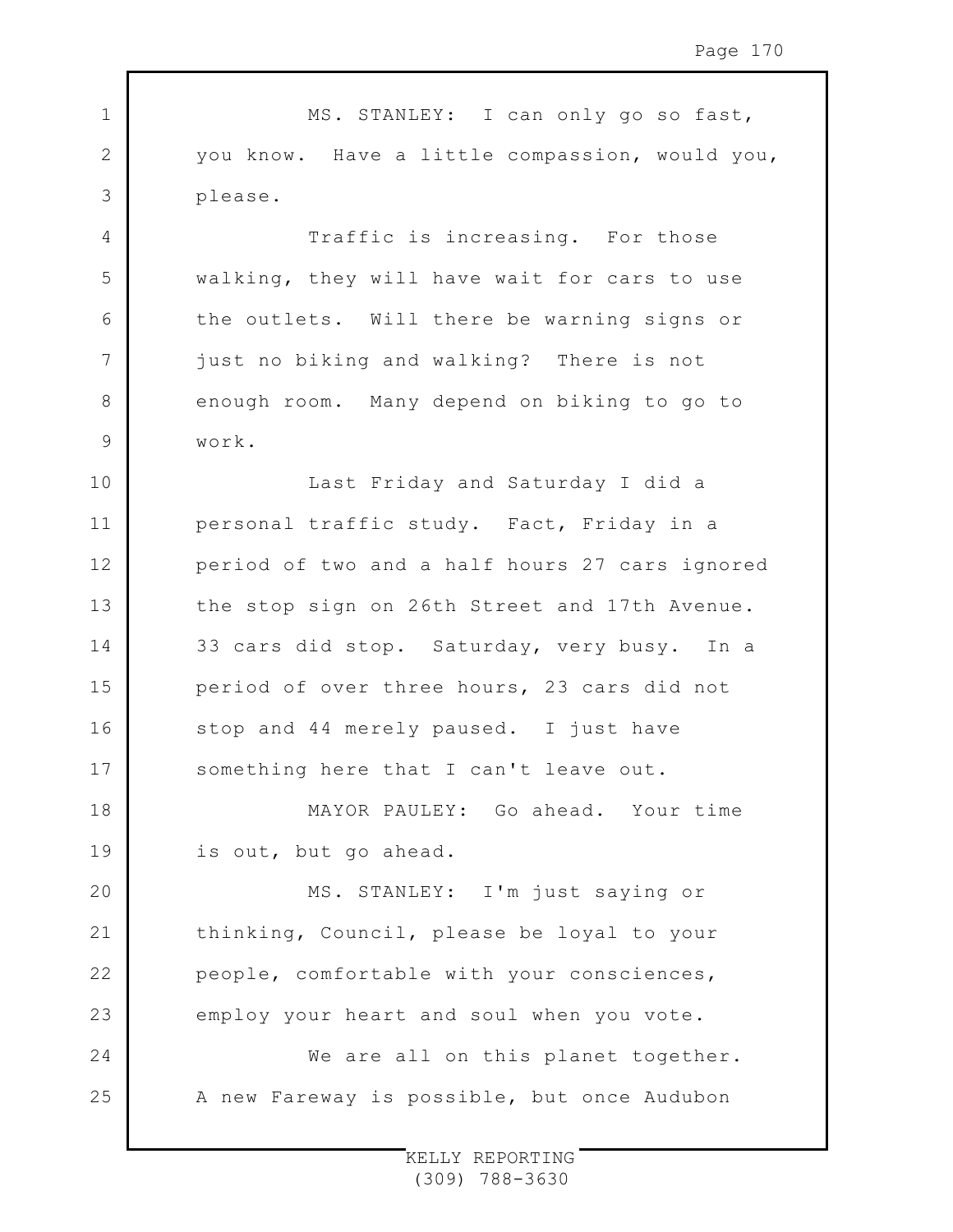1 2 3 4 5 6 7 8 9 10 11 12 13 14 15 16 17 18 19 20 21 22 23 24 25 is gone, it cannot come back, and I would like to know from the Council how the demolition process will affect traffic on 18th and 17th Avenues and for how long? You know, stones, weather, the whole thing. Will traffic be stopped? Will it be, you know -- and then at the end, former teachers, parents, students, what will you feel when you walk, drive? It will be demolished. Sad? Angry? Nothing? This elitist, as we were referred to, we are not just a handful of neighbors, by the way. I just mowed my lawn and will now take a bubble bath and have a maid serve her caviar and champagne. Thank you. MAYOR PAULEY: Thank you very much. Dave Tennant? He signed up. Is he here? One more time, Dave Tennant? Not here. That's everybody that signed up to speak. So before we exit, do we have any comments from Council members? MS. HOTLE: Well, I would just first like to say thank you for everyone coming out tonight. I'm amazed at the number of people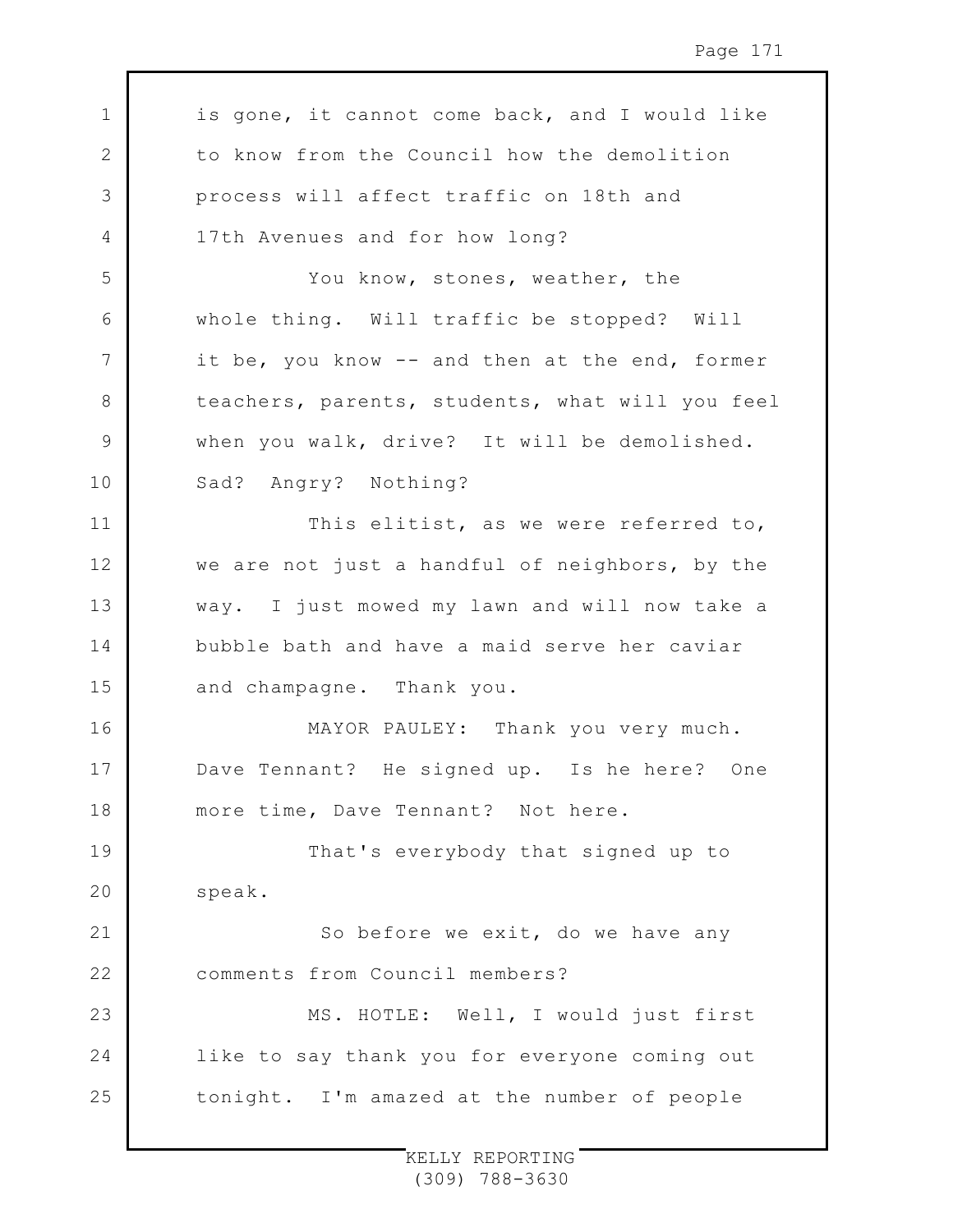1 2 3 4 5 6 7 8 9 10 11 12 13 14 15 16 17 18 19 20 21 22 23 24 25 that stayed through the entirety, not just to speak themselves, but to hear everybody else speak. I would just like to say, you know, I am new to this process, and I don't claim to be a political expert, but I have had my first real case of politics with this issue, and it's been tough, and it's been a tough situation, because this is in my ward. But I can tell you, and my parents are sitting right here and my grandmother, and they will tell you this, that nobody forms opinions for me but me. My grandmother spoke in favor, my father spoke in favor, but they do not speak for me. They will tell you that, especially between the ages of 13 and 18, I definitely disagreed with my parents all the time, so I can assure you, no one in this room or anyone sitting next to me is going to affect my decision. I'm going to make my decision. I came tonight here to listen to what everyone had to say, and I feel it would have been a disservice to the City of Rock Island and to everyone in this room to come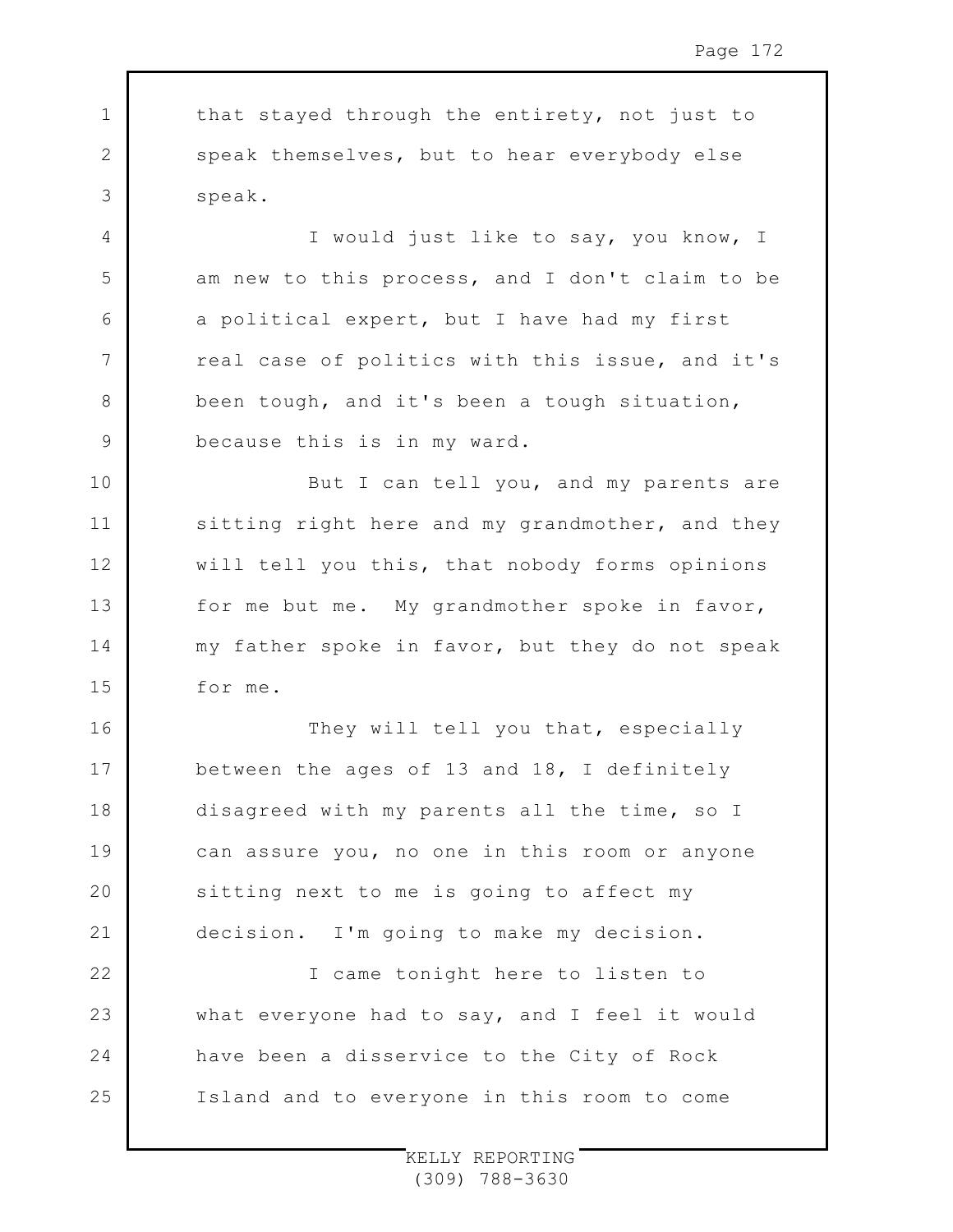1 2 3 4 5 6 7 8 9 10 11 12 13 14 15 16 17 18 19  $20$ 21 22 23 24 25 here tonight with my mind already made up, which I haven't had it made up. I have taken a myriad of notes and have been continually researching and thinking on this topic as much as I can. It's been fun to see that there are individuals that think they already know me better than I know myself because I haven't even decided. I respect and support a lot of individuals in this room, and I'm amazed at the comments that were made and the intelligent thought that has gone into it, and I can assure you that I'm going to do everything that I can to think through this logically and effectively and look through the facts and make what I feel is the best decision. I haven't determined that yet, because I haven't had to, and when it comes time, I will, and I will stand behind my decision, and it will be mine, and it will not be anyone else's. So I want to thank you tonight for everything that everyone has said, because it is a testament to the type of city that we have, and I appreciate you staying until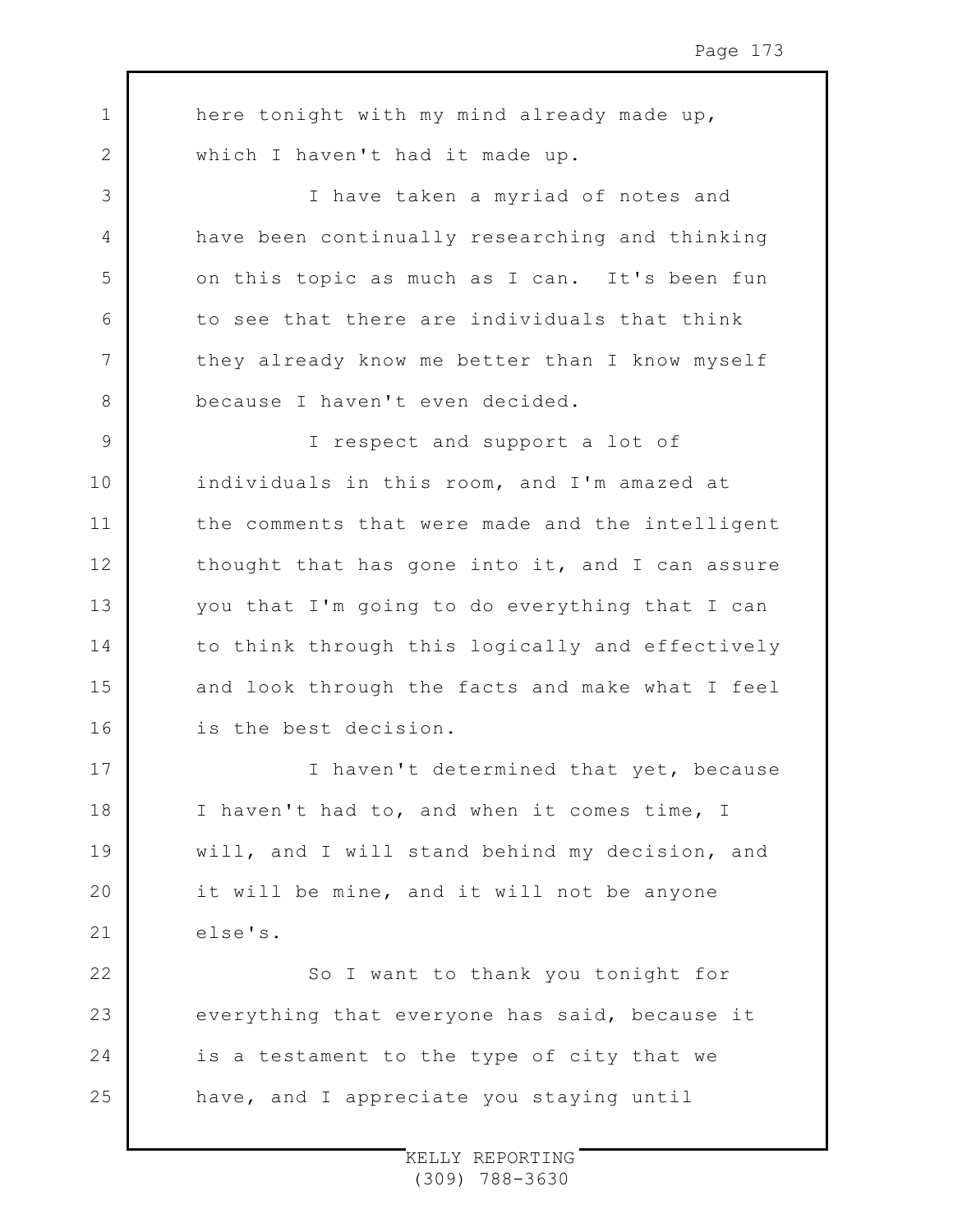1 2 3 4 5 6 7 8 9 10 11 12 13 14 15 16 17 18 19  $20$ 21 22 23 24 25 9 o'clock. (Applause.) MAYOR PAULEY: I did want to explain before also that Alderman Clark is not here. Before he was elected he already -- before he was elected he already had a scheduled thing from school. He is out of town or he definitely would have been here because he wanted to attend this meeting. MR. FOLEY: You know I want to echo the sentiments that Alderwoman Hotle just stated and thank you, everyone, for coming out tonight, because there are many, many rumors, I wrote down, as Mr. Terry Anderson had talked about, Mr. Lendol Calder, and if I've mispronounced your name I do apologize. There are many different rumors coming out amongst the community, many that I have tried to correct, secret tiffs, Wal-Mart wanting Fareway in certain locations, very preposterous and meaningless. There are many rumors about the council doesn't listen. I can tell you they do listen, and I had a great conversation with Victor Panegos in between the break.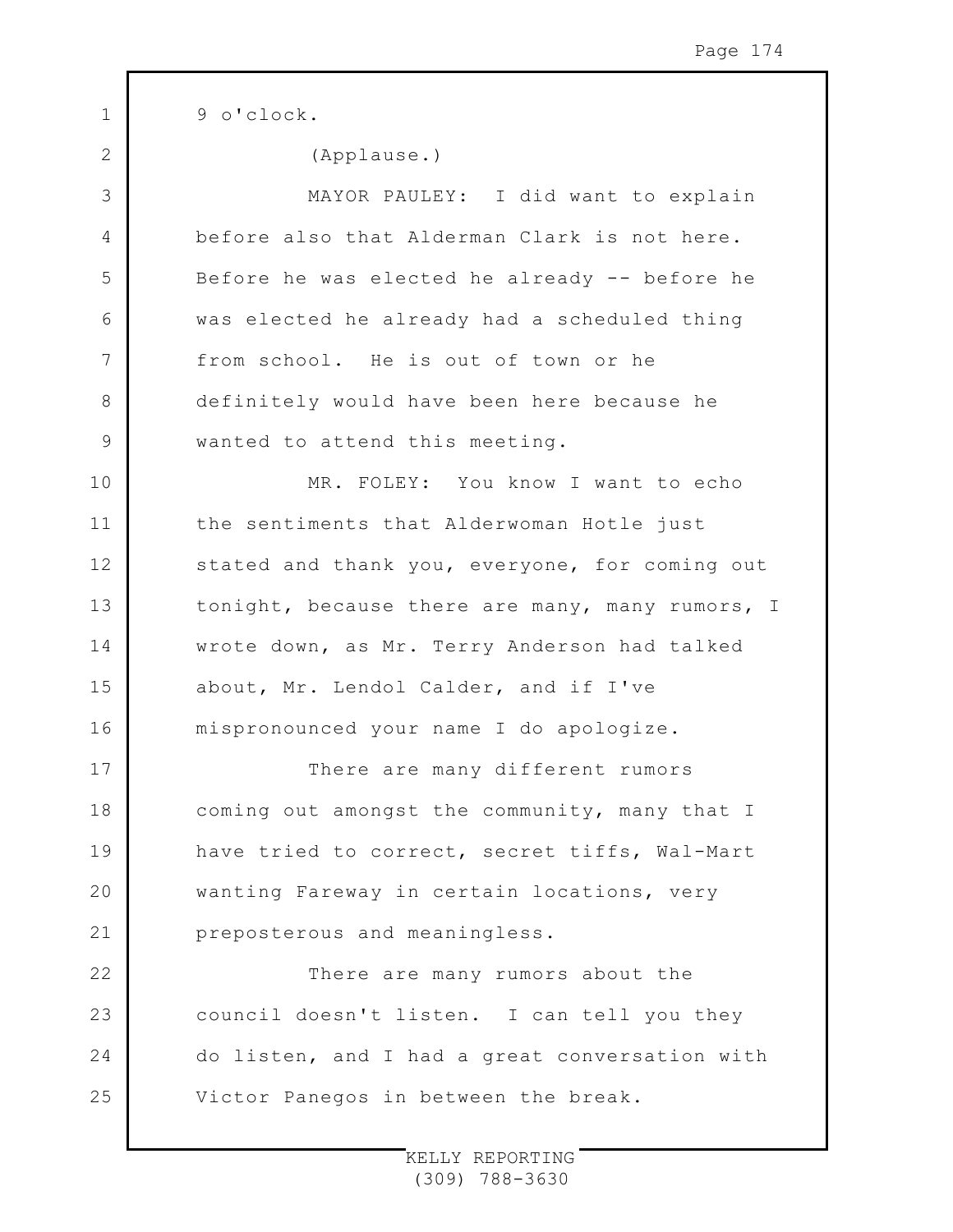I do -- besides my full-time job -- I also teach in the political science department at St. Ambrose University, so I do do a lot of reading of research papers, and so it comes very natural, and I did read all the Planning Commission minutes and all the documents leading up, and I do appreciate everybody here that came, that took the time.

1

2

3

4

5

6

7

8

9 10 11 12 13 I appreciate all my constituents that have called and e-mailed one way or another, and I just want to break the situation down for those in attendance that actually live here in Rock Island.

14 15 16 17 18 19  $20$ 21 We, as the City Council, do take your voices very seriously. We do understand where the different points of view are. Let us sort it out. We are sorting it out for you. A few weeks ago after the Planning Commission, it was stated by many that the City Council was going to railroad this through and vote on it the next Monday.

22 23 24 25 You know, there are opportunities where the City Council -- we specifically said to the mayor, Let's have an open meeting tonight. Let's listen to our citizens talk.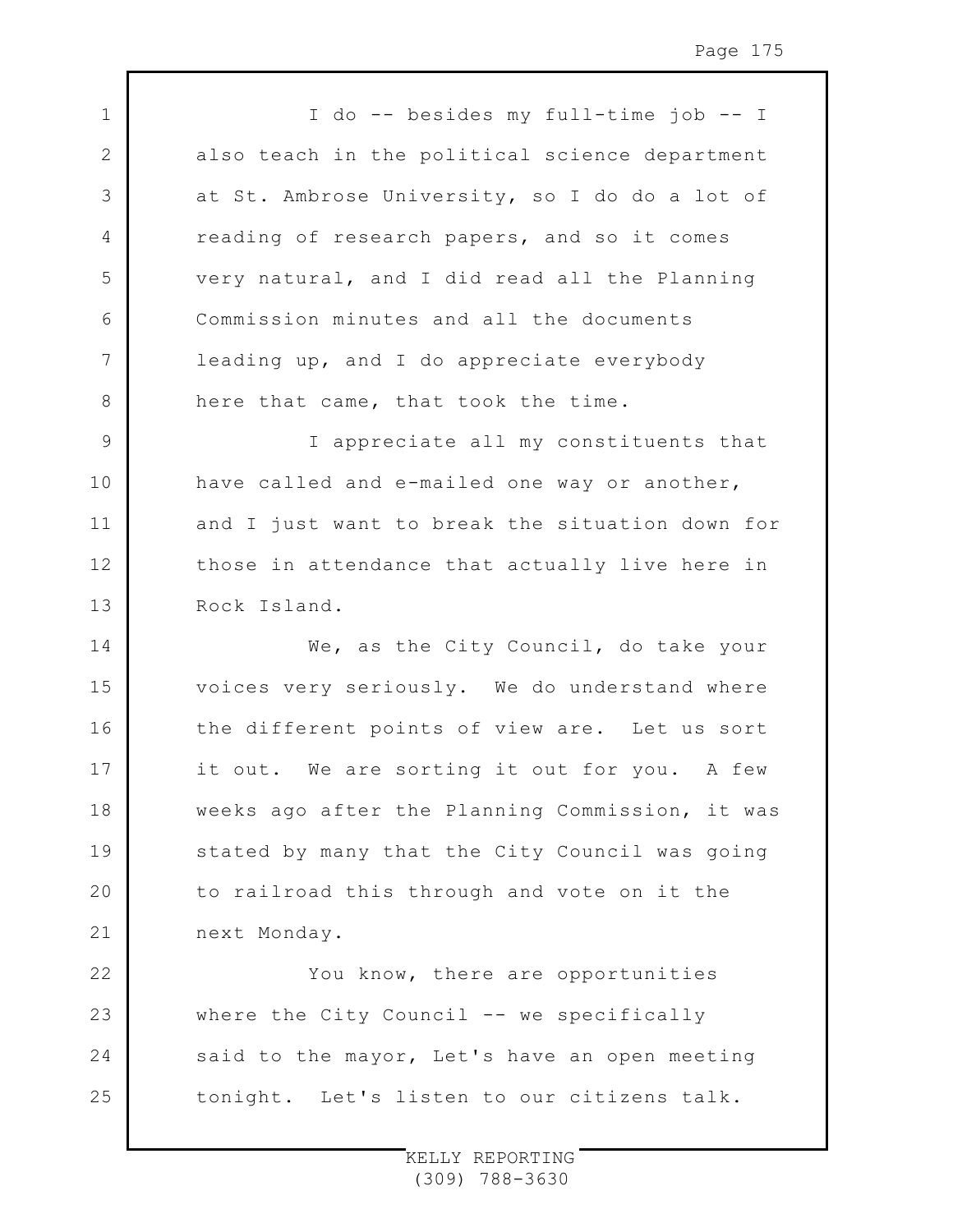1 2 3 4 5 6 7 8 9 10 11 12 13 14 15 16 17 18 19  $20$ 21 22 23 24 25 So those that made preposterous claims, it's too bad. It is too bad, because we are here. We are duly-elected representatives. We are here to listen to you, and that's what we did tonight. Thank you for coming. (Applause.) MR. AUSTIN: My comment is I continue to be impressed in this issue and other issues as to the level of civility that people bring to this forum; that nobody looked anybody else in the eye and called them blooming idiots. You know, they were treated respectfully, and they allowed people with different viewpoints to be treated respectfully. I have heard a lot of things today that have given me a lot of good food for thought on both sides. I do not sit here with my mind made up, locked in the stone, written down, immovable. So we all have ideas where we are headed, but I have been given some strong food for thought tonight, and I appreciate it. MAYOR PAULEY: Is there anybody else who would like to say something?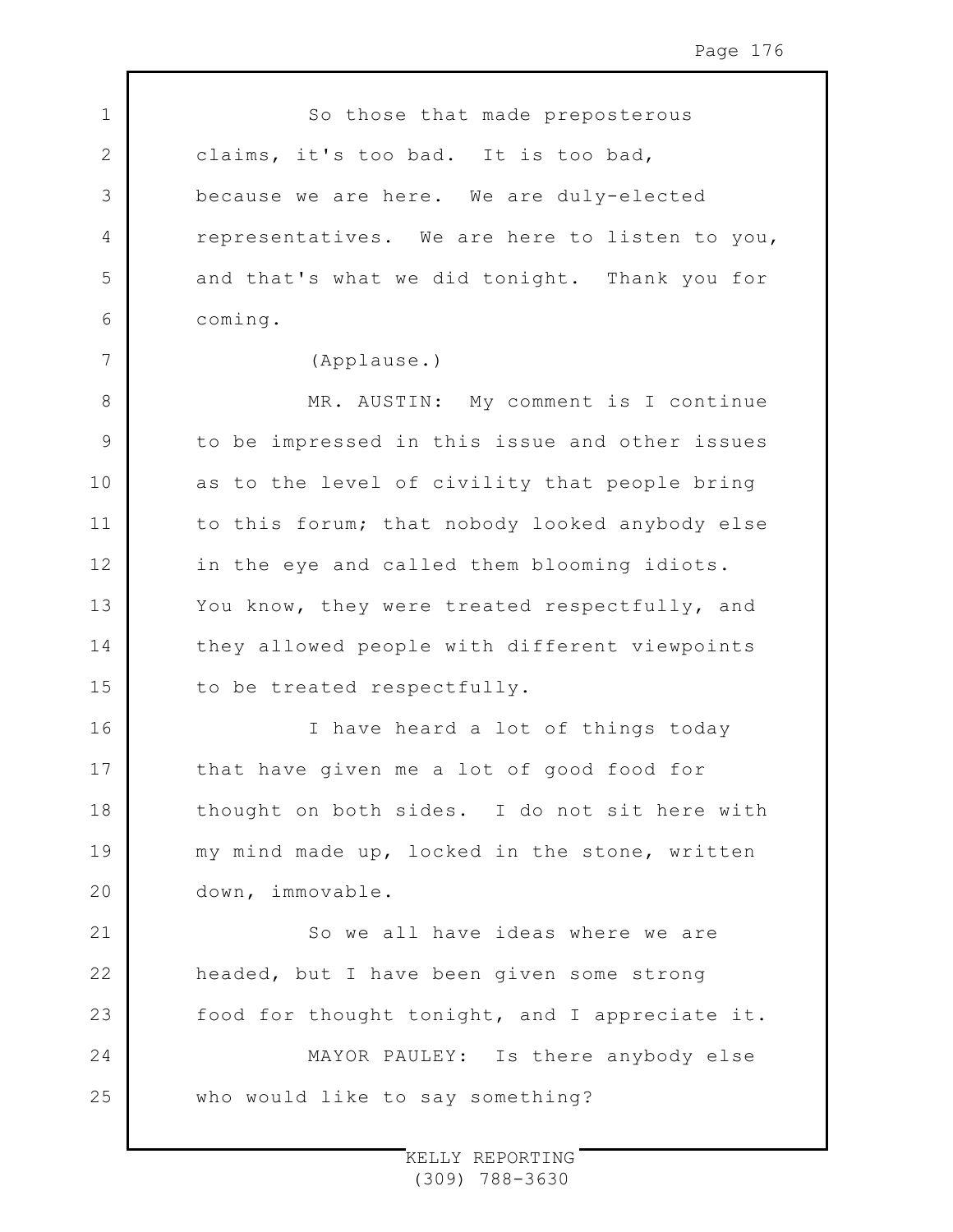1 2 3 4 5 6 7 8 9 10 11 12 13 14 15 16 17 18 19  $20$ 21 22 23 24 25 MR. CONROY: Yes, I would like to say something. I would like to thank everyone for coming. I also would point out that I hear sometimes you don't think we are listening, and we did. We listened tonight, and I don't know if you know this, but at the Planning Commission, there were six aldermen at the Planning Commission that night. We wanted to hear what you had to say, and we want to know all the facts before we make a decision, and we need to make a decision about what's before us, and we need to look at all the facts. We need to look at all the different variances and what they are, and if any of those need to be changed of what Fareway may be able to do, so we appreciate you coming tonight, and we thank you for putting your ideas out, and hopefully the right decision will be made for the City and for the residents. MS. MURPHY: I wanted to thank everyone for coming, also. When you look around and see all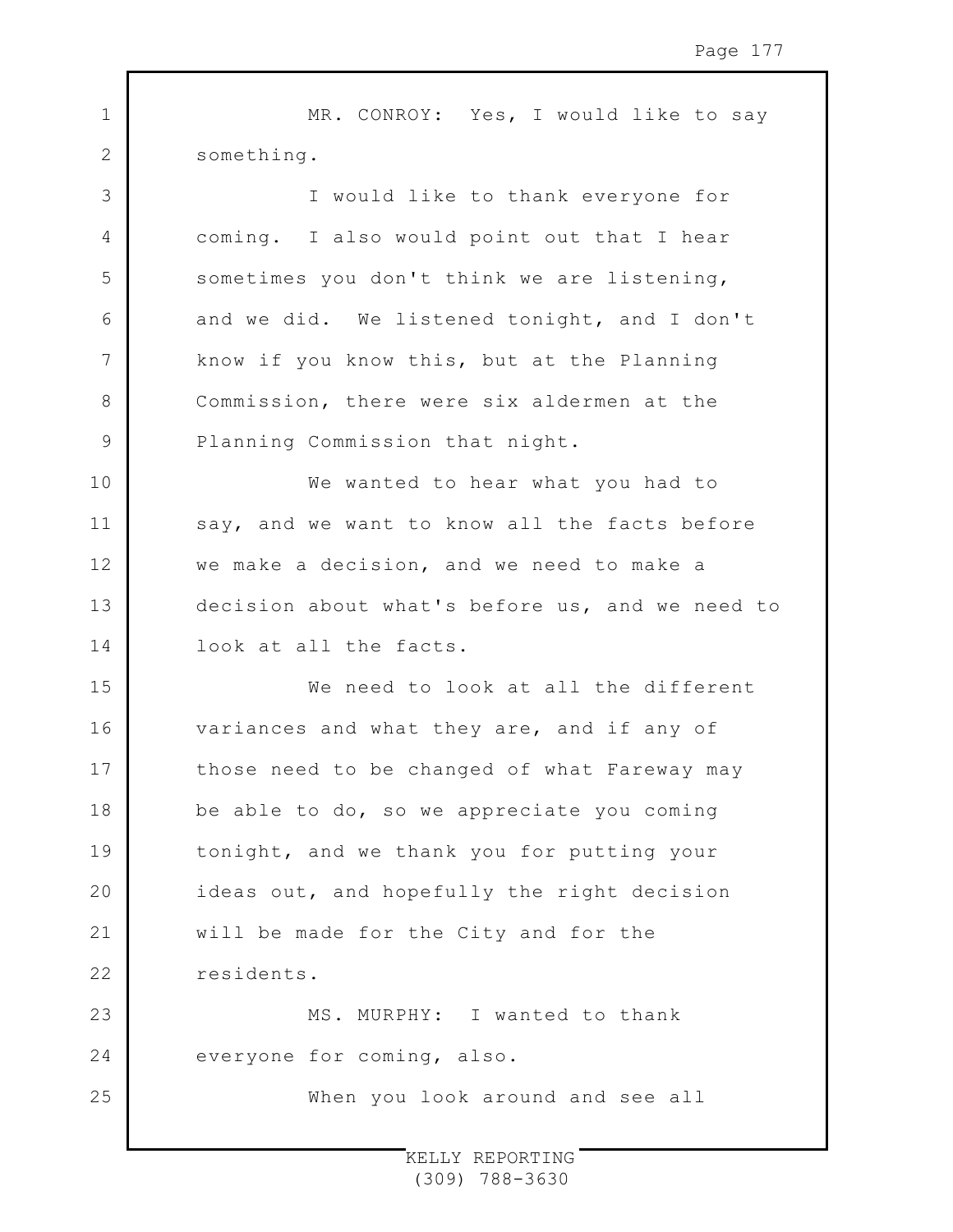1 2 3 4 5 6 7 8 9 10 11 12 13 14 15 16 17 18 19 20 21 22 23 24 25 the people who are here and both sides of the issue, they are here for one reason. They are here because they care about their community, and that is what makes Rock Island great. It's the people. It's not the buildings. It's not the streets. It's not the houses. It's the people that live in those, and those are the people that came tonight, and I appreciate everyone coming, and I am very happy. I know somebody had said earlier, Why are we not saying anything? Well, we are not here to talk. We are here to listen, and we have been accused of not listening, and that's just not true. That's why we are here. We are here to listen, because you are the people who elected us, and we have to make the tough discussions, and they are tough decisions, but I want everybody to know that we really appreciate every single person who came. Some didn't speak, but you still came to listen to your fellow citizens, so thank you.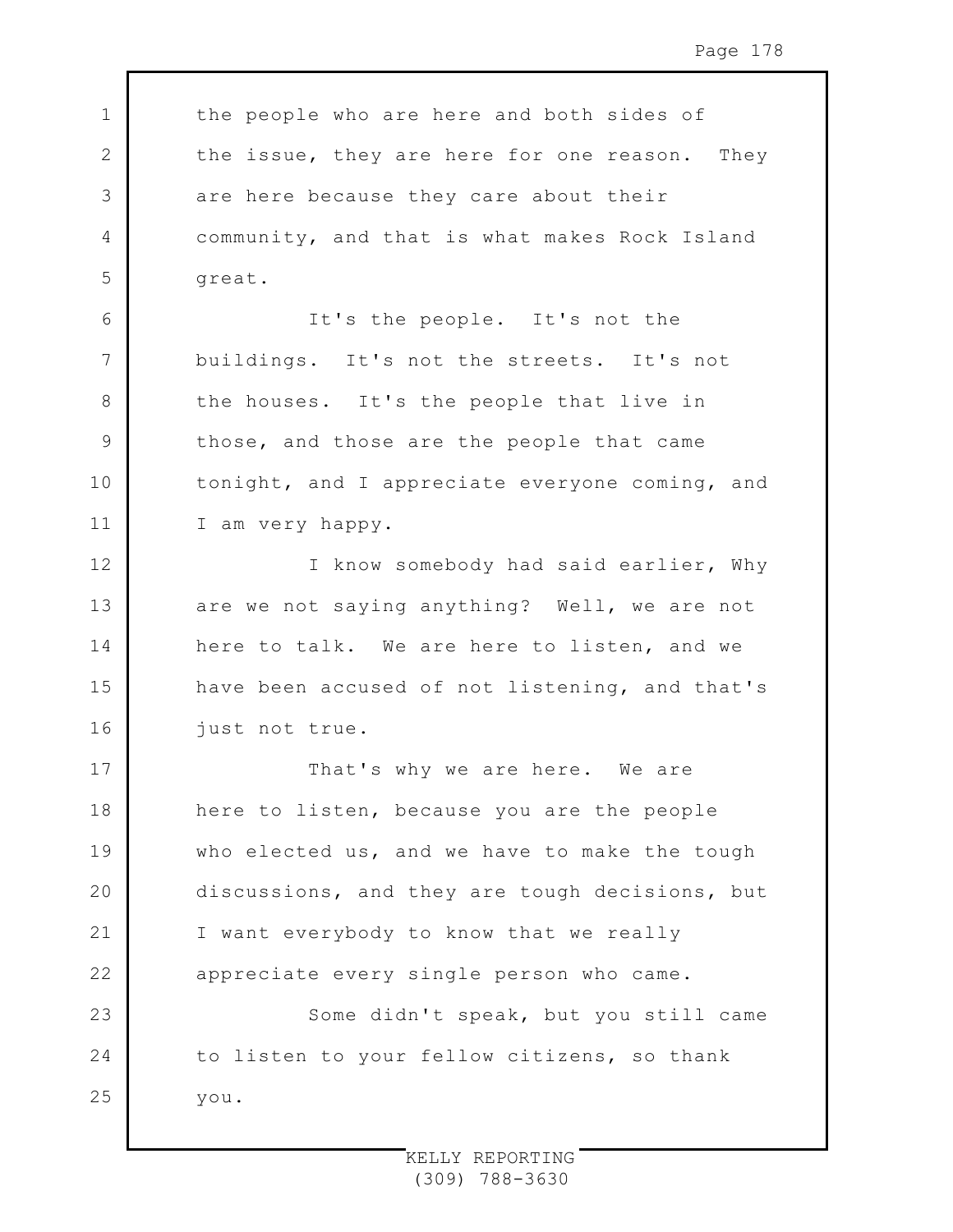1 2 3 4 5 6 7 8 9 10 11 12 13 14 15 16 17 18 19  $20$ 21 22 23 24 25 (Applause.) MR. TOLLENAER: I would like to thank you all for showing up tonight, too, and I think -- I mean, everyone, both sides, but I really want to give a credence to the  $-$  applause to the staff, because they  $-$ I assume they didn't see all this coming, either. Everybody is pulling on the same end of the rope, and even though it doesn't look like it, we at this table are always pulling on the same end of the rope. Thank you. (Applause.) MAYOR PAULEY: We invite you all to come to the future Council meeting. It will be broadcast in advance so you know when that's going to be. People will have an opportunity to speak again if they so wish, so now I would like to have a motion to recess until 5:30 PM, Monday, July 8, 2013. MR. FOLEY: So moved. MS. HOTLE: Seconded. MAYOR PAULEY: All in favor? COUNCIL: Aye.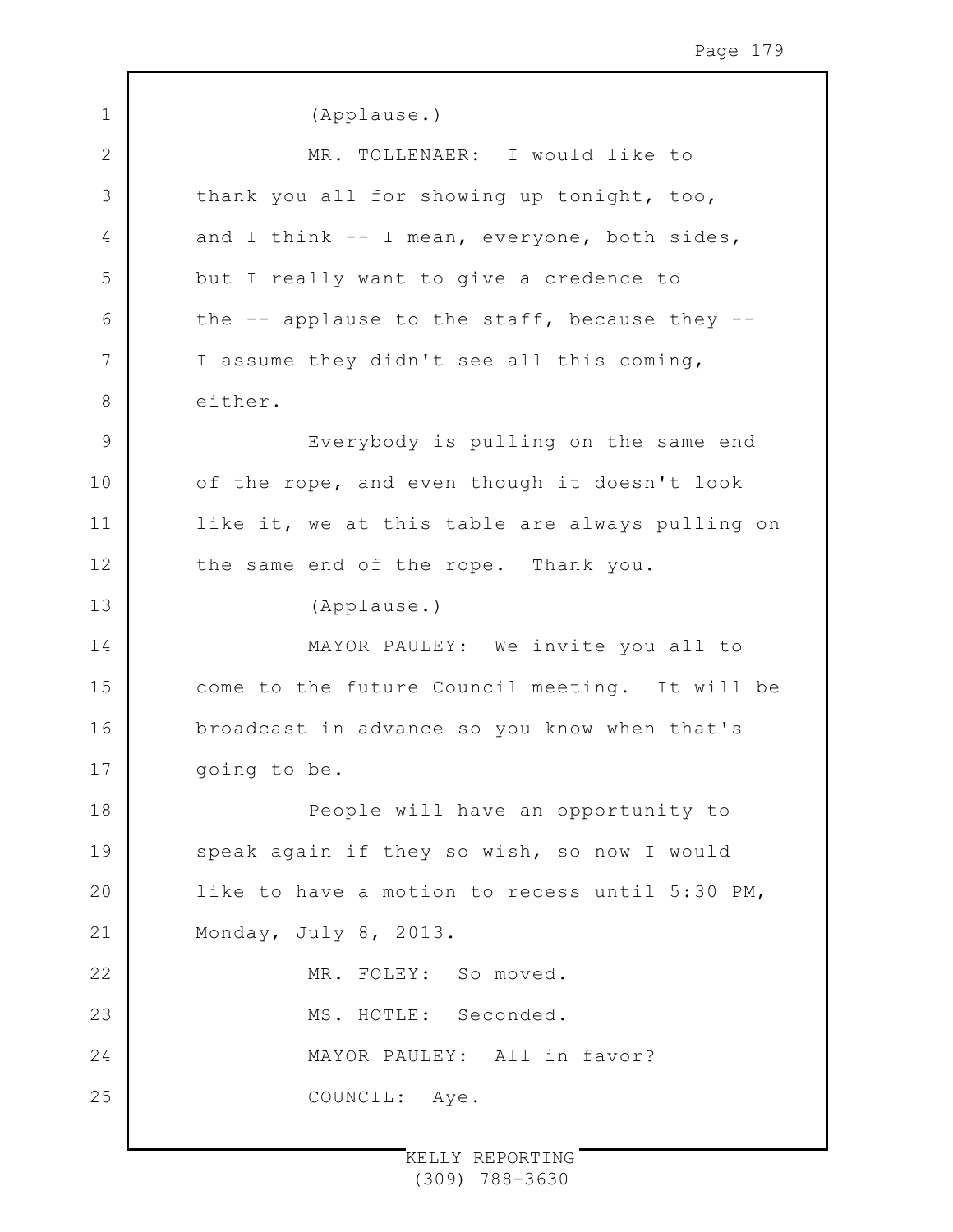| $\mathbf 1$    | MAYOR PAULEY: Motion accepted. We |  |
|----------------|-----------------------------------|--|
| $\overline{c}$ | are in recess.                    |  |
| $\mathfrak{Z}$ | (The hearing was concluded at     |  |
| $\overline{4}$ | $9:11 p.m., 06-24-2013.)$         |  |
| 5              |                                   |  |
| $6\phantom{a}$ |                                   |  |
| $\overline{7}$ |                                   |  |
| $\,8\,$        |                                   |  |
| $\mathcal{G}$  |                                   |  |
| $1\,0$         |                                   |  |
| $11\,$         |                                   |  |
| $12\,$         |                                   |  |
| $13\,$         |                                   |  |
| $1\,4$         |                                   |  |
| $15\,$         |                                   |  |
| $16\,$         |                                   |  |
| 17             |                                   |  |
| $1\,8$         |                                   |  |
| 19             |                                   |  |
| 20             |                                   |  |
| 21             |                                   |  |
| 22             |                                   |  |
| 23             |                                   |  |
| 24             |                                   |  |
| 25             |                                   |  |
|                |                                   |  |